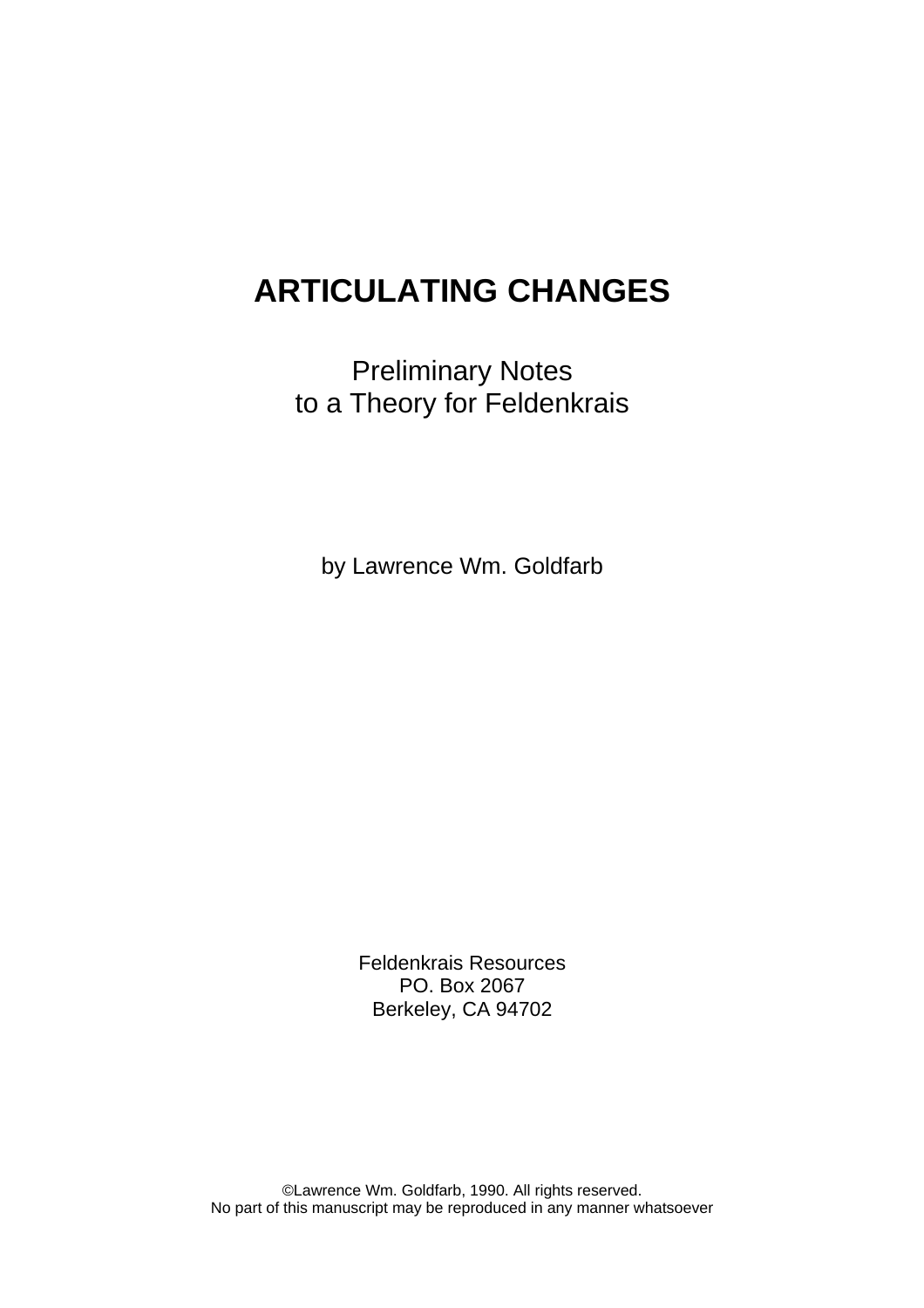## TABLE OF CONTENTS

| <b>CHAPTER ONE:</b> |  |
|---------------------|--|
|                     |  |
| CHAPTER TWO:        |  |
|                     |  |
| CHAPTER THREE       |  |
|                     |  |
| CHAPTER FOUR:       |  |
|                     |  |
| CHAPTER FIVE:       |  |
|                     |  |
|                     |  |

## LIST OF ILLUSTRATIONS

| 7. Extrafusal Muscle and the Spindle 35 |  |
|-----------------------------------------|--|
|                                         |  |
|                                         |  |
|                                         |  |
|                                         |  |
|                                         |  |
|                                         |  |
|                                         |  |
|                                         |  |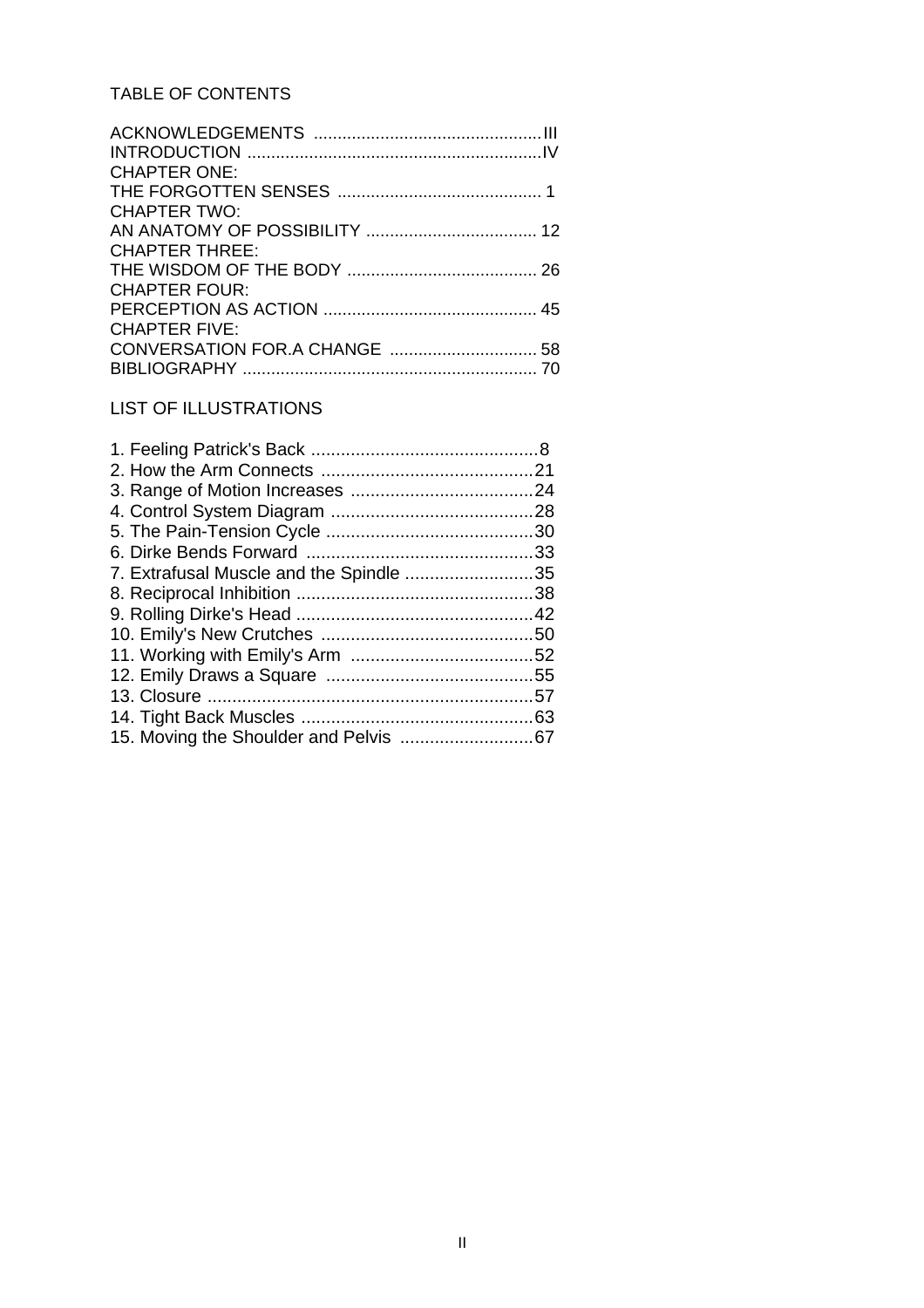# ACKNOWLEDGEMENTS

This book would have been impossible without the direct and indirect contributions of many people, especially my teachers and colleagues in the fields of movement re-education and cybernetics.

Moshe Feldenkrais taught me the method that I practice and, more importantly, inspired my appreciation and understanding of movement. I am particularly thankful for all I learned from him, especially during those conversations in the kitchen, late into the evening, where I learned so much and where he gave me the idea for this book. Others have made invaluable contributions to my understanding of movement and cognition, particularly the teaching of Gerda Alexander, Judith Aston, Bonnie Bainbridge-Cohen, Richard Bandier. Mariorie Barstow, John Grinder, and Ilse Mittendorf.

During the middle of my training, Dr. Feldenkrais became too ill to continue and Anat Baniel, Jerry Karzen, Myriam Pfeffer, Yochanan Rywerant, Chava Shelav, Mia Segal, and Gaby Yaron guided the completion of my training. My colleagues of the Bay Area Feldenkrais Teachers Study Group have supported my ongoing learning and provided a place to try out my ideas. Elizabeth Beringer, Nancy Denenberg, Jill Feigal, Dennis Leri, Marcia Margolin, David Moses, Sarnell Ogus, and Edna Rossenas, my friends and colleagues in the Method, have spent many hours conversing with me, helping me clarify my thoughts, giving valuable suggestions, and providing the support that made writing this text possible.

Heinz von Foerster has served as my mentor in the field of cybernetics, for which I am most grateful. Besides guiding my reading and learning, he generously read and commented on all the drafts of this text. Good fortune has provided me with the opportunity to follow my reading of Herbert Brun, Ernst von Glasersfeld, Lynn Hoffman, Louis Kauffman, Humberto Maturana, Gordon Pask, and William Powers with invaluable, in-depth conversations. My colleagues in the field--Christoph Berendes, Brock Bernstein, Jere Confrey, Rodney Donaldson, Elizabeth Dykstra, Gail Fleischaker, Kevin Kreitman, Paul Pangaro, Encarnita Figueroa Santiago, Elin Whitney Smith, and Mark Sullivan--have all contributed to my understanding of cybernetics and helped me face the difficult task of writing.

Much of the theoretical material in this book evolved from my workshops to physical and occupational therapists, and from presentations at conferences and to the Somathematics training. The feedback and suggestions from the participants in those events have proved pivotal in refining my ideas. The case studies are based on my experiences with my private clients, each of whom has served in his or her way as an important teacher.

Finally, I want to express my gratitude to Livia Calice, Jill Dorfeld, Karen Diaso-Serrett, Elizabeth Dykstra, Carl Ginsburg, Jan Hunter, Dennis Leri, Nancy MacAllister, Michaela Roessner-Herman, Devayani Smith, and Heinz von Foerster for reading drafts of the manuscript, offering advice and giving me ongoing encouragement. Michaela Roessner-Herman has contributed the illustrations for the chapters and has done a beautiful job bringing the case histories to life with her exquisite sketches. Andrew Costerus, Stephen J. Cotton, Nancy Hug and Becky Taylor were kind enough to serve as the models for these illustrations. To these people, and to my friends and family, who have whole-heartedly supported me through the long process of writing, and to many others to whom I owe so much to but have not the space to mention, my thanks.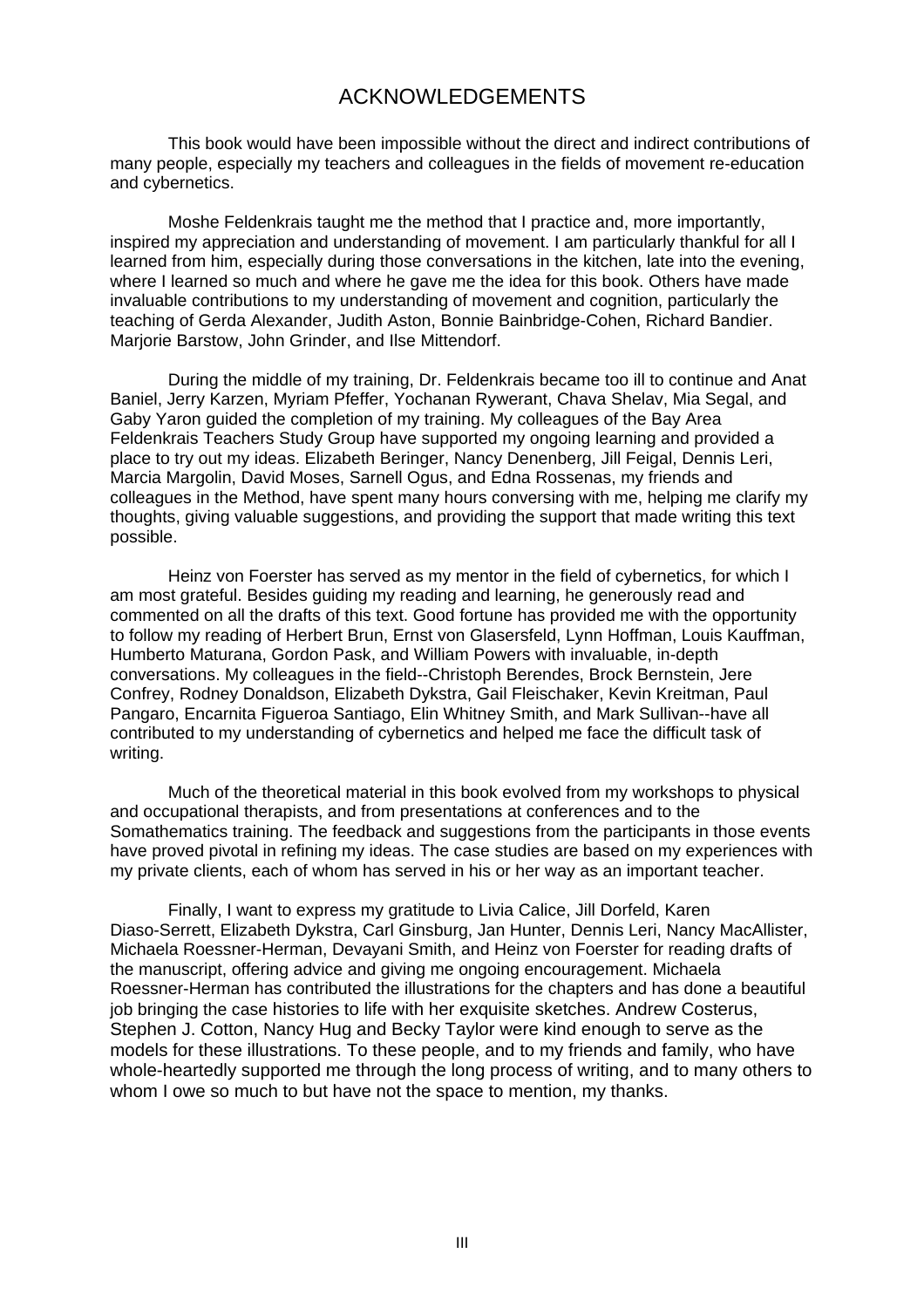# INTRODUCTION

The following thesis, submitted in partial completion of the requirements for a Masters in Cybernetic Systems at San Jose State University, offers a theoretical framework for understanding the method developed by Israeli scientist Moshe Feldenkrais. Feldenkrais was already a renowned judo expert when he re-injured one of his knees, about fifty years ago, and caused serious damage to the ligaments. Facing an operation that could not promise freedom from h is excruciating pain and that might permanently disable him, Feldenkrais opted out of medical treatment. Instead, he chose to find another route to recovery. In the following months, he studied his own movement and applied his knowledge of physics to human anatomy, building on the practice of studying movement that he had begun while studying and teaching Judo. Feldenkrais utilized this knowledge, in conjunction with his highly refined awareness of motion, to teach himself a new way of walking and moving. His success with his own problem led him to begin to assist his colleagues and acquaintances with theirs. $<sup>1</sup>$ </sup>

Harnessing his keen mind and scientific training, studying other approaches, including those of Elsa Gindler and F.M. Alexander, and applying the most experimental findings in neurophysiology, 2 Feldenkrais developed a broad understanding of how human beings move and learn to move. He worked with people individually, and in groups, assisting the process of recovery from various forms of physical limitation by teaching them to move differently. His work has benefited individuals with chronic back problems and neuromuscular diseases, recovering from strokes and serious car accidents, suffering unexplainable pains and unclassifiable ills. As his reputation spread with his success in assisting people with previously unsolvable problems, <sup>3</sup> people from the world over found their way to his small office on Nachmani Street in Tel Aviv. During the final years of his life, Moshe Feldenkrais continued to develop his method, successfully assisting infants with cerebral palsy to gain new movement abilities. In the late nineteen-sixties, Feldenkrais began training others to practice his approach. I was fortunate enough to participate in the last training that Feldenkrais conducted before his death in 1984.

When I studied with Feldenkrais, he demonstrated a dedication to applying the findings of scientific research to practical matters of everyday movement and individual learning. At the heart of his Method was an ability to turn abstract concepts from physics, anatomy and neurophysiology into the concrete experiences that formed the very foundation of the lessons he taught.

His approach to teaching was experiential and metaphorical. However, when it came to bridging the gap in the other direction, from concrete experience to abstract conceptualization, Feldenkrais was better at warning of the inadequacies of prevalent forms of explanation, such as the dangers of what he called "cause and effect reasoning," than he was at articulating an alternative.

As demonstrated by his writings, Feldenkrais never developed a straightforward, systematic explanation of his approach. The Method he created lacks, to this day, an explicit, abstract model. The difficulty in developing such a model arises, in part, because Feldenkrais had applied specific scientific findings in a unique approach based on circular, rather than linear causality. His general approach to teaching, along the specific methods he developed, was based on an implicit, experiential understanding, an understanding which he repeatedly expressed was difficult to put into words and talk about. It was as if Feldenkrais' Method was based on a language that profoundly moved people, one that he spoke with ease but one of which he could never quite convey the rules and structure.

<sup>1</sup> Alon Talmi, "First Encounter with Feldenkrais: A Reminscence," **Somatics 3:1** (Autumn 1980): 60-61.

<sup>2</sup> Moshe Feldenkrais, **Body and Mature Behavior (New York: International Universities Press, 1949).** 

 $3$  Jon Keller, "His Methods May Seem Bizarre but Thousands Swear by this Mind-Body Guru, Moshe Feldenkrais," People Magazine (September 7,1981): pp-87-88.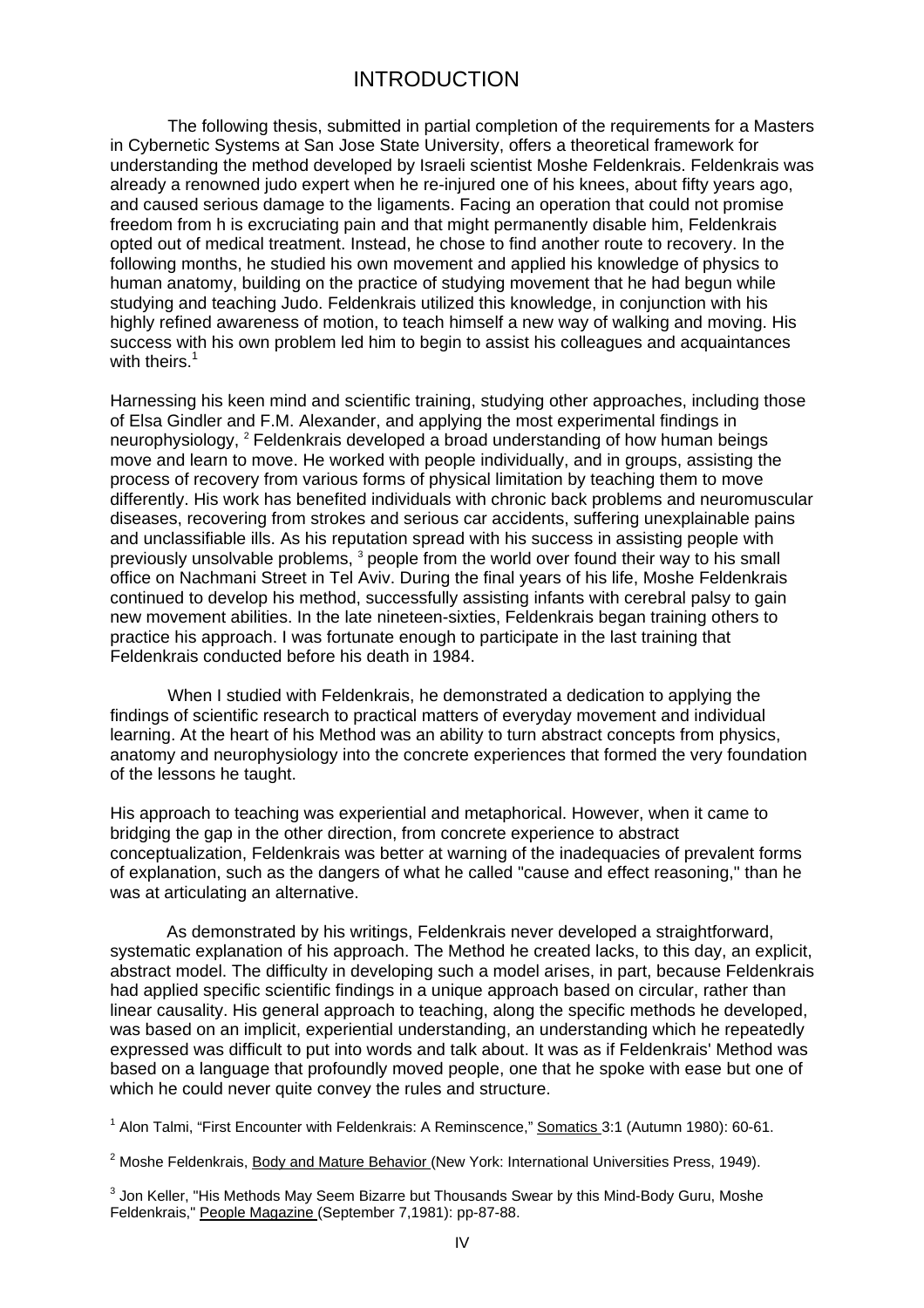This state of affairs has made for a difficult situation, in which practitioners of Feldenkrais lack a way of explaining the logic of the Method or of articulating it with clarity when talking with others. This lack is particularly problematic when it comes to communicating with members of the medical, educational and scientific professions. In order for the application and the acceptance of the Method to grow, in order for the Method to fulfil its potential in improving the quality of people's lives, it seems to me that it is becoming increasingly necessary to develop explicit ways of explaining what a Feldenkrais teacher does and how what we do works. Until we have a way to talk *about* what we do that fits with *how* we do it, we will not be able to make the work available to all who can benefit from it.

 When I began to study cybernetics and systems theory, in part as a result of Feldenkrais' suggestions to read Gregory Bateson, I recognized a theoretical perspective that could be true to the spirit of the Method. Cybernetics promised the possibility of explicit, abstract explanations of the Method without the loss of what is unique and beneficial about it. Indeed, cybernetic explanations of circular processes fit the kinds of phenomena that Feldenkrais thought were so important to take into account. This text is an initial attempt to offer such explanations and to demonstrate the kind role they can play in understanding the Method. As such, the purpose of this text is to offer an explicit model for understanding the implicit logic that underlies how Feldenkrais lessons work.<sup>4</sup> My intent is for this text to present a way of talking about the work my colleagues and I do, a way that can clarify how Feldenkrais teachers perceive movement and understand learning. By making explicit the systemic and dynamic presuppositions at the heart of this approach, I hope to facilitate communication with members of related professions--including athletic trainers and coaches, bodyworkers, dance and movement teachers, movement scientists, physicians, physical therapists, occupational therapists, and teachers of all kinds--and with interested members of the general public. This is, of course, not the only form of explanation possible and I can only hope that it sparks better, more useful models for understanding this incredibly gentle and incredibly powerful approach to developing human potential.

To bridge the gap between abstract and concrete, and to encourage the reader to go back and forth between theory and practice, a specific case history is interwoven into each chapter. Each case study, set off from the rest of the text in *italics type*, is presented in several sections braided into the theoretical discussion. Each case study is based on a specific client with whom I have worked but the name and specific, personal details have been altered to protect their privacy. Please note that while the case study begun in Chapter One is concluded in Chapter Five, the rest of the chapters each present a unique case history.

 Though the case presentations do not mirror the accompanying text point for point, they do illustrate the theoretical points made in the surrounding chapter and, thus, are meant to expose my reasoning as a Feldenkrais practitioner and movement teacher.<sup>5</sup> My intention has been to relate stories that reflect the it conversational dialogue that underlies a Feldenkrais lesson and to provide a concrete way of integrating theory and practice, thereby allowing the reader to step into the thinking process that informs this kind of interaction while also getting a sense, a taste, of the Method *in action.*

4 Since the Feldenkrais Method is an educational model, the phrases *student, teacher,* and *lesson* are used rather than the medical terms patient, therapist, and treatment.

<sup>5</sup>Please note the case histories present a certain style of Feldenkrais lesson, one that is very cognitive and explicit. This is not necessarily the most appropriate kind of session for every student nor is this the way that I teach all the time. However, to serve the purpose of the book, to help clarify the reasoning behind the Feldenkrais Method, and to make it easier for a reader who has minimal experience with the Method, the lessons are presented in this way.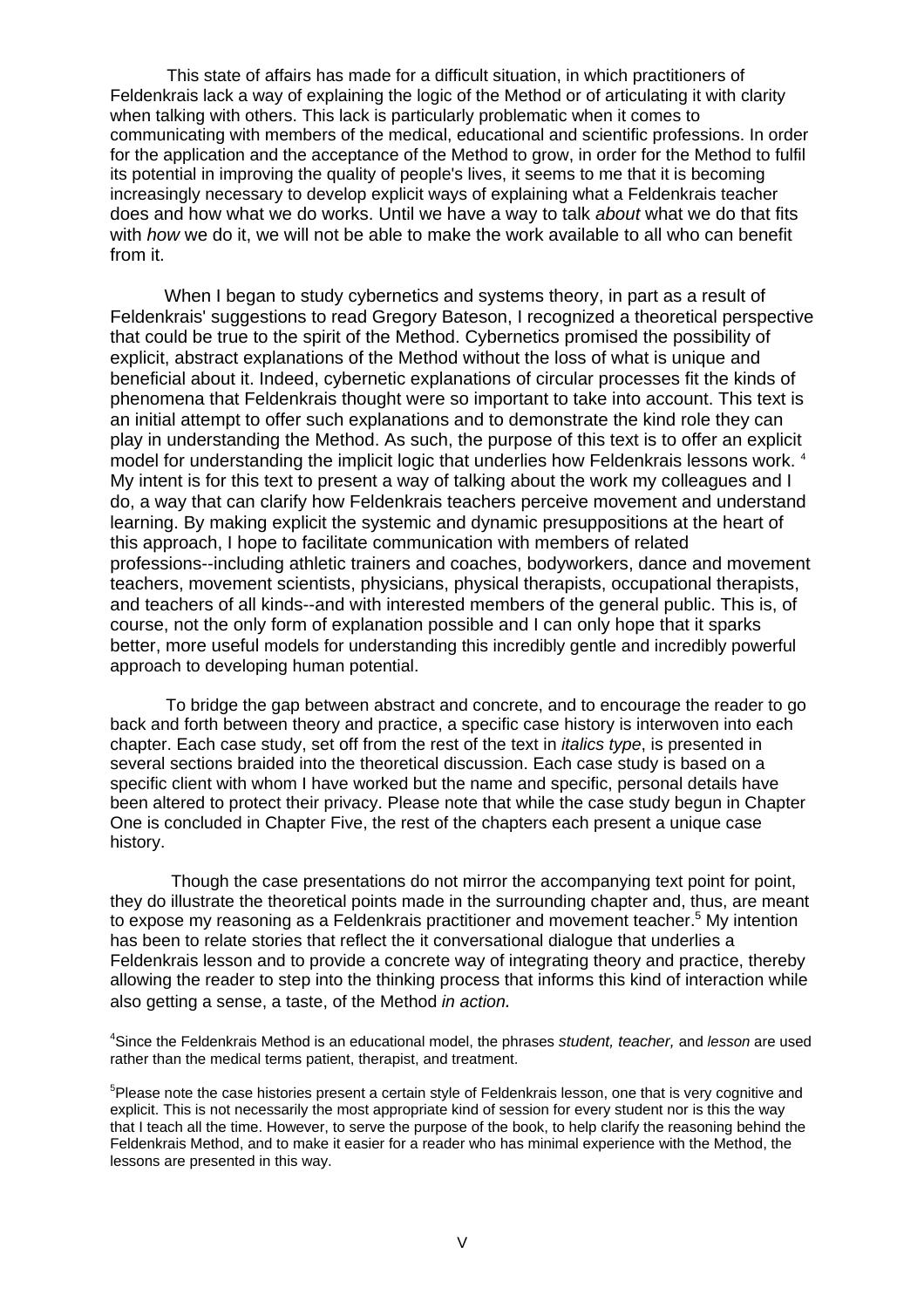The overall plan of the book is as follows: the first chapter begins by examining the human potential for graceful, efficient movement and suggests that this potential, and the problems that interfere with it, can only be understood by viewing the body dynamically and by appreciating the importance of the mover's experience of moving. The second chapter contrasts the standard, reductionistic, medical model of problems in functioning with a systemic approach, offering a new way of conceptualizing these kinds of problems. A discussion of the role of intention in movement leads to a basic cybernetic model of self-regulating systems and its application to movement in the third chapter. Chapter Four discusses the consequences of this model in relation to understanding perception and the role of perceptual learning in overcoming movement limitations. The fifth and final chapter presents an interactive model of education and illustrates its application to understanding the Feldenkrais Method.<sup>6</sup>

By taking advantage of the double meaning of the word "articulate," the title of this work, Articulating Changes, points to the thematic (and often problematic) relationship between movement and language. When we move, we move at our joints, which are also known as articulations. Thus during movement, it is our articulating that changes. And when, in response to some trauma or illness or in the course of a movement lesson, we learn to move differently, our ability to articulate, to move, changes. Interestingly enough, as will be discussed in the coming pages, it not just our movement that changes, but our ability to articulate our experience of moving, to put it into words, that changes. Finally, since this book is about developing a way of talking about this process of changing how we move and how we experience movement, the title speaks to articulating how these changes come about.

 ${}^{6}$ Readers familiar with cybernetics may recognize that this format more or less recapitulates the development of the field, starting with systems theory and progressing through first-order cybernetics to second-order cybernetics and conversation theory.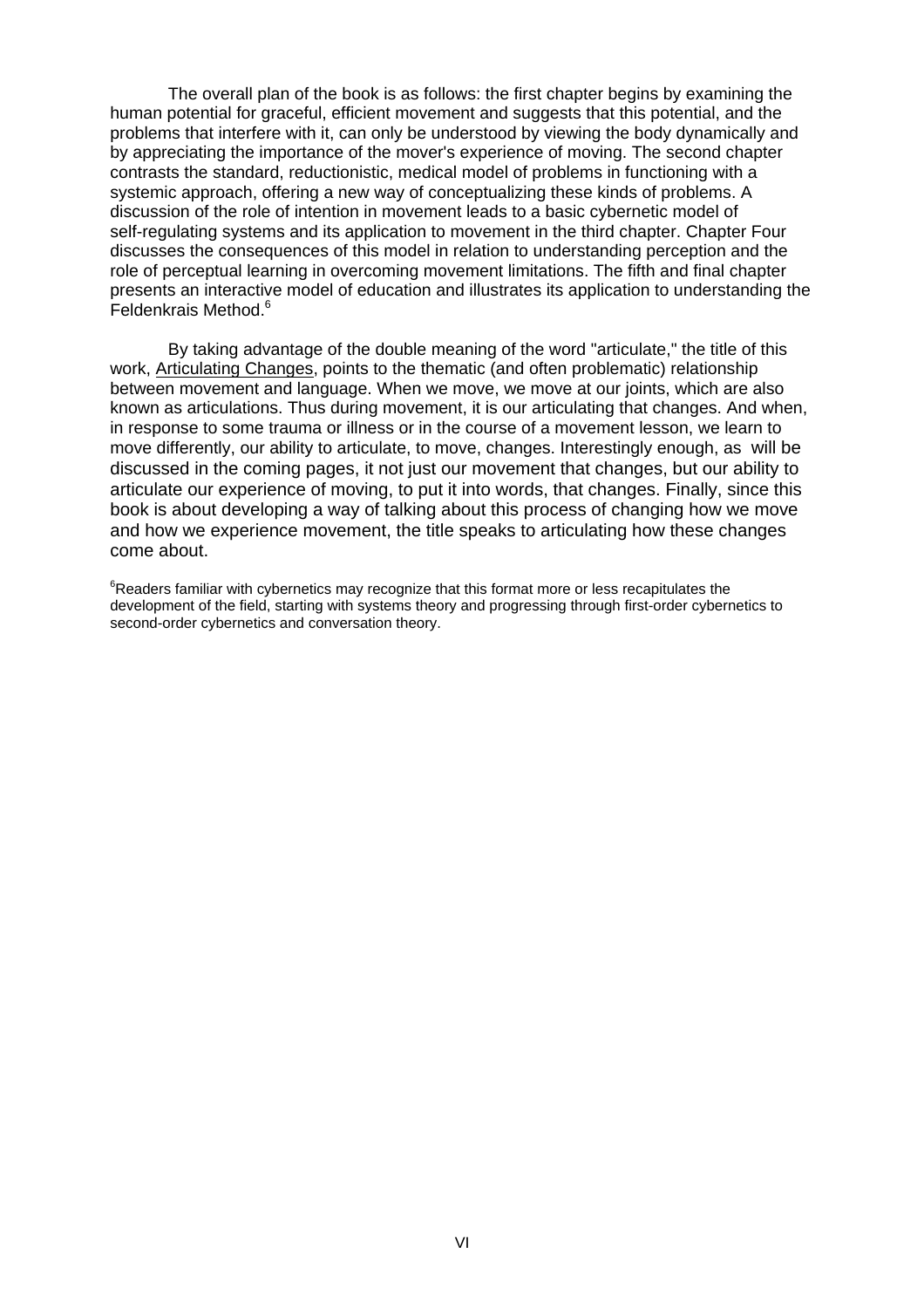# Chapter One

# *The Forgotten Senses*

"We are reminded again of the oneness of the human body. Its trillions of cells and its "institutions" of tissues, organs, and systems have their own identities and functions, but their survival depends equally upon their relationship to the whole organism. It is important to remember this as we proceed to analyze the structure of the human body."

James Crouch

Grace. Fluidity. Poetry in motion.

There is something we all recognize in the ice skater, the Olympic gymnast, and the circus acrobat. We notice a quality of ease and beauty in movement, a quality brought to the foreground of our attention by a noticeable absence of extraneous motion or effort. The whole person moves as one, each muscle doing its job so that every bone's motion is orchestrated in perfect harmony. We marvel at the person who moves with ease, effortlessly, without preparation, without hesitation.

Our ability to recognize this quality is an aesthetic we share, an appreciation of human motion when it reflects the grace and agility of gazelles, jaguars, and dolphins. Perhaps it is all the more striking to see humans move with such animal ease since for us it is a developed agility rather than an inherited trait.

The ability of the whole body to work fluidly as an integrated whole, and the potent, easy quality that comes from moving that way, cannot be attributed to any one physical attribute nor can it be ascribed to the mere possession of athletic ability. This almost magical coordination is a potential available in our everyday actions--opening a door, brushing your teeth, or doing the dishes--as well as in feats of great strength and agility. Nor can this ability to move gracefully be eliminated by physical impairment; for example, the wheelchair athlete playing championship basketball whizzes down the court while dribbling the ball, pivots to a quick stop, and, with a flick of her wrists, sends the ball spinning in a beautiful arc into the hoop.

Grace arises from how the mover faces the challenge of moving; every example of graceful movement is a clue to the potential inherent in the design of our human anatomy, a potential intrinsic to the very way in which you and I are physically constructed. The prowess of efficient movement offers a glimpse at a possibility that is all but forgotten in our everyday lives, especially in the lives of those of us who face physical impairment or chronic pain: the possibility that the human body is designed for easy, coordinated movement. By the phrase "designed for easy and coordinated movement" I mean that we are capable of more than just getting from here to there, we are each capable of moving with uncanny coordination.

In order to be able to understand this possibility, and to understand what interferes with it, it is imperative to *see* the body in motion. There is something almost mysterious about graceful movement, something that can't quite be explained by the ways we normally look at the human body. The scientific study of the structure of the body presents a problem to the study of movement. The very acts of identifying and naming the components of the body obscure the whole body coordination that gives rise to the kind of movement we are trying to understand.

The ability to recognize patterns inherent in the body's motion runs counter to the historical trend in the study of anatomy, from the time of Vesalius's classical study, **De Fabrica Corporis Humana**, in 1543, to the present. Historically, anatomical distinctions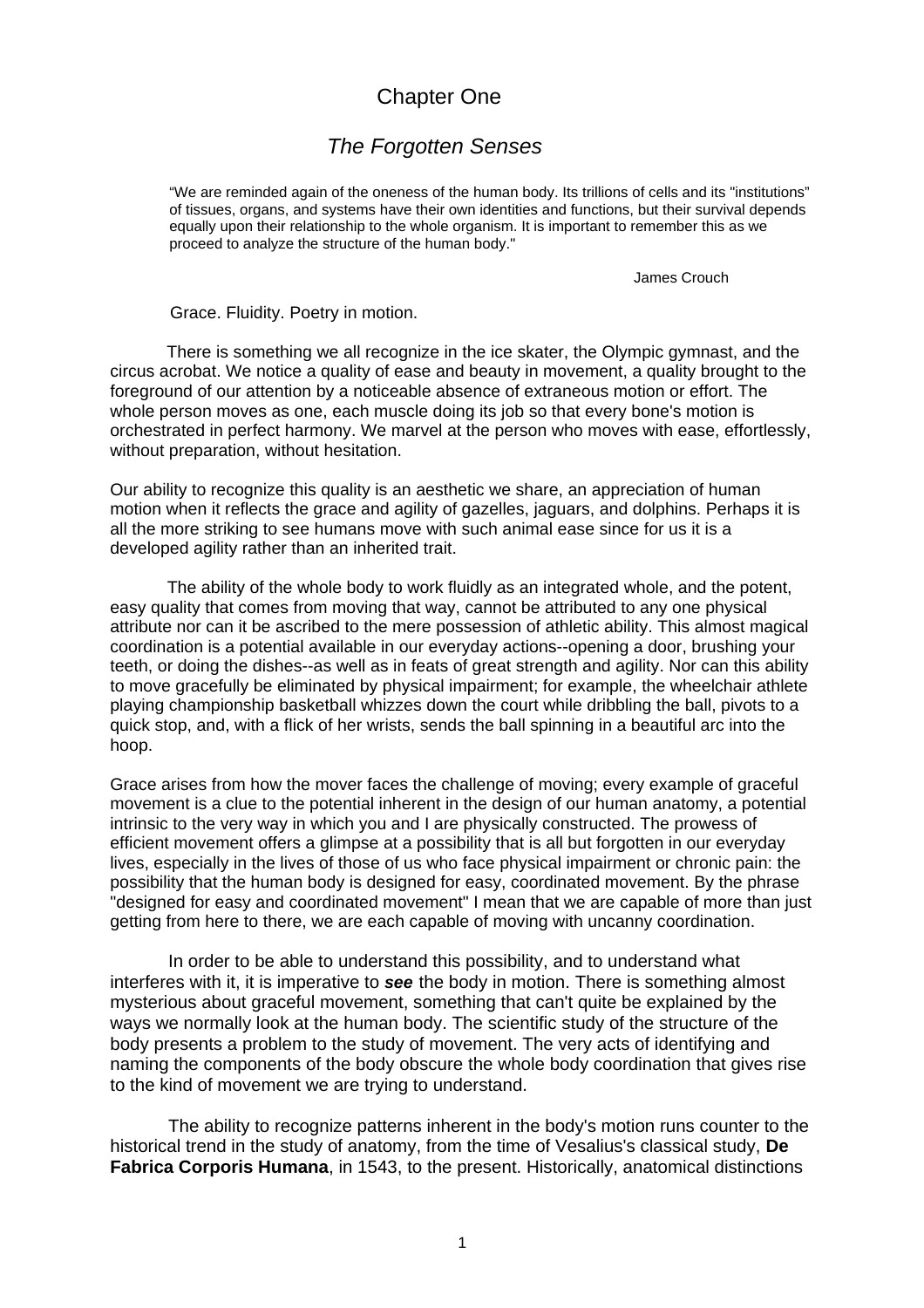were generated by the human eye as the edge of the scalpel  $<sup>7</sup>$  disassembled a cadaver,</sup> separating different types of tissue from one another, creating boundaries, and mapping a previously unexplored territory. Anatomy, which literally means "separating the parts," charted inner space by differentiating, making distinctions among, the body's structures and shapes, tissues and organs.

What is known about the mechanisms of movement has, necessarily, been derived from the study of cadavers.<sup>8</sup> The application of anatomical distinctions to human motion requires extrapolation from one domain of knowledge to another, from the motionless body to the body in motion. Understanding the anatomical structure of the human body is necessary, but not sufficient, when it comes to understanding human movement. A reductionist anatomical perspective obscures as much as it reveals: the parts are made visible and the whole disappears. <sup>9</sup>

Therefore, to understand how the body is designed to move, what is needed is a way to understand the body as a whole, as an integrated mechanical **system** engineered for movement. 10 A system is an integrated whole, a unity, comprised of interdependent parts working together in a unified fashion. <sup>11</sup> Indeed, the way the parts of a system are organized as a closed network of relationships determines the system's nature, its very identity. Another way to say this is that a system is **structure-determined**: what a system does is determined by how its components relate to each other not simply by what they are. <sup>12</sup> When we look at the relationships between the parts of the body, a design emerges.

Consider the body as a whole; this structure has a very unstable design. The heaviest parts--the head, chest, and pelvis--are placed high above a relatively small base of support, our feet. With a high center of gravity (the pelvis) relatively far above the standing surface, the **static stability** of the human body is very precarious.13 Compared to all the animals that walk on land, the ratio of the height of the center of gravity to area of support is highest for human beings, meaning humans have the least static stability. While learning to walk, toddlers seem to automatically adjust for this instability by standing with their feet wide apart.

<sup>8</sup>Berndt Yager, "A Historical Perspective on the Study of Anatomy," lecture at Somathematics, 10 July 1987 (on videotape, San Francisco: Somathematics, 1987).

<sup>9</sup> Heinz von Foerster, "The Cybernetics of Cybernetics," The Cybernetician 3, (November 1973): 32.

 $10$  This idea, of the body as an integrated mechanical system, unites many approaches to bodywork and movement education, including Structural Integration (Rolfing), Aston Patterning, and the Alexander Technique. See Ida Rolf, Rolfing: The Integration of Human Structures (Santa Monica: Dennis-Landman, 1977); Thomas Hanna, "Somatics Interview with Judith Aston," Somatics 3:1 (Autumn, 1980): pp. 8-10; and F. Matthias Alexander, The Use of the Self, with a Preface by Marjorie Barstow (Downey: Centerline Press, 1984))

 $11$ The body, considered as a biological organism, often serves as the archetypical example of a system.

 $12$ Humberto Maturana, "The Biology of Language: The Epistemology of Reality," Psychology and Biology of Language and Thought (New York: Academic Press, 1978), p. 35.

<sup>13</sup>Moshe Feldenkrais, Higher Judo (London: Frederick Warne & Co., 1951), p. 27.

<sup>&</sup>lt;sup>7</sup> Michel Foucault, The Birth of the Clinic (New York: Vintage Book Editions, 1975), p. 14.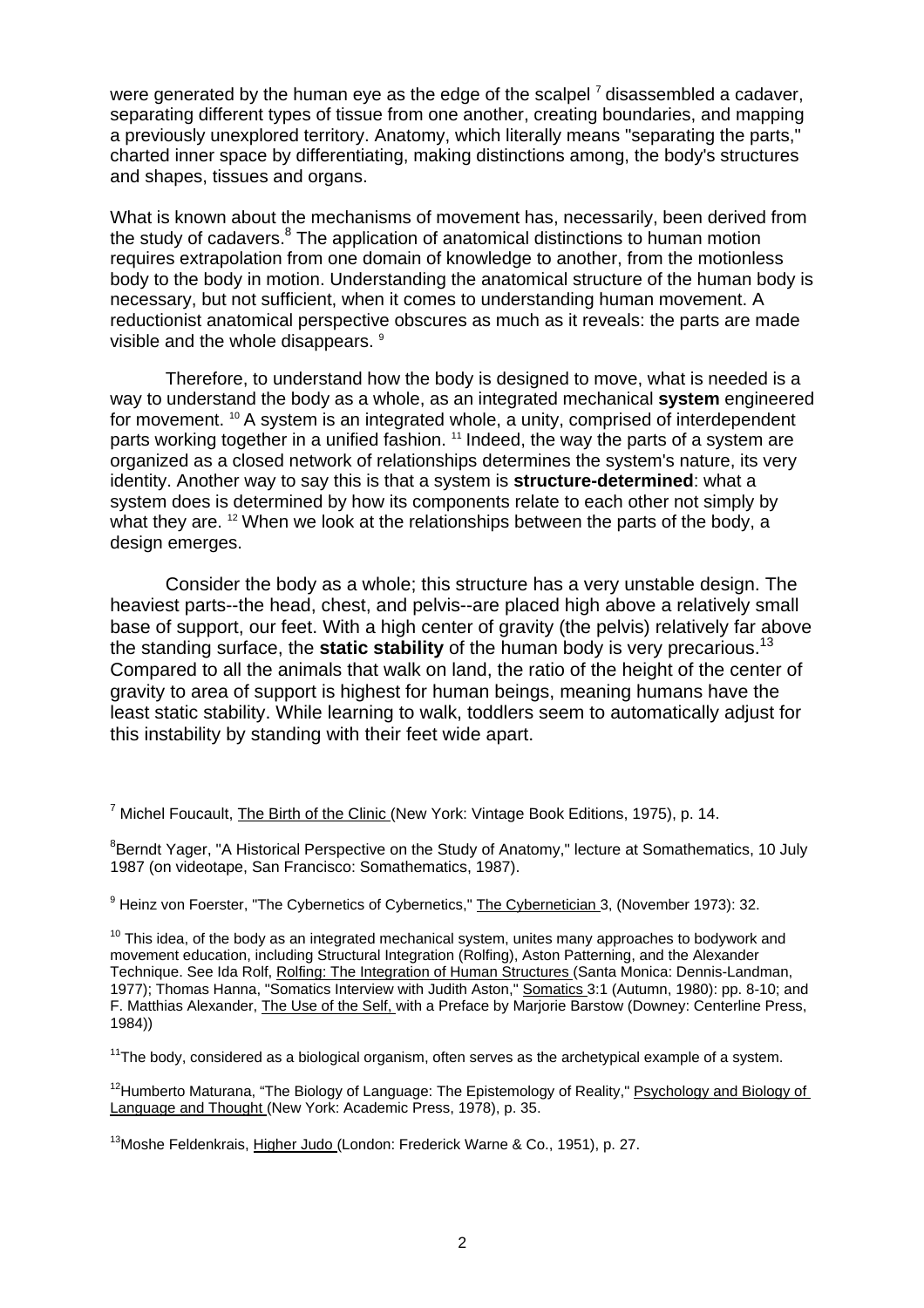Viewed from the perspective of stillness, the instability inherent in the body's design could be considered a disadvantage. In order to maintain a static posture, constant adjustments of the activity of individual muscles and whole groups of muscles are necessary. Since it requires continuous muscle effort and ongoing neurological monitoring to maintain balance, it might seem that this instability is inefficient.

 Instability, or, better yet, **dynamic stability**, is a small price to pay for its enormous advantage; our human instability endows us with the ability to initiate movement with a minimal amount of effort. A body supported by such a small base goes off-balance easily. It takes only a small motion of the higher, heavy parts to easily generate movement. Like the rock at the top of a hill, the body has a high potential energy, meaning that it requires little added energy to produce movement.

From a systemic point of view, we can now redefine standing as a dynamic activity, due to the continuous regaining of an **unstable equilibrium**, rather than a static posture. Reconsidered from this standpoint, a posture becomes the resting place that a person returns to between movements. As such, a posture is the launching pad for each newly begun movement. A neutral posture is one that allows for utilization of the body's inherent potential for movement: the ability to move in any direction that the environment permits with equal ease.<sup>14</sup>

Posture, or stillness, is then viewed in the context of movement. Rather than being a snapshot of a person's ongoing movement, rather than being an abstraction from the ongoingness of lived experience, rather than being a thing-in-itself, posture is considered in the context of activity. A *position* or a *posture*, how a person is sitting or standing, is the result of what someone **does** rather than a *place* someone holds. This shift from a static to a dynamic frame of reference is a necessary consequence of, and prerequisite for, adopting a systemic approach.

Look at the layout of anatomical components, the blueprint for our muscles and bones. The largest muscles--the muscles of the lower back, abdomen, inner pelvis, and legs--are located in the pelvic region; a direct corollary to this axiom: the thicker a muscle, the more centrally it is located. The pelvis is the largest boney mass and the basin for everything above it that rests upon it. This means that the arrangement of the muscles coincides with the layout of the skeleton. Muscles are arranged so that the larger a muscle is, the more mass it moves.

To generate the force required for a movement, without creating any sensation of undue effort, each muscle must supply a force roughly proportional to its size (specifically, force proportional to its cross-section). When the central musculature of the pelvic region initiates the movement, the biggest muscles of the body provide the major impetus for motion and the smaller, more peripheral muscles are needed only to guide the movement. Thus, the action of the pelvis, even in a motion that is small relative to the overall movement of the body, is integral to efficient action.<sup>15</sup> When the muscles of the pelvis initiate the movement, the biggest muscles do the work of moving the largest mass and no muscle in the body need contract with greater intensity than any other. This mode of action, central to all efficient movement, is called **coordinated action**. 16

<sup>14</sup> Moshe Feldenkrais, The Elusive Obvious (Cupertino: Meta Publications, 1981), pp. 51-52.

 $15$ This musculature plays an equally important role in refined movements of the hand, as found in calligraphy and the playing of musical instruments, by providing the central support for movements of the arm and hand.

<sup>&</sup>lt;sup>16</sup>Feldenkrais, Higher Judo, pp. 35-39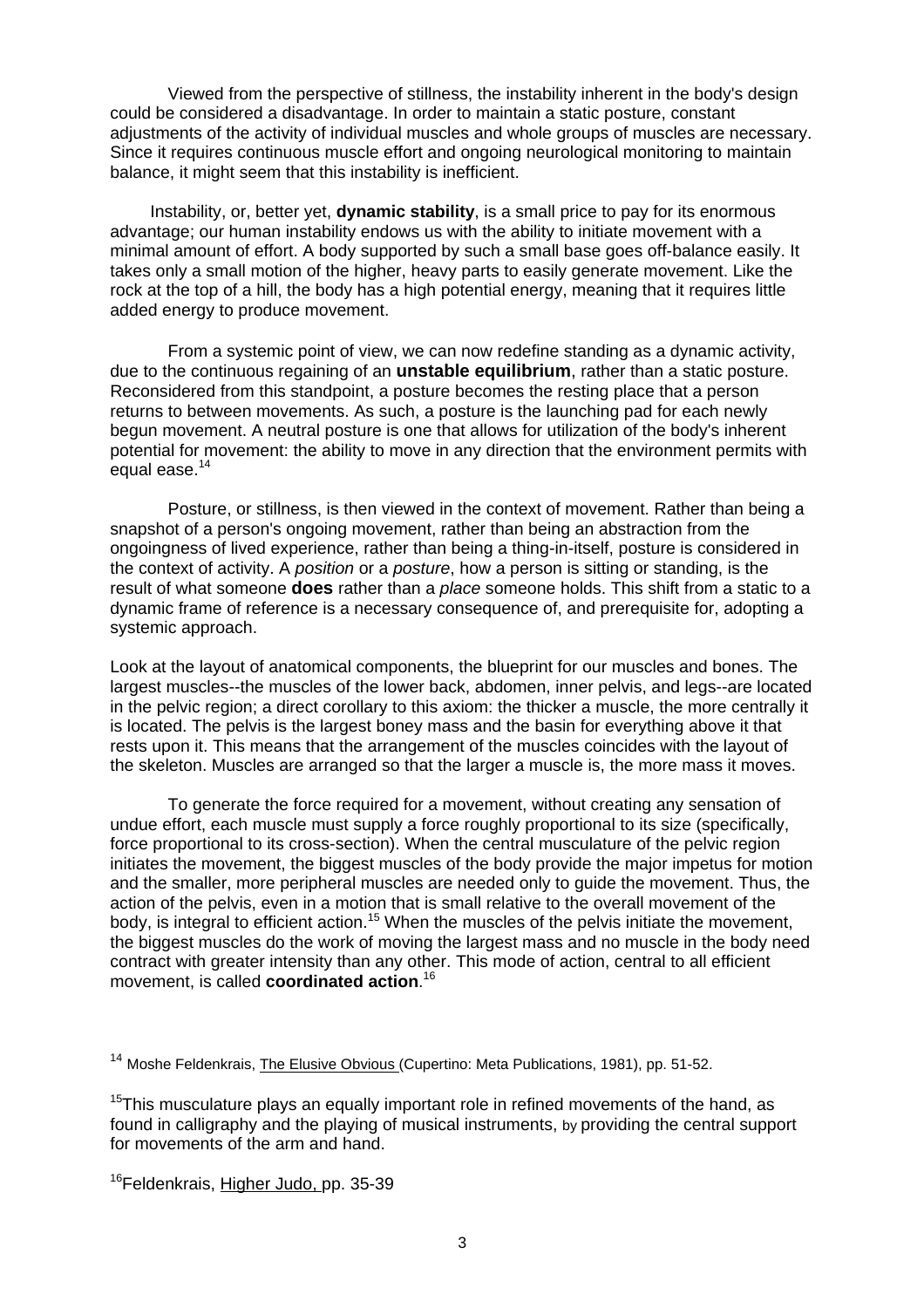Coordinated action, movement where no muscle needs to contract more than the rest, is the key to efficient movement. This definition concretizes optimal human performance in any activity. As a measure of human performance, coordinated action offers a concept of strength different from the one held by the current aesthetic of muscle building. The fitness boom's standard of strength evaluation is the shape and size of individual muscles. (A more rigorous equation would read that strength equals a muscle's ability to generate force.) The notion of coordinated action suggests strength also can be defined as an attribute of the coordination of the whole body, rather than measured only as one particular muscle's ability to contract.

~~~~~~~~~~~~~~~~~~~~~~~~~

*"I don't know how you can possibly help me."* 

*Patrick leans forward, slowly pulling his weight off the wall behind him to rest onto his cane, "The neurosurgeon says I have a protruding disc in my lumbar spine and that it's the root of my pain. He referred me to you so you could teach me to move differently. If surgery won't help and therapy hasn't helped, how can learning to move make me feel better?"* 

*As we begin to talk, Patrick tells me of his first episode of back pain that occurred when he was working as a grocery stocker and bag boy in high school. He hurt himself moving a shipment of canned goods but didn't report the incident because he was afraid of getting in trouble and didn't want to have his mom fussing over him. Patrick pretended to have the flu and, after spending a few days in bed, the soreness went away, more or less. Since then, Patrick has suffered regular bouts of stiffness and pain in his lower back. As he has become more successful in his career, computer programming and systems analysis, and the stress associated with work has grown, he's found it increasingly difficult to sit for long hours. Despite regular exercise, his back has been uncomfortable every day and lately the frequency of spasms, with the severe bouts of painful stiffness they bring on, has been increasing. Patrick has just finished telling me how frustrated he is about not getting better, not wanting his day-to-day life to depend on medication and fearing that his health might continue to deteriorate.* 

*After listening to Patrick's history, I begin to explain how I can be of assistance by saying, "Whenever you have an injury, accident or illness, there are two kinds of problems you face. The first problem is whatever physical damage your body suffers. With this problem, medicine has a role to play, assisting your body in the process of healing itself. As soon as you are hurt, you not only begin to mobilize your resources to repair the damage but you also adjust your movement to minimize the pain and discomfort. The second category of problems arises out of these compensations, out of your body's unconscious attempt at damage control and pain reduction following an injury."* 

*I pause, watching as Patrick cautiously shifts his weight to lean back onto the wall again. "For instance, after someone breaks a leg, it's very common to develop a limp. That limp is an example of the second kind of problem I'm talking about. This kind of problem arises from how someone alters how he or she moves in order to decrease discomfort after an accident or injury, I guess you could say that is a consequence of how someone responds to an initial affliction. At first, limping can help by keeping you from putting weight on the injured leg but, after a while, this new way of walking can lead to other problems. For instance, when I was working at the physical therapy clinic in the Podiatric Hospital I saw many women who had developed low back problems months or years after having operations to remove bunions."*

*"Yes, but what does that have to do with my back?"*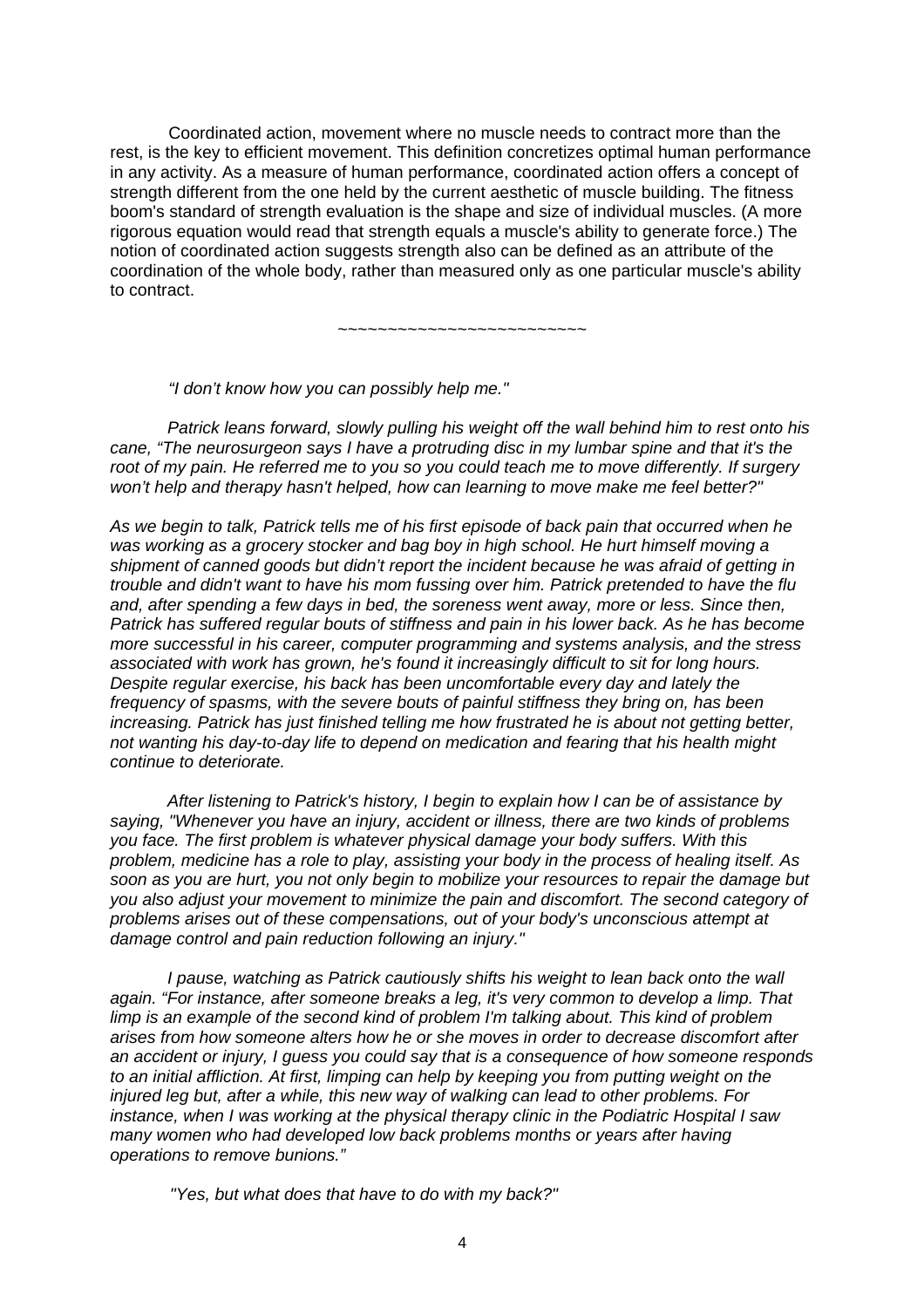*"Well, there are many ways to limp. I guess that while it's easy to see how a limp could cause someone to hurt her back, it's more difficult to see how your back pain fits with this notion of limping. It's just that this kind of response can happen every time you are hurt; we have a name for it when you hurt your foot but we don't have a name for the same phenomena when the injury is elsewhere. But wherever someone hurts him- or herself- breaking an arm, sustaining a neck injury in a car accident or whatever--he or she learns to accommodate, to adapt, to the injury, figuring out what hurts the least and changing every movement accordingly. This is what limping is all about."*

*"You mean, like, when you favor an arm after you've injured the shoulder?"* 

*"Exactly. In the long run, you can create secondary problems. Sometimes these problems show up as restrictions in mobility, sometimes they appear as pain or soreness. And these secondary problems don't necessarily mean that part of your body is broken; they may mean that because of the way you adapted to one problem, or because of the way you learned to move in the first place, you are stressing one area while favoring another."* 

*"Are these problems like the side effects of the compensations you make?"* 

*"Yes, you could call them that, just like you call the unwanted consequences of certain medicines 'side effects.' In both situations, they are the unintended results of an attempt to correct a problem. But though they are labelled 'side' effects, because they are unwanted, they are usually just as central and just as inevitable as the so-called 'main effect.' As far as your situation goes, ever since you were a teenager, you've made changes in how you move to minimize the strain on your back. Like most people, after you were hurt you tried to reduce the discomfort by limiting your movement in certain ways. Without any education in how your body is designed to move, you made these changes based on the simple criteria of eliminating any movement that felt uncomfortable or dangerous. And those ways of moving and, especially, of not moving, of holding still, became habitual, automatic. These unconscious accommodations led to your stiff back and to the inefficient ways you move."* 

*"Are you saying that my problem was caused by what I did over twenty years ago?"* 

*"No, I'm not. It's not as if there's a direct cause and effect relationship. You learned to move in order to protect yourself, which led to changes in how you moved. Because of the restrictions you imposed on how you moved, you made yourself stiffer and, thus, became less mobile and more prone to hurting yourself. When you continued to experience problems, you continued, unconsciously, to impose limitations on how you moved. I'm saving that the discomfort you're feeling now is, at least in part, a result of how you're moving now. How you're moving is a result of how you learned to move after your injury and over the years. The problem is that you're not aware of how you're moving; instead you're aware of the consequences of how you're moving."* 

*~~~~~~~~~~~~~~~~~~~~~~~~~* 

The immediacy of movement conceals a mystery. When you decide to read a book, you simply pick it up and open to the first page, and then, focusing on the first word, you begin. How you reach for the book, grasp, lift, and open it seems evident because you *just do it*. There is a simple expediency of action that obscures the intricacy of how we move, an intricacy that is rarely, if ever, appreciated or understood.

The act of reaching for, and grasping hold of, a book incorporates many simultaneous events. Your eyes move to locate the book, perhaps your head and torso move as well. When you reach for the book, the spatial configuration of your body changes and, since the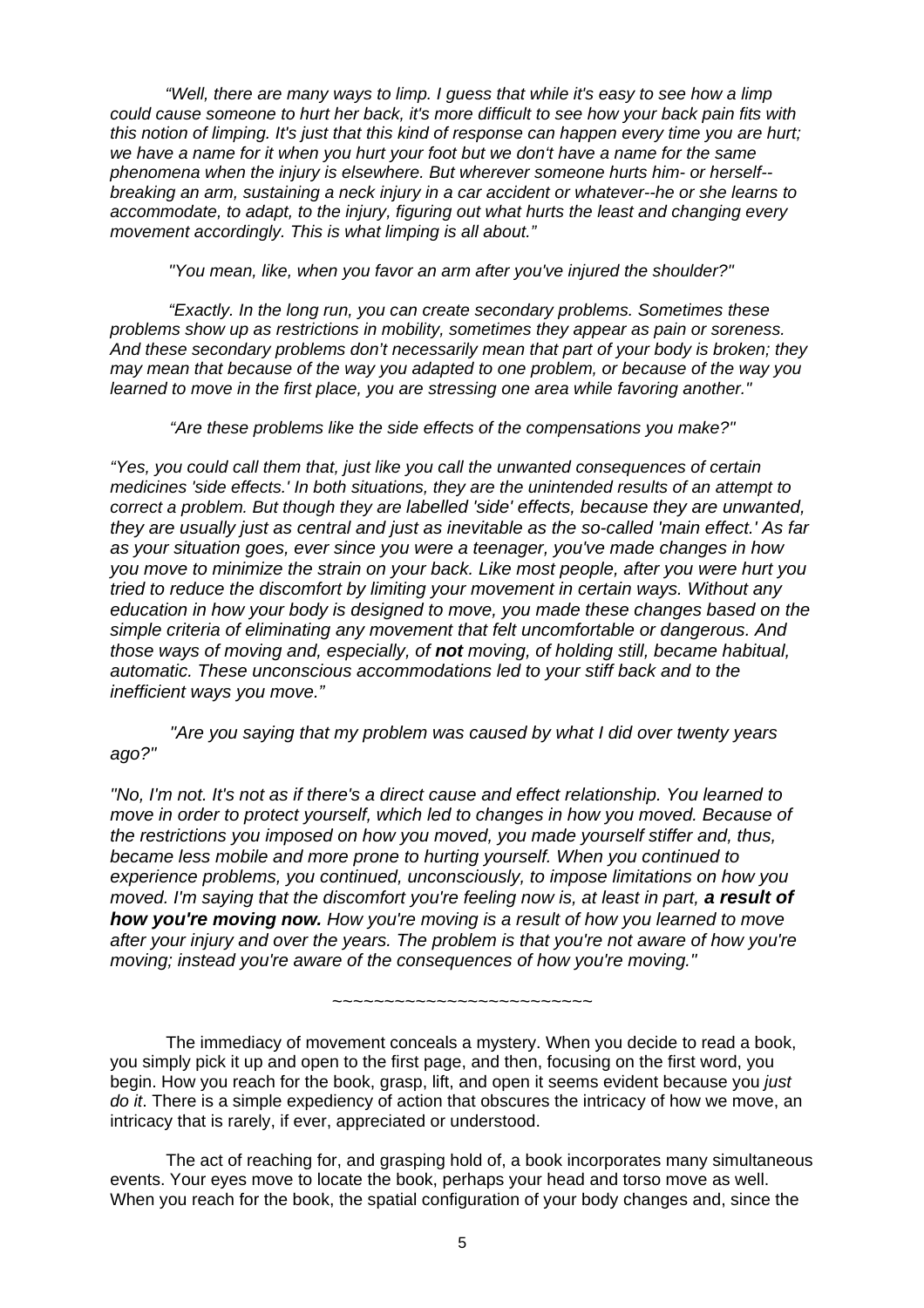weight of your arm is enough to throw you off-balance if you don't compensate, the distribution of your body weight also must change. You make continuous adjustments as your hand moves in coordination with your eyes. Your hand moves more or less smoothly, quickly or slowly, as you guide yourself, with or without deliberation, with or without effort, toward the book. Your arm, shoulder blade, and collar bone follow your hand along, moving either as a solid unit or an intricately articulated mechanism, probably unnoticed. The even smaller movements of your ribcage spine, and pelvis may go entirely unheeded. When your hand reaches the book, when your fingertips touch it, you take hold of it, almost instantaneously adjusting the amount of effort called into play by your almost instantaneous assessment of the weight of the book.

The ease with which you accomplish this intention, or any other, is usually taken for granted. In everyday life, with our awareness focused on the action that we are engaged in, on what we are doing and accomplishing, you and I may barely notice **how** we're moving. We are engaged in an activity--cooking, driving, reaching, and so on--and we attend to that activity, usually noticing only whether or not our intention has been achieved. This ease of action, of turning intention into achievement, is all the more remarkable considering how we accomplish a goal without accounting for how it comes about.

With our attention so firmly locked on what we are accomplishing, we have little or no idea how we go about achieving our aims, how we move. The act of reaching for a book--the speed of your hand and arm, the accuracy of reaching the exact place where the book was set, and the precise finger movements--demonstrates our nervous system's incredible facility for performing complex actions with little conscious attention to the means whereby we perform them.<sup>17</sup> Our embodied knowledge of movement is barely conscious and our awareness of our movement so elusive that questions about how we move catch us unawares. The answers are just out of reach at the edge of our awareness.

 We have a difficult time examining our experience of moving, let alone explaining it. Indeed, most of us lack any but the most minimal awareness of what happens within the envelope of our skin as we move. Just thinking a movement through can easily become a riddle. For example, how do you get in and out of a chair? Where does the impetus for the movement come from? Do you push down on your thighs when you start to stand up? Are you contracting the muscles in the back of your neck? At which joints are you moving? What would be the easiest way *for you* to do this movement?

When teaching bus drivers or gardeners, secretaries or janitors how to prevent on-the-job injuries, I often begin the first class by asking people to tell me how they perform an everyday action, like standing up from sitting, without using their hands or body to demonstrate. Usually participants stammer and mumble, giving vague descriptions of the movement based on what are, more often than not, wildly inaccurate ideas about anatomy. The annoying difficulty of accomplishing this seemingly simple narrative task gives the class a visceral experience of how little we understand movement and a graphic illustration of just how uneducated we are about our own movement. This experience makes it easier to understand why we hurt ourselves so often at work and at play. Without some idea of how we are actually moving, let alone without any idea of how we **can** move, how can we modify our actions to prevent injuries or recover from them?<sup>18</sup>

<sup>17</sup>F.M. Alexander was perhaps the first person to point how little we attend to the *means-whereby we*  move, as shown in Alexander, The Use of the Self, pp. 50-60.

 $18$ Moshe Feldenkrais was fond of saving "If you don't know what you're doing, you can't do what you want" (Moshe Feldenkrais, Amherst Training Videotapes, New York: Feldenkrais Foundation, Summer 1981).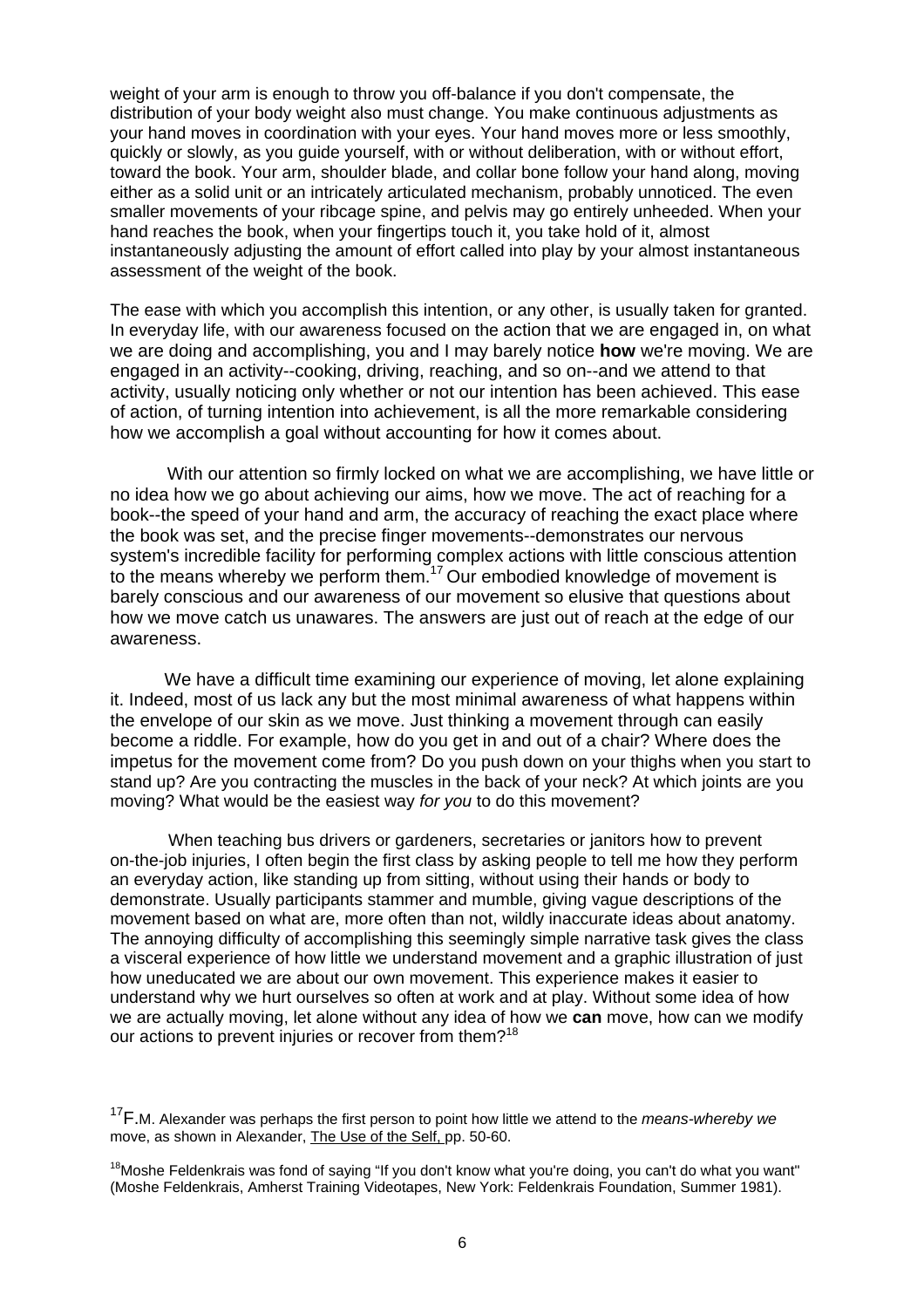~~~~~~~~~~~~~~~~~~~~~

*"Can you explain how my problem could be a consequence of how I move?"*

*"I think so. Maybe it's best if I show you rather than tell you. How about walking around the room a bit?"* 

*Patrick begins to stroll the length of my office, a room about twelve feet wide by twenty-five feet long. His gait is very stiff, his trunk moves rigidly above his legs and his arms are held stiffly at his sides.* 

*As I walk over to him, I ask, "Would you please stop and stand still, as comfortably as you can, for a moment."*

*Standing to Patrick's left, I gently run my hand up and down his back, allowing my hand to conform to the contour of his back as I slowly move from the back of his head down to his pelvis and back to his head. "Where do you feel discomfort?"* 

*"Here," he answers, pointing to his middle back and the lower part of his ribcage. "And I also get pain here, in my right buttock, and down my right leg."* 

"As *you probably know, the pain you feel in your mid-back isn't caused by the structural problem in your lower spine. Because of the arrangement of the nerves, pain from a bulging or ruptured disc travels down the body from the site of the damage, never up. "* 

*I pause, letting him consider what I said.* 

*"What do you notice about how you are standing? Can you tell me where on the bottom of your feet you feel the weight of your body resting?"*

*"I notice most of the pressure on my heels, way at the back of each of my feet. Is that right? Where should it be?"* 

*"For right now, let's emphasize your noticing what you are doing, rather than what you should be doing. With your weight back on your heels, you've got to do a lot of muscular work to do just to hold yourself up. It must be pretty tiring to stand."* 

*"Absolutely. Tiring and painful. But what do you mean by saying a lot of muscular work? Don't your muscles hold you up?"* 

*"Your muscles job is to move you, your bones are designed to hold you up. If your muscles are doing the work to keep you standing, or sitting, then they have to work constantly. This leads to exhaustion, discomfort, and, eventually, pain.* <sup>19</sup>*If your muscles are working to keep you in position, it also means that they're already engaged, already contracted, so they can't do their primary job, which is to move you. Let me show you what I mean. Please look down at your feet for a moment. What do you see?"* 

*"My belly."* 

*"How can that be? You're a skinny guy. Yet when you bend forward you see your belly. Does that make sense to you?"*

*"I've never thought about it before but, now that you mention it, it does seem a bit odd. How come that's happening? Is it because my stomach muscles are weak?"* 

<sup>&</sup>lt;sup>19</sup>Thomas Hanna, Somatics (New York: Addison-Wesley, 1989).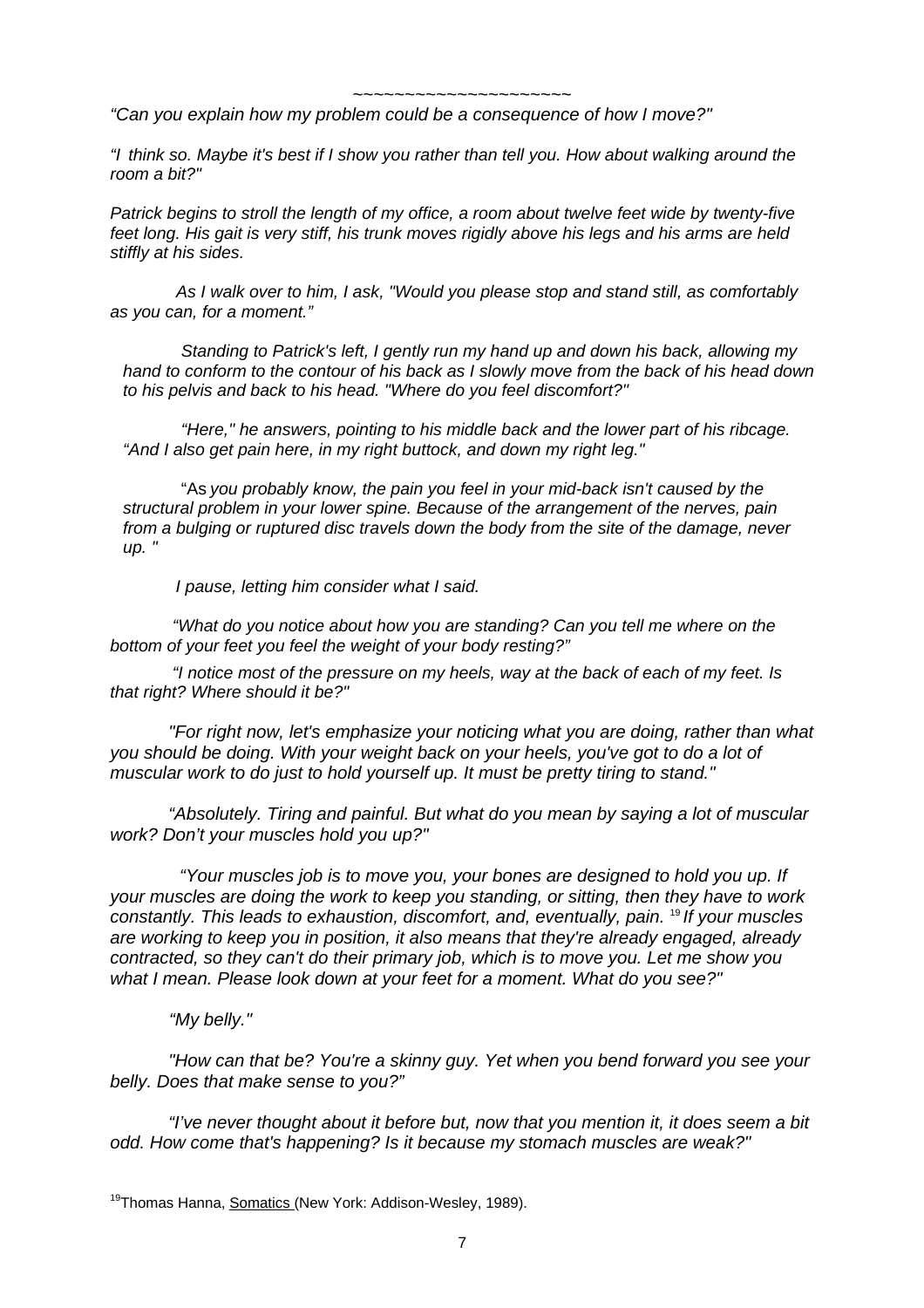

Illustration 1. Gently running my hand down Patrick's back.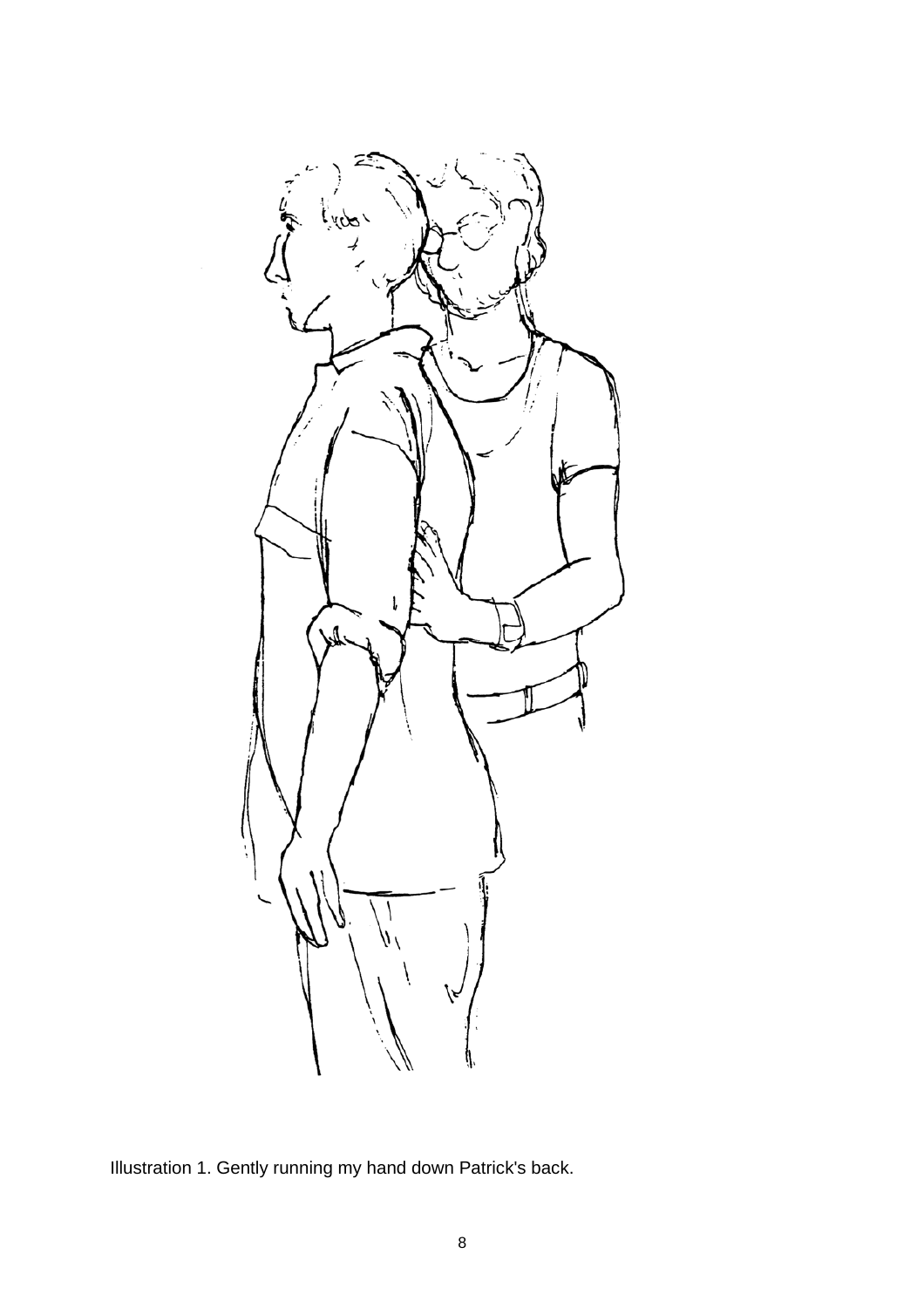*"Here, feel how much work your abdominal muscles are doing," I say gently pressing on Patrick's stomach.* 

*"They're really hard"* 

*"That's right. Because you're leaning back, arching your mid-back so that the weight of your torso is failing behind your midline, you're relying on the muscles of your abdomen and the muscles here, in the front of your thighs," I say, touching the front of his upper legs, to hold you up, to keep you from failing." Can you feel how tight and hard these are? If these muscles were to let go, the back of your head would hit the floor."*

*Moving around to Patrick's front side, I put my hand on his breastbone, asking, "Do you feel the angle of the front of your chest? Rather than being perpendicular to the floor, it's sloping backwards."*

*I gently rest my hands on his shoulders, slowly pressing straight down toward the floor. At first he tightens his torso and legs to resist my force and then, a moment later, his pelvis buckles, pushing further forward. "Do you notice what happens when I press on your shoulders? I'm adding a little bit more force along the line of gravity, adding a little bit more pressure to the force that already presses on you all the time. Testing your response to this vertical compression lets us see how you deal with gravity and, as you may notice, your response to the increased pressure makes you feel worse. First, you generate a lot of muscle effort to keep standing and then you have to lean a little further back to counteract my force. And you notice how this puts pressure on the very part of your back that you said was the sorest."*

*"Yes, I could feel the pain starting to come back right before you stopped pressing. "* 

*"Is this interesting to you? I'm showing you what I notice so that you can understand how the way you move is important. You know, none of this is meant as criticism, don't you?"* 

*"Yes, of course. Please continue, I'm very interested in what you're saying. "* 

*"Okay, good. Let me just point out one more thing. Please start walking again. With your weight leaning backward like this, you'll notice that you have to overcome inertia every time you take a step forward. There are two extremes in walking. One is the toddler's walk, where you lean forward, letting weight come in front of your body. You sort of fall forward and catch yourself with each step." Patrick has stopped walking and he's watching me demonstrate as I continue to explain, "At the other end of the continuum is what I call the Mr. Natural walk. Remember Mr. Natural? He is the cartoon character with the long white beard who's associated with that famous phrase, 'Keep on Tricking.' Anyway, Mr. Natural would lean way back and stick his feet out in front of him when he walked."* 

*"I walk like Mr. Natural, don't I?"*

*"Yes."*

*"Now I know why walking is so tiring. But why haven't I ever noticed any of these things before? I mean, I've known that I'm a little stiff for years, but I had no idea just how inefficient my movement is nor what serious consequences it's had."* 

Just like many of us do not think about how a car engine works until it breaks down, movement usually does not lose its obviousness, and the complexity of movement is not brought into the foreground, until we experience a performance barrier or until the ability to move becomes restricted or limited.<sup>20</sup> Until an athlete wants to improve his tennis game or a

 $20$  The concepts of breakdowns, as borrowed from Heidegger, is taken from Terry Winograd and 36-37.Fernando Flores, Understanding Computers and Cognition (Norwood: Ablex Publishing, 1986), pp.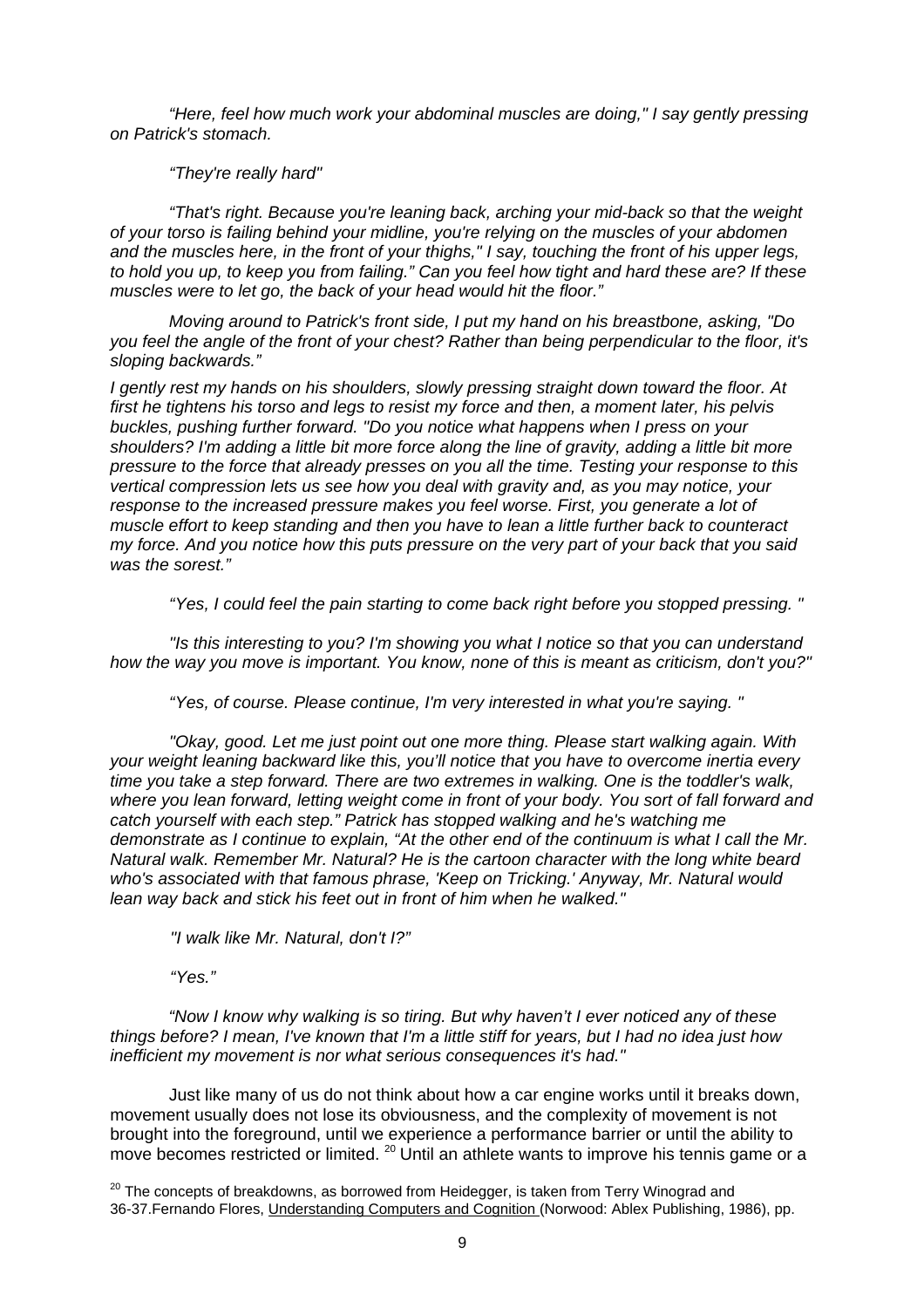bus driver wants to recover from her shoulder injury, the importance of the involvement of the arm, the shoulder blade, the collar bone, etc. in the movement of the hand is rarely considered. Not until someone incurs a back injury, and the continuous, minute changes of the body's configuration become so painfully obvious, does he or she consider the importance of the spine in everyday movement. And, usually it is only when chronic or acute pain, or a stroke, cerebral palsy or other neurological problem, interferes with the easy ability to convert intention into complex actions that we consider just how it is that we can move at all.

The limits in our understanding of human motion become more than an interesting or frustrating fiddle for individuals confronted with limitations in their movement abilities due to accident, injury or disease. What so many of us take for granted as simple acts--opening a book or a door, bathing and dressing, carrying the groceries into the house and preparing dinner, and so on-are made difficult or impossible by the obstacles of pain, stiffness, and immobility.

But, whatever our individual level of functioning may be, for most of us, there is the gap between our ability to move and our ability to understand--to feel, see and speak--about how we move. As with many other mindbending enigmas, the nature of human movement does not seem to yield easily to logic or common sense. Indeed it is made all the more invisible and elusive by attempts to reveal its secrets. **We are inarticulate about how we articulate our movement.**

The two meanings of this one word, articulate, not only identify what's missing in our understanding, but also hold the potential for, and the promise of, bridging this gap between our ability to move and our ability to understand movement. On the one hand, this word signifies the ability to express an idea cogently, that is to say, with clarity and intelligence. Alternately, when something is said to be articulated, we understand that to mean that it consists of segments joined by moveable connections or joints. Bringing together the two fundamental meanings of the word "articulate"--to distinguish with clarity and to move at joints-suggests that there may be a language for experiencing and expressing movement.

Yet the very nature of this language is often forgotten, left out of our everyday appreciation of how we work. Ask any child, ten years or older, to tell you how she knows what's going on--to name her senses--and the answer is very predictable: "I have five senses: taste, touch, smell, hearing and seeing."

This list is terribly impoverished. The five senses we list in answer to this question are all **exteroceptors**, senses that notice what is going on outside the skin. If the human nervous system were so poorly equipped, you would be unable to tell whether your elbow was straight or bent and you would be unable to know when you're hungry or happy, exhausted or energized, hot or cold, sore or strong. The list of five senses leaves out the internal senses: the ability to sense temperature, the visceral (or organ) senses, and, most importantly for our concerns, the kinesthetic senses $^{21}$ . The word, "kinesthetic," comes from the roots *kin,* meaning movement, and *aesthetic,* referring to sensing or perceiving. Therefore *kinesthesia is* the sense of movement.

 $21$  All these senses taken together--temperature, visceral and kinesthetic--are referred to by the more general term proprioception, which means "self-perception."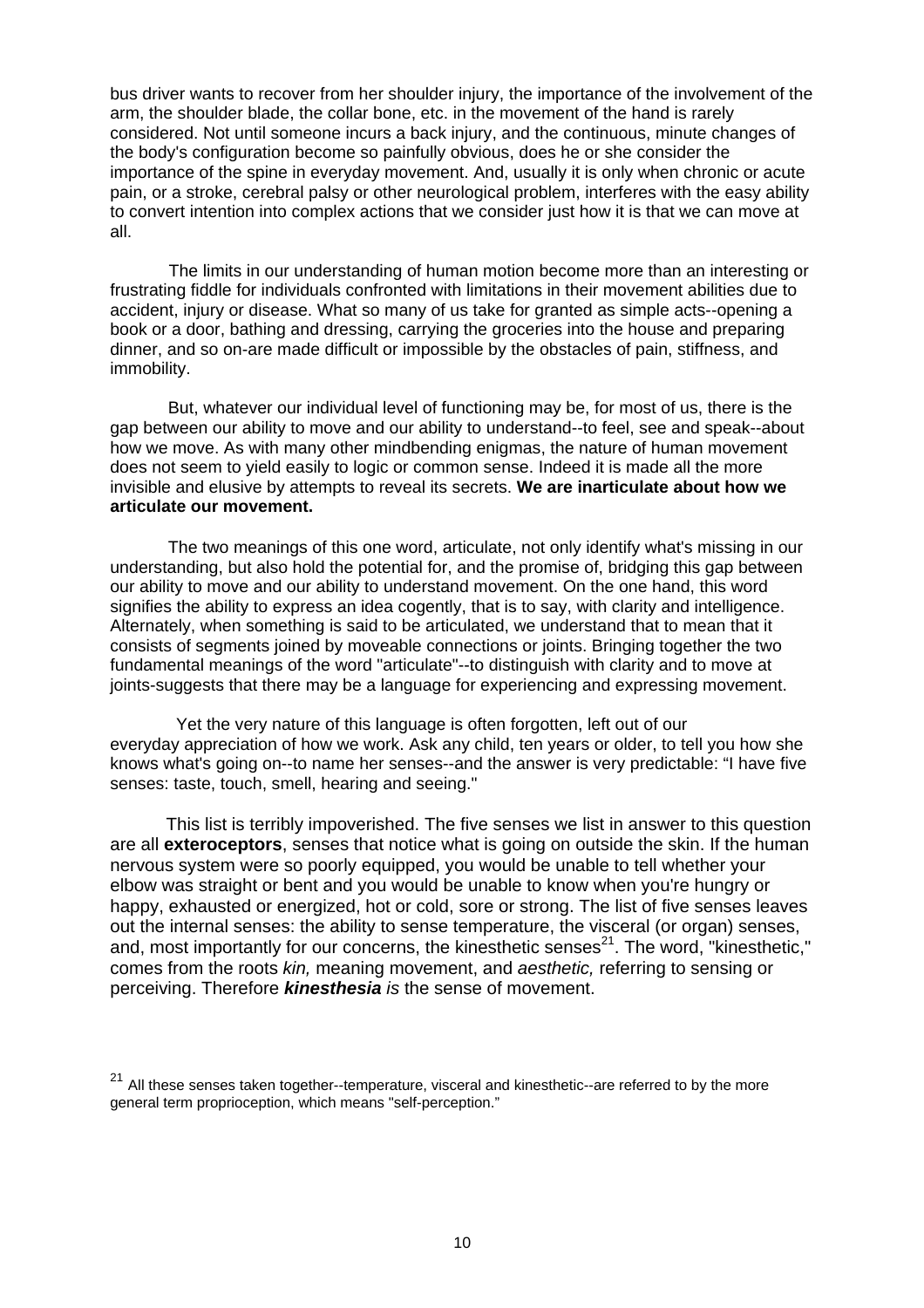Kinesthesia is the poor cousin to the other senses, often ignored and forgotten. While kinaesthesia has been refered to as the sixth sense and the secret sense<sup>22</sup>, it conveys a myriad of perceptions related to movement: muscle tention, joint momement, pressure, position, direction, acceleration, balance and so on. The nervous system relies on sensors located throughout the body --in muscles, joints, tendons, and the inner ear --to perceive movement and stillness.

While we each have the potential to sense our own movement with great refinement and while our bodies are designed for easy, graceful movement, few of us have realized our potential in perception or in action. It is *as if* we have forgotten how to sense movement, how to move with ease. Yet this ability to articulate our experience of movement, and its double, the ability to articulate our movement, have never benefited from education, never been cultivated. The following chapters demonstrate how movement education can have profound effect on those of us who face physical impairment, pain and other limitations.

The focus of physical education has for too long been on competition and sports, rather than on developing coordination and efficient action. Perhaps one day, movement education will be a central aspect of childhood learning, so that each of us will learn to utilize the human body's fantastic design for movement. Yet it is imperative to remember that the lessons to be learned are just as applicable to making the way each of us moves (as adults) easier and more comfortable as they are to improving the physical education of the young.

<sup>22</sup> Charles Sherington, The Integrative Action of the Nervous System, 2d ed. (New Haven: Yale University Press, 1947).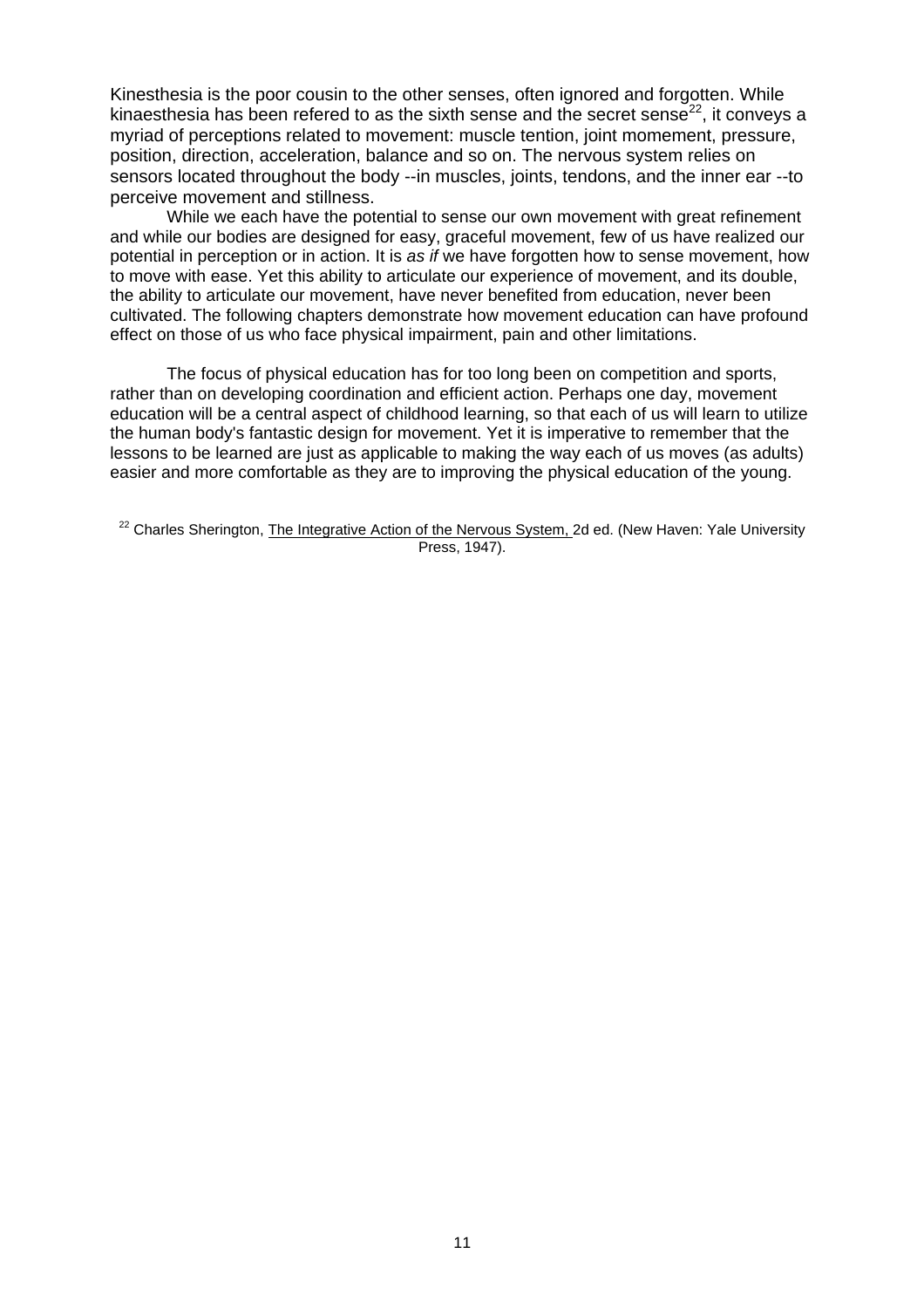### *Chapter Two*

# *An Anatomy of Possibility*

"I am a devout listener of my three-dimensional body."

Deborah Hay

Pain is a symptom, a sign, an indication.

Modern medicine decodes pain by determining what is causing it and finding out where the cause is located. As such, the experience of pain is interpreted as a signal of pathology: physiological damage or malfunctioning. In the case of a back problem, for example, the list of likely causes include a torn ligament, a pulled or strained muscle, an infection, spinal stenosis (a narrowing of the spinal canal), spondylolisthesis (a slipping vertebrae), arthritis (inflammation and, possibly, accompanying deterioration of a joint), degenerative disc disease or, perhaps, a protruding or ruptured disc.<sup>23</sup>

Medical diagnosis is the process by which the sign reveals the signified, the symptoms identify a disease. This disease, in turn, must have its origin in some place, at some specific location or locations. Like a detective following the clues to determine the cause of a crime, the doctor follows the symptoms to identify pathology and diagnose disease.

For example, consider an individual who has back pain and also suffers from sciatica, a pain that travels down the leg, often shooting "jolts of electricity" to the foot. By means of various diagnostic tests--physical examinations and technological assessments--the back pain and sciatica are traced back to a herniated disc in the lumbar vertebrae. The discs between vertebrae act as shock absorbers and maintain the space between the bones of the spine to allow free movement. A herniated disc, damaged in a sudden injury or over years of repeated strain, bulges and impinges on the nerve going to the leg, the sciatic nerve. The sciatic nerve, the largest nerve in the body, leaves the spinal cord in the lumbar spine, the vertebrae of the lower back, and travels through the leg to the foot. Thus the cause of the pain is said to be the herniated disc.

 The logic of this medical detective work is based on two presuppositions: first, that the cause of the pain can be localized and, secondly, that the origin of the pain (or, more generally, of the disease) can be found by tracing backward along a continuous path of events, from the effects back to the specific causal site. Once the location is determined, the cause can be found and vice versa. The idea that the source of physical maladies can be pinpointed, or localized, is historically and methodologically the foundation of modern medicine.<sup>24</sup>

For instance, a primary cause of leg pain associated with back problems was not identified, and labelled as sciatica, until the completion of the clinical and microscopic studies, in 1934, that located the problem of the herniation of a disc and its resulting pressure on the sciatic nerve. 25 Once the origin was identified, surgical and therapeutic interventions could be developed to deal with that specific cause. The development of successful, reliable treatment was dependent on identifying the site of the problem.

<sup>23</sup> Marion Steinman, The American Medical Association Book of BackCare (New York: Random House, 1982) pp. 51-103; and Augustus A. White, III, Your Aching Back (New York: Bantam, 1984), pp. 33-64

<sup>24</sup> Foucault, The Birth of the Clinic.

<sup>25</sup> Steinman, The American Medical Association Book of BackCare pp. 53-58.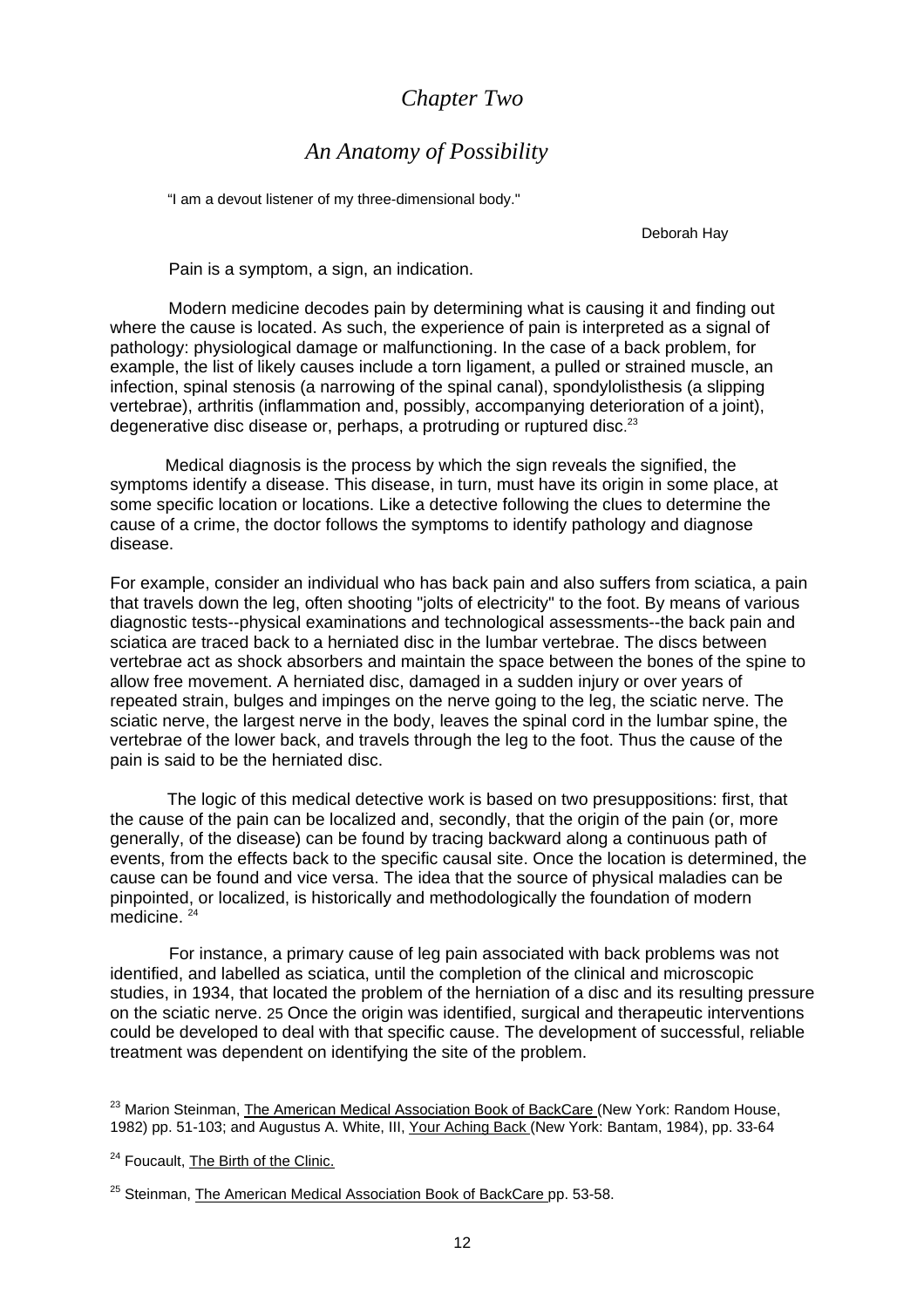Therefore, the practice of medicine requires identifying a local cause. In Patrick's case (discussed in the previous chapter), after the diagnostic process traced the cause of the symptoms back to a pinpointed cause, a surgical remedy had been considered and deemed inappropriate; the various types of therapy that had been used--manipulation, massage, heat, exercise and so on --proved ineffective.

When the origin of the pain cannot be diagnosed, that is to say, no specific physical cause can be found, as in the case that will be presented in this chapter, or when the origin is found but does not respond to treatment, as in Patrick's case, the situation gives little hope for cure. Here we reach the limitations of the medical model. Beyond the boundary of orthodox diagnosis and treatment is a kind of limbo. Healthcare practitioners become frustrated by their inability to alleviate their patients' woe. If there is no response to therapeutic intervention then the patient's experience and motivation is called into question and all sorts of convoluted psychological explanations are proposed.

In my years of practice, I have worked with few individuals who suffer from purely psychosomatic pain or who I thought were malingering. By and large, I have encountered a multitude of individuals who suffered from real, physical limitations--back problems, chronic pain syndromes, headaches, and so on--and whose situation simply did not fit the physician's diagnostic categories or whose problems did not respond to surgery or standard therapies.

The greatest tragedy here is the hopelessness that results from looking for a cause and not finding one. In these puzzling situations, where no cause can be found, no treatment can be prescribed. Without a cause, the medical act of removing the cause cannot be performed. The person in pain begins to accept that nothing can be done to help; resignation sets in as a grim acceptance of an intolerable situation develops. Self-doubt, disappointment in the unrealized expectation of a quick solution, frustration with the lack of progress and distress take hold.

This bleak prognosis is the common fate not only of people who face chronic pain, but also of the others whose situations are beyond the reach of successful medical intervention because they suffer from one of many incurable neurological problems, such as childhood polio, cerebral palsy, or brain damage, or because their condition falls outside the domain of so-called "medical problems" This latter category includes athletes who have reached a performance plateau, dancers who repeatedly suffer minor injuries in route to major catastrophe, musicians who endure constant discomfort and physical distortion, and even those unfortunate individuals who are beleaguered with a lack of easy coordination and seem to possess no natural athletic abilities.

When pain, disability or movement limitations arise, it is most common to turn to the body to ask, "How is it broken?" and "What needs to be fixed?"26 These questions arise directly from the diagnostic reasoning, which is based on the logic of the body as machine. In this analysis, any dysfunction is directly caused by localized damage to the physical structure or by a specific defect in the ongoing operation of the mechanisms of the body. To ask "What is broken?" is to presuppose that pain and disability must, necessarily, be the consequence of a malfunction in the machinery of the body.

The reductionistic view of the body, and of movement, requires that each of us takes how we feel and how we move as a given; that is to say, this view requires that you have no alternative but to resign yourself to accepting that this is how your body "*is*." Whether clumsy or graceful, in athletic peak or out of shape or physically disabled, young or old, you are to take the situation as given, attributing your abilities and limitations to inheritance, fortune or fate.

 $^{26}$ A similar point is made in reference to psychotherapeutic approaches by Richard Bandler and John Grinder, Frog Into Princes (Moab: Real People Press, 1979).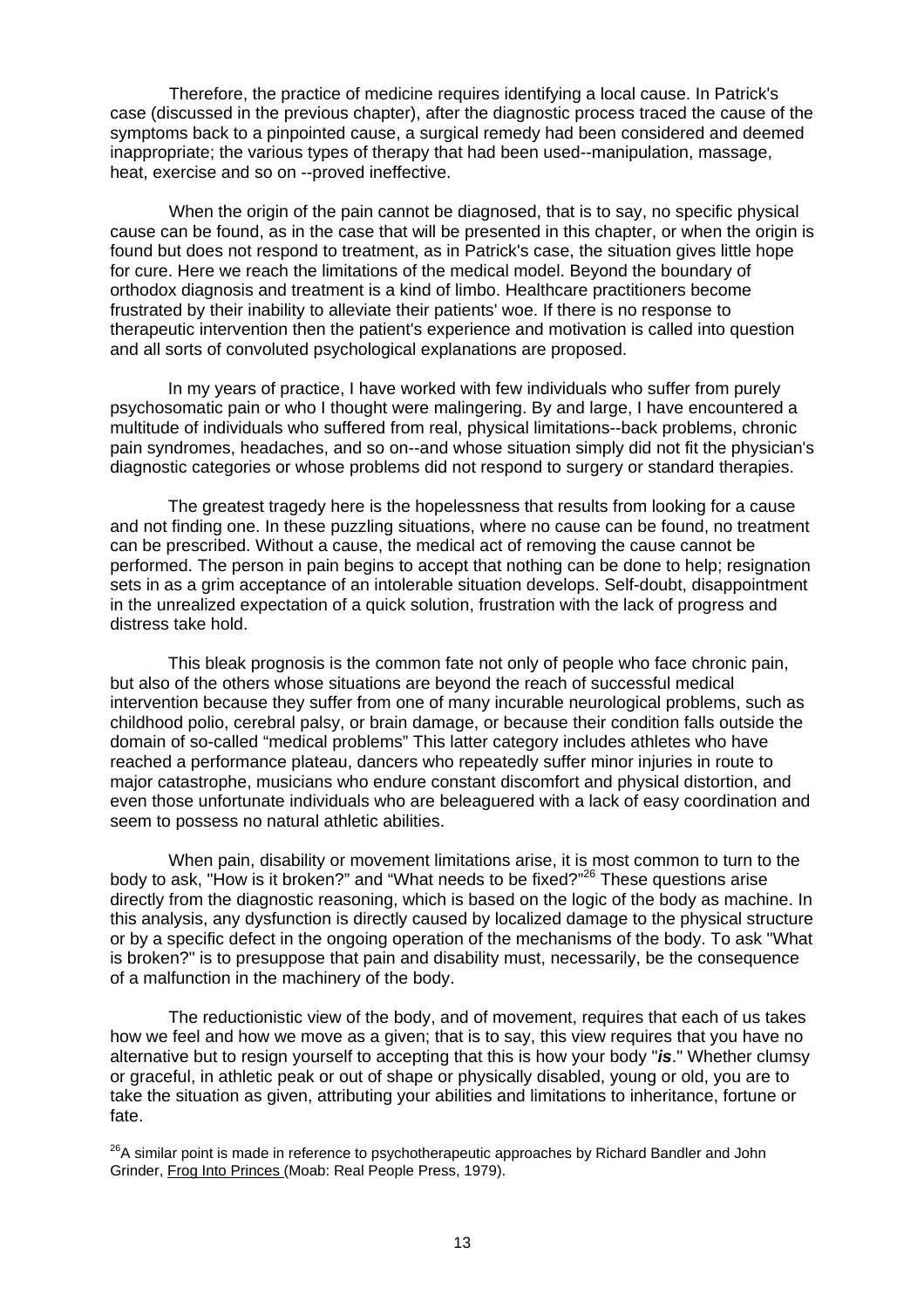For instance, after beginning an exercise program to improve her flexibility, a friend of yours complains she has begun to experience discomfort in her upper back, between her shoulders, which is aggravated every time she returns to class. She has no history of injury or prior problems. The exercise instructor refers your friend to her doctor. If the subsequent X-rays yield evidence of arthritic deterioration of the thoracic vertebrae, your friend is told to take it easy, perhaps given a few gentle stretches, and counselled to learn to live with the inevitable limitations that come with this finding. If no such culprit can be found and the problem is attributed to poor physical condition or old age, the advice is to take it easy. Either way, the result is the same: how she is moving is not considered and the problem is investigated no further.

*I'm scared. The doctors that I've consulted haven't been able to explain this and it only seems to be getting worse. The acupuncture helped, it stopped the downward spiral and the constant aching in my arms has decreased. But now it seems that I am able to do less and less. " Agnes finishes speaking, brushes the grey hairs from her face, and falls back into the chair, sighing.* 

*She looks at me, her eyes asking questions she hasn't yet voiced. I recognize Agnes as a librarian from the Main library's reference desk and as a well-known ecological activist. It's difficult for me to imagine this exhausted, frail woman as the vibrant political activist and rabble-rouser that I've read about so often in the local paper.* 

*Speaking slowly, Agnes recounts her story. Several years ago, she noticed her arms felt numb at the end of the day. Over the months that followed, the sensation worsened until Agnes began to awaken with an aching numbness in both arms. She can no longer fully straighten her arms; at first, reaching over her head was uncomfortable, but now it has become painfully impossible. Thoroughly engaged in her job and community work, Agnes ignored her plight until the insistence of her colleagues convinced her to pay a visit to a doctor. Her doctor couldn't find any explanation for Agnes' symptoms, however, he was concerned enough about the potential seriousness of the symptoms to refer her to a neurologist. The neurologist ordered a battery of tests but could not determine a specific cause for her problem. Though no disease was identified, the doctor prescribed a course of physical therapy treatments to deal with restrictions in Agnes' movement. The therapy proved very painful; not only were the stretches and exercises unpleasant but the sessions caused bouts of increased pain that lasted for several days.* 

*As Agnes' situation worsened, her concern grew. Though she continued to work, it became increasingly difficult for her to do the simple things that her job depended on until it was impossible for her to take a heavy book down from a shelf or sit at her desk to write for more than a few minutes.* 

*Acknowledging that her problem was not responding to a standard medical approach, the neurologist told Agnes of recent articles in medical journals that reported applications of acupuncture with various chronic pain syndromes and he recounted the successful experiences his other patients had had with Chinese medicine. With the doctor's encouragement, she subsequently made an appointment with a local acupuncturist and, much to her surprise, the treatments helped. Agnes' situation stopped deteriorating: the pain stopped worsening and some normal sensation returned to her arms. As the acupuncturist continued to work with Agnes, her situation showed signs of steady improvement, until, several weeks into the treatment, Agnes reached a plateau. No matter what the acupuncturist tried, Agnes got no further benefit. Unsatisfied with this stalemate, the acupuncturist referred Agnes to me, telling her that his personal experience with the martial arts led him to believe that further progress was being limited because of how she moved.* 

*"Do you think that this pain and numbness, this immobility is somehow related to the way I move?" she inquires.*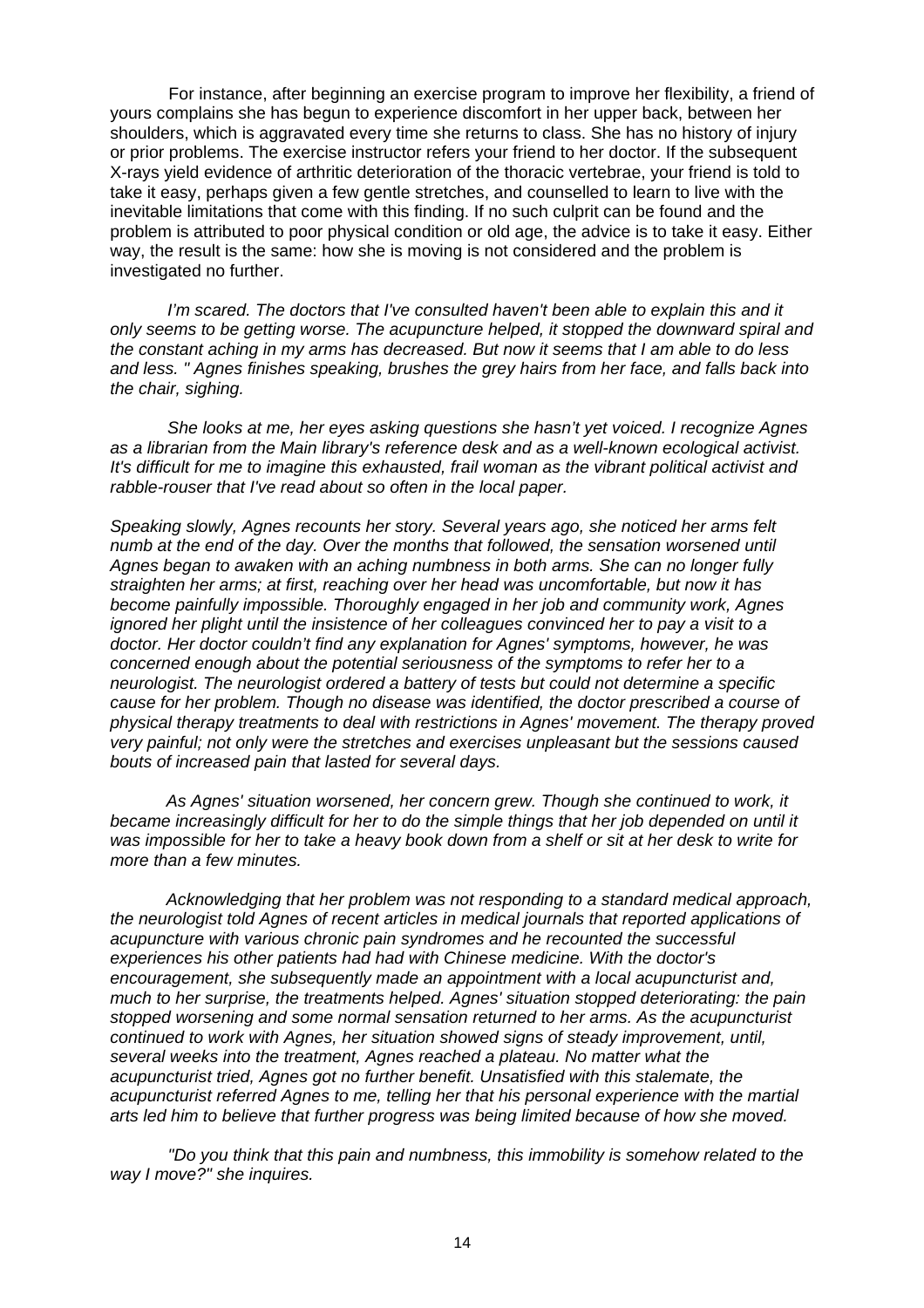*Nodding, I ask Agnes to stand. Standing a few feet in front of her and placing my hands in front of my chest, I ask if she could comfortably place the palms of her hands against mine. She tells me that the height of my hands is as high as she can possibly lift her arms without pain. Asking her to put her hands palm to palm with mine, I watch as she gingerly raises her arms, her elbows bending out to the side as her hands reach toward mine. My hands face her, my fingers pointing directly toward the ceiling and my elbows pointing toward the floor. She struggles to line her fingers up with mine, her elbows bent like wings, each pointing out to the side. I ask her to gently push on my hands, only increasing the pressure within her range of comfort. As she pushes into my hands, she leans toward me. Her body remains so stiff that she can only bend at her ankles, her trunk moving forward slightly and her elbows lifting until her arms begin to tremble.* 

*Telling Agnes to stop pushing, I ask her to sit on the edge of the low, padded table in the center of the office. She sits on the edge of the table, slouching, looking crumpled, defeated. Sitting across from her on a stool, I gently take hold of her right hand with my right hand and her right elbow with my left hand. Her arm is very tense and her fingers are stiff. I ask her to allow the weight of her arm and hand to rest in my hands.* 

*She says she hadn't noticed that she was holding her arm. I then ask her if she could purposefully hold the weight of her arm without moving it. She responds that she can, lifting her arm slightly out of my hands. Next, I ask her to let her arm go so that I can support it. Some of the weight of her arm drops into my waiting hands.* 

*We continue in this way, with her alternately holding the weight of her arm on her own and then letting herself rest into my hands. Each time she allows more of the weight to rest into my hands, each time the muscles of her arm relax a bit. She takes a deep breath.* 

*"I didn't realize I was holding my arm up, " she says, again allowing the fingers of her right hand to curl a bit and her wrist to bend slightly.* 

*I glance over at her left hand and arm. No similar change has occurred, the hand is still stiffly placed palm down on her left thigh, her fingers held so rigidly straight that the fingertips aren't even resting on her dress.* 

*Using only minimal effort, I slowly move her hand at her wrist in both side to-side and back-and-forth movements. Then I move her forearm, gently turning her forearm and then bending her elbow. She actively resists anything more than the slightest movement, stiffening her arm and hand again. I wonder aloud, "Do you realize that you're resisting the movement? Are you afraid that this will hurt?"* 

*Agnes looks at her hand and then at me, her eyes moving back and forth several times. "I could feel I was fighting the movement... I'm not doing it intentionally. I'm sorry. I guess I'm afraid that it will hurt more. Every exercise, or manipulation that's been tried has only made me feel worse."*

*"I'm not going to do any manipulations, " I say. "And this isn't an exercise. I'm simply evaluating how your arm moves, finding out in which directions you allow yourself to move most easily and noticing in which ones you're preventing or interfering with movement. When I find the direction of ease, I follow that motion a little, riding along with you. For example, notice how your right elbow lifts away from the side of your torso. Gently now, try not to get ahead of me ... yes, that's better. Can you feel how the movement is easy until we get your elbow to about forty-five degrees away from your body? There, did you notice how your arm got stiffer?"*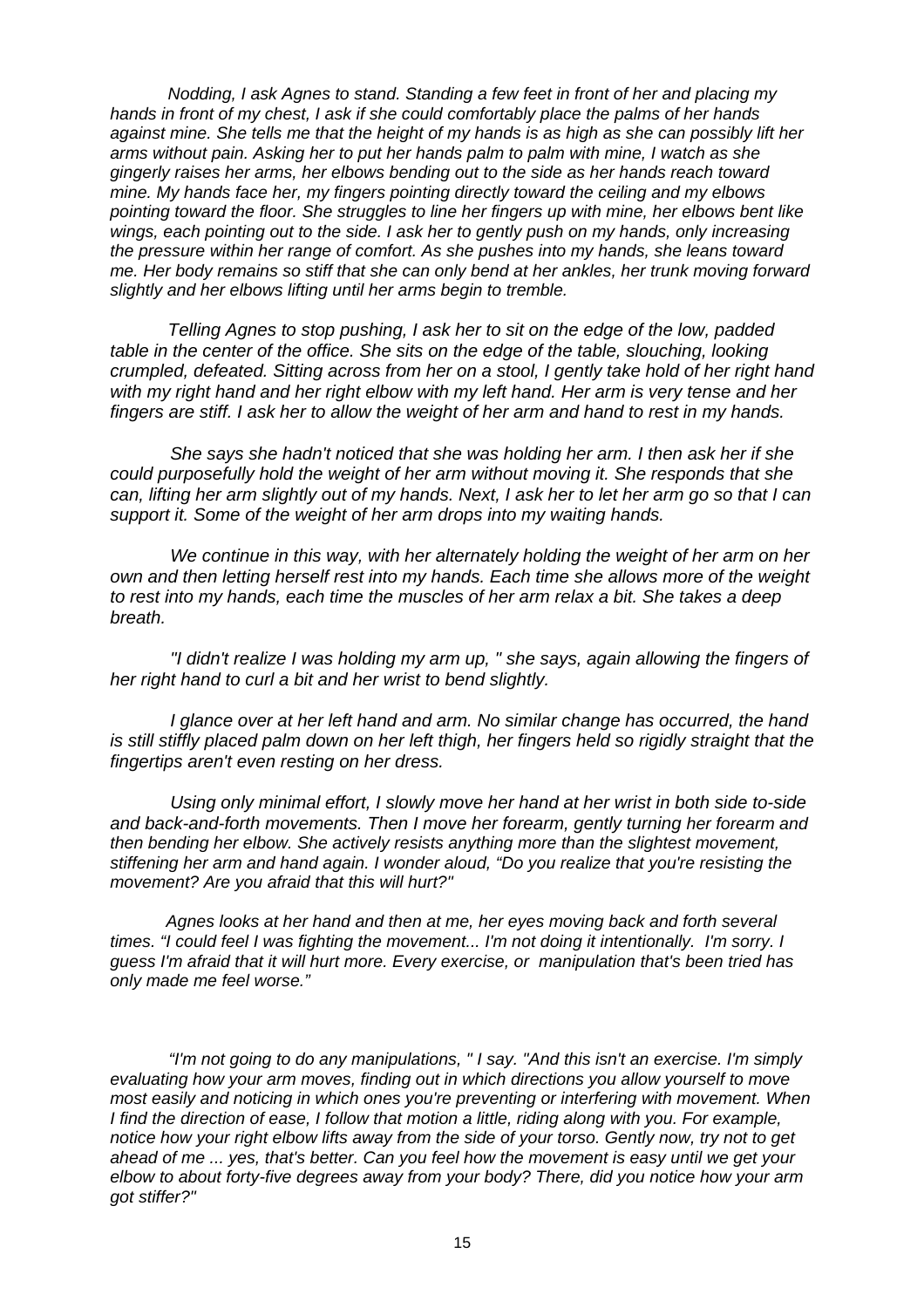*I wait until she nods before I proceed. "Now if I lift your arm higher, do you feel the pulling on the inside of your arm and in the front of your chest? If we try to go to ninety degrees, notice how the resistance increases and you may begin to sense some discomfort in the muscles around the top of your shoulder. Do you notice how your arm starts to veer backward rather than continuing up?"*

*"What stops my arm from lifting any higher? I know that it hurts terribly every time I try to lift my elbow above my shoulder. Do you know how come?"* 

*~~~~~~~~~~~~~~~~~~~~~* 

Diagnostic questions, that is to say, questions about what is wrong or broken, lead away from the person in motion. This is the greatest handicap of any strictly reductionistic approach: looking for the geographic site of the problem prevents us from looking any further than a direct causal link between symptom and pathology. Pain, fortunately, serves a more complex function than signalling a mechanical breakdown; unfortunately, the other ways of understanding the role of pain are more elusive. In order to construct an alternative to the "What's broken?" perspective, we must be willing to relinquish the primacy of the etiological chain reaction and its essential cascade from cause to effects, asking instead, "How is this person moving?"

Think, for example, of the myriad of ways people walk: while each of us engages in the same basic activity, utilizing the same basic structural components, we demonstrate a considerable range of nuance and variety. The human body offers a wide range of movement possibilities, an incredible array of options to be utilized for any activity, each of which is more or less efficient and each of which has different consequences in terms of preventing or creating stresses and strains. Problems such as pain and limited mobility need not be due directly to damage in the person's physical structure. These difficulties, and others, can arise because of how the body, the structure, is *organized,* that is to say, by how the body-as-movement-system accomplishes a particular movement.

To make sense of this kind of systemic organization, of the way a person as a whole is moving, a way is needed that allows us to sort through the complexity of movement and see the underlying patterns. The most common approach to analyzing movement, a muscle-by-muscle analysis, breaks a whole body movement into the separate action of separate parts thereby making it difficult, if not impossible, to identify an overall pattern of motion. The emphasis on the action of muscles also misses a key factor in the kinematics of human movement: while the muscles are the engines of movement, they do not give rise to the shape of movement. The muscles generate motion by contracting and moving the bones to which they attach. Without bones, the contraction of muscles would resemble the quivering of jellyfish. It is the layout of the skeletal system--the shape of the joints and the length of the bones--that shapes our movement.

Interestingly enough, there is a muscle for each movement structurally possible at every axial joint.<sup>27</sup> In other words, any movement allowed by the anatomical design of a joint can be controlled by the muscles around that articulation. Given a detailed and accurate understanding of where the joints are and how they move, it becomes possible to evaluate any particular movement. Such an evaluation is comprised of assessing which joints are moving and, of the joints that could be participating in the action, which ones aren't. The number of components to be kept track of has thus been reduced from over 650 to 210. The complexity of movement analysis can be reduced further because of the 210 bones in the human body, fewer than 180 have axial articulations. Furthermore, the majority of these articulations only permit movement in one or two dimensions, reducing the complexity even more.

 $27$ Axial joints are freely moveable, or synovial, articulations as compared to articulations which allow minimal or no movement, such as the sutures of the skull or synchondrosis of the ribs and costal cartilages. (An exception would be the syndesmoses of the radius and ulna or of the tibia and fibula, where considerable movement is allowed). James E. Crouch, Functional Human Anatomy, 3d ed. (Philadelphia: Lea & Febiger, 1978), pp. 92-96.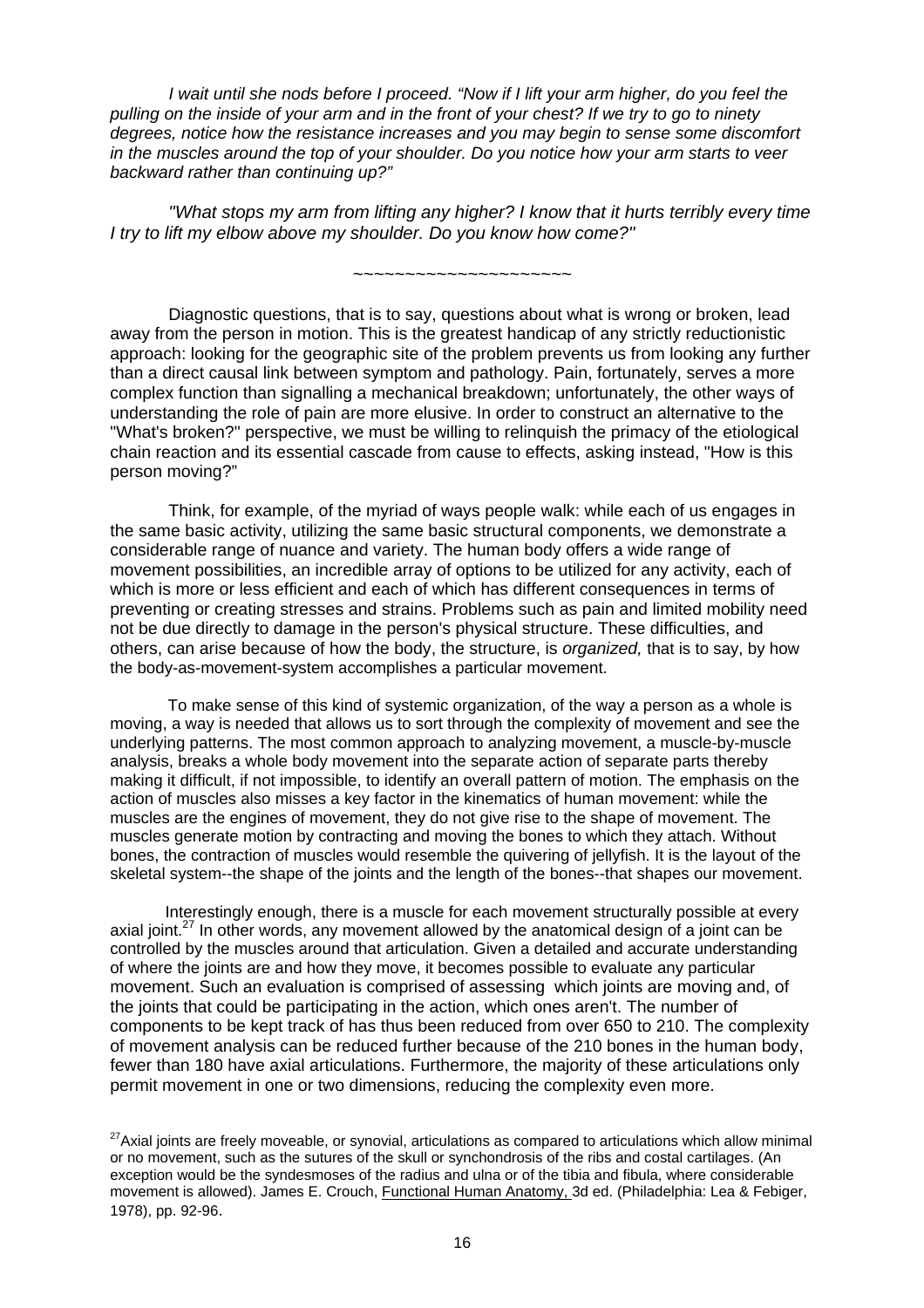Unfortunately many people are rather squeamish about bones, especially human skeletons. Just talking about the skeleton brings up unpleasant associations: the skeleton symbolizes the figure of death. Hidden behind a closet door, it hints of dangerous secrets and hidden dangers. A skull and crossbones warns of poison and recalls the atrocities of marauding pirates.

This view of the skeleton as a symbol of death incorporated into the living human body, though understandable, is fundamentally mistaken. Every body has a skeleton consisting of living cells, cells that die and are continuously replaced. Over the years, bones actually change shape, meeting the stresses and strains imposed by daily movement by altering their structure.  $28$  The skeleton is the bony structure that supports the weight of the entire body, provides flexibility at the joints, transmits the forces generated by the contraction of muscles, protects the internal organs, serves as a shock absorber, and houses the cells that produce red blood cells.  $29$ 

Skeletal models, even those that are comprised of real bones, don't faithfully reproduce the movement of the living skeleton. Because of the inaccurate connections made at the joints of model skeletons, models fail to illustrate correct joint action. This artifact of an inexpensive and expedient design makes it difficult to recognize the mufti-directional patterns inherent in the body's structural organization and makes it nearly impossible to recognize the necessary involvement of the entire skeletal system in any movement. This is a result of not asking what the skeleton is designed to *do*, which, in turn, results in the singular lack of appreciation of the integrated mechanical design of the body.

From this analysis of the configurations of bones, the observer can then extrapolate back to muscular activity and to what is happening with the body-as-motion system. Following the movement of the bones not only simplifies the task of analyzing movement, it specifies the domain of possible movement. Movement at the joints defines the body's **absolute constraints**. In other words, as a system, the body's **potential range of motion** is restricted by the shape of the joints. Remember the amazing flexibility of acrobats and gymnasts. These marvellous feats demonstrate the utilization of the body's full potential for motion.

Yet, for most of us, there is a considerable margin of difference between how we *do* move and how we, ideally, *can* move. The design of the skeletal structure defines an anatomy of possibility but we only utilize a subset of the possible configurations that are available. Each person's movement is an expression of that person's **relative range of motion.** The relative range of motion is found by comparing someone's **actual** motion with the human **potential** for movement.<sup>30</sup>

The definition of a relative range of motion is useful because it allows an observer to specify limitations in another person's movement. Barring any limitation due to heredity or accident, a person's relative range of motion is due to the organization and coordination of muscular activity; the activity of muscles is the most common source of interference in the flexibility of joints. Muscle tightness can inhibit the movement at an articulation, coupling two bones together so their relative motion is limited.

#### 28Wolfe's law.

#### <sup>29</sup>Crouch, Functional Human Anatomy, pp. 83-84.

 $30$ Any notion of optimal motion must take into account the structural limitations imposed by the human frame and developed over each person's lifetime, such as a joint fused by arthritic degeneration or by surgical intervention. By taking into account these individual variations, this definition of optimal avoids the dangers inherent in chasing after an unattainable ideal.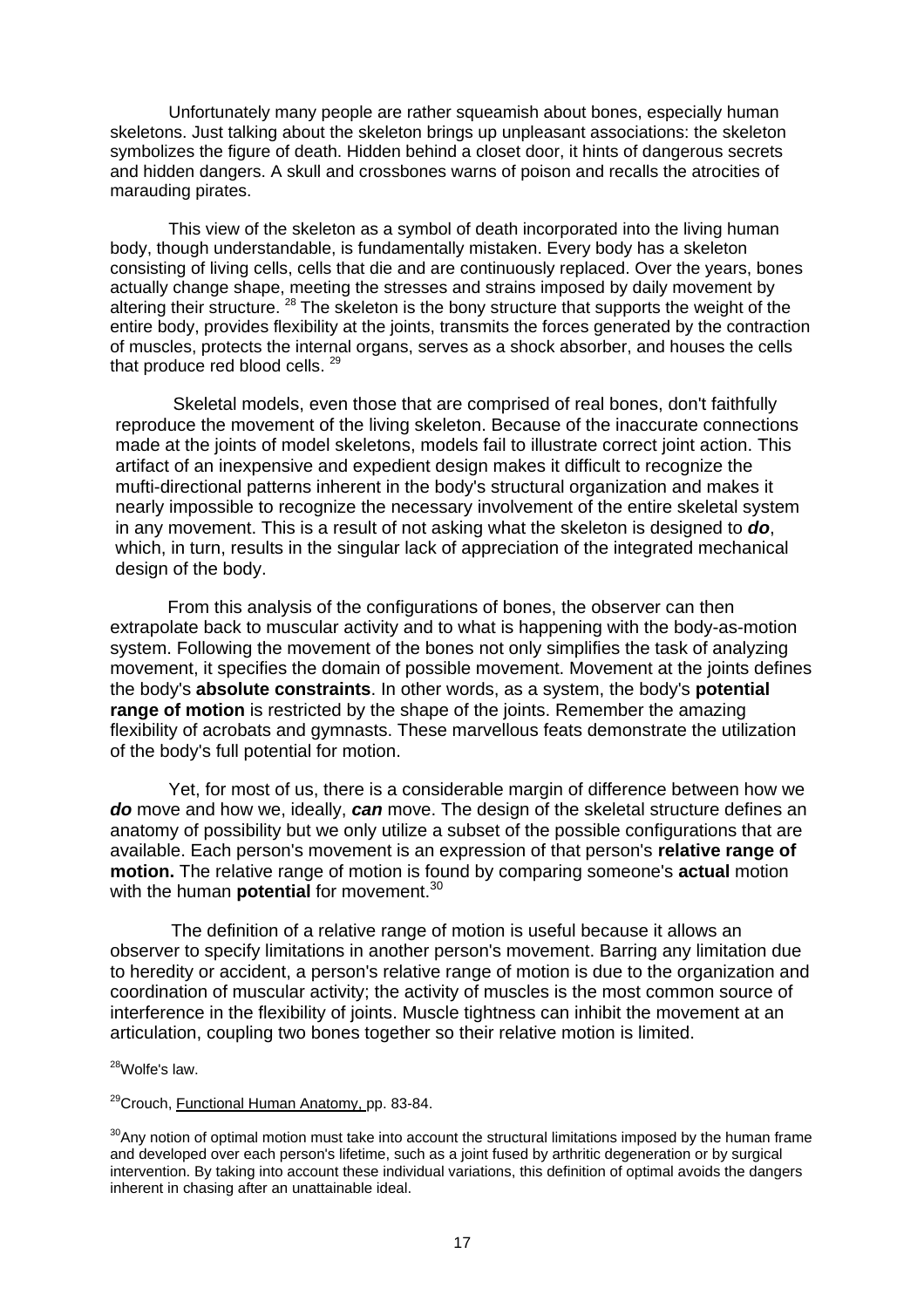Chronic muscle tightness means that the muscles are engaged in maintaining a constant level of contraction. Chronically contracted muscles cannot perform their primary function--that of contracting to move bones--because they are already contracted. Besides just limiting the range of motion of a particular articulation, muscle contraction acts as a damper, absorbing motion rather than allowing it to pass through the skeleton.

It is imperative to remember that the skeleton doesn't move haphazardly, willy-nilly. If there is no interference, a movement of one part of the skeleton flows sequentially through the entire skeletal structure. There is a sequential entailment of bones that is reminiscent of twisting the links of a dog leash. Holding one end of a leash and gently turning the first link initiates a chain reaction: the first link twists freely until it engages the next link. As the first link continues to turn a wave of motion is propagated down the chain.

**Linkage** is the determinate relative motion of two resistant bodies, or elements, in a machine. Elements are considered linked if their motion is constrained such that the motion of one piece results only in the reciprocal and pairwise motion of its mate.31 The skeletal mechanism for motion is not limited to such restricted movement relationships-- I can move my hand without my shoulder moving--but rather, inherent in the body's design, there are many potential paths or linkages.

The determinate path of force through the entire structure forms a kinematic linkage.32 The **kinematic linkage** is the level of organization that emerges from the connectivity of the various boney components and from how this connectivity forms ordered dynamic relationships. Another way to say this is that these pathways are a feature of the body-as-motion-system that emerges when looking at how the bones fit together, like the elements of a machine, to transmit force through the skeleton. In analyzing movement, kinematic linkage is the interconnection of the bones in such a manner as to modify and direct motion along a specific path.

A constrained kinematic chain is formed when two links are connected to a third in such a way that every alteration in the position of one link is accompanied by the alteration in every link in the kinematic chain relative to the first. To form a kinematic chain, one of the bones must initiate the movement so that the other bones, constrained by the shape of the joints, necessarily move in one specifiable, pattern. Since a moving structure may have as many links as it has pairs of linked elements, and since pairs of links can be connected so that motion travels through the ensemble, it is this potential for linkage, for sequential movement through the skeleton, that defines optimal pathways for movement.

This means that muscle tightness not only restricts one joint's motion but also interferes with the skeletal substrata of coordinated action. Returning to the analogy of the dog leash, it is as if the links are rusted together. This would require more work to generate the greater force necessary to move the larger mass. Instead of a sequential chain, the movement "kerchunks" or stops.

<sup>&</sup>lt;sup>31</sup> F.Reuleux, The Kinematics of Machines (London: MacMillan and Co., 1876).

 $32$ The term "kinematic linkage" is coined here to designate potential paths of motion through the skeletal system. It is derived from standard nomenclature in mechanical analysis--kinematic chain and linkage--and in orthodox kinesiology--kinetic chain.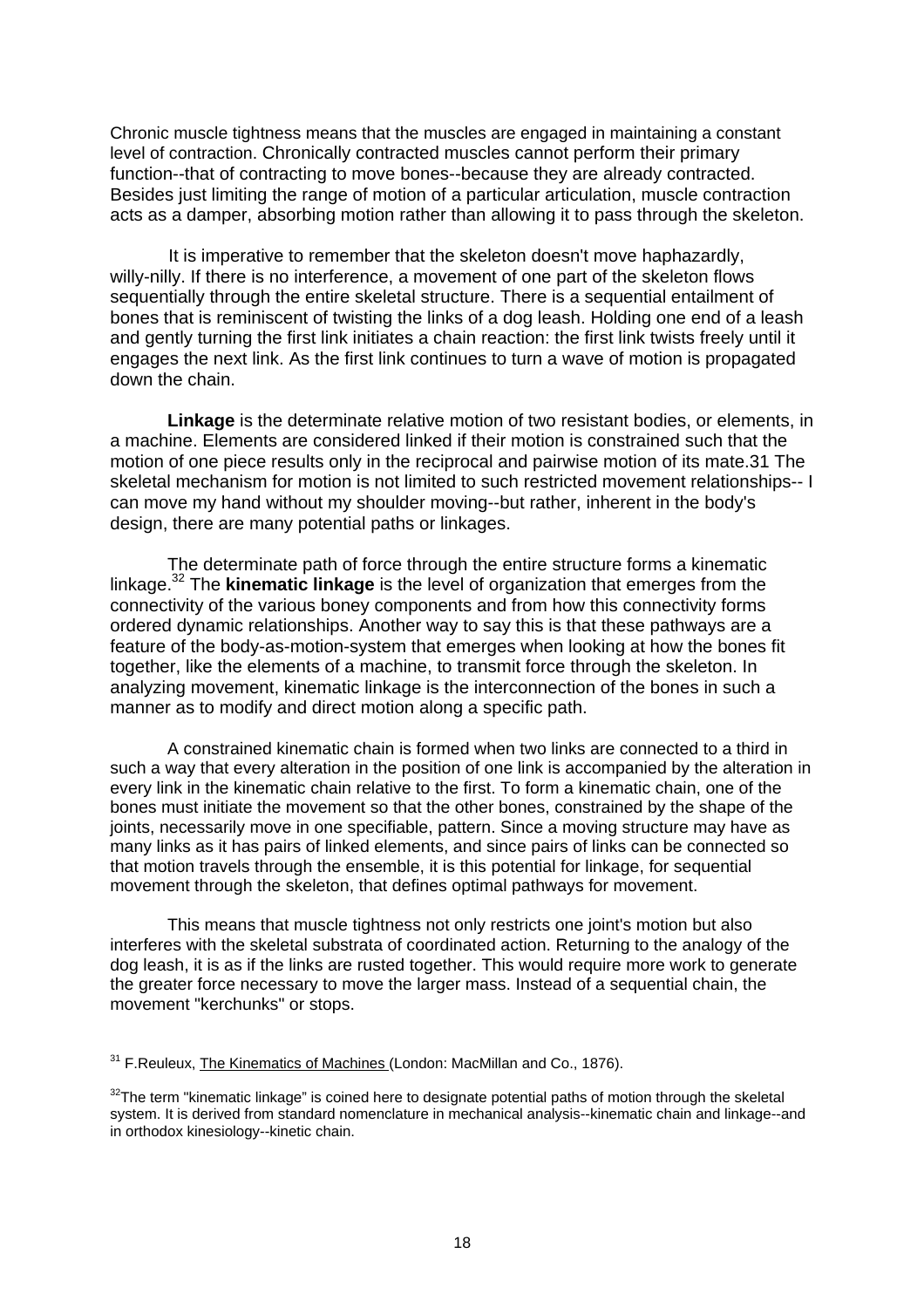The situation of muscular tightness is more complicated than a simple rusted chain because chronically contracted muscles contract further when contradictory movement is introduced<sup>33</sup>. Whatever the cause of muscle tightness--self-protective muscular tightening following an injury, inefficient organization of motion, neurological disease, chronic tension, or the uneven development of muscle--chronic tightness interferes with the kinematic linkage and the coordination of action.

Tracing the path of motion along the bones reveals a new picture of the skeleton, one no longer thought of simply as a collection of isolated levers, each acting independently. The intricate living machine of the human body can be seen as an integrated system of levers, a system that contains pathways for transmitting and modifying the mechanical energy generated by the muscles. The articulations are not just the places where one bone moves in relationship to another; they modify the path of force and direct motion through the bones. As such, joints are nodes that both restrict and allow movement. Taken in its entirety, this system of nodes forms a **network** that shapes the path of motion through the body.

The configuration of the body, its shape in motion, emerges from how the interaction of the bones at the joints guides the force generated by muscles. A particular configuration of the body in motion can be initiated from different bones along a pathway. For example, the motion of reaching can be started from the fingertips, from the elbow, from the chest, from the pelvis, or from the foot. It is the direction of the initiating force, not simply the point of initiation, which determines the pathway.

The point of initiation, rather than the path of the force, determines the amount of force required for the chain to be propagated through the skeleton. If insufficient force is provided the motion will stop without additional muscular work. The function of muscles is to generate the force necessary to move and stabilize the skeletal structure. Muscles serve to initiate the kinetic chain, to propagate it, and to make fine adjustments in guiding the execution of a movement. The pelvis is considered the optimal point of initiation for most movements; it is the largest mass and the largest muscles originate in the pelvic region. When the pelvis moves, the rest of the skeleton follows.

However, the body can interfere with its own motion if the muscles of the trunk are continuously engaged in maintaining a certain configuration (as in Patrick's situation) or if they don't participate in generating the force of the movement (as in Agnes' case). In a less drastic fashion, most people learn to depend overly on the muscles of the arms and legs. If these muscles are made to create the prime force of motion, then the muscles of the trunk must be relegated to stabilizing the body so that the limbs can move *against* the torso. This means that the trunk muscles will counteract the movement of the limbs instead of participating in the motion. Such uncoordinated action will not feel easy and comfortable. Whatever the circumstances, if the central muscles of the body participate in the movement and the appropriate kinematic linkage is utilized, then the peripheral muscles need act only to guide the movement. This movement is not only efficient, but also comfortable and easy.

~~~~~~~~~~~~~~~~~~~~

*Slowly moving Agnes' arm, I bring it to rest on her right leg. I begin to touch the muscles around her shoulder.* "*Do you notice how these muscles, in your upper arm, your chest, and around your shoulder blade are tight?"* 

*"Yes. I've always carried all my tension in my shoulders."*

<sup>33</sup>Vladimir Janda, "Muscles as a Pathogenic Factor in Back Pain," The Treatment of Patients: Proceedings of the fourth Conference of the International Federation of Orthopedic Therapists (Christchurch, New Zealand: n.p. 1980).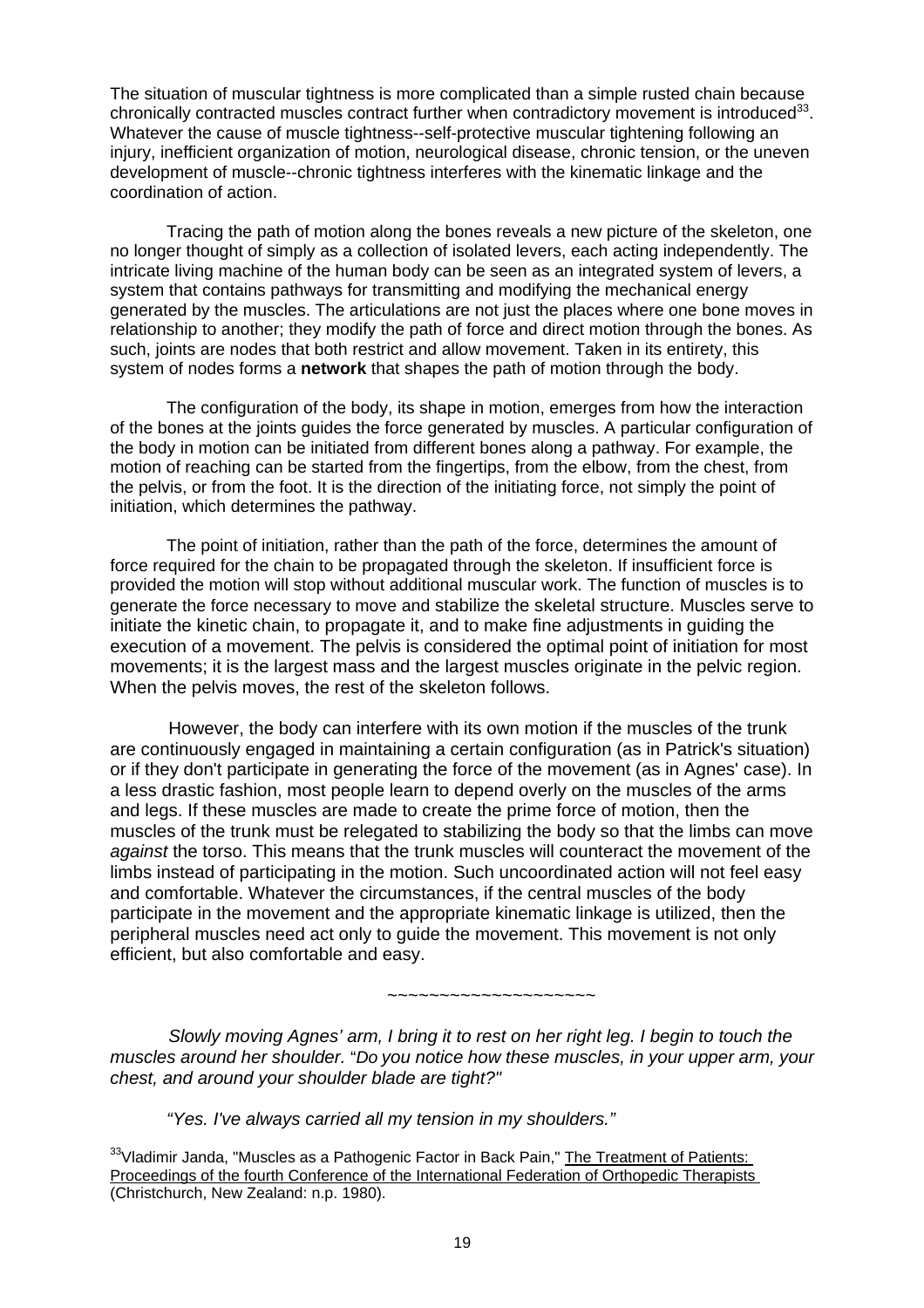*"The tension in these muscles is inhibiting the movements that support the motion of your arm and hand. With this tension, the rest of your body is prevented from participating in and supporting the movement of your arm. This counteracts the way your arm is designed to move. Look at this picture of the human skeleton," I say, pointing to one of the charts on the office wall. "The arm is connected to the torso here, at the shoulder joint. As you can see, the shoulder joint is composed of the shoulder blade, the collar bone and the humerus, the upper arm bone. The human shoulder blade is not directly attached to the spine, allowing the arm a considerable potential for motion. By the way, this means your shoulder is a part of your arm, not a part of your back. The tension in your shoulder girdle muscles is holding your shoulder blade still and preventing it from participating in movement."*

*"Are you saying that it's really the way I'm not moving that's creating my difficulty?"*

*"Yes, that's a good way to phrase it, " I answer. "It's not a matter of 'carrying tension' in your shoulders, as if tension were like sand in a bucket. While this may be a handy way to talk about what's happening, it is, in fact, misleading. What you feel is a result of how you've been moving."* 

*"I think I understand this concept, but I'm not sure if I really understand, in my body, how it applies."*

*"If you'll place one of your hands on my shoulder blade, I'll demonstrate. If I make my shoulder muscles tight, can you feel how my shoulder blade doesn't move? Then it becomes difficult for me to raise my arm above shoulder height. Eeehhh, it feels uncomfortable when I*  do it, too. Now, notice what happens when my shoulder becomes involved in the motion of *my arm. Can you feel it move? Do you notice how much more my arm can move?"* 

*"Certainly."* 

*"That isn't quite a complete picture of what happens when your arm moves. Do you know which bone is the most commonly broken?"* 

*"No, I don't? Does that have anything to do with the pain in my arms?"* 

*"The collar bone is the most commonly broken bone in the body. This is important because it illustrates something else about how your arm works. The collar bone connects the arm to the central skeleton, facilitating efficient movement by transmitting the force from the center of your body to your fingertips. The collar bone is also designed to act like the physical analog of a circuit breaker. If you are about to fall and you reflexively put your arms out to the impact, then when you hit the ground, the force of the fall will be transmitted through your arms into your torso. If your shoulder blade were attached to the spine, the force would be transmitted directly into your back. If this were so, you could easily damage your spine, break a rib, and probably endanger your vital organs. Following a high impact fall, the collar bone would break, protecting the trunk and vital organs. "As I'm talking to Agnes about these ideas, I am helping her feel my arm, shoulder, collar bone, and spine. "This arrangement enables your arm to move through a wide range while protecting the integrity of your torso. Without excess muscle contraction, the collarbone also moves with the arm. In fact, it's useful to think of the arm as starting where the collar bone attaches to the breast bone, here, in front, at the top of your chest."*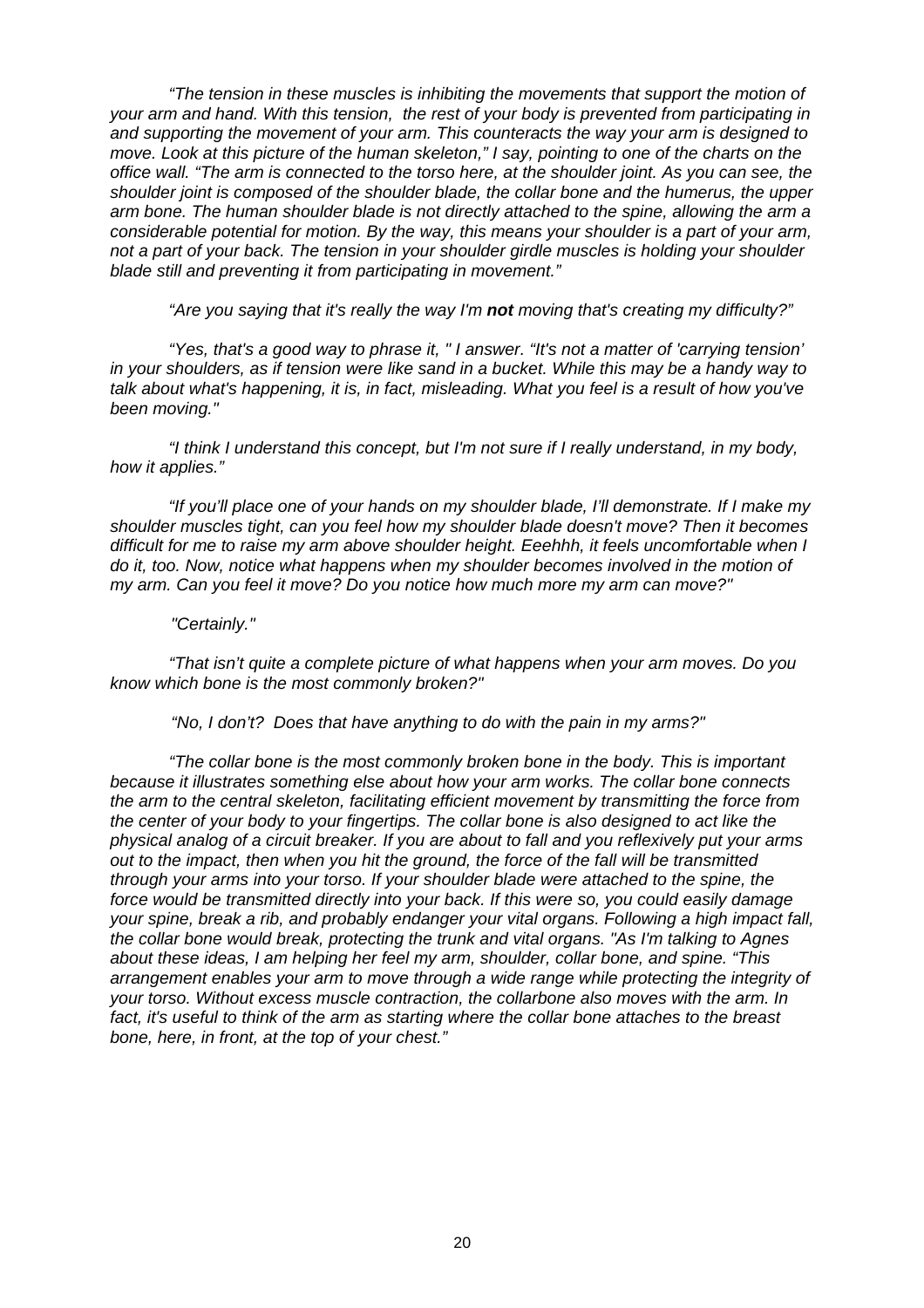

illustration 2. How the upper arm bone connects to the shoulder blade and the collar bone.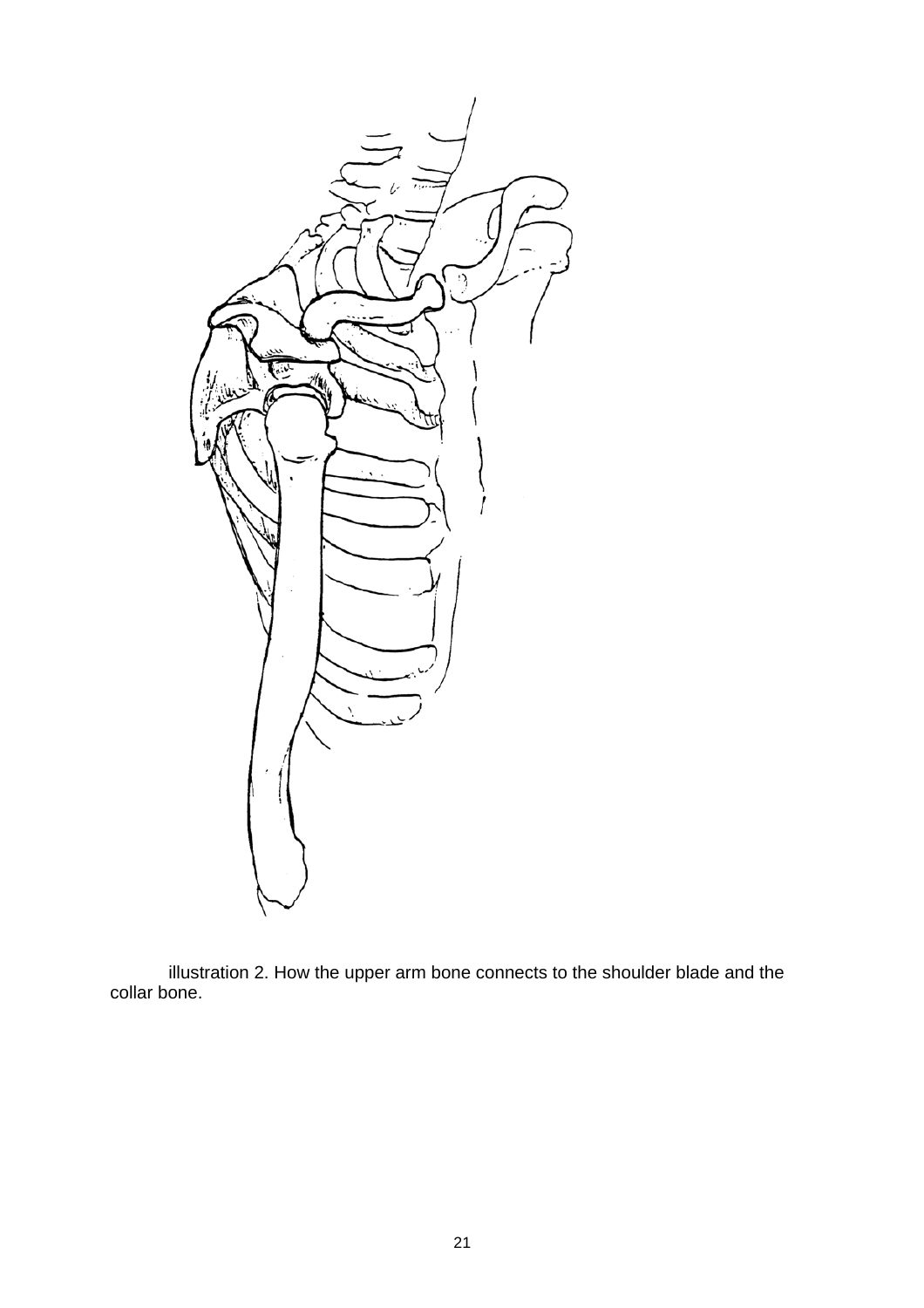*"That's an unusual idea. I've never thought of my arm moving that way. You know, if what you're saying is true, then I'm actually fighting myself moving my arm the way that I do."*

*"That's right."*

*"Very good. I think I'm starting to understand what you're telling me," she says, smiling.* 

*"Now, if I can help you understand this experientially as well as intellectually, you may be able to eliminate that tension and alleviate at least some of your discomfort. Place your*  left hand on the muscles of your chest, right there, below your right collar bone. Now let the *fingers of that hand relax a bit and allow your hand to soften. That's good. By letting your entire left hand rest there, comfortably, you create a larger sensing surface. That way you'll be able to feel what happens better than if you just used your fingertips. Now, very gently, without straining, reach for the book on that table, there, next to where the phone is resting."*

*Agnes' arm straightens stiffly, moving toward the book. The rest of her body sits rigidly on the edge of the table, solid and unmoving. She can't quite reach the shelf. "The muscles under my fingers are tensing. Oooh, now they're very hard. If I try to reach any farther my arm starts to hurt."*

*"Okay. Stop and let both your hands rest on your lap again." I pause for a moment, waiting for her to place her hands down and look up at me. "Now would you be interested in finding a different way to do that movement, one that won't hurt?"* 

*"Do you think I can learn to move differently?" She says, answering my question with other questions, " Will it hurt? What kind of exercises will I have to do?"* 

*"Yes, you can learn to move differently. Right now. Without pain or exercises. Let me show you."* 

*Lifting Agnes' right arm, I rest her right hand inside my right elbow and hold her right elbow with my right hand. Then I place my left hand on her right shoulder blade. I slowly move her right arm, initiating just the very beginning of the action of reaching. "Do you feel how your shoulder blade isn't moving?"* 

*She nods her head. I hold her right arm still for a few moments while using the fingers of my left hand to guide her left shoulder blade gently away from her spine. Slowly, I let my fingers help her find out what the movement of her shoulder blade feels like. Reaching over her shoulder, my fingers provide hints of the small associated movements of her chest and upper back. The I takeover the work of the tense muscles, holding her shoulder still with my left hand as I move her arm, with my right arm, in small circles, using the movement of my pelvis to initiate the movement of her arm. At no point do I try to force movement in any direction, I always stay within the range of ease and smoothness. After a few minutes of exploring the various directions in which her arm can move without involving her shoulder blade, I begin to move her arm while guiding her shoulder to participate in the movement. Agnes responds immediately, allowing her shoulder blade to participate more fully in her arm's motion. Slowly, I continue to move her hand and her shoulder, using a directional touch34 to help her feel the connection between the movement of her hand and her shoulder blade. I stop for a moment. The tension in the muscles of her right arm, shoulder, and chest has decreased noticeably. Her right shoulder is hanging slightly lower than her left. I can even see an asymmetry in her facial muscles; her right eye is more open then her left and the jaw muscles softer on the right. When I move her arm again, the shoulder blade and collar bone respond automatically.* 

<sup>34</sup> Directional touch refers to using a gentle touch to communicate a sense of direction, of moving in a certain orientation, by slightly stretching the skin and moving underlying soft tissue.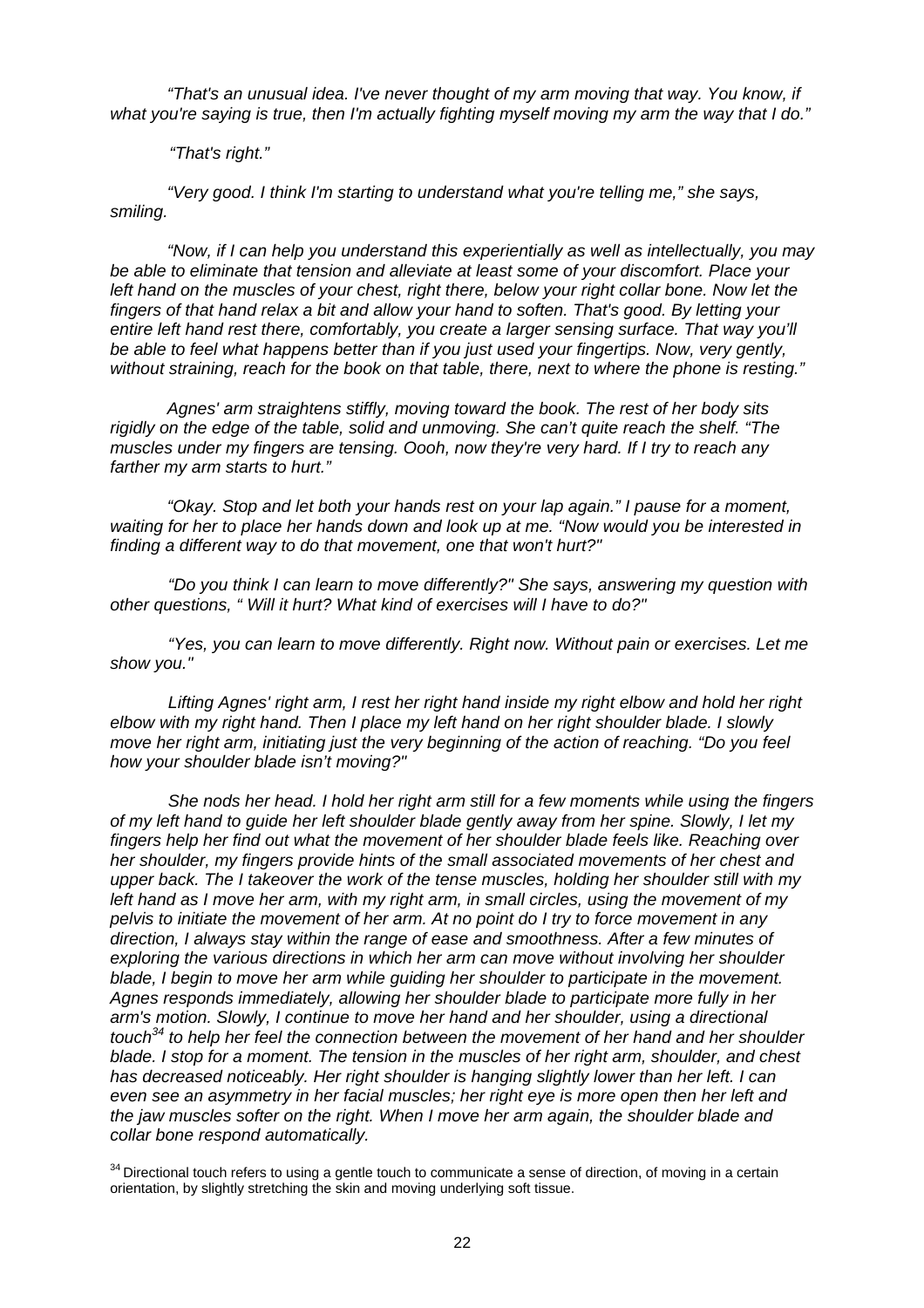*'I can feel my shoulder blade beginning to move. My arm feels so much more relaxed. Can I try the movement without you?"* 

*"Yes. Just be very gentle."* 

*Agnes reaches for the book once again. This time the movement is much easier and she can actually touch the book. " That's amazing, " she exclaims. "I can reach so much further."* 

*Before I can stop her, she grasps the book and tries to lift up the book. She gasps and drops the book, grabbing hold of her right shoulder with her left hand. "That hurt. But... you know what, I felt the muscles of my arm and shoulder tighten up again. Will I ever be able to do that without hurting myself?"* 

*"Yes. In order to pick up the book without pain, the larger, more central, muscles of your body will have to participate in the movement. Right now, since these muscles are already chronically contracted they can't contract to assist you in the lifting motion. A muscle must lengthen before it can contract again; if it stays contracted then it can't participate in motion. When these chronically contracted muscles learn to tighten and lengthen as needed, then they will be able to join in the motion. From that moment on, your shoulder blade will move and the excess tension that you became aware of will be eliminated. The muscles of your upper chest and arm will no longer bother you because they'll no longer be overworking; they'll be able to participate in your movements. Now, even though they aren't designed to carry the strain you are burdening them with, these muscles are trying to do all the work. Pain is a complaint, a signal that you're not moving well."* 

*"I don't understand what you mean about how my body should move."*

*"I'm not talking about how you should move. There is no moral imperative here. My comments are meant to direct you to how you can move, to your potential ease and comfort. Rather than explaining further, if you'll please lie down on the table, I'll help you feel what it is like to experience what I've been talking about."* 

*In response to my request, Agnes lies down on her left side. Using folded towels, I support her head off the table at the level she finds comfortable. In order to assess the configuration of her tightness and to help her feel where her muscles are tight, I gently touch her right arm, shoulder, back, neck, pelvis, and legs. I move her here and there, observing how the motion travels through her body and where it stops. Her chest and pelvis are coupled by muscle contraction, prohibiting the motion from travelling along the skeletal paths of optimal motion. I think about the connections that make up the kinetic chains of reaching and lifting; I decide to guide her in noticing how her arm is connected through her shoulder and clavicle to her back and pelvis.* 

*Moving her from arm, shoulder, or chest, I can feel how far my gentle pushes or pulls travel through her skeleton, noticing where she is tightening unwittingly and thereby restricting movement from travelling through her body. Whenever she begins to tighten up or resists, I yield. Rather than insisting, I explore the range in which her movement is easy, allowing her to comfortably discover a connection, a pathway. As I continue to touch and move Agnes, her range of motion gradually increases. As her collar bone and shoulder blade begin to participate more fully in the movement of her arm, the previously rigid muscles begin to soften. Her arm moves more smoothly, with greater ease. First, the muscles attaching her shoulder blade to her back and pelvis become responsive to the movement of her arm. Once this happens, she can lift her arm above her head. Then her arm can move in increasingly bigger circles. Finally, I can gently pull on her wrist and the pull travels along her arm and through her body, moving her pelvis and even her legs. Almost thirty minutes have passed since I began working with Agnes; I say that we're finished and help her sit up again.*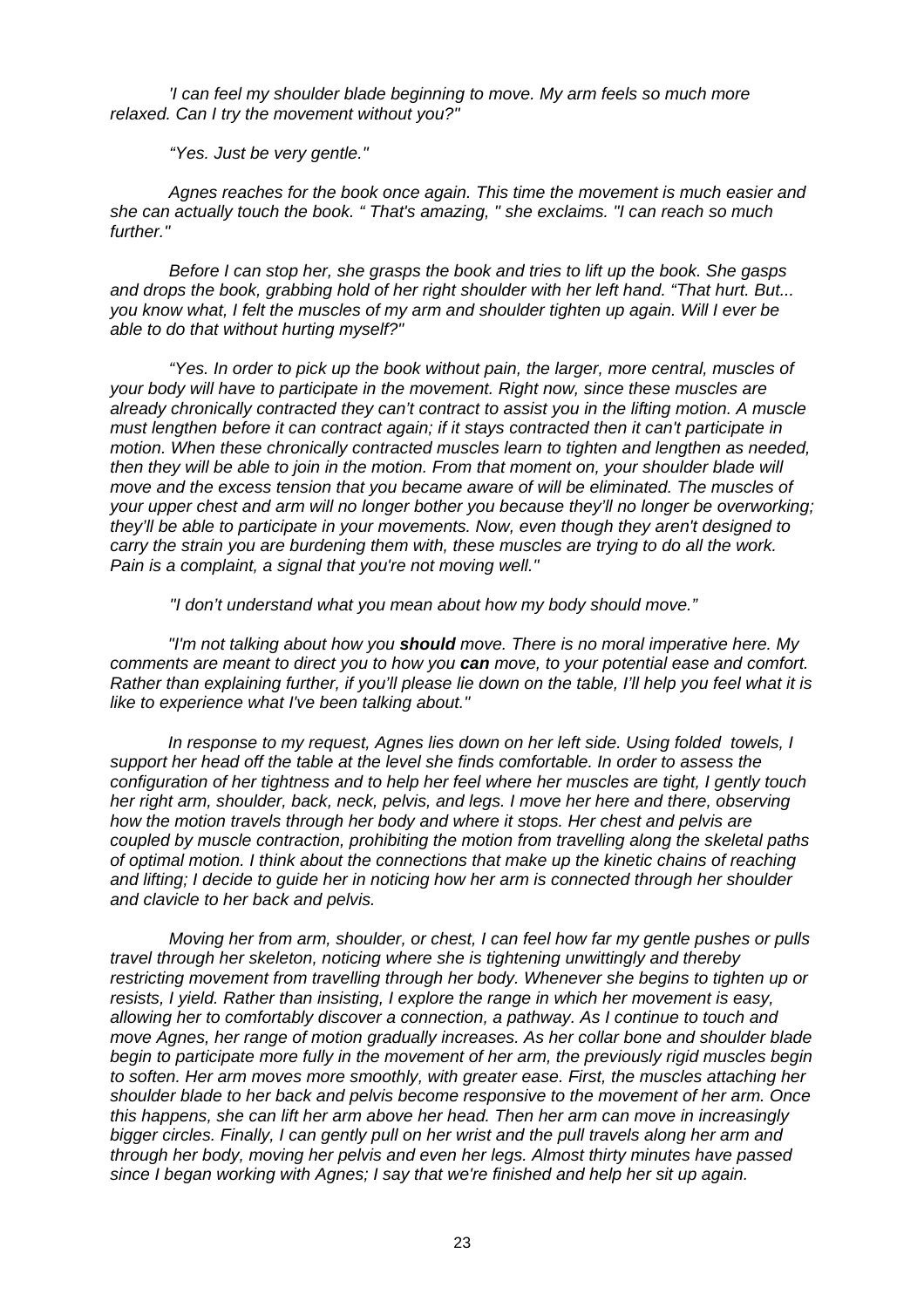*"My goodness, I feel different. I'm sitting up more erect, " she says, her eyes sparkling. She looks in the mirror and laughs, "You mussed up my hair."* 

*She looks to her right and spots her purse on a nearby shelf Her left hip raises slightly as her right hand reaches toward the purse, her body turning to the right as she reaches. As her arm extends fully, the increased mobility of her upper back, collar bone, and shoulder blade are quite visible. She takes hold of her purse and picks it up, her left hip moving ever so slightly toward the table as her right shoulder blade moves in toward her spine and down toward her pelvis, counterbalancing the weight of the purse as she lifts it. Her left hip continues to move until it touches the table as she brings the purse to rest on her lap. Only then does she stop and look at me. "I don't believe it. My arm didn't hurt at all. I'm not numb any more, the aching has gone away. And that movement was so easy, so natural."* 

*"Do you feel how all of you participated in the motion?"* 

*"Yes," she replies, giggling. "Finally, I won't have to lower my head to my hand to brush my hair because I won't have to worry about the pain of lifting my arm. You know, for the first time in months, I'm looking forward to brushing my hair."*

*~~~~~~~~~~~~~~~~~~~~* 

Over the years of working with a wide range of people--from a dancer who wants to improve her arabesque, to a taxi driver who wants to rid himself of back pain, to a child with cerebral palsy who wants to improve her walking--I have come to recognize a common thread in how we habitually look at the body as broken, a common problem that is conceptual rather than physical. What I have seen is that the problem of which each person complains--whether it be a lack of mobility, or discomfort and pain, or difficulty performing certain movements--usually arises *from how this person is moving,* from function rather than from malfunction. The problems my students bring to me are usually a **result** of how they are moving (and they usually haven't any idea of what they are doing to bring this about). In other words, when I observe how someone moves, what I notice is that what the student is asking me to get rid of is a **consequence** of the way she or he is moving.



Illustration 3. Her range of motion gradually increases.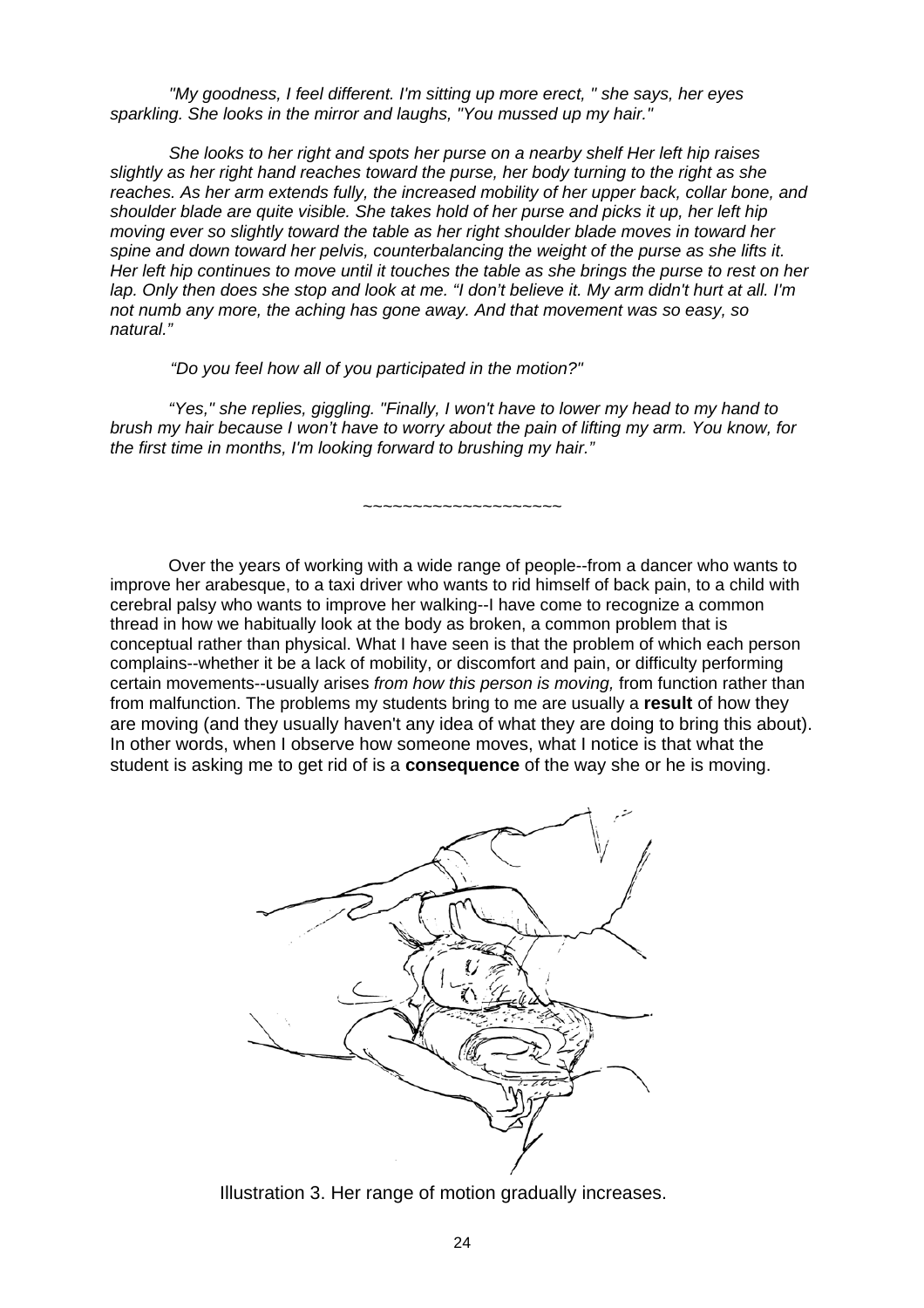This way of understanding problems in functioning does not supplant or replace medicine; instead it provides a much needed adjunct to standard diagnosis and treatment. Rather than adopting the perspective of illness, rather than looking at structure as the cause of a problem, this approach seeks to understand how a symptom, pain or impaired movement, can be correlated to how a person moves. This requires a perceptual shift: from understanding a symptom as a sign of malfunctioning to seeing pain and other problems as an indication of how the body-as-movement-system is functioning. This is a shift from a reductionistic model to a systemic one, from one-way cause and effect chain to circular mutual causality; the cause of the problem may not be a localizable malfunction but rather an unlocalized coherence of factors contributing to the person's habits of moving. This kind of problem could well be called a **system effect**, a consequence of how the body-as-movement-system is working.

Looking at the way a person moves simply as a result of physical structure and any abnormalities that may develop, makes the role of the nervous system, and therefore of learning and cognition, invisible. In diagnostic procedures, the role of the nervous system is usually considered only when there is evidence of a neurological disease, such as cerebral palsy or multiple sclerosis. Yet it is the nervous system that regulates muscle action and controls the coordination of movement.

This is particularly significant for all of us because, as human beings, we must learn how to move. The performance of all complex movements is not innate; coordinated human movement is not "pre-programmed" but rather it develops over several years of developmental maturation. Unlike a baby goat that can amble up the side of a rocky slope a few days after its birth, a human baby is not able to move about in its environment on its own so soon after birth. The growth and refinement of our movement abilities, which means the development of the nervous system's ability to coordinate movement, occupy the months and years of infancy.

As we develop, we adapt how we move to the physical, emotional, and cultural situations in which we find ourselves. How each of us moves--the flexibility and range of motion we have available, the ease with which we move through life, the refinement of action we manifest in our everyday activities--reveals the state of functioning of the nervous system and the kinds of learning we have incorporated. Looking at the wide individual variation in the ways people move and the permutations across cultures, we can conclude that what is natural about human movement is that we learn to move; that is to say, other than the constraints imposed by the blueprint of the human frame, learning is what determines how we move.<sup>35</sup> We move only as well as we've learned.

This conclusion necessitates an appreciation not only of how the body is designed to move and an ability to see the body in motion, but also of how the nervous system is the guidance system of the body-as-motion-system. Without understanding how movement is guided and controlled, we cannot hope to facilitate the processes of learning and changing. Within the nature of that guidance lies a possibility for understanding what learning is and how it occurs. The next chapter introduces the basic notions necessary for understanding how the nervous system guides the body in motion and the chapter following that relates these notions to the processes that comprise learning.

<sup>35</sup>Strangely enough, it seems to me that most children learn to move fairly well if they have an unhampered development as infants. I believe that it is the constraints imposed later by socialization into family and culture, along with adaptation to environmental structures and compensations for injuries, that account for many of the learned limitations that we experience.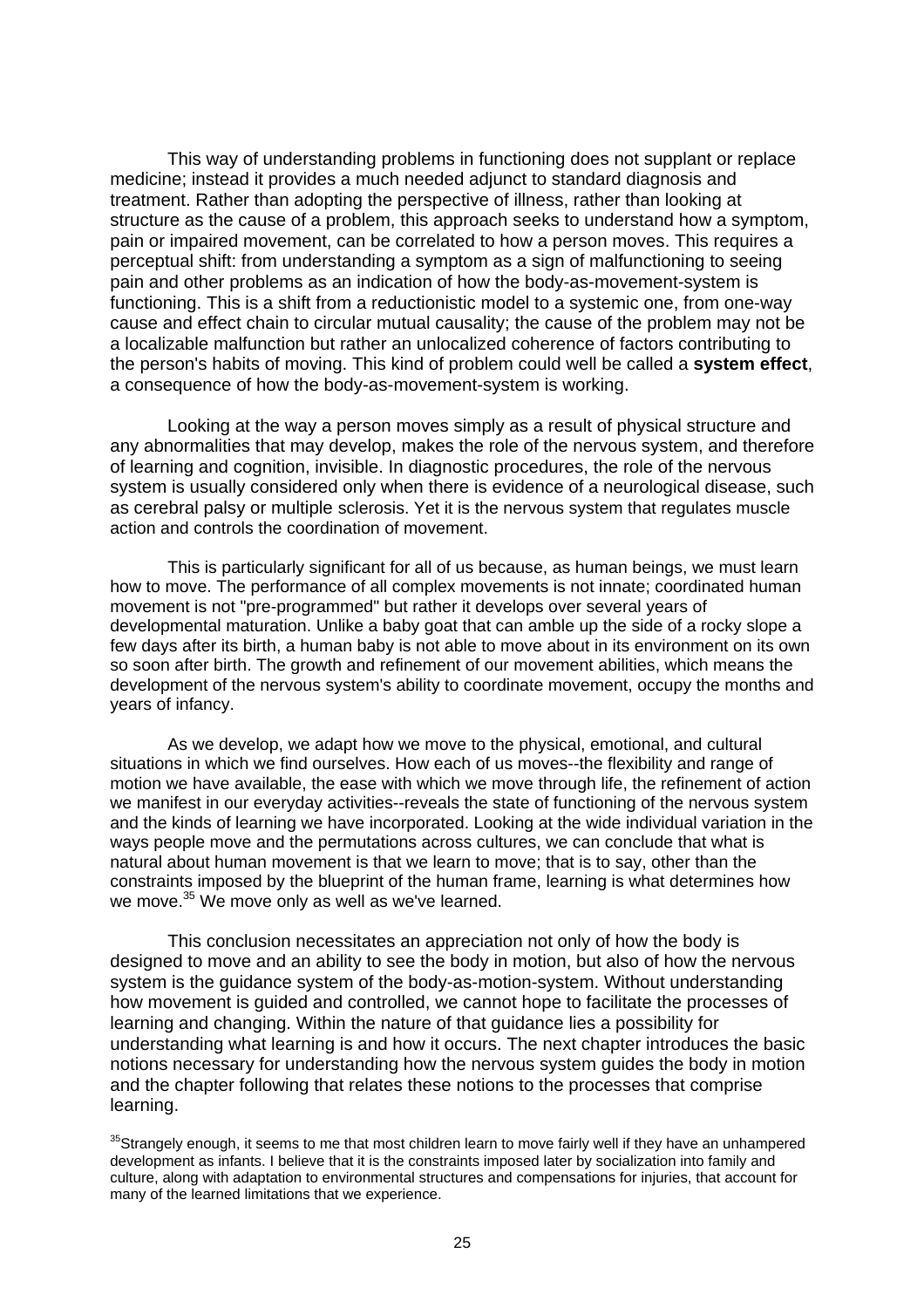# Chapter Three

# *The Wisdom of the Body*

"I you say and are proud of the word. But greater is that in which you have so little faith, your body and its great reason that does not say I, but does I."

#### Freidrich Nietzsche

Every movement is the consequence of the mover's intent; every action expresses an intention: walking across a room to answer the phone, sitting down on a bleacher and watching the baseball game, posing for a photograph, hitting a golf ball or a tennis ball, picking up a child, turning the steering wheel; blowing a kiss, carefully washing fine crystal; signalling someone into a parking space, dancing with joy, saying hello in sign language. At any one moment, movement fulfils at least one of many aims: changing the mover's location, maintaining the movers' position, imparting motion to an object, controlling the motion of a person or an object, or expressing a certain idea, emotion or quality.

Descriptions of movements as the action of muscles and the motion of bones miss this key factor: **the dimension of intention**. Anatomical models address only the mechanical organization of the human body in motion. While biomechanical models describe the constraints and possibilities inherent in anatomical structure, these models cannot explain how our movement is organized. A billiard ball's motion is determined by the forces acting on it, the impact of the cue stick and the effects of friction. Though human movement can be defined in terms of physics, our ability to move cannot be reduced to such simple terms. Though movement is constrained by anatomical structure, gravity, and three-dimensional space, voluntary action is not caused by some external force. In order to understand movement as a self-generated and self-regulated phenomenon, we say that the mover has a **purpose**.

The purpose of the notion of purpose is to allow us to describe an action, getting from point A to point B, without stipulating the trajectory the action took.<sup>36</sup> As such, purpose reflects our experience of intention: I can decide to stand up and then *just do it*, without figuring out every step along the way. Purpose serves as an explanatory device.37 Whether movement is *really* purposive or not, is undecidable; I can only say that the description of movement as intentional is fundamental to my experience of my actions. The concept of intention is useful because purpose gives fluidity to our descriptions, allowing us to talk about an end without specifying its means.

Purpose is a cause that exists in the future, one that is driving action in the present. The purpose of a movement is the achievement of a desired state of affairs that does not yet exist. A purpose is also called an aim, a goal, a target, or a destination. Watching someone in the middle of an action, such as walking across a room, it is impossible to determine what the purpose of the action is while the action is still in progress. As such, the purpose, the desired outcome, of a movement is invisible to the observer. It can neither be directly observed nor measured. Purpose can only be inferred to a mover by an observer or reported by its author.

<sup>&</sup>lt;sup>36</sup> Heinz von Foerster. "Cvbernetics," Encyclopedia of Artificial Intelligence (Boston: John Wiley and Sons, 1987).

<sup>&</sup>lt;sup>37</sup> Gregory Bateson, Steps to an Ecology of Mind (New York: Ballantine Books, 1972), pp 38-40.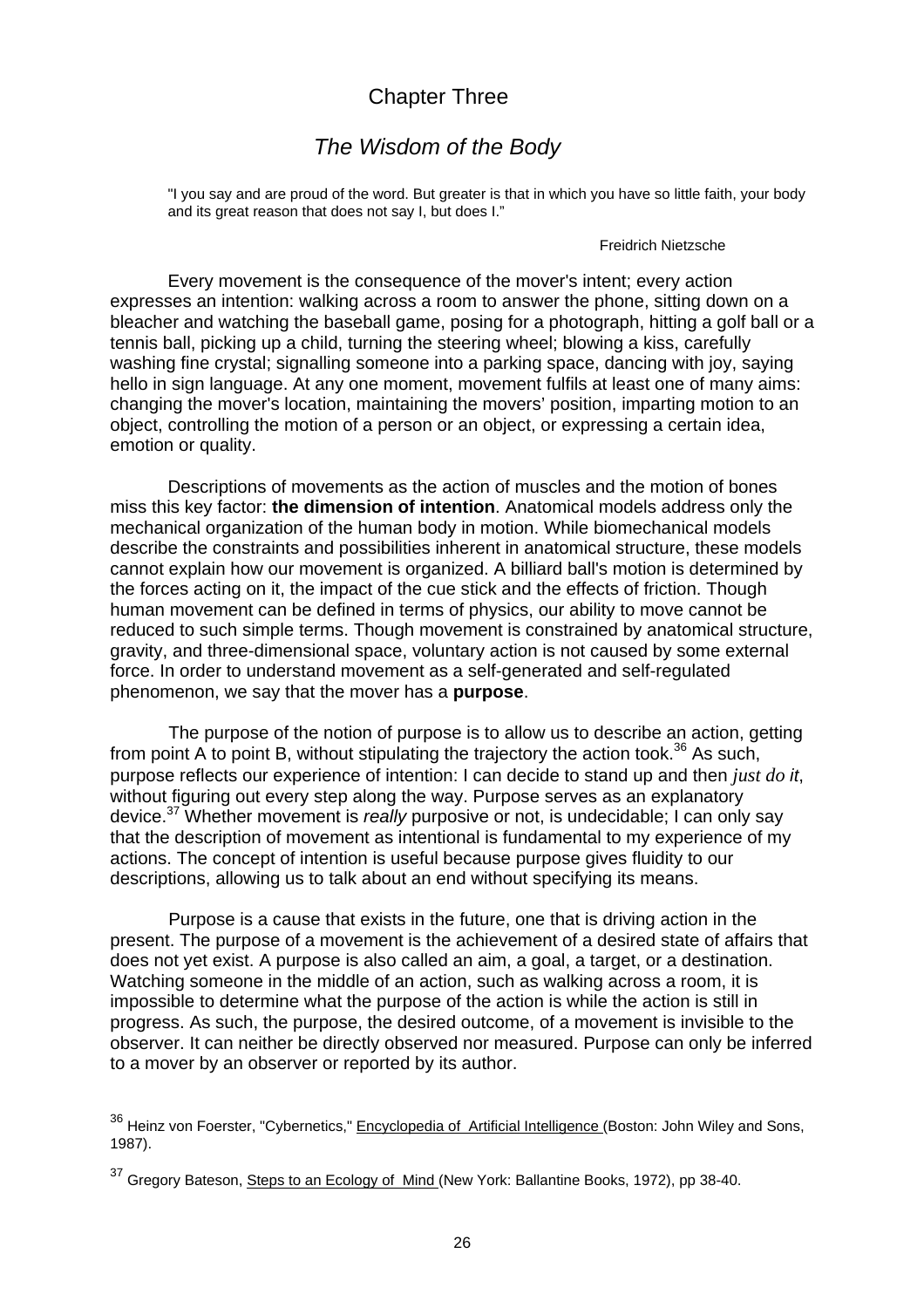Indeed, the study of purposeful activity requires its own branch of science, which is called **cybernetics**. 38 This field was named by the mathematician, Norbert Wiener, who based the name on *kybernetes,* the Greek word for "helmsman." He defined cybernetics as the science of "control and communication in the animal and the machine<sup>"39</sup> in recognition of the common processes that underlie all purposeful activity. Control refers to the regulation of activity necessary for any kind of system to achieve a purpose. It is only with the notion of purpose that the idea of control can make sense, because without a purpose, what is controlled? The system's regulation of activity (and achievement of a goal) requires up-to-date information about its progress toward the goal, hence the term communication. In order to apply cybernetics to the specific domain of human movement, it is necessary to first delve into the abstract workings of cybernetic thinking.

The seafaring root of the word cybernetics points to navigation as the archetypical example of the phenomenon of control. The job of the helmsman, or steersman, is to keep the ship on course; without the helmsman guiding the progress of the ship, it would never arrive at its destination. Once the journey has begun, the helmsman is charged with counteracting the various disturbances, such as the changing tides, the wind, and the weather, which can cause the ship to deviate from its course. The success of this process is dependent upon the helmsman's ability to notice any divergence from the ship's course and to perceive any disturbance that would take the ship off its route. The helmsman tracks the ship's progress by assessing the ship's location, comparing the difference between its present position and its destination. Assessing this difference not only allows the helmsman to perceive the ship's course but also makes it possible for him to effectively control the ship's course by acting to reduce, and eventually eliminate, the difference. Though the means of correcting the ship's course and the methods for determining its location changed over the centuries, navigation requires both.

Every purposeful system is analogous to the archetypical helmsman. Cybernetics formalizes the process of navigation by identifying and naming the functions that comprise it. Like the ship that has a destination, a cybernetic, or control, system has a **goal**. In order to achieve this goal, the system also must have a **sensor** that determines its present state, a **comparator** that compares the present state to the desired state of affairs (or goal), and an **effector** that is capable of altering the system's action so as to keep it on track.<sup>40</sup> In the example of navigation, the helmsman carries out all these functions: *sensing* the boat's location, *comparing* the boat's location to the desired destination and *effecting* the boat's progress towards the destination by changing its course.

The control system compares its present state to its goal to arrive at a discrepancy. (In the example of navigation, the discrepancy is the distance from the ship's present location to its destination.) In order to achieve its purpose, the system acts to reduce, and eventually eliminate, the discrepancy. One attribute of cybernetics is that the system's present condition is due, at least in part, to its own actions. The system's previous action, or output, along with the environmental consequences of that action, becomes its next input; i.e., the result of the effector's activity is sensed by the sensor.

<sup>38</sup>Norbert Wiener, Cybernetics, 2d ed. (Cambridge: Massachusetts Institute of Technology Press, 1948).

 $39$ Ibid.

<sup>&</sup>lt;sup>40</sup> Heinz von Foerster, "Cibernetica ed epistemologia: storia e prospettive," ed. G. Bochi and M. Ceruti, La sfida della complessita (Milano: Feltrinelli,1985): pp.112-140.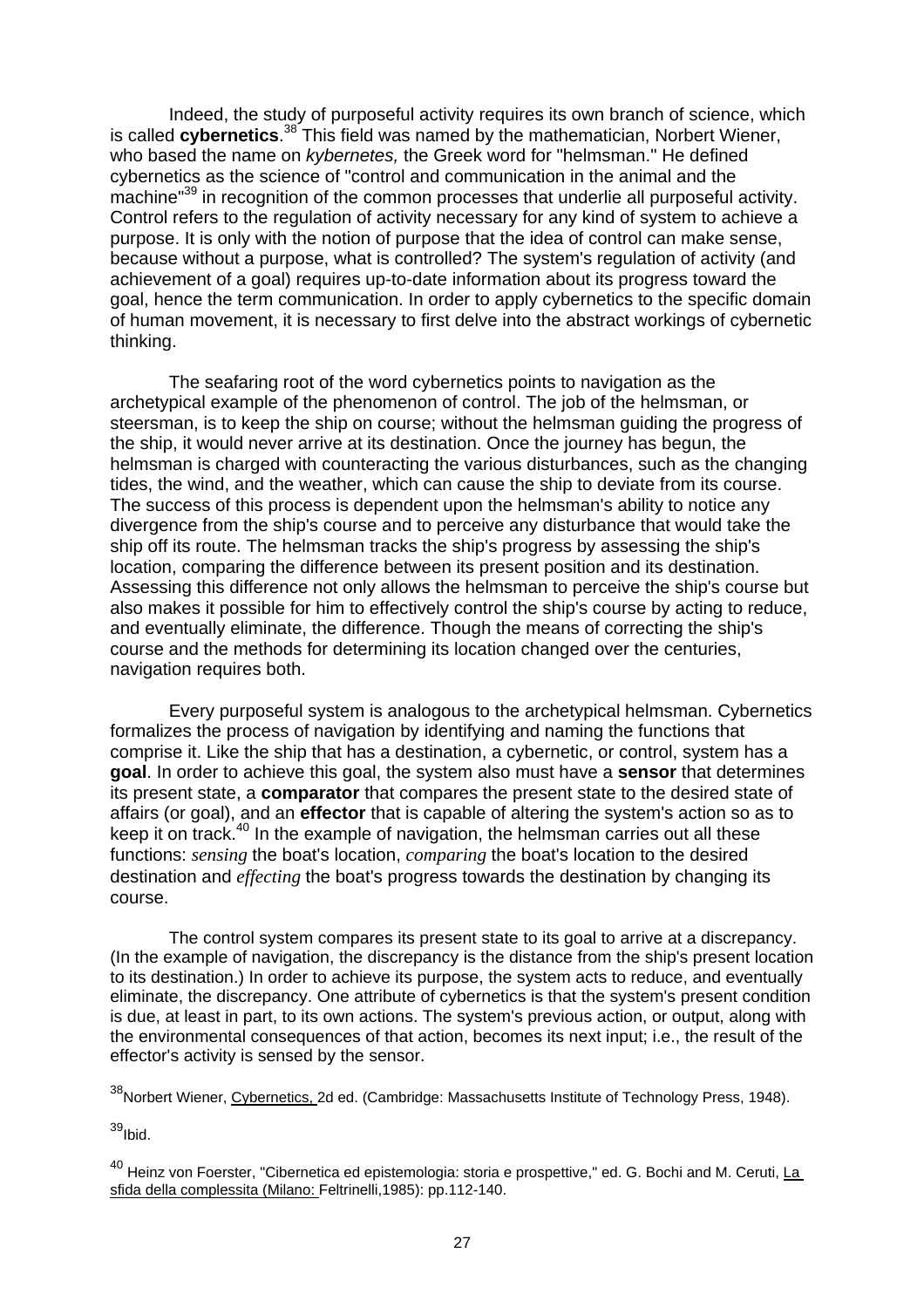This is a loop: the result of the system's action is sensed and compared to the goal, giving rise to the system's subsequent actions. This kind of circular, or recursive, process is called a *feedback loop*. 41





Illustration 4. Control system diagram.

If, as time goes on, the system reduces the difference between the desired and present state, the feedback loop is said to be *negative.* 42 Negative feedback establishes a loop because the error signal becomes the basis for the production of subsequent action. which is aimed at eliminating the deviation (the difference between what the sensor senses and what the goal is).<sup>43</sup> This loop illustrates the circularity of control systems: the system senses, compares what it senses to its goal, acts to bring itself closer to the desired state, senses again, compares again, acts again, and so on. The process of assessment and correction continues, in this recursive fashion, until the goal has been reached and there is no discrepancy.

If, on the other hand, the system increases the difference between the initial state and the subsequent states, the feedback loop is said to be positive.<sup>44</sup> Positive feedback establishes a loop because the output becomes the basis for the production of subsequent action, which is aimed at increasing the discrepancy or difference. Positive feedback is said to be deviationamplifying<sup>45</sup> as compared to negative feedback, which is deviation-reducing. Whereas negative feedback narrows the system's behavior to a goal, positive feedback escalates or collapses.

<sup>41</sup>Wiener, Cybemetics, pp. 6-7.

 $42$  Ibid., p. 96. 43In other words, in a negative feedback loop, rnore is less and less is more.

 $43$ In other words, in a negative feedback loop, more is less and less is more.

44 Magoroh Maruyama, "The Second Cybernetics: Deviation Amplifying Mutual Casual Processes," American Scientist 51 (1963): pp. 164-179.

<sup>&</sup>lt;sup>45</sup>In a positive feedback loop, more is rnore and less is less.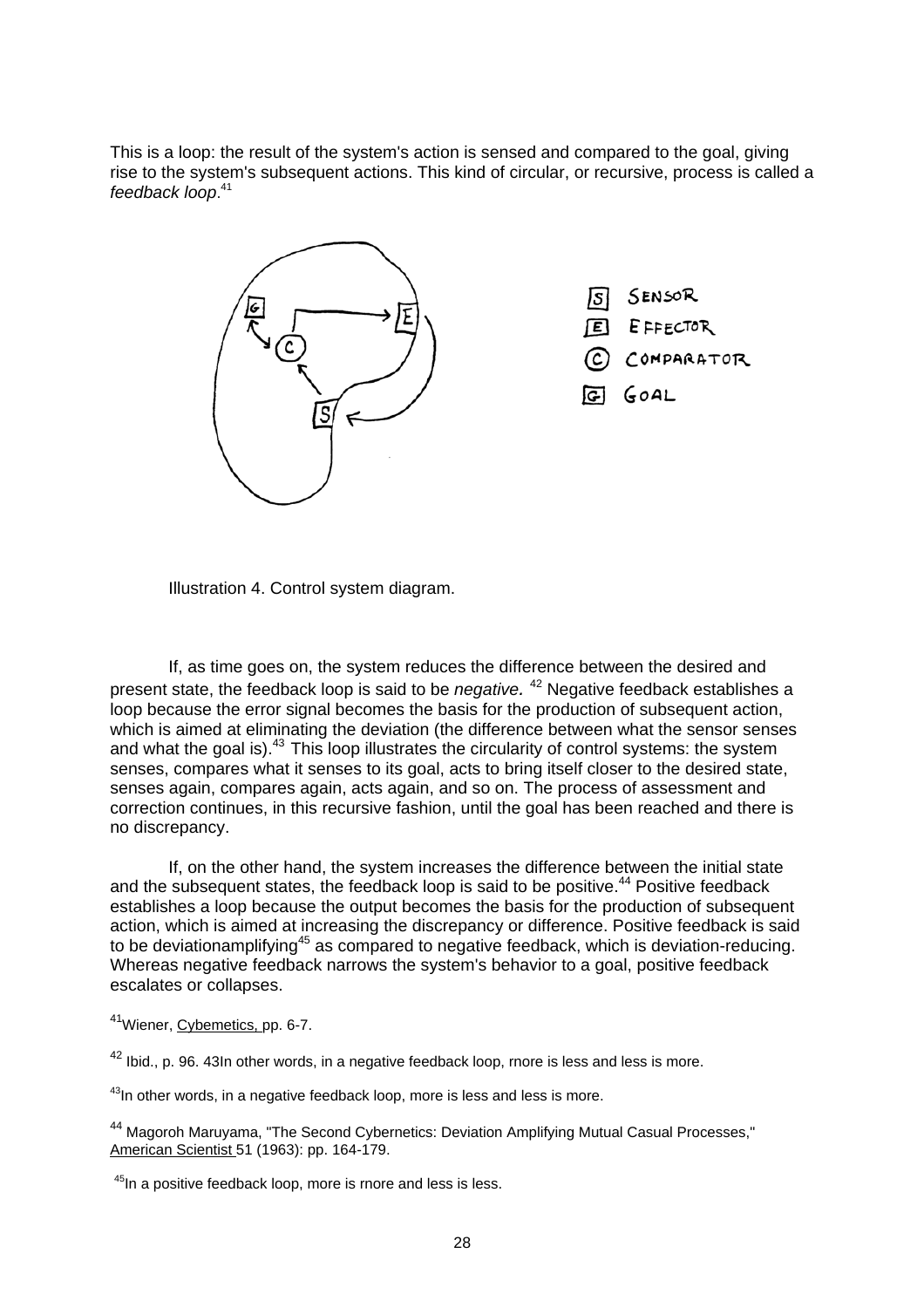*Dirke is a strong, athletically built man in his early twenties. In high school, he was a champion swimmer. While finishing college, he worked as a lifeguard at the local beach. Dirke suffered a serious whiplash injury in a car accident a few months before coming to me.* 

*"The accident happened early one morning, at the beginning of summer, as I was driving down to the beach. I stopped at a crosswalk to allow a father and his two small children to cross the street. Looking in the rearview mirror, I saw the car behind me hadn't slowed down and was fast approaching my car. I can remember thinking it through ... if I moved the car, the pedestrians would be injured, but if I didn't move, I would be hit. I froze. I can still remember watching the car zoom towards me in the mirror. And then I remember hearing the impact; there was a loud thud followed by a crunching sound that seemed to last for several minutes. I was thrown backward, against the seat and headrest." Dirke's eyes defocus as he recounts the story of the accident and his body shudders as he describes the impact.* 

*He pauses before continuing, "I can't turn my head very far without discomfort. And my head aches constantly, right at the top of my neck and, here, in the back of my skull. Sometimes the ache travels over the top of my head and even the back of my eyes start to hurt. My neck and my upper back have been stiff since the day of the accident. I can't swim at all. The worse part isn't just that I didn't make any money this summer for next semester's tuition. The worst part is that I just can't do what I enjoy the most ... This tightness is so damn persistent. it just won't go away. I feel as if I've lost control of my body. It just doesn 't respond to me any more. . . "* 

*I am so caught up in Dirke's frustration that it takes a few moments before I can begin to speak. The tightness in his upper back and neck muscles is due to a reflexive spasm. The explanation for his problem runs through my mind: this kind of stiffness is caused by spasms known as muscular splinting. Splinting is a very common response to injuries, acting as the nervous system's automatic self-protection device. After an injury, splinting prevents the body from further damage by immobilizing the injured area.* 

*After I explain the nature of the spasms, Dirke asks, "Why are the spasms still happening?"* 

*"I don't really know. My best guess is that you are still engaged, unconsciously, in protecting yourself. It's like you're caught in a moment of time, the moment of the accident. It's as if you're still protecting yourself because, somehow, you don't know that the danger has passed. "* 

*"One of my friends told me that this problem was caused by muscle memory. Is that what you mean? Are you saying my muscles remember the trauma of accident?"* 

*"No*, *muscles don't remember. They don't remember or tighten or even relax on their own. They can't. Muscles are stupid. Muscle activity isn't individual or independent, it's controlled by your nervous system."*

*"That would mean something is going on with my nervous system that I'm not controlling. But, I'm not keeping my upper back tight on purpose; I can't get rid of the stiffness even if I try. How come it won't let go?"* 

*"Your muscles tightened up automatically at the time of the accident to protect you. When you tried to move your neck after the accident, the pain got worse because you pulled against spasmed muscles. The already tight muscles automatically tightened more to protect you from further injury."*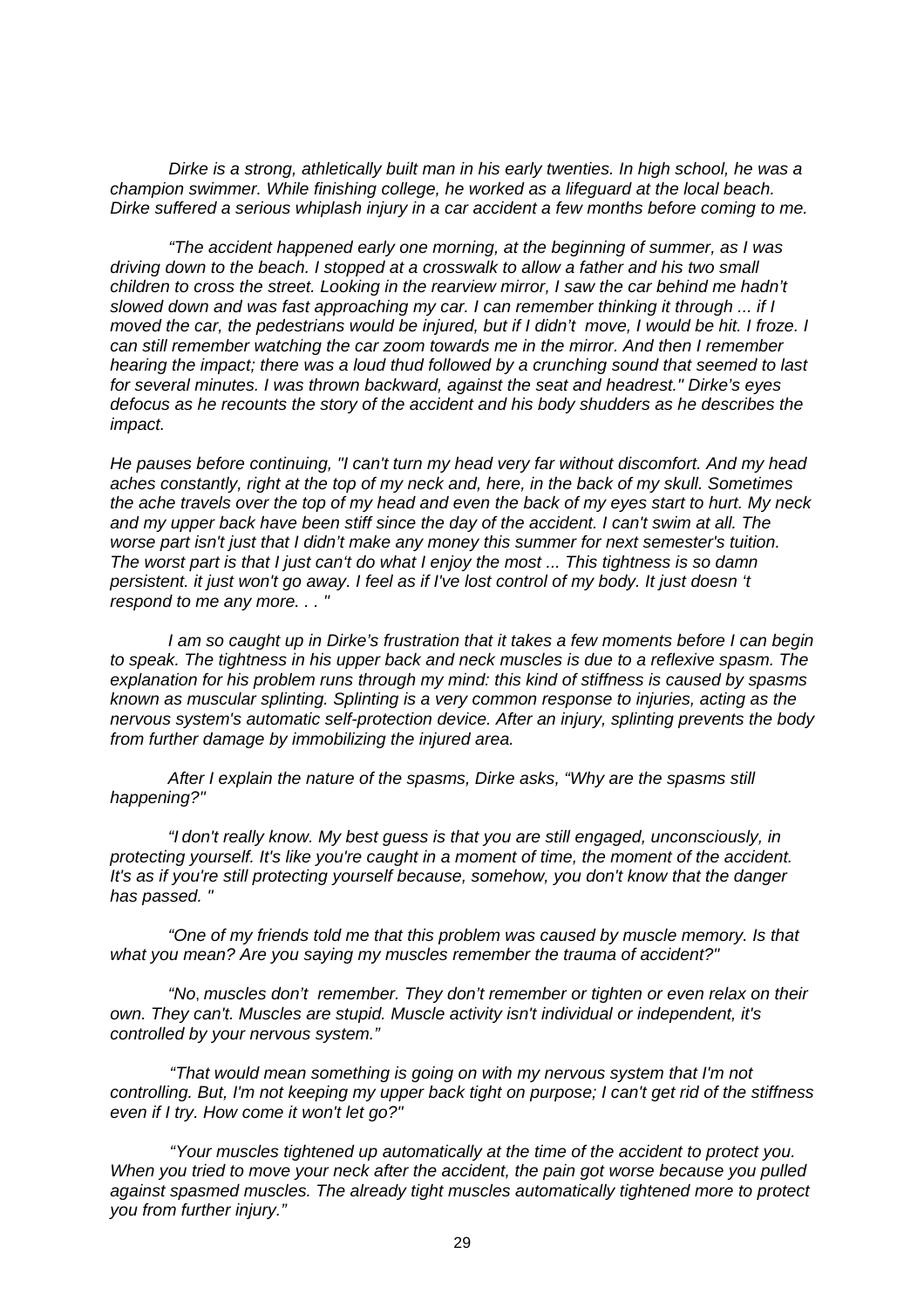*"But after the accident, even if I tried to stretch those muscles, I hurt. In fact, the more I tried to move, the more I hurt. And the more I hurt, the tenser I became. No matter what I do to stretch those muscles, I seem to only get more tense."*

*"You're discovering what has been called the pain-tension cycle," I say as I draw a picture on my notepad:* 



Illustration 5. The pain-tension cycle.

*and go on to explain, "An increase in pain leads to increased tension. Increase in tension leads to increase in pain. And so it goes, round and round. It's a vicious circle."* 

*"When does the cycle stop?"* 

*"That's hard to say. Often the pain and tension go away once the physical trauma has healed. Unfortunately, this isn't necessarily the case. Sometimes, it can take months, even years, for this kind of spasm to go away. I think of it as an example of one of the problematic consequences* of *human learning. As is the case with phobias, one brief event makes an impression that lasts for a long time."*

*"What can I do to stop my pain from chasing its own tail?"*

*I* explain to Dirke that the only way to stop the pain is to break the cycle. Even the *slightest increase in pain or tension can initiate the whole cycle again. Standard approaches*  to chronic problems try to break the cycle by either getting rid of the pain or reducing the *tension. That's why pain killers and muscle relaxants, on the one hand, and massage and manipulation, on the other, often work. The pain-tension cycle is an example of a positive feedback loop.* 

*In Dirke's case, as in many others, the chronic pain seems directly related to an unconscious splinting response. He is unable to voluntarily control the upper back and neck muscles, which are engaged in the reflexive spasming that underlies the pain-tension loop. Rather than treating either the pain or the tension, in and* of *themselves, the various approaches to movement education, such as the Feldenkrais Method, address regaining voluntary control of chronically contracted muscles.* 

*I ask Dirke, "How about if you could become aware of what you're doing with your upper back and neck? What if, even as we speak, you could regain the option of conscious control of those muscles that are so tense and so uncomfortable?"*

*"I've already tried to stretch out those muscles. And I've also tried to relax them. Nothing seems to work. "*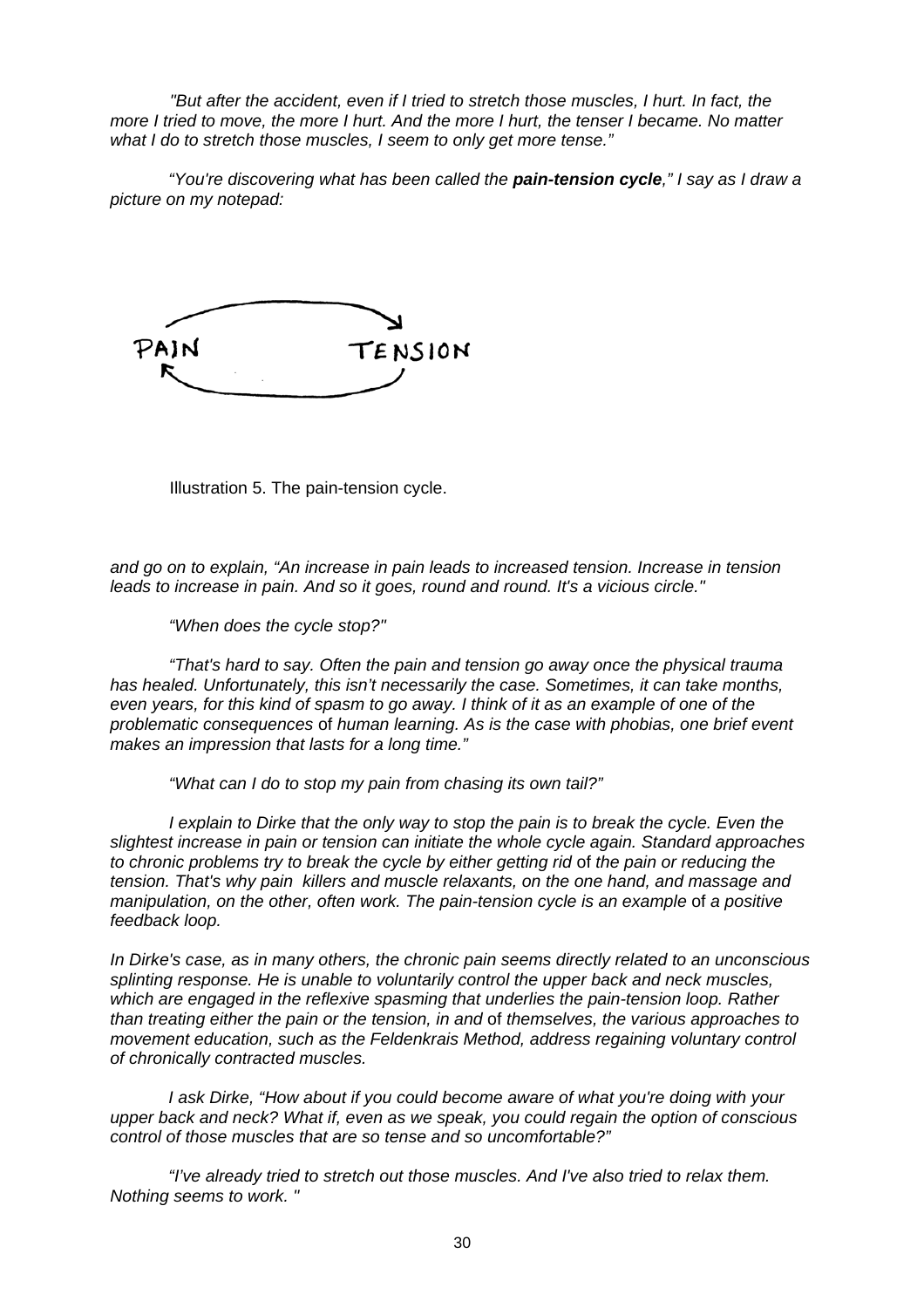*I begin to tell Dirke about Moshe and about how the Feldenkrais Method came to be. I talk to him about Moshe's experiences learning Judo as well as about his studying the Alexander Technique and other movement education approaches, saying, "In Judo, in Alexander's work, in every successful approach to movement learning, the theme of awareness keeps surfacing. Each of us moves, often unaware of exactly how we move, only aware that we have moved. "* 

*"Many of us," I tell Dirke, "are asleep to how we move. Moving is like driving home*  late at night when you're very tired. Sometimes you pull in the driveway and you realize that *you can't remember anything that happened from the instant you got off the highway to the moment you got home. There are no branches on the bumper, no bloodstains on the car. You obviously made it home alright, but you have no idea, no recollection, of exactly how you did it. It's like you had the automatic pilot on."*

*"Moving is analogous: you get where you're going with very little, if any, idea of how you got there. " I pause for a moment to allow Dirke to contemplate what I've been saying before I continue, "The point is that* **without refining your sensory perception, without an awareness of how you move, you can't control how you navigate through the world**."

*"The first step is to notice exactly what is going on. Here, use this hand mirror and look at how you're standing in the wall mirror over there."* 

*Dirke takes the small mirror and stands in front of the wall mirror After a few moments of adjusting the mirror and his position, he tells me that he can see his head is thrust back, behind his shoulders. He says, "My upper body looks like it's arching backwards. I guess I see my whole upper body leaning backwards. "* 

*"Are you standing up straight?"* 

*"Well, that question is a bit complicated. If you had asked me before I looked in the mirror, I would have said yes. Looking in the mirror now, I can see that I'm not. But I still feel as though I am. "* 

*"Do you notice how your chin is tilted up a bit?"*

*"Yes."* 

 *Touching Dirke gently with my hand, I ask, "And can you feel how the muscles all along the back of your neck and upper back are very stiff? Good. Do you also feel how the muscles between your shoulders are so tight? And can you feel how tight your abdominal muscles and the muscles in the front of your thighs are ?"* 

*"Yes. I wasn't even aware that all those places were tight until you directed my attention to them. I mostly felt the tightness and discomfort in my neck. Now I can sense how tight my other muscles are ... My whole body is involved in this, isn't it? It seems strange that I didn't notice how tight I was before you touched me."* 

*"It's not that strange. The nervous system is known to adapt to constant perturbations. After a sensation is constant for a while it fades from your awareness. For example, a short time after you dress in the morning you stop feeling your clothes touching your skin. Otherwise you would be constantly aware of your clothes, and other similar long standing sensations, continuously. As we used to say in the small town I grew up in, you don't smell the manure on the farm. "* 

*"You know, it's interesting, looking in the mirror and talking about what I see. It looks sort of like I'm stuck in the position of the whiplash."*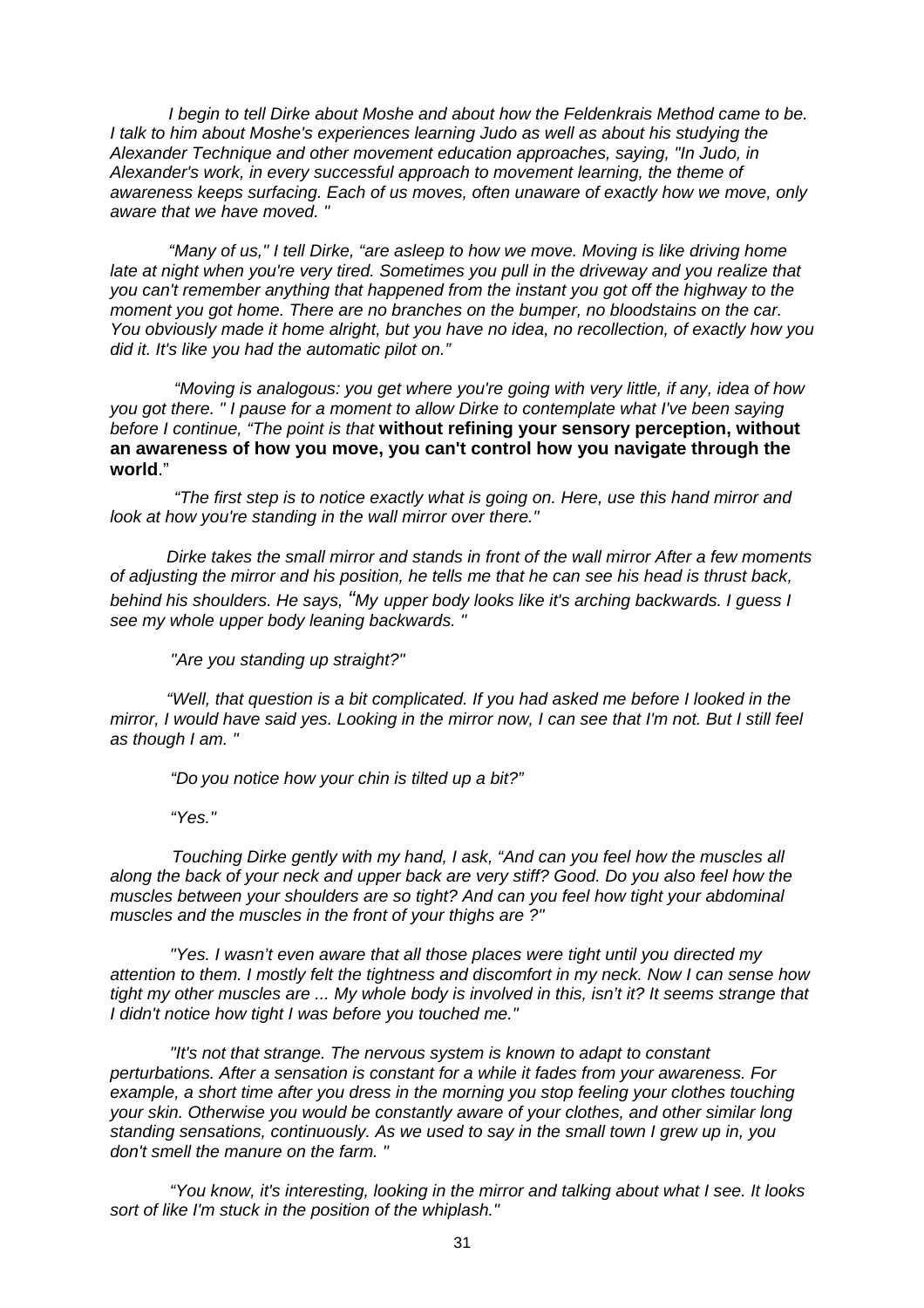*"That's exactly what it looks like," I say, nodding in agreement. When Dirke first walked into my office, I noticed that his head was locked in the thrust back position so common with people who have been in whiplash accidents. I'm glad Dirke noticed this on his own. Though post-traumatic holding patterns are often directly pointed out to people, I'm wary of doing this and leading students to feel all the more victimized by what "the accident did" to them. I've found that it is better to help students notice these configurations on their own, in the context of finding out what they were previously unaware of, and then learning what can be done.* 

*"Would you like to find out what happens if you stand up straight?" I ask.* 

*"Yes, but I'm not sure I can, " replies Dirke as he struggles to stand more erect.* 

*"Let me help you, " I say. Using my hands to provide gentle hints of how to rearrange himself--sliding his shoulder blades slightly away from his spine, dropping his breastbone toward his pelvis, lowering his chin toward his chest, and so on--l assist Dirke in finding a more vertical standing position.* 

*As Dirke strains to maintain this placement, I can see that he's holding his breath and that the muscles around his jaw are clenched. He looks at me and says, "This is very uncomfortable; I feel like I'm falling forward now."*

*He stops straining and returns to his former position. "You know, though I know this isn't good posture, it feels much more comfortable than that position you put me in. Even though I know that it looks like I'm leaning back and even though I can feel that most of my weight is on my heels, it still feels like this arched position is vertical. What's throwing me off so much?"* 

*"Here, bend forward, very gently, and move in the direction of touching your toes. Slowly. Allow yourself to keep breathing while you move. And don't strain. That's it, go only as far as is comfortable."*

*"Damn, I can't even touch my ankles, " he complains as his hands reach just below his knees. "You know, before the accident I could put my palms on the floor! Do you think if I keep stretching, even though it hurts, that l'd be able to stretch out my muscles? I don't care if it hurts as long as I get better "* 

*"I doubt that it would help. You see, the "No pain, no gain" approach would just make you try harder. But the harder you try, the more it will hurt. The more it hurts, the tenser those muscles become. The tenser the muscles become, the more difficult the movement becomes. Therefore, the harder you try, the less likely you are to succeed."*

*~~~~~~~~~~~~~~~~~~~~* 

In The Wisdom of the Body, the book from which the title of this chapter was borrowed, Walter Cannon discussed how human physiology can be understood as utilizing various kinds of error-correcting processes. The survival of each of our bodies depends on its ability to maintain certain variables--the body's temperature, the amount of oxygen in the blood, the underlying contraction of muscles and so on--within very narrow ranges. Cannon recognized that this constancy was due to an ongoing process, a process that counteracts any perturbations affecting these variables. He called this process *homeostasis.* 

 At first glance, such homeostatic processes may seem a peculiar example of cybernetic processes. How does the human body's ability to maintain a relatively constant body temperature resemble the prototypical example of navigation? These two seem very different: navigation has to do with getting somewhere, while homeostatic temperature regulation has to do with maintaining constancy, with staying somewhere.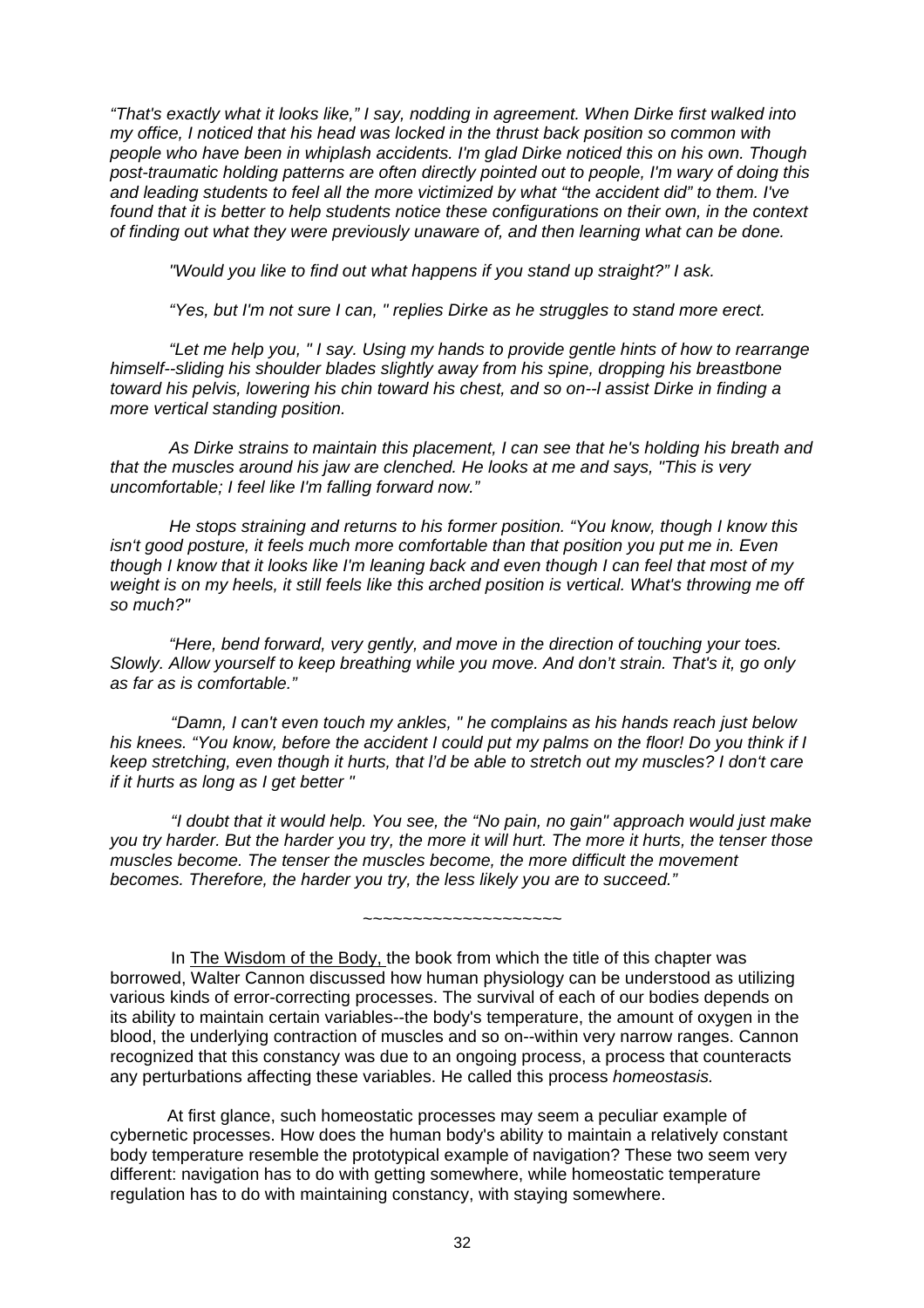

Illustration 6. Dirke bending forward.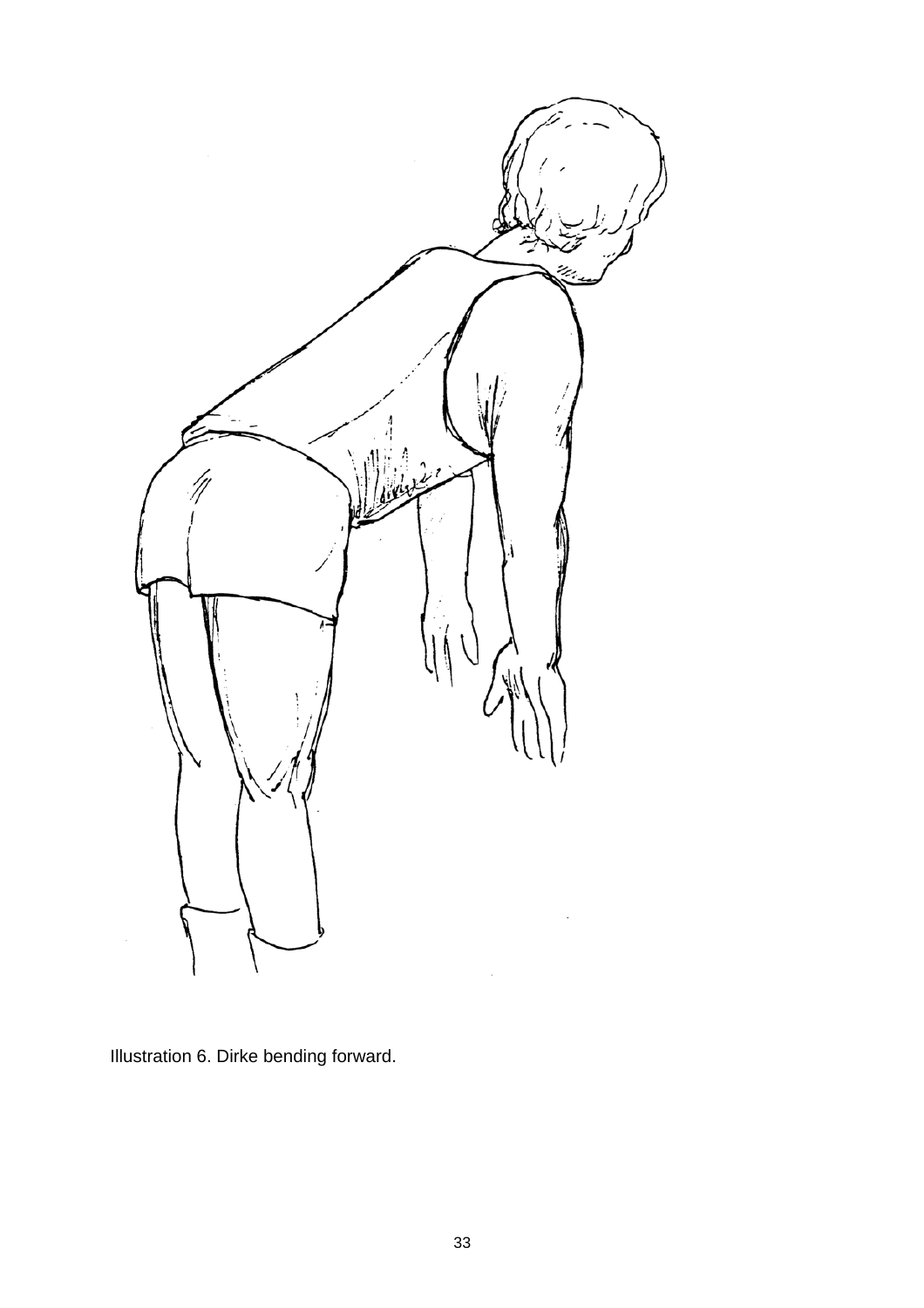The body acts to maintain temperature within a certain narrow range by counteracting various perturbations and disturbances. This narrow range is the system's goal. The body maintains its temperature around 98.6<sup>o</sup> Fahrenheit, continually making adjustments for changes in metabolism, physical activity, and external temperature. The physiological process that regulates body temperature has all the functional components of a control system: sensors in the skin, spinal cord, viscera, and brain, a comparator in the hypothalamus, and a complex network of effectors, which not only includes the autonomic, endocrine, and non-voluntary skeletal muscles but also includes voluntary behavior. $46$ Therefore, homeostasis is a special case of negative feedback control. Temperature control, taken as a homeostatic process, illustrates how maintaining constancy in a control system is an *activity.*

 The level of underlying muscle contraction, called *muscle tonus*, is controlled by a similar, homeostatic process. The central nervous system--the brain and the spinal cord- regulates muscle tone by way of a reflex known as the *myotactic*--or *stretch-- reflex*. Muscle spasms are at the extreme range of muscle contraction, maintained by the same process that regulates the body's low level of normal tonus. Perhaps an understanding of the homeostasis of muscle tone will provide a clue to the rationale behind my response to Dirke's spasms. The nervous system's control of the muscle activity, and the processes of communication between sensor and effector that underlie that control, must be understood in order to comprehend the maintenance of muscle tonus. Can this explanation be accomplished by applying the formal terms of cybernetics to movement? Obviously, muscles are the engines, the effectors, of movement. But how are the effectors controlled? Where is the sensor? The comparator? What is the goal?

Muscles consist of bundles of two different types of muscle fibers. What we normally think of as muscle is called *extrafusal muscle.* This muscle is the workhorse, providing the contractile power of muscles for the movement and stabilization of bones. The total potential strength of a muscle is directly proportional to the cross section of the muscle that is to say, strength is proportional to the muscle's thickness. The actual strength of any particular muscular contraction is due solely to the number of extrafusal muscle fibers contracting and the frequency of their contraction. The extrafusal muscle is the effector, not the sensor.

 Another kind of fiber, called the *intrafusal muscle fiber,* acts as the sensor. The intrafusal fiber, which is also called the *muscle spindle,* lies in parallel with the extrafusal fiber and contains receptors that are sensitive to stretch. (Receptors in the tendons, called *Golgi tendon organs,* and receptors in the skin also respond to stretch and influence muscle tone.) Though the spindle cannot contract with the same force as the extrafusal fiber, it does contract enough to be able to match the extrafusal muscle's changes in length. The separation of sensor and effector is a central feature of the neurological control mechanism of muscle tonus.

When the central nervous system sets a certain level of muscle tone as a goal, it signals the muscle to contract, simultaneously activating the extrafusal muscle and the intrafusal muscles. Co-activation allows the nervous system to monitor and control the length of the extrafusal muscle by comparing the length of the extrafusal and spindle fibers. The spindle adjusts its length to maintain its sensitivity over a wide range of extrafusal length. The spindle's length sets the sensitivity of the sensor in the control of muscle tonus.

46 Kandel and Schwartz, Principles of Neural Science. pp. 451-453.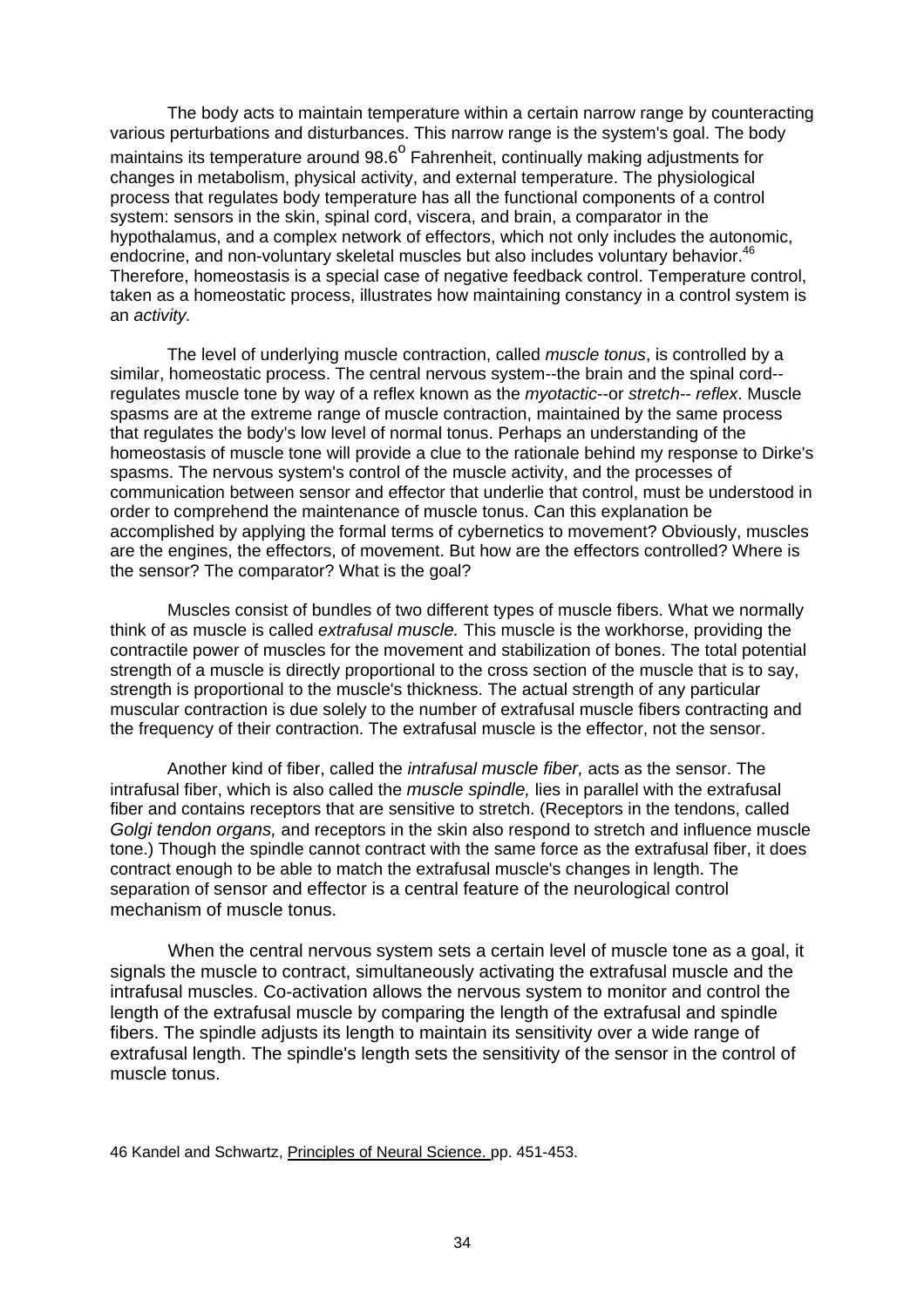The physical difference in the length of the two kinds of fiber provides the comparison that makes this control possible. If the muscle spindle is shorter than the extrafusal muscle it is parallel to, it is stretched. (This stretch is known as **loading** the muscle spindle.) The spindle responds to the stretch, sending a signal that loops, via the spinal cord, back to the extrafusal fiber and causes it to contract. If, on the other hand, the spindle is longer than the extrafusal muscle, there is no stretch on the spindle fiber. In order for the spindle to be loaded, the extrafusal muscle would have to decontract. A sudden or unexpected perturbation, such as the tap of the doctor's rubber hammer below the kneecap, elicits the *phasic* component of the stretch reflex. The tap of the reflex hammer stretches the quadriceps muscles on the front of the thigh and, due to the control loop the muscles then reflexively contract, making the lower leg jerk forward. The slower, *tonic* component of the reflex is less intense but lasts longer; it is thought to play a role in the maintenance of posture.<sup>47</sup> It is important to note that while the stretch reflex responds to the *stretch* of the spindle, it functions to control the *length* of the extrafusal muscle. It can therefore play a role in the maintenance and regulation of a specific configuration of a joint or group of joints even as the body assumes different orientations in space and participates in various activities.



Illustration 7. (1) When the muscle spindle (a) is stretched, it fires. The central nervous system then signals the extrafusal muscle (b) to contract.

(2) When the extrafusal muscle contracts, the spindle becomes lax and stops firing.

47 Ibid., pp. 299-303.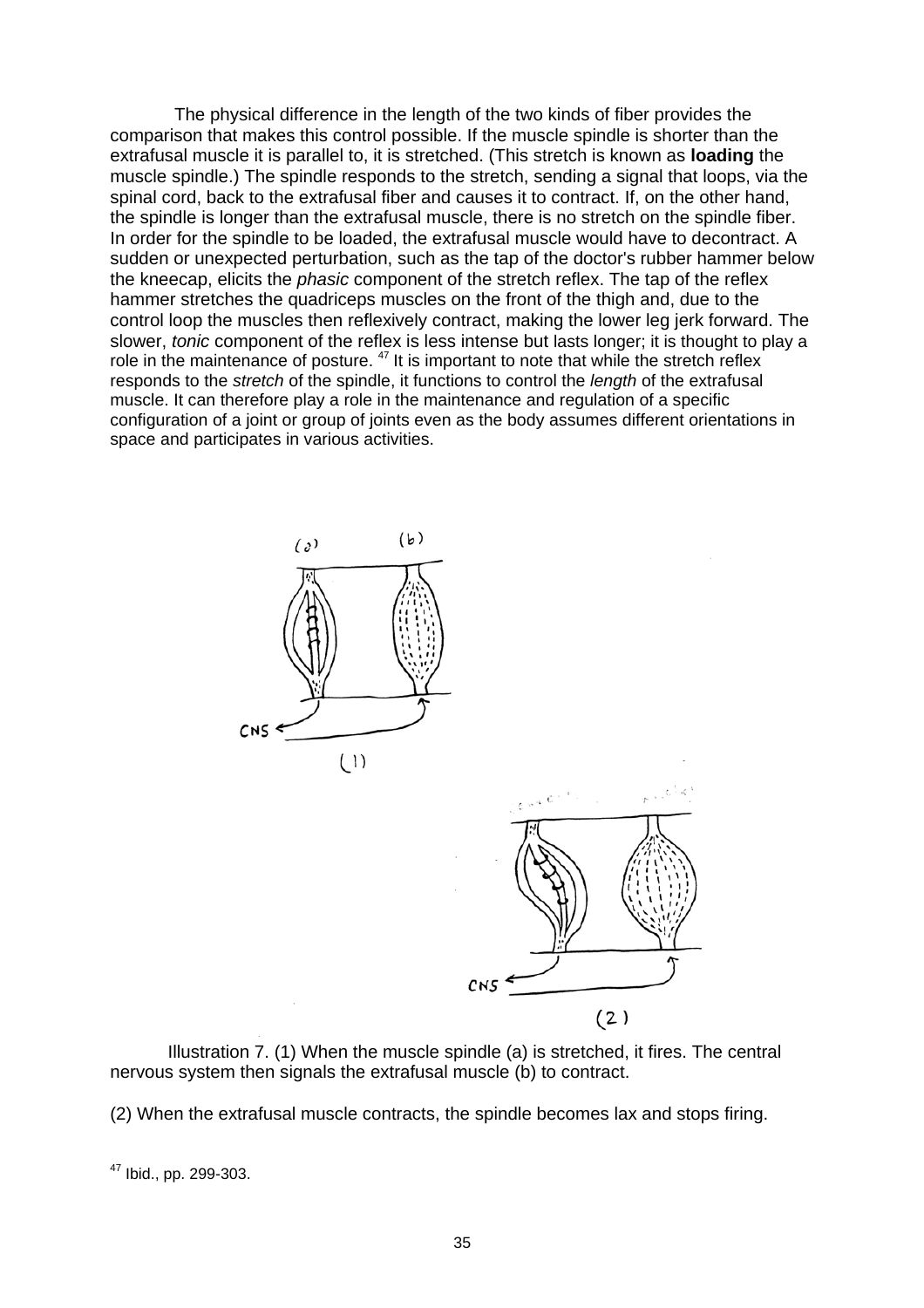The stretch reflex illustrates the circular functioning of the *sensory-motor loop*. A stretch of the muscle spindle causes a change in the activity of the spindle receptor, the sensory component. This leads to a change in the activity of extrafusal muscle, the motor component, which subsequently leads to a change in the activity of the sensory component. When Dirke tried to no avail to stretch his tight muscles, he experienced the tenacity of the stretch reflex and the efficiency of the sensory-motor loop. The recursive nature of this process mirrors the circularity of assessing and adjusting that underlies all navigation, all purposive behavior.

~~~~~~~~~~~~~~~~~~~~

*I ask Dirke to gently reach for his toes again. As he bends forward, I touch the muscles along his spine and ask, "Do you notice how tight these muscles are?"* 

*"Yes."*

 *"Even when you bend forward the muscles of your back stay stiff and contracted. Stand up again ... The muscles, here, along the back of the spine," I say as I run my hand along Dirke's back, "are called extensor muscles and they arch the spine backward when they contract. Now the muscles in your abdomen and in front of the spine are called flexors and they round the spine. If all the flexors contract at the same time, the back rounds and the body assumes a fetal position. If all the extensors contract at the same time, the back arches, like the cobra position in Yoga. If both the flexors and the extensors co-contract, the back is held rigid."*

*"Then, my upper back muscles shouldn't be staying tight when I go to touch my toes, should they?"* 

*"Not if the purpose of the movement is to reach your toes."*

*"If I'm following your explanation, you're saying that my back muscles are involved in arching even though I'm trying to round my back. That means my muscles are actually trying to round and arch my back simultaneously. Is that right?"*

*"Exactly."*

 *To help him further understand the significance of what he had just grasped, I explain a basic idea from neurophysiology. "To touch your fingers to your toes, the extensor muscles must let go so they can lengthen. The work of the muscles in front of the spine, the flexors, and that of the extensors is coordinated by a neurological phenomenon called reciprocal inhibition. This reflex is designed to allow for the cooperative action of opposing muscles."*

*"To demonstrate this, " I continue, "hold your arm, either arm, up. Put the back of your hand against the wall and, while keeping your arm almost straight, gently push the back of that hand against the wall. Notice how the triceps, the muscle on the back of the upper arm, the one which straightens the elbow, hardens and bulges. Meanwhile the biceps, the muscle here in the front of the arm remain relaxed. The complementary action can be demonstrated by holding onto a doorway, with that same hand facing toward your face and your arm partially bent. Yes, that's it, not straight but not bent all the way either. Keep your body still and attempt to bend your arm further. Now the biceps muscles, the flexor of the elbow, contracts and the action of the triceps is inhibited."*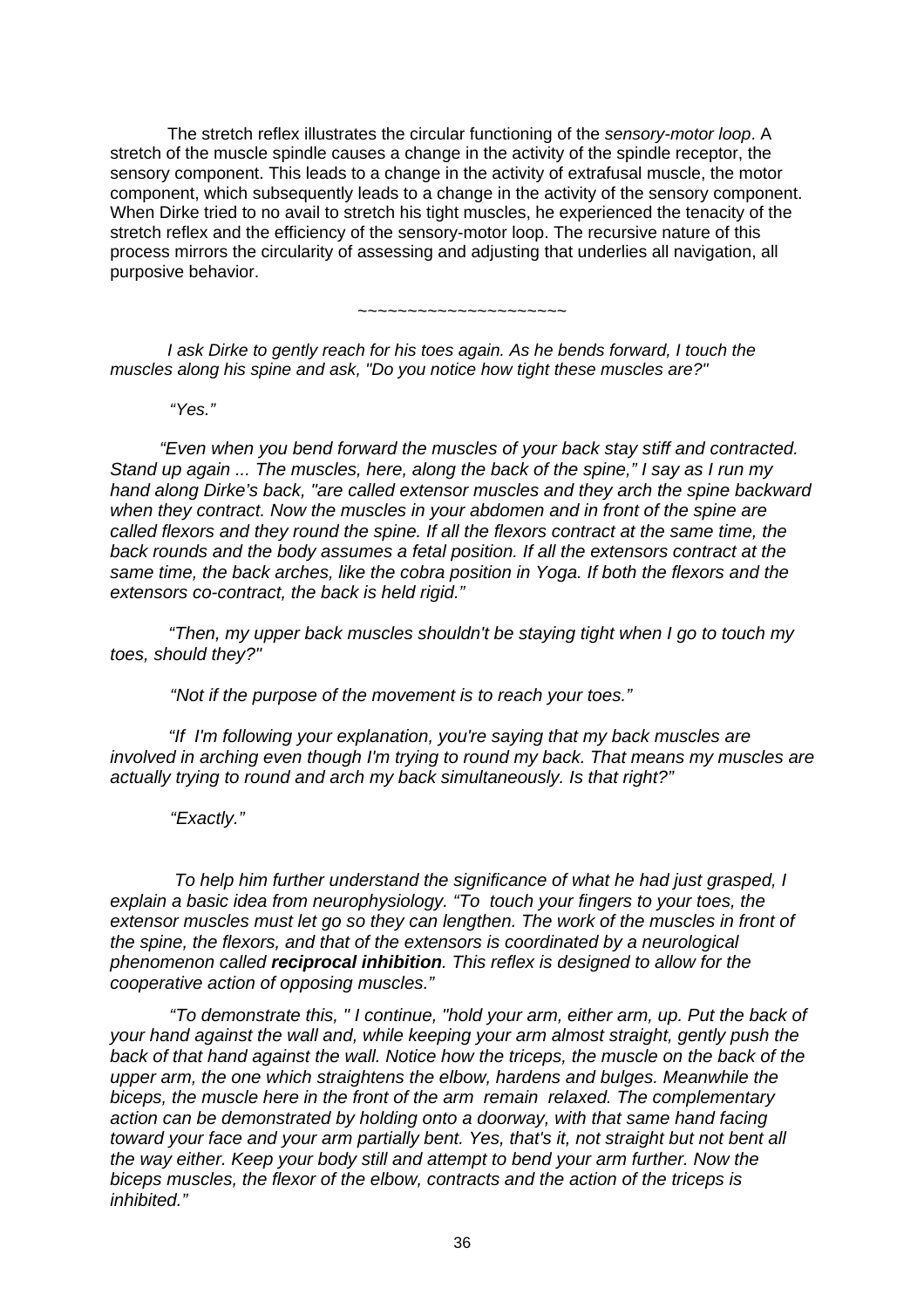*"That's just what isn't happening in my back? What's wrong with my back?"* 

*"There's nothing wrong with your back. This cooperative action does not, necessarily, have to occur. There are other neuromuscular patterns besides reciprocal inhibition, other ways that your nervous system can organize the activity of your muscles. One other way of organizing muscle activity is called co-contraction. It can be demonstrated when you "make a muscle" with your biceps. In that instance, the triceps muscle contracts at the same time as the biceps. This co-contraction stabilizes the elbow and provides the resistance against which the biceps can tighten. The biceps and triceps are then engaged in competitive activity, working against one another. This is exactly like*  what's happening with your back: the muscles in the front and back of your spine are *co-contracting and keeping your upper back stiff."*

*"So I'm actively interfering with my flexibility and range of motion. I keep trying to move my back while, somehow, I'm simultaneously keeping it still. Now I can see why you said that trying harder wouldn't help. But what can I do to get these muscles to let go, to get my back to be able to move again?"* 

*~~~~~~~~~~~~~~~~~~~~* 

Our ability to perform various movements, whether relatively simple reflex activity or complex fine motor coordination, can be understood as being regulated by the negative feedback of the sensory-motor loop. In his early studies, Wiener recognized the application of cybernetics, in general, and the notion of feedback, in particular, to movement. In Cybernetics, he wrote:

"When we desire a motion to follow a given pattern the difference between this pattern and the actually performed motion is used as a new input to cause the part regulated to move in such a way as to bring its motion closer to that given by the pattern."<sup>48</sup>

Wiener illustrates the importance of feedback in the control of motion by referring to the clinical example of *tabes dorsalis. Tabes dorsalis is* a syphilitic infection of the central nervous system, now relatively rare. It causes *ataxia,* a neurological condition characterized by a staggering, wavering kind of motion. Ataxia is due to the difficulty of guiding movement in a condition where infection has greatly diminished or completely destroyed the kinesthetic sense conveyed by the spinal nerves. When attempting to voluntarily pick up a book or pencil, a person who has ataxia overshoots the mark. This person *sees* the movement missing its goal and initiates a feedback in the other direction to attempt a correction. The motion overshoots further and the person goes into uncontrollable oscillation (or *"hunting").* 

48 Wiener, Cybernetics, pp. 95-96.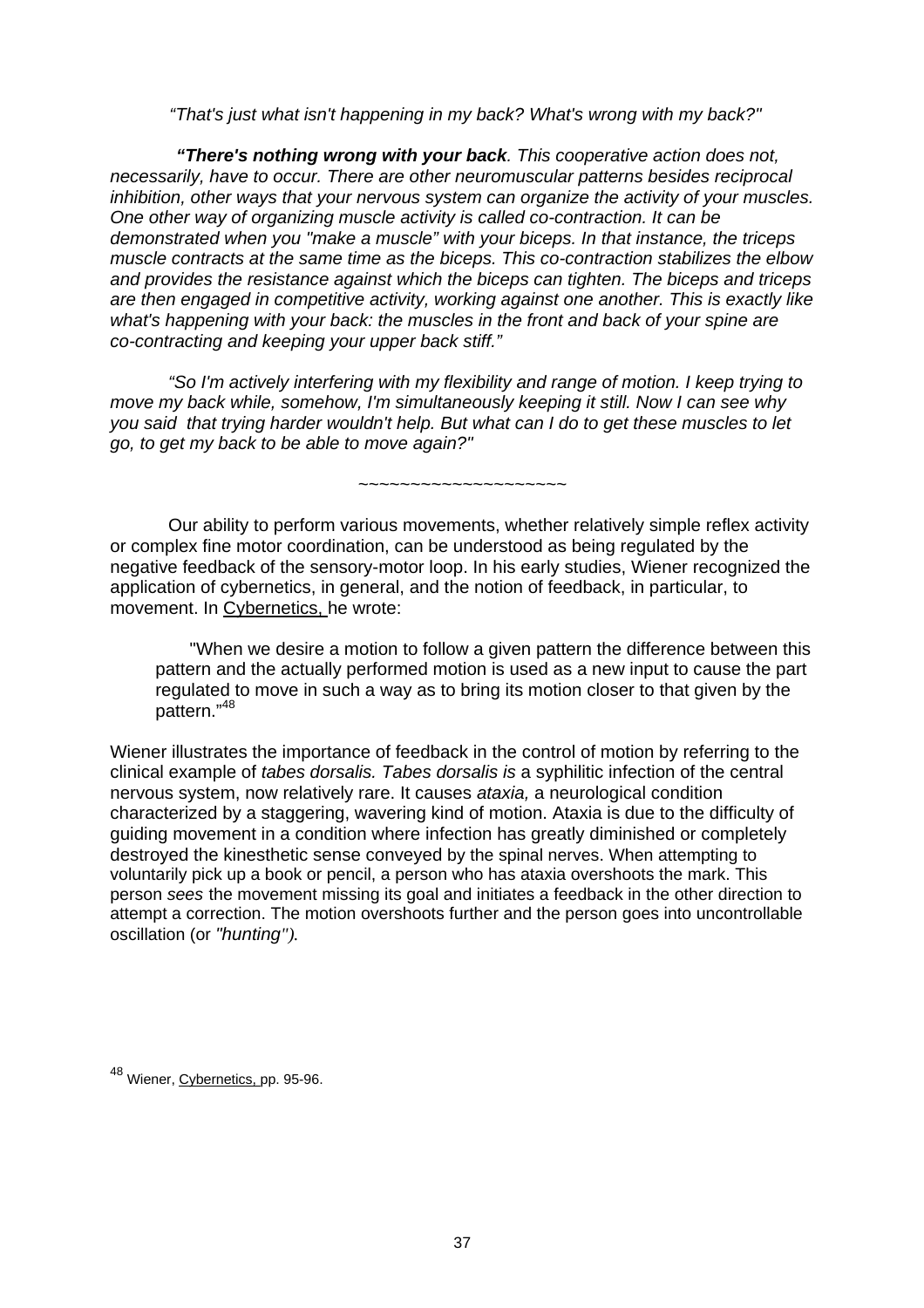

Illustration 8. Demonstrating reciprocal inhibition by pushing against the wall and pulling on the doorframe.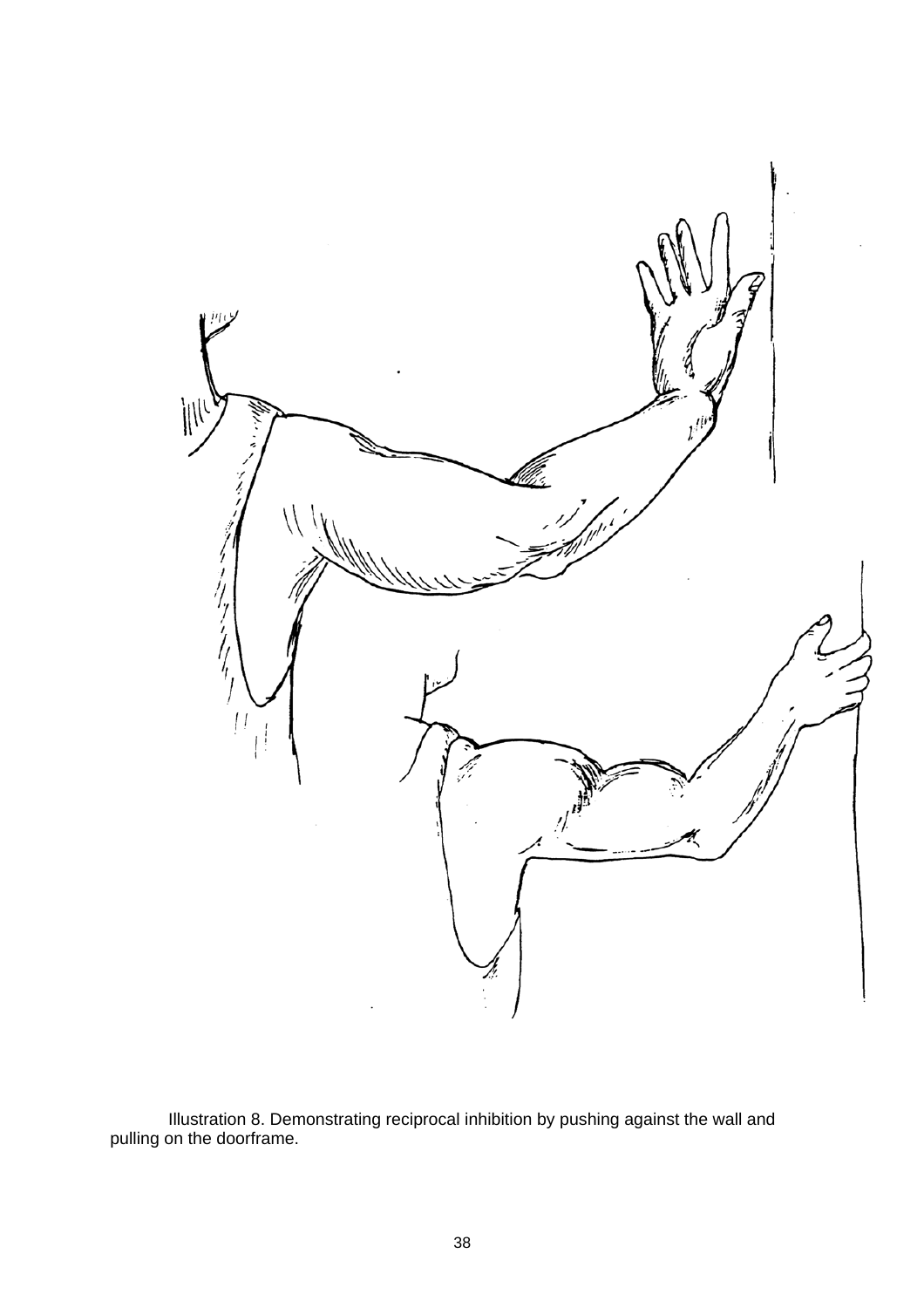Although the control of the motion of reaching, or any other movement, can be modelled as a system with a single feedback loop, the complexity of the nervous system's coordination of motion can take many levels of feedback.<sup>49</sup> Control is constituted by feedback loops that are nested, one within another, such that the activity of one loop can govern others. For example, spinal reflexes coordinate many, potentially conflicting, muscular activities including the maintenance of tonus, reciprocal contraction and release, and activation of synergistic muscles. Recent experimental evidence suggests that perhaps even complex locomotor activities, such as walking, may be controlled by spinal reflexes<sup>50</sup>. Spinal reflexes can cause the musculature to assume and maintain severe spasticity or flaccidness. For example, in individuals with injuries to the spinal cord there is no mediation from the various control centers of the brain and spasticity results. It is the activity of the cerebellum, the motor cortex, and other parts of the brain that controls these spinal reflexes, activating and inhibiting them in order to carry out a specific motion or maintain a certain position.

Between intention and action, the organization of the nervous system allows for multiple, partially overlapping circuits of control. As Dirke's case illustrates, the control of movement does not require that we consciously attend to sensory information or the actual movement in order to be able to perform a motion. It is enough, often, simply to choose a destination and the body then seems to reach that destination on its own. Since the volitional control of bodily processes is only partial, this automaticity is quite beneficial. To the relief of many a mother, it is impossible, no matter how determined or angry a child may be, for her or him to commit suicide by refusing to breathe and intentionally holding the breath. At some point the child will faint and begin to breathe automatically. For breathing, and other physiological movements as well, conscious control is neither necessary nor absolute.

 The strangest thing about human movement is this dual nature: the voluntariness and automaticity of movement. When we become expert at a specific action or motion, we can do it without paying attention to it, without even knowing exactly how we do it. We become habituated to an action when it is learned, whether it was learned in an instant or after many years of practice. Whichever, this activity is now a skill and is something that is known, like a dear friend's phone number. It happens without our attending to it and continues to occur after it is no longer necessary; when the friend moves, the intention leads to the learned behavior, dialing the old number, and so the whole action must be relearned.<sup>51</sup> What has become automatic is often difficult to explain, or to even pay attention to. So the control of movement is only somewhat conscious at any one given moment.

Since the muscles are the final common pathway for all movement related nerve impulses, the control of movement is constrained at the effectors, which act as a bottleneck. Outgoing signals from every region of the nervous system ultimately converge on the same, limited, set of effectors. But muscle activity is such that certain actions cannot co-occur: the elbow cannot bend and straighten at the same time. The complementarity of muscle action is due to both anatomical constraints (muscles engaged in holding the body in a certain configuration are not available to participate in movement) and neurological ones (muscles engaged in one activity, will counteract an opposing activity). This was clearly illustrated in the case study in the previous chapter where the muscles of Agnes' shoulder girdle were being kept so tight that they interfered with the movement of her shoulder blade. Given potentially conflicting purposes and the constraint of the effectors, conscious intention does not necessarily control movement.

<sup>49</sup> William T. Powers, Behavior: The Control of Perception (Chicago: Aldine, 1973).

<sup>50</sup> Yakov Mikhailovich Kots, The Oroanization of Voluntary Movement (New York, Plenum Press, 1977), pp. 181-229 and Kandel and Schwartz, Principles of Neural Science, pp. 316-321.

 $51$  A similar phenomenon occurs when using a rotary phone rather than one with push buttons: the number may have been memorized based on the pattern on the keyboard and cannot be recalled.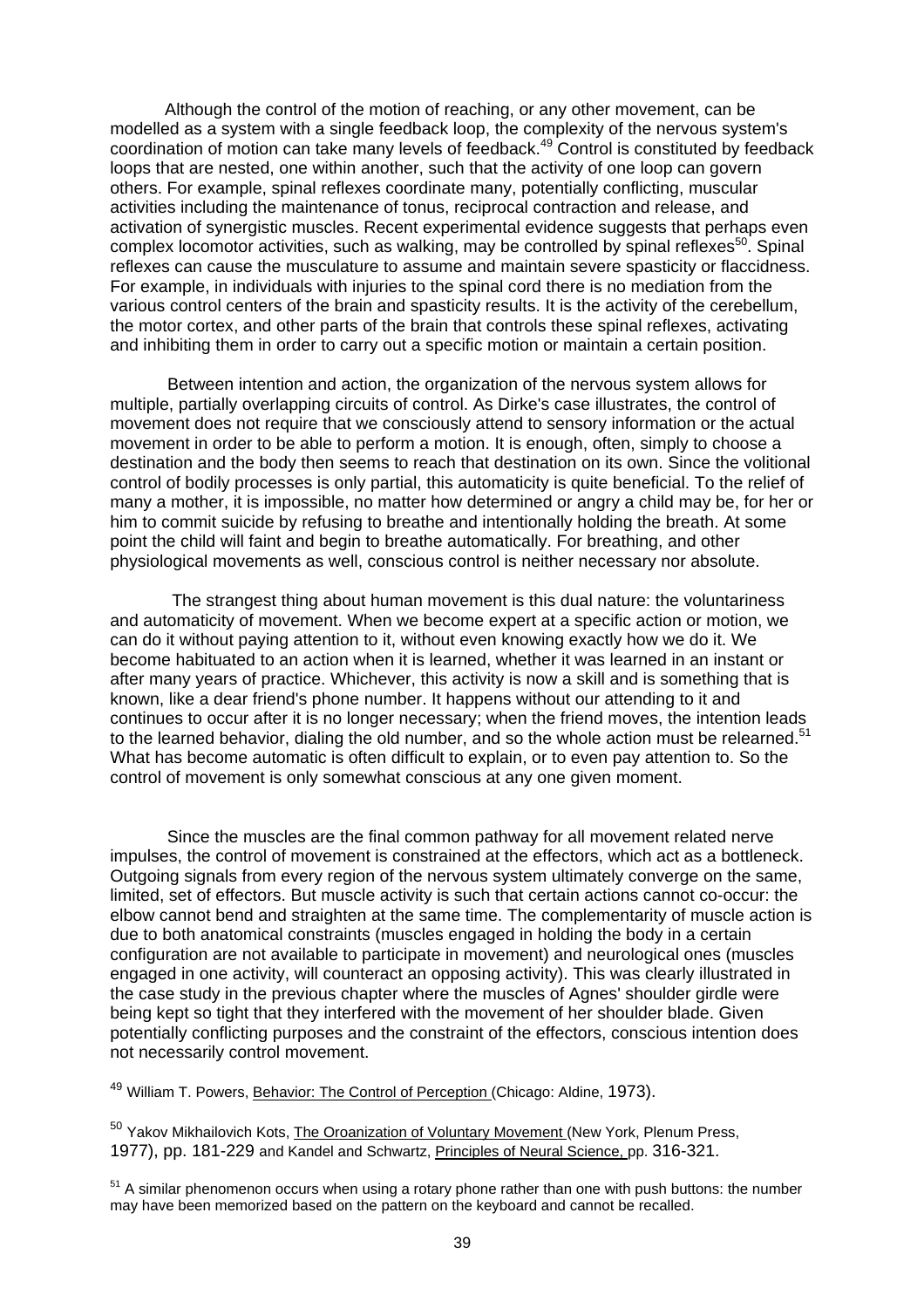"Now please lie down on the table, on your back." Once Dirke is on the table, I ask him to pay attention to how his body makes contact with the *surface. "Do you notice how you're lying on the table? Can you tell how arched your upper back is?"* 

*"Now that you ask, I can feel that my upper back, between my shoulder blades, is lifted away from the table. I'm also feeling a lot of pressure under the back of my head. "* 

*"Okay. Now, very gently, without straining, try to flatten your back against the table. What happens?"* 

*Dirke grimaces, saying, "It takes considerable effort to bring my back down, and it hurts." He sighs and stops making an effort. As soon as he stops pressing, his upper back pops up and returns to its previous arched position.* 

*I begin to touch Dirke, pointing out that this arched position is the same configuration that he noticed when he was looking in the mirror. "Even when you're lying down, and the table is there to support you, you hold yourself up, off the table, maintaining this extraneous muscle contraction."* 

*I place my hands under his raised back, touching the tight muscles so he can identify exactly where the contractions are. His upper back, shoulder and neck muscles, and the surrounding tissue feel very dense and contracted. In some places my fingers find tiny kernels of tension; in others, I discover large knots. Trying gently to move his shoulder or roll his head, the rigidity I had seen in Dirke's movement becomes palpable.* 

 *Continuing to touch Dirke, I begin to gently take over the work of these muscles, providing just enough force to hold him in the arched position. I .approach the arch of his upper back from different angles: holding the left shoulder and then the right, gently putting both of my hands under his neck for a few minutes, then lifting his head ever so slightly, and*  finally sliding my hand behind his upper ribcage to lift there. Each place I touch, I lift until *Dirke releases the weight of that part of his body into my hands.* 

*Dirke sighs and begins to breathe more easily. After a few minutes, he asks, "You're touching me so gently and it's having such a powerful effect How does this happen?"* 

*"I'm taking over the work of the muscles that are holding you stiff If I start providing the work that holds you in the position you're stuck in, the work of those muscles becomes superfluous. Your nervous system senses this and the muscles stop contracting."*

*"It feels like you're doing the opposite of stretching."* 

*"Exactly. This is a No pain, More gain approach. "* 

 *While I continue to touch and move Dirke, I talk to him about Moshe again, saying, "Moshe adopted one of the principles of the gentle martial arts and adapted it to teaching movement. Moshe talked about how Judo teaches that instead of fighting someone's attack, you go with it. If you struggle with your opponent's attack, the attack only becomes more earnest and you become engaged in a battle of strength. If, rather than confronting the force of the attack or resisting it, you utilize the attack then you can take over the attacker's momentum and gain control. Moshe realized that there was a similarity in what happens with muscle tightness. Because of the stretch reflex, the more you fight a contraction, the more it resists being stretched. So instead of fighting what your muscles are doing, I help them. Since there is no resistance, they can let go."*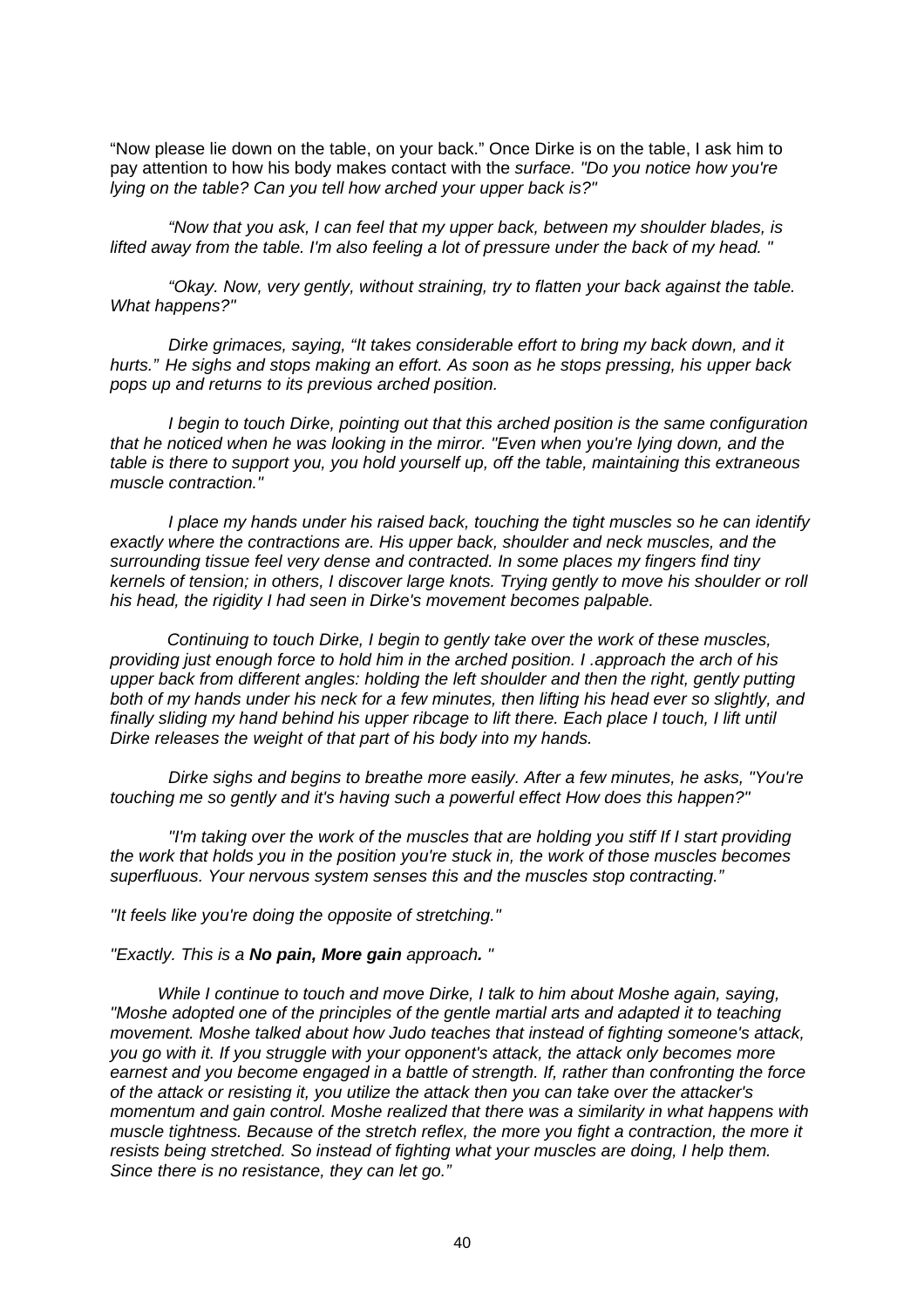*I notice that Dirke's upper back is still slightly raised. I begin to lift it with my left hand while applying very slight pressure on his breastbone with my right hand, directing the pressure in the direction of his feet, taking over the little bit of lifting that remains. As I touch his breastbone and chest in various places, I feel his back begin to lower onto my fingers. Since his back is still somewhat elevated, I ask Dirke to purposefully raise and hold it for a few moments. I then ask him to let his back return to my fingers. As I guide Dirke to hold and release his back from various places, he begins to let go of the last little bit of tightening. With my left hand on his forehead, I start to gently roll Dirke's head slowly from side to side. His shoulders are no longer held with tension; his upper spine can respond to my touch with easy movement.* 

 *"My neck feels so much better; it doesn't hurt anymore."*

*"Feel how your back is now resting more fully on the table?" After Dirke nods a yes, I ask him," Do you remember the position you were in when we started, about a half hour ago?"* 

 *"Definitely."* 

 *"Please go back to that position."* 

 *"Do I have to?"*

*"Of course not. But please do arch your back again, on purpose. This is an important part of learning, to be able to contract those muscles intentionally is necessary if you want to get rid of the tightness and regain control of your muscles."* 

*"Alright."*

*"Do you feel how much work you're doing to hold that position?"* 

*"Yes ... it's very uncomfortable. Can I let go now?"* 

*"Certainly. Now you can feel all the work you were doing before; it's no longer an unconscious spasm. You can stiffen your back on purpose and let it go on purpose. Before, you couldn't even feel that you were contracting those muscles, you just knew they were tight because you couldn't move and they hurt. Now you know what was happening because you have a comparison between holding your back tight and letting it go. With that comparison, and the awareness that comes with it, you've regained conscious control of your upper back."* 

*Dirke slowly stands up. After a few quiet moments, he turns to me and says, "That's quite an improvement I can still feel some tightness but the pain is almost gone; I mean, it doesn't hurt like it did before. And I feel so much taller." He looks in the mirror, exclaiming, "I can hardly believe it, I'm standing up straight. "* 

*"Are you ready to bend forward and reach for your toes? Okay, just go very slowly, without forcing. That's it, very gently."* 

*Dirke slowly curls down, his fingertips just touching his toenails. He gently comes back up to standing, "That's a lot better. I can feel a bit of tightness in my upper back but, overall, I feel a lot better. Will I be able to keep this improvement?"* 

*"Yes, of course. However, after the first lesson, you probably won't keep all the improvement. What you have is a feeling and, like all other feelings, it will change. The important thing is not to be able to keep a feeling, but being able to keep finding a feeling."*

 *"How do I find it?"*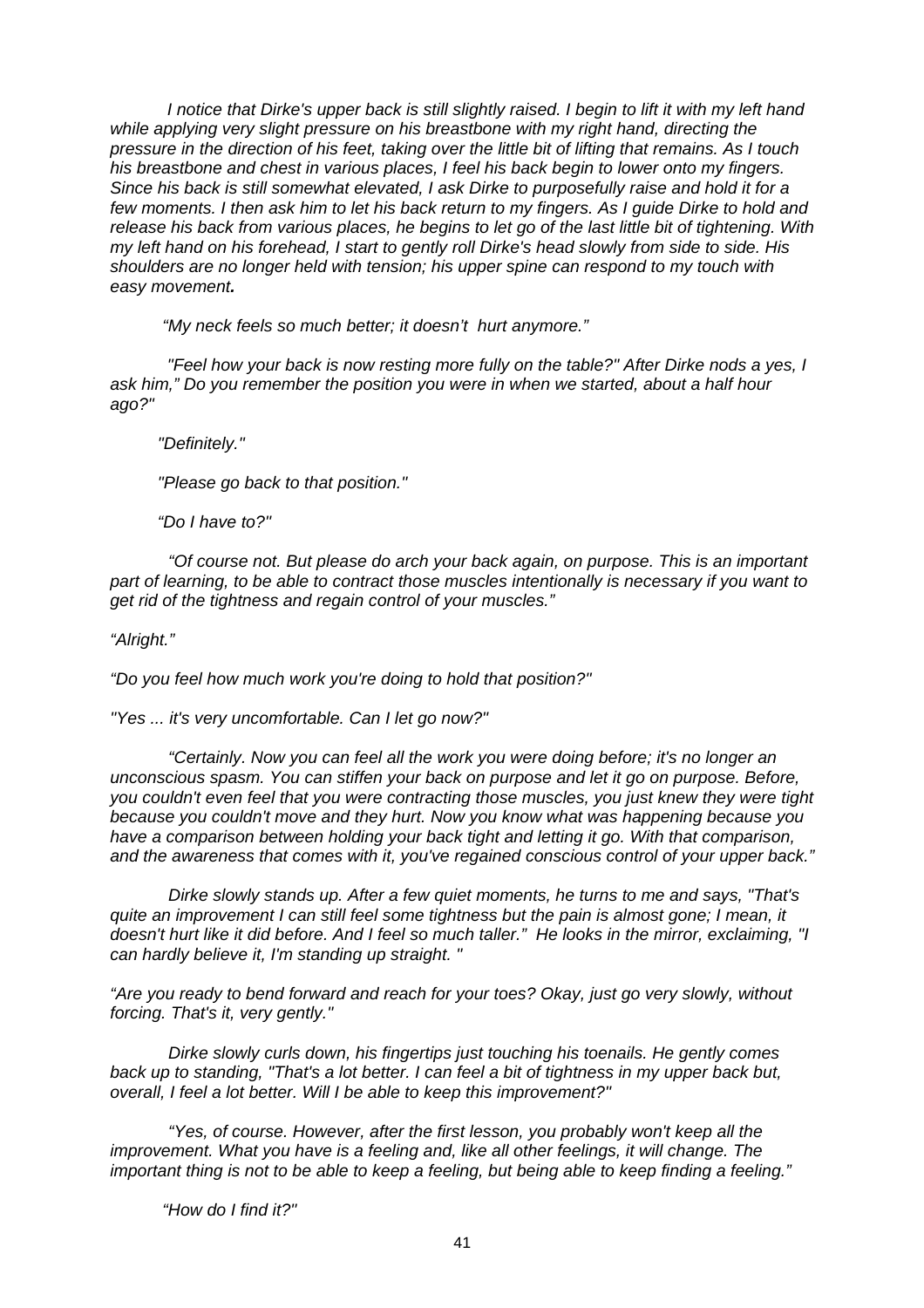

Illustration 9. Gently rolling Dirke's head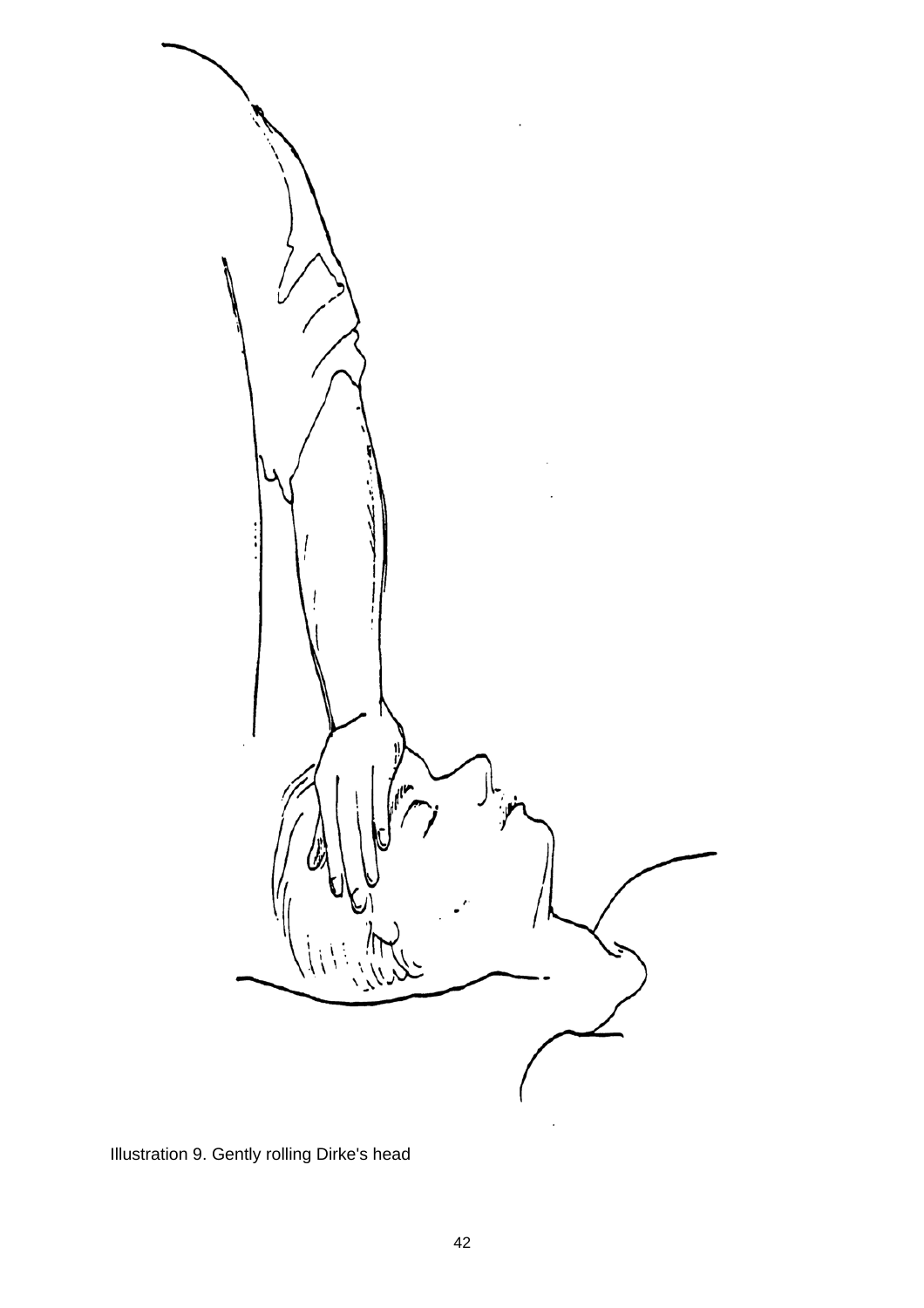*"This is just the first lesson. I like to call the first lesson the "possibility lesson" because it's about finding out that it is possible to feel different. Until you know that how you feel can change, it's useless to try to convince you that it can. Before this lesson, you were very frustrated that nothing you had tried had worked, right? Now that you know your situation is changeable, we can address the question of how you are going to learn to do this, to find this difference, on your own."* 

*~~~~~~~~~~~~~~~~~~~~* 

This case study illustrates an important consequence of any self-regulating activity: as soon as a system defines certain kinds of reference,everything changes around it. Whether the reference is a constant to be maintained or a goal to attain, it becomes the axis around which the activity of the system revolves. That is to say, certain references or goals become dominant and other aspects of the system's functioning become subordinate. This phenomenon is observable after an injury or accident when the nervous system adapts by making adjustments in movements to avoid pain and, whenever possible, by compensating for limitations in mobility in one place by relying on motion someplace else.

Thus this kind of automatic response, such as Dirke's and Patrick's muscular splinting, has an overriding influence on movement, interfering with voluntary control of movement and with the pathway of motion along kinematic linkages. These protective habits are a form of powerful, primitive learning that affect our abilities to move and to sense ourselves in motion.

For example, Dirke felt like "his body" was doing one thing, as if on its own, while he was trying to do another. Not only was his movement very restricted, but Dirke also demonstrated a considerable, though not uncommon, lack of awareness of what he was doing. *He was inarticulate.* Because he could neither voluntarily move nor say what was causing the immobility, Dirke couldn't articulate himself in words or action. His voluntary intention was being countermanded by this reflex pattern of muscle contraction, which led to immobility.

Dirke only noticed the consequences of this spasm; he did not perceive the configuration that caused the immobility and pain. It is this sensorydistortion, this lack of awareness, which is so central to the ongoing nature of Dirke's problem. Without awareness of this pattern of tightness, his perception was unreliable and he lacked voluntary control of his movement. As Feldenkrais was fond of saying, "*If you don't know what you're doing, you can't do what you want.*"<sup>52</sup> In terms of the cybernetic model that I've introduced in this chapter, it is easy to understand that the control of movement depends on the sensory-motor loop and the ability to compare what is sensed with what is desired. Without sensory perception of what is happening, comparison is impossible and the ability to voluntarily control movement is unavailable.

As long as the student has no idea what is being carried out automatically, and is only aware of the consequences, voluntary control is impossible. In the case study it is easy to see that as long as the spasm continued, Dirke's sensory experience would be distorted and he would not have control of the movements of his back. Until he could distinguish between having his upper back relaxed and keeping it arched, he did not have any control of what was happening. But until the spasm stopped, he could not feel exactly what he was doing; not feeling it, he could not control it.

Voluntary control--the ability to choose--is based on comparison and comparison is based on the ability to perceive a difference. Notice that choice presupposes a distinction;

<sup>&</sup>lt;sup>52</sup>Moshe Feldenkrais, Amherst Training Videotapes (New York: Feldenkrais Foundation, 1983).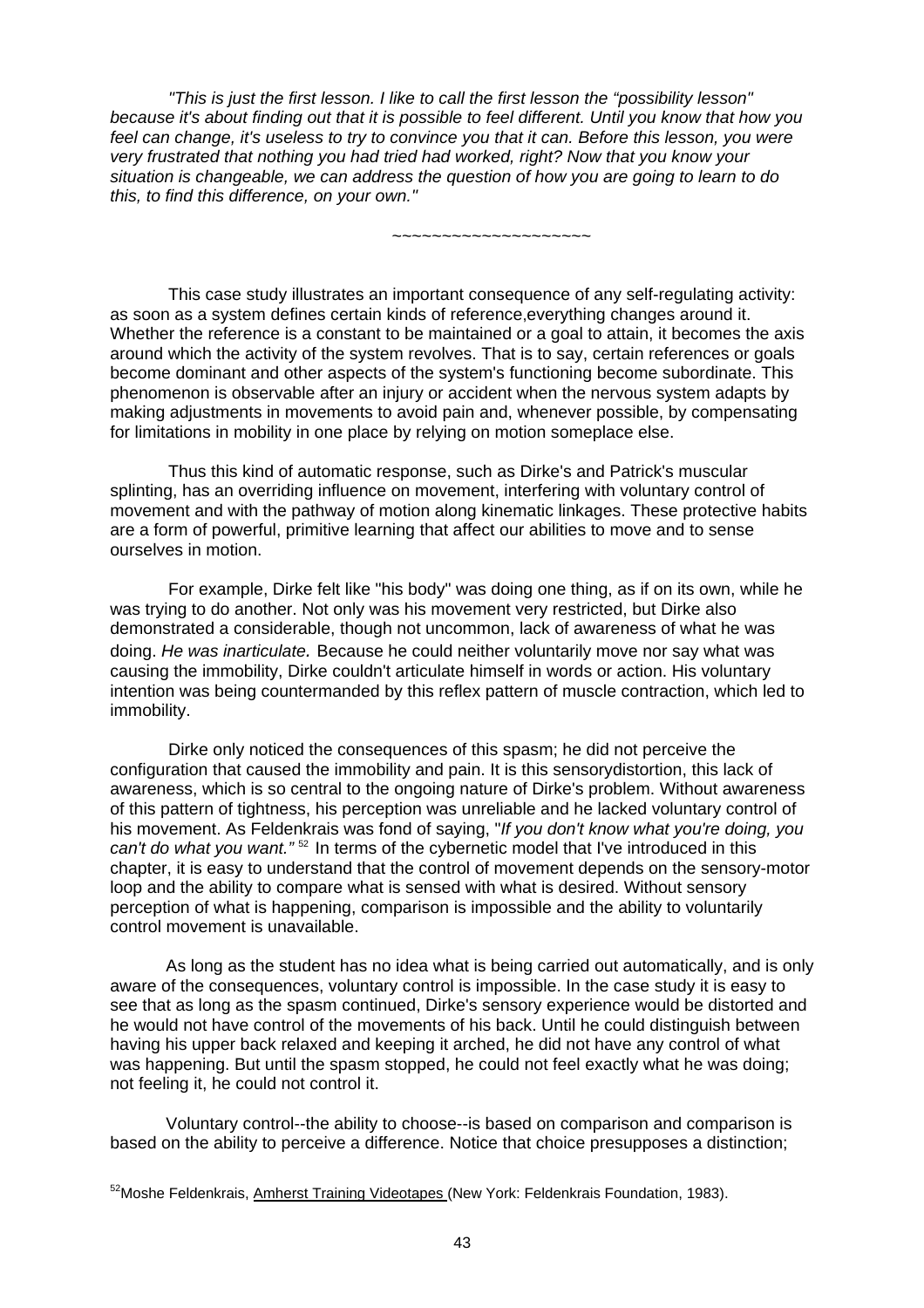without a difference, there is no choice. But where does this difference come from? If stretch (or any other intervention that attempts to counter what is happening) is perceived by the sensory-motor system as a disturbance to be counteracted, how does a change come about?

In order to break a cycle of pain and tension, we must interrupt the process of habituation. The habituation I am speaking of here is complicated because it includes two levels of adaptation. To explain this notion of second order habituation, let me start with an example from the visual system: the experience of brightness. The neuromuscular system of the eye acts to maintain the amount of light reaching the sensors of the retina within an optimal range. If too little light is present, then color vision is impaired and if too much light is present, the sensors responsible for vision, the rods and cones of the retina, are endangered. The amount of light is regulated by contracting or relaxing the circular ciliary muscles of the iris.

If you look around for a moment, you will be able to ascertain the amount of light, the brightness, of your surroundings. How do you do that? If the iris contracts or relaxes to keep the amount of light entering the eye more or less constant, how can you tell how bright it is? Because there is a second loop, the sensor of which senses the activity of the effector in the first loop, the ciliary muscles. Therefore, your experience of brightness arises in part because you're sensing the efforts in the ciliary muscles that keep the amount of light hitting the retina at a constant. $5$ 

Now to return to the domain of movement and kinesthesia. Assume you are holding this book in a certain position in space and that you wish to continue doing so. Let's say that I place a second book on top of the one that you are holding and you manage to keep both books in the same place. You can feel how much heavier the two books are than the one book was alone. How is this possible? Your arm and shoulder muscles contract to keep the book in the same place, involved in the kind of interaction between extrafusal muscles and spindles that I described earlier. This system functions to maintain a constant length and can only report whether the spindle is being stretched or not. Adjusting the amount of effort to compensate for the second book is analogous to the iris adjusting the opening of the eye to compensate for increased brightness; the sensation of weight and of brightness are similar in that they are second order experiences. To sense increased weight, you must sense increased effort. To sense effort, you must rely on second order sensors, which report the activity of the spindles.

Thus the case study presents an example of second order habituation: not only is Dirke habitually maintaining the muscles of his upper back at a constant length but he has habituated to those muscles constantly working. The second order sensors were not working--not letting him know how tight his muscles were--because they were adapted to the constant effort and the sensation had therefore disappeared. The simple strategy of going along with how Dirke was unconsciously holding himself, by supporting him in the overarched position, took the strain off the muscle spindles. The muscle spindles stopped contracting and the extrafusal muscle could then stop contracting. This changed the signal to the second order sensors, eliminating the error signal that drove the sensory-motor loop and that had kept the muscles spastic. Thus Dirke could begin to notice where he was working and how much he was working, and with that awareness came the possibility of no longer continuing the tightness.

While this explanation elucidates the process by which Dirke could get his chronically shortened back muscles to lengthen, it leads to intriguing questions and notions about the nature of perception, in general, and kinesthesia, in particular. Our perceptions seem to be rather unreliable, especially when sensing ourselves and our movement. This is challenging to any simplistic notions that what you and I feel is what is. The cybernetic explanation of movement as controlled by the sensory-motor loop requires further investigation of the sensory component, of perception. The following chapter delves into this topic.

<sup>&</sup>lt;sup>53</sup> Heinz von Foerster, "Experiencing Brightness," The Cybernetician 4, (February, 1974): 36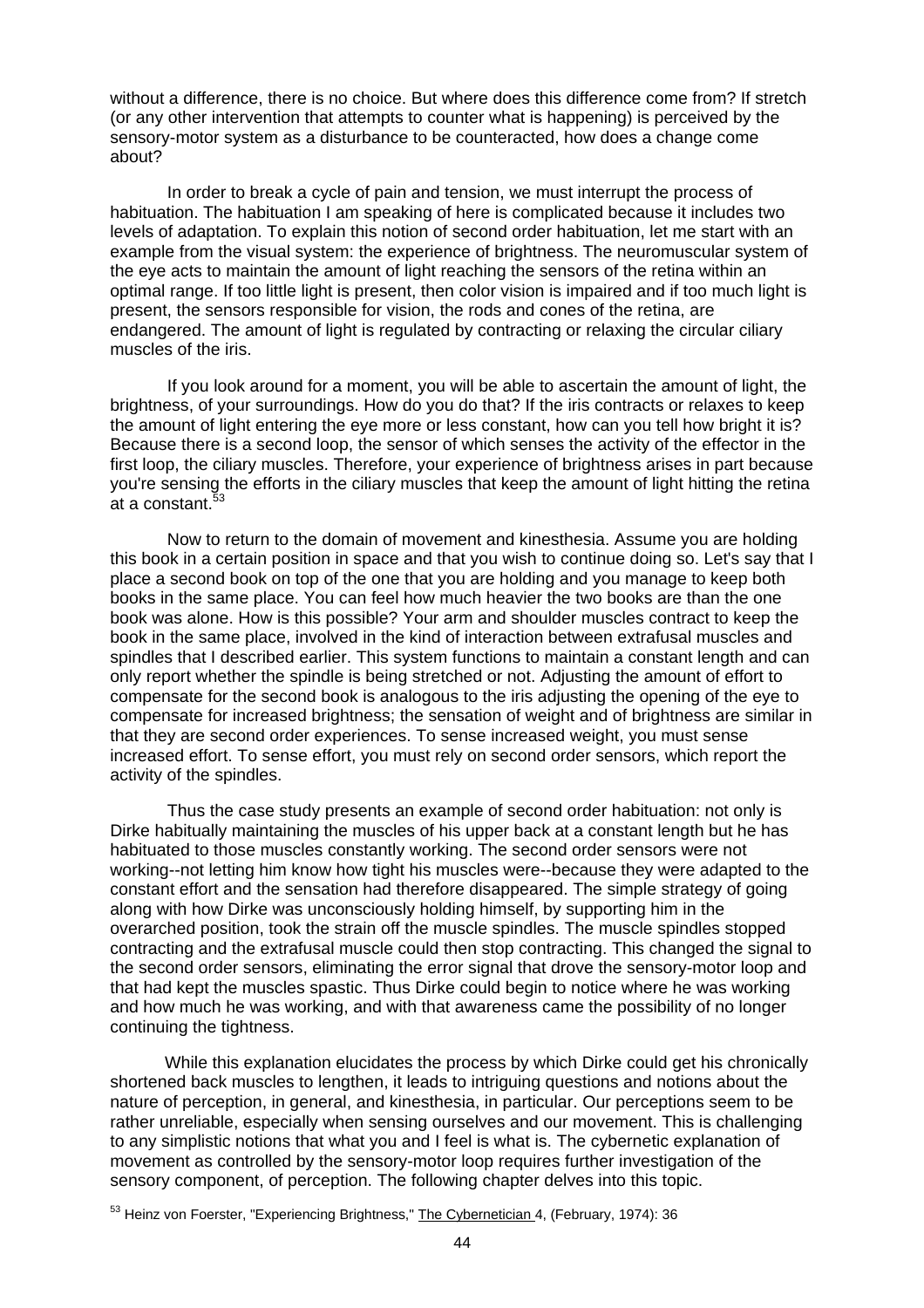## Chapter Four

## *Perception as Action*

"By my body's action, teach my mind."

William Shakespeare

During a movement lesson, many changes occur. The overall level of muscle contraction throughout the student's body decreases and equalizes. Muscles which moments ago were tight become relaxed. A shoulder or hip, once contorted and rigid, untwists and becomes moveable. A back that resisted any effort to stretch, or a spastic arm that simply wouldn't bend, each somehow yield to gentle touching.

These changes are palpable and observable. Hardened muscle softens, the range of motion of a joint measurably increases, the path of force through the skeleton changes, and movement becomes smoother, easier, more continuous. Yet no matter how dramatic a lesson may look, what is most noticeable for the student is how these changes **feel**.

After his lesson, Dirke finds himself more flexible and mobile, able to intentionally release his formerly spastic back muscles. Agnes says that she not only regained the movement of her shoulder but that she felt as if she had *regained her shoulder.* In each case, the person not only increases movement and decreases pain, but he or she also learns to make sense out of the experience of moving, to articulate movement, in a new way. Prior to the lesson, Dirke and the others were not aware of how they were moving. Each had some aspect of motion that had become habituated and was no longer under voluntary control. During the lesson, each student learned to make new kinesthetic distinctions. With this enriched kinesthetic awareness, they gained choices about how they move, choices they simply did not have before the lesson.

There are many ways to describe what changes during a lesson: in terms of anatomy, kinesiology, or kinesthetic experience. Yet any third-person description of behavioral or perceptual changes can miss one crucial aspect; if movement is intentional, then it *is the student's ability to carry out an intention that changes. To* understand how this change comes about, we must return to the sensory-motor loop and an examination of the role that perception plays in the coordination of movement.

After working with students who can no longer perform what I used to consider simple movements--such as opening a door, buttoning a shirt, or walking down the street--I have come to appreciate the precision of my ability to act intentionally. What if, for instance, I were to stop writing for a few moments to take a sip of tea? The ability to carry out an intention can, ideally, be so very precise: I reach for the cup without passing it by entirely and, usually, I grasp it without knocking it over. Sometimes, I cannot help but wonder: how did I manage to reach the cup so easily? How do I keep myself on track? How do you? How do you know when you're going to miss the target? And how do you know to correct yourself when you get off course? What do you do when you realize you're going to miss but it's too late?

Here a closer examination of perception and purposeful activity may prove useful. For example, my intention to drink tea is an intention to *have something occur that hasn't yet happened.* According to the cybernetic model, in order to make something which I desire happen, I must monitor some certain set (or sets) of variables so that I can track my progress and correct for any deviations. As I move my hand to reach the teacup, my nervous system automatically attends to the motion of my arm and to the location of the cup, comparing where the cup is and where my hand is, as if it's asking "Am I there yet?" This question defines the operation of the feedback loop so that the *there* in the question is my goal, to be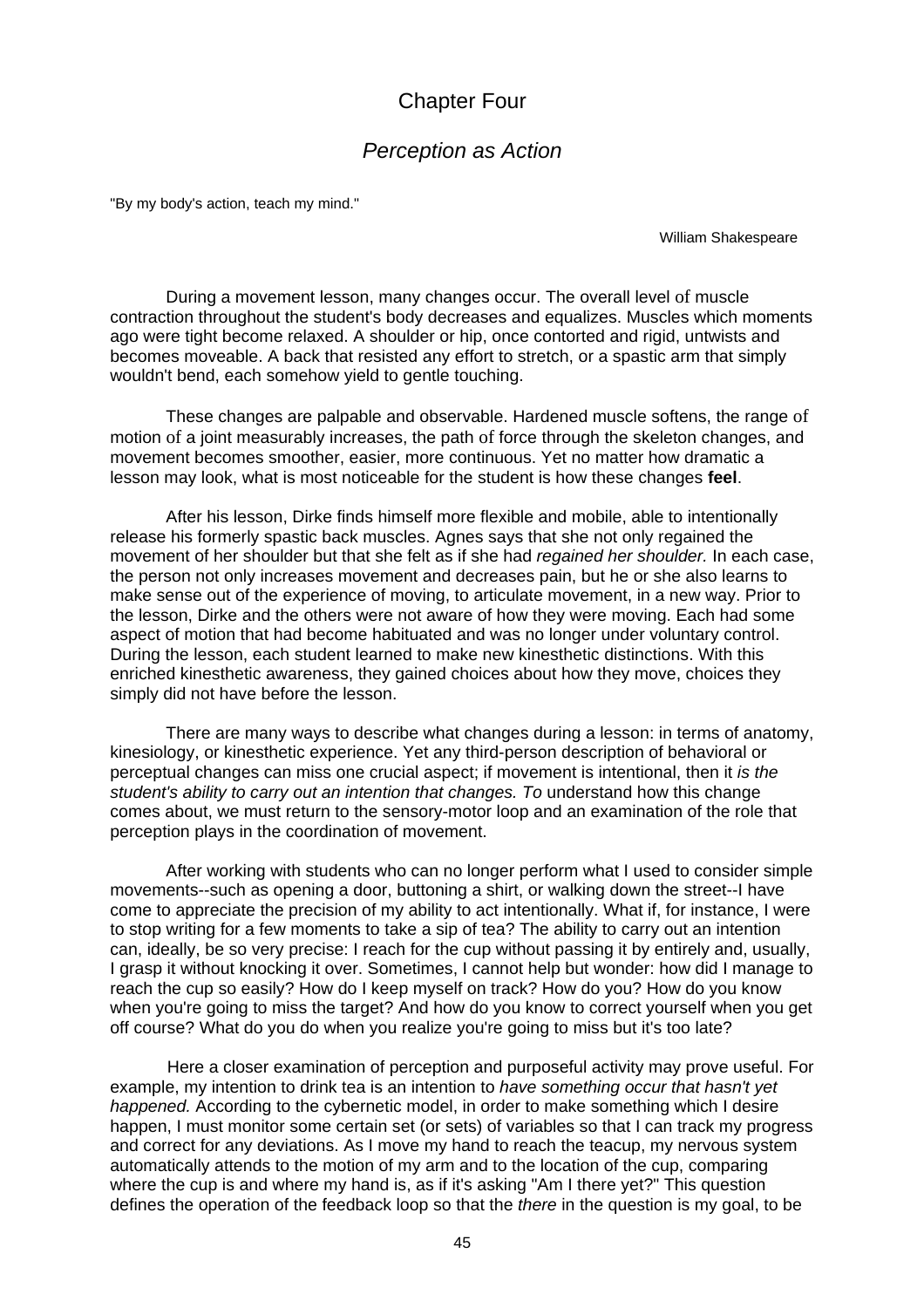holding the cup. I rely on my ability to feel--my hand moving through the air and my trunk moving in support of my arm--and to see--where my arm is and where the cup is--when I navigate my hand through space until I grab hold of the cup's handle. By comparing where I am with where I want to be, my nervous system keeps me on target.

In the cybernetic model, the system acts *until* the reading at the sensor matches what is specified by the intention or goal. That is to say, the system generates behavior (it moves) so *that* what it senses will fit with what it wants to sense, with its intention. it is behaving *in order* to match the activity at the sensor to the state of affairs defined by the goal. But the implications of this model, as pointed to by the words *until, so that,* and *in order to,* proved difficult for me to appreciate for a long time. It used to make sense for me to think that my hand kept moving *because* Ihad not reached the cup and that I wanted to drink *as a result of* being thirsty; I was so used to thinking that it was my perceptions (of my hand moving and of where the cup is in space) that *guided* or *caused* my behavior.

But this kind of cause-effect description just doesn't take into account the intentional nature of movement and its role in the circularity of the sensory-motor loop. I have come to realize that I move my arm and hand this way *so that* I may reach the glass and attain my goal: *what I sense* guides my action and my intention (where I want to go) guides my perception. Here is the core of the circularity of perception and behavior: the cause of my behavior is my goal, something that I *intend* to experience in the future. If movement is purposeful, then perception serves that purpose: I am acting *in order* to perceive.

Therefore, by having a goal or an intention I specify a perception that I am aiming to *attain,* such as grasping a teacup or a book, or to *maintain,* including certain physiological variables such as temperature and oxygen level. What I perceive in route to achieving my intention--the distance between my hand and the glass, the experience of being thirsty--is the discrepancy between the where I am and where I'd like to be. Technically, this discrepancy is, unfortunately, also called an *error signal.* 54 It is this discrepancy which a negative feedback system acts to eliminate.

Behavior controls for a perception, $55$  one that is specified by the goal. Whether the goal is to reach the teacup or to quench my thirst, I act *until* my experience matches the perceptions that the goal specifies. When I move, I am coordinating what I do, in comparison with what I want, *until* what I notice matches what I want. I continue to move my hand, arm and trunk *until* my fingers are around the cup, *so that* I will bring the fluid in my body to certain level. *Until* then, I experience thirst.

From the perceptual aspect of the process, a self-regulating system's ability to carry out an intention is therefore limited by two factors: by the kinds of sensors the system has and by the terms in which the goal is defined. In order to maintain a reference, such as keeping a certain posture, or to attain a goal, such as crossing the street or the room, the body-as-moving-system must have sensors to perceive progress as it navigates toward the goal. Perception is fundamentally constrained by the structural limitations of the nervous system <sup>56</sup>: I cannot see behind me, I cannot see ultraviolet or infrared light, I cannot hear those special whistles designed for dogs, I cannot feel my brain, and so on. The absolute constraints of perception are determined by the kinds of sensory receptors we have and by their locations and interconnections. Kinesthesia depends on sensors in the joints, muscles, tendons and skin to report such sensations as effort, tension, direction, vibration, and joint angles.

<sup>54</sup>The word "error" can be inappropriate when referring to the difference between a newly chosen goal and a present state, which does not match the new goal. It would hardly seem correct to label this discrepancy an "error."

55Powers, Behavior: The Control of Perception.

<sup>56</sup>Humberto Maturana, "The Biology of Language: The Epistemology of Reality," Psychology and Biology of Language and Thought (New York: Academic Press, 1978), p. 35.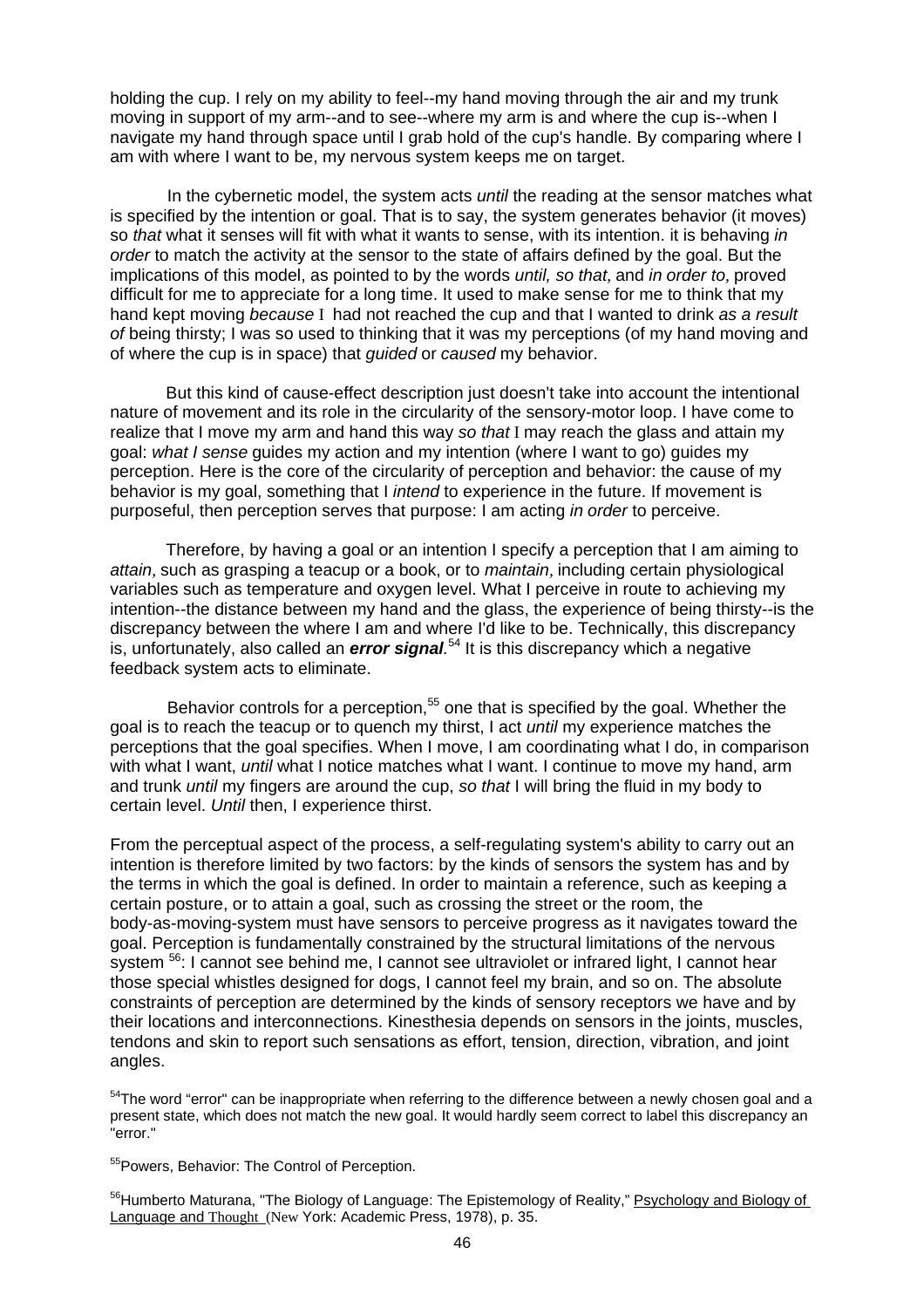Within the domain defined by these absolute constraints, the ability to coordinate our movement is dependent upon the relative constraints on our ability to notice: those constraints developed in each of our individual processes of learning. Developmental psychologists argue that the ability to attend to, and, literally, to make sense out of the  $\frac{1}{2}$  activity of millions of sensory neurons is learned.  $57$  As we saw in the last chapter, habit necessarily interferes with both movement and perception. Thus learning, especially when what has been learned has become automatic, can limit perception by interfering with the ability to sense what is happening. On the other hand, learning can expand perception, making new distinctions possible.<sup>5</sup>

 When I ride my bicycle along the bike path in Golden Gate Park on Sunday afternoons, I can feel which of my muscles are working, interpreting sensations of effort and pressure in the context of my knowledge of anatomy. The absolute range of my kinesthetic experience, and yours, is determined by our biological heritage. The scope of each of our abilities to articulate our experience, within that range, is a result of our learning.

But the ability to have different kinds of sensory experience is not enough to ensure that a self-regulating system will be able to achieve a goal. The goal must be defined in such a way that the comparator can make the necessary comparisons and can keep the system on track. In other words, the goal must be translatable into terms that are comparable with those variables reported by the sensor. For example, in order to maintain a constant temperature, the body must have sensors capable of reporting the temperature and the desired state must be defined in terms that the comparator can weigh in relation to the signals reported by the sensors.

A corollary to this second condition is that a self-regulating system's ability to carry out an intention is determined by how well the goal is specified. By "specified," I mean how well the aim is defined in sensory-specific terms that are appropriate to the desired outcome. If the goal is to be able to do a certain dance step or a specific baseball pitch, my ability to succeed is determined by my knowing what to notice *in order* to perform the correct motions with my limbs and torso.

One major problem of most approaches to movement education is that they rely on imitation, on a watch-and-do approach to learning. If the student cannot make the appropriate kinesthetic distinctions, cannot convert what he sees into what to **feel for**, then demonstrating a movement, whether at baseball practice, in martial arts training or in a ballet class, is not sufficient. This type of demonstration can leave the student feeling incompetent and frustrated since the coach or teacher seems to perform the action so easily and the student doesn't have an inkling of how to reproduce it.

The central insight here, that movement is driven by a perception that is aimed for, is the basis for the emphasis on kinesthesia in the cybernetic approach to movement education. If the goal of teaching is for the student to move in a new way, then the teachers job must be to guide the student in learning what to notice, in particular, what to feel for *in order* to move differently. To do this, the teacher must first be able to translate the description of what she or he *sees* into a description using variables within the student's kinesthetic experience.

57Ernst von Glasersfeld, The Construction of Knowledge (Seaside: Intersystems Publications, **1987), pp. 95-118.** 

58 Moshe Feldenkrais, The Case of Nora (New York: Harper and Row, 1977), p. 82.

~~~~~~~~~~~~~~~~~~~~~~~~~~~~~~~~~~~~~~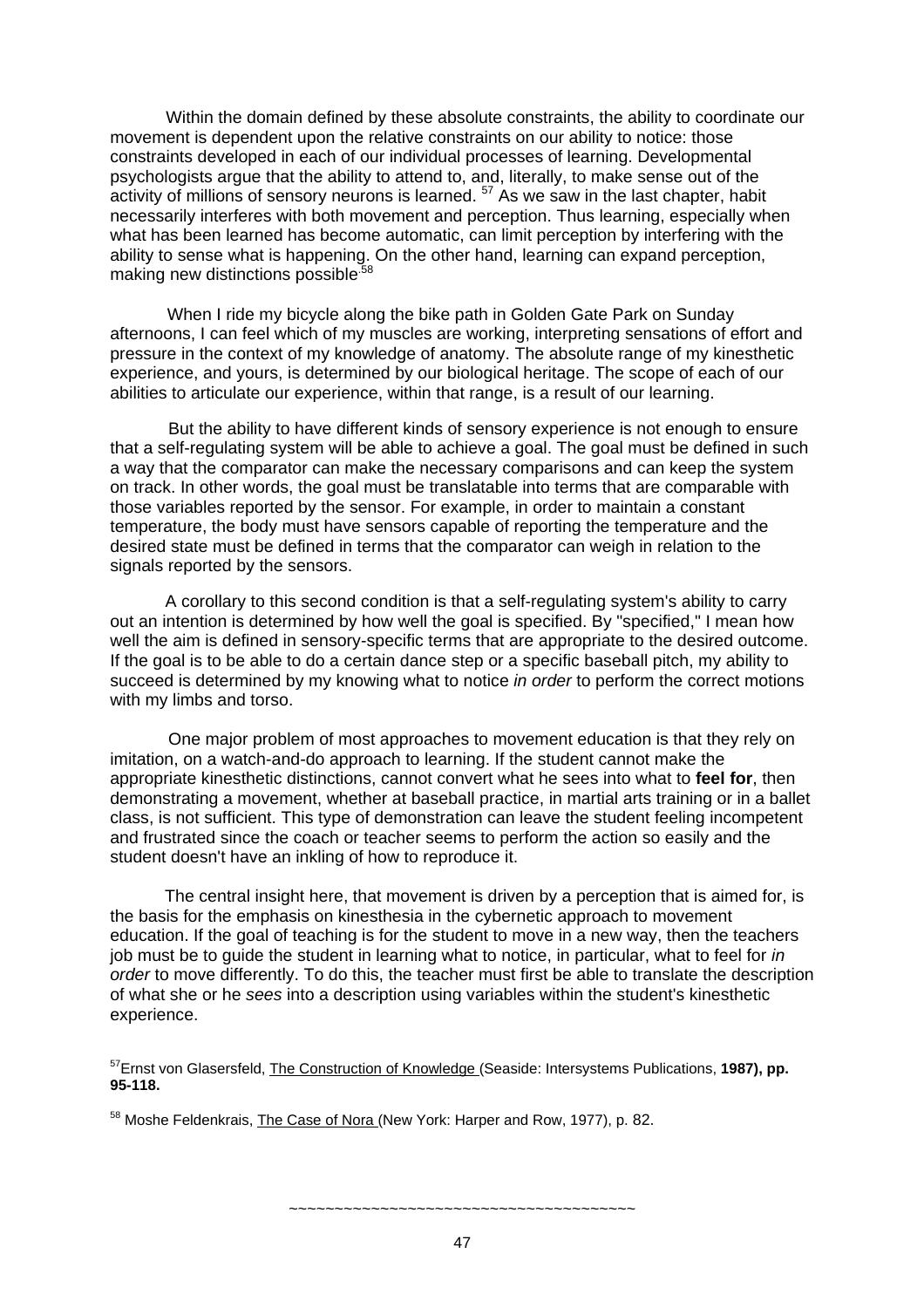Let me tell you about the conversation and impromptu lesson that I had with my friend *Emily. Emily has Cerebral Palsy. She walks with considerable difficulty, her taut leg muscles keeping her heels from touching the floor and preventing her knees from fully straightening. Emily's arms are stiff and she has difficulty controlling her hands in refined movements. She speaks with considerable difficulty pushing her words out with an uneven delivery. By the time of this story, I have known Emily for six years, since she was six years old. In that time she has benefited from physical therapy and from Feldenkrais lessons, and from her family's love and encouragement, learning to walk without a walker and developing her independence in everyday activities.* 

*One evening, while visiting her family, I notice Emily is walking up and down the hallway with crutches. " I ask what are you up to?"* 

 *With excitement, she explains, "Since I've started Junior High, I've been walking from one classroom to another between class sessions. Even though most of the teachers give me a head start and let me leave early, I've been having trouble making it from one end of the school to the other in time for my next class. I can move around the house on my own but it's really hard at school. So I got these new crutches and I'm practicing walking with them.* 

*Unlike common crutches, this new pair is a set of Canadian crutches. 59 Each one consists of a long tube with a handle about half way up and a partial cuff a few inches above the handle. Emily can slip her arm through the open side of the cuff and grasp the rubber grip of the handle with her hand.* 

*Emily looks at me over her shoulder. I'm sitting on the couch watching her, walk up and down the corridor. Her arms do not move smoothly; they are stiff and the crutches follow an erratic path as she lifts each crutch to her side with her elbow held straight. With every step Emily's face contorts and she holds her breath. Her arms are quavering so much that I guess just moving the crutch must be quite difficult. With each step the large rubber knob at the tip of the crutch hovers momentarily an inch or two above the floor and then thuds down.* 

 *"Are you looking at how I'm using these crutches?" she asks.* 

 *"Yes"* 

 *"What do you notice?"*"

 *"I think you're working very hard, " I respond.* 

*"I'm not used to them yet. It's hard for me to get them to go where I want. They feel heavy."* 

 *"Would you like some help?"*

 *She stops, looking at me and smiling. "Sure."*

*"Keep walking. Just slow down a little and tell me what you notice about your walking."* 

 *"This is so new, it's not easy for me to tell exactly what I'm doing."*

 *"Take your time. Maybe you could slow down a little more."*

*<sup>59</sup>* These are also called Loftsrand crutches*.*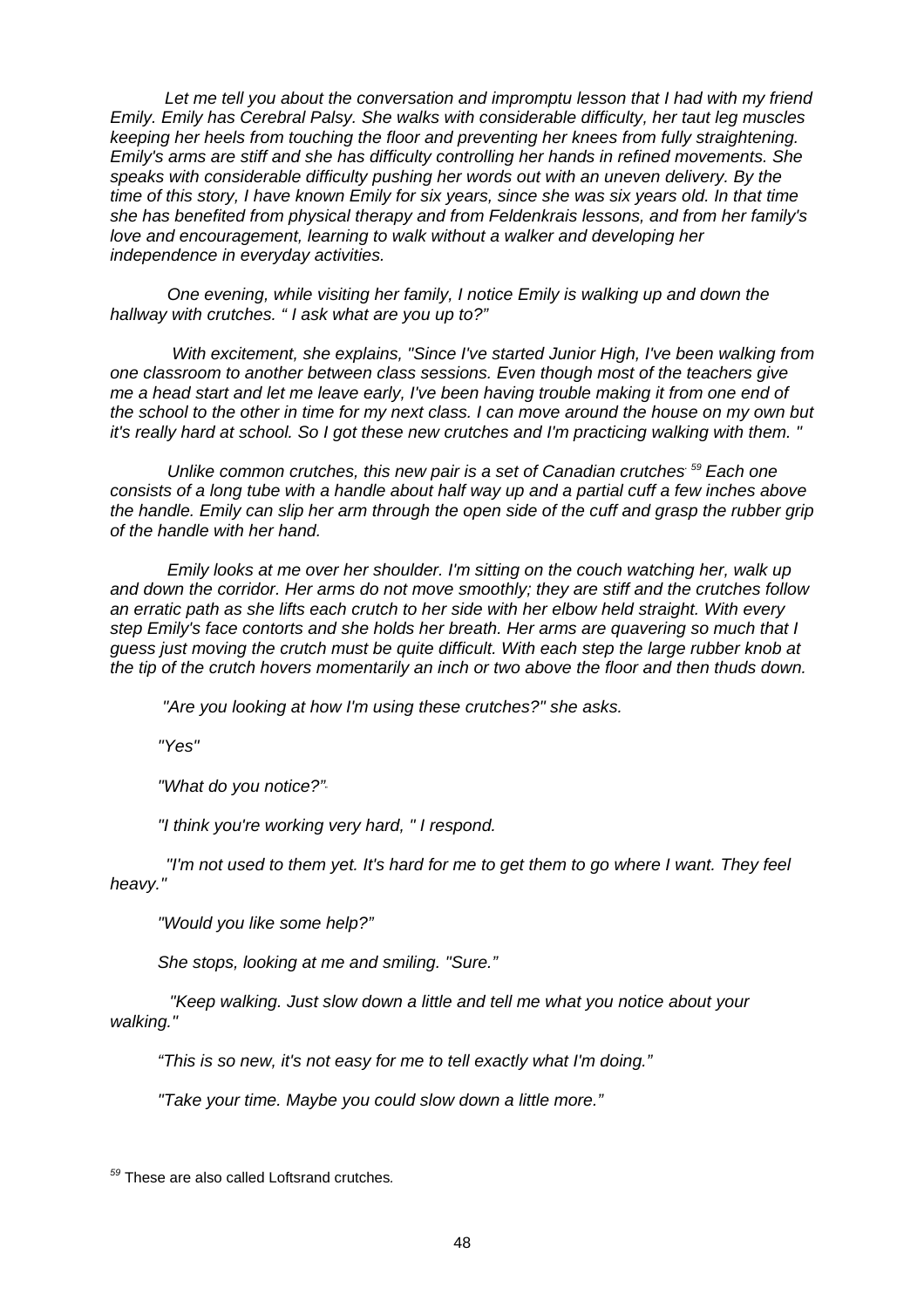*"My arm shakes when I lift up the crutch." <sup>0</sup>*

 *"What else?"*

*"I am moving a lot. My whole arm and shoulder lift up when I lift the crutch."* 

*"Can you tell how you lift your arm up to the side each time you lift the crutch? You're not swinging the crutch forward, You're moving it through a very roundabout path. And do you feel how you keep your elbow very stiff?"* 

 *"That's because they're so heavy."* 

"As *you take your next step, listen to the crutch when it touches the floor What kind of sound does it make?"* 

*Emily slowly takes another step, watching her right arm lift the crutch through the air. Her elbow is straight, the muscles of her upper arm and forearm are clenching. The tip of the crutch wavers up and to her right, then the crutch moves forward until it is in front of her right*  leg. The rubber end hovers momentarily an inch or so above the floor before it drops.

 *"It thumps."* 

 *"Exactly. Would you take a few more steps, continuing to listen?"* 

*After walking down the halfway and returning, she says, "Each time I put the crutch down it goes thump."* 

 *"Do you know how come it thumps?"*

*"It's so heavy. I have a hard time moving the crutch to where I want. I guess at the last second I sort of let go of my arm and drop the crutch."*

 *"Right. Can you put the crutch down without making any sound?"* 

*Emily leans to her right, using her right crutch for additional support. She lifts and lowers her left arm, slowly bringing the crutch down onto the floor She inches the tip toward the floor.* 

 *Thud.* 

*She tries again. This time she almost reaches the floor when her arm jerks and the tip of the crutch crashes suddenly to the floor.* 

 *"The crutch is too heavy. It makes me shake. I can't control it."*

*"I think that the way you're holding the handle is part of the problem. You start out with the handle pointing toward your hip and your knuckles facing forward. When you lift the crutch, you turn the handle outward, to the right, and you stiffen your arm. That means you have to use a very stiff arm to guide the crutch." Emily lifts the left crutch several times. "See what I mean?"* 

*Each time she lifts the crutch, her wrist and forearm turn, the back of her hand faces backward, and her elbow snaps straight She is left clutching the handle and lifting her arm straight and stiff.*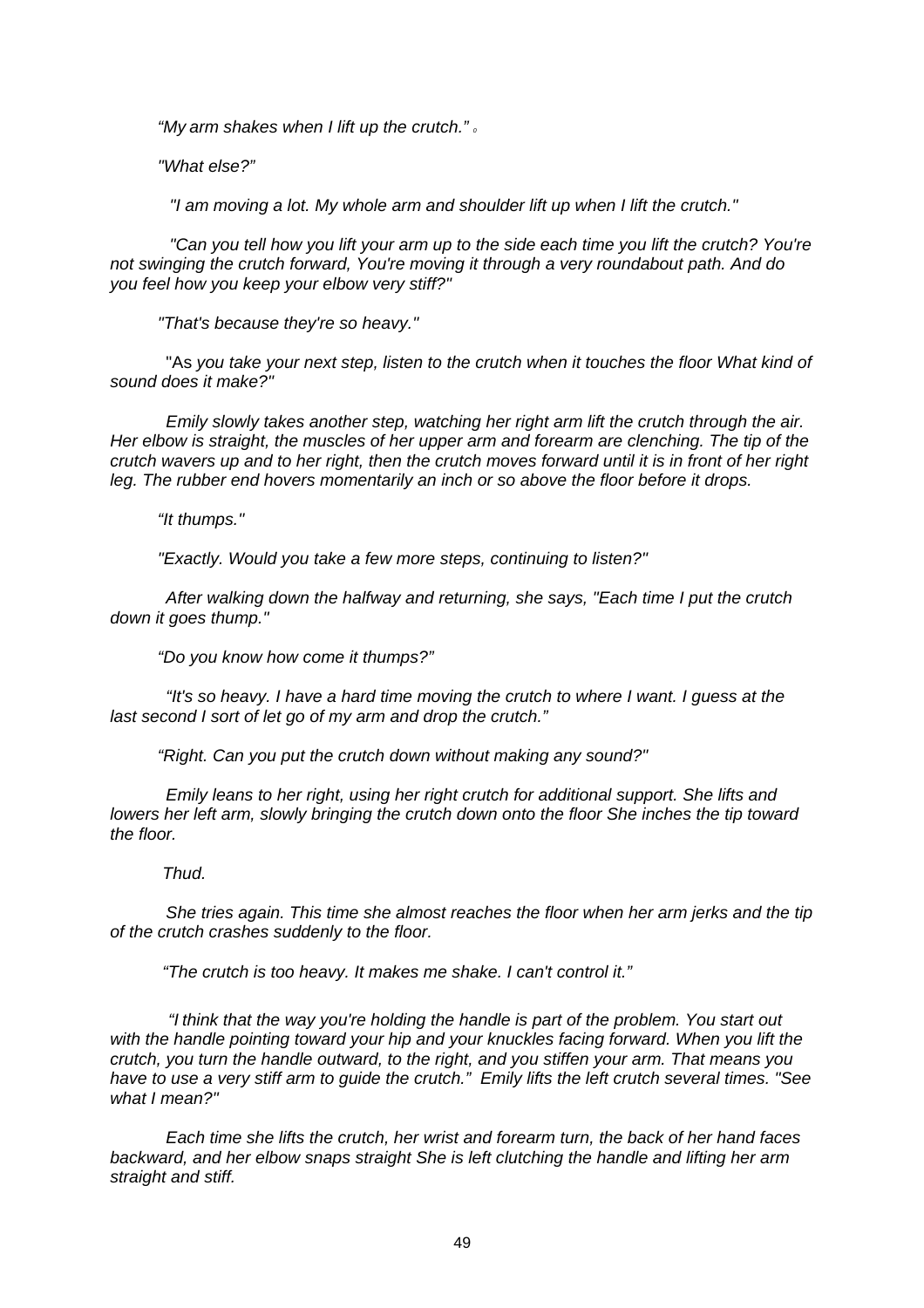*"Now let's see if we can make that a little easier. Start by lifting the crutch a little and turning the handle in toward you, then forward. Good. Go very slowly and let your shoulder*  participate in the movement without stiffening. Now turn the handle out, to the right, and then, *slowly, backwards. Put it down and rest a moment... Now repeat that movement a few times, turning the handle backward and forward in a little circle. Can you feel what happens with your arm and shoulder?"* 

 *"Yes"* 

 *"Rest a moment."*

*"My arm gets very stiff and my shoulder gets very tight when the handle is pointing out to the side, away from me."*



Illustration 10. Emily practices with her new crutches.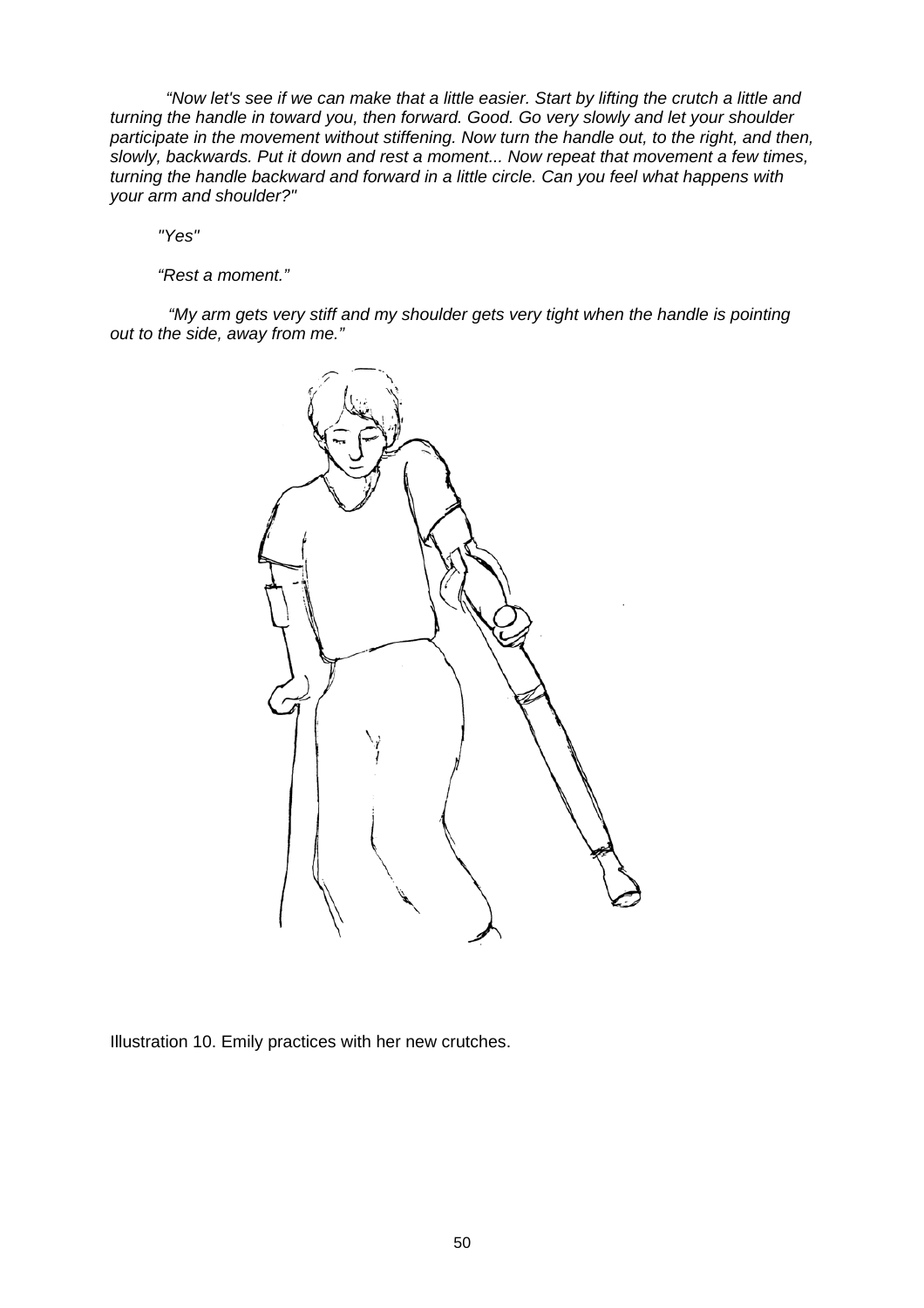*"That's right. Next time you lift the crutch, turn the end of the handle so that it's pointing toward your hip."*

*Emily lifts the crutch again. The tip of her handle turns toward the front the instant the crutch leaves the ground. Steadying herself on the other crutch, she turns to look at her hand. With slow, faltering movements, she rotates the crutch to turn the handle toward her. She beams at me.* 

*Her arm is still held very tightly. I move from the couch to a small stool. Sitting beside her, I gently place my hands around her arm, my right hand below her elbow and my left above. "Do you feel how tight your arm is?"* 

*She nods yes.* 

*"Do you know how the position of your hand is related to what's happening with your elbow? When your arm turns so that the handle points toward you, you can let your arm muscles soften and you can bend your elbow a little. " As I talk, I am touching the muscles of her forearm and upper arm. I begin to guide her through some gentle movements, first rotating her forearm and then moving her arm through slow figure-eights. At first her shoulder tightens when I move her arm, resisting the motion. I move my left hand to her shoulder, beginning to move her arm and As I feel her arm and chest muscles begin to decontract in my hands, I again move just her arm. Her shoulder moves more freely, no longer interfering with the movement of her arm. My hands begin to move slowly at right angles to one another, suggesting the bending of the elbow. As she follows the suggestion of my fingers, the muscles of her forearm and hand begin to soften. "That's right. Now can you loosen your grip on the handle?"* 

*The tonus of Emily's arm muscles have decreased considerably. Indeed, her breathing has grown easier and her face looks more relaxed. Satisfied with our progress thus*  far, I say, "Now practice turning the crutch handle to the front and then toward your hip *again. Can you find where it's easiest to lift the crutch, without stiffening your arm? Repeat this movement several times, making it easy."*

*Emily turns the crutch handle, rotating her arm along its length. Her arms start to quaver.* 

*"When your arm starts to get tired you can put the crutch down."*

*Emily puts the tip of crutch on the floor. It barely makes a sound. I doubt that she*  notices because she has already turned her attention to her other arm, lifting it and repeating *the same movements.* 

*"After you've got the feel for the movement, maybe you would like to walk again."*

 *Emily nods. She repeats the movements a few more times on each side and then she begins to walk the corridor again. The movement of the crutches has become considerably smoother. She is not lifting them so high or moving them so wildly. Though she still drops them at the last moment, she is getting the tip much closer to the floor and it makes a softer landing.* 

 *"The crutches feel lighter. "*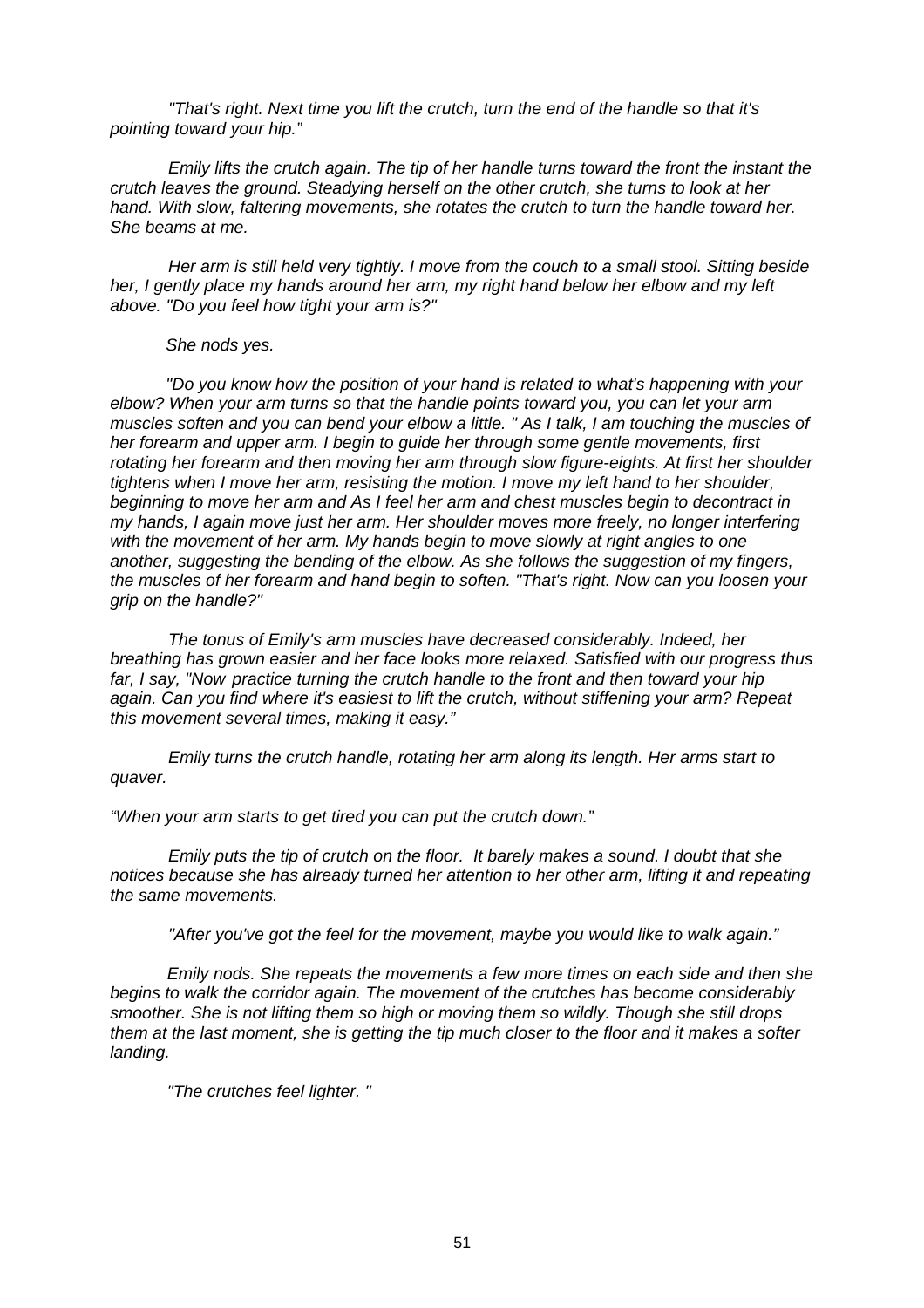

Illustration 11. Sitting beside Emily, I gently work with her arm

Perception is active. Perception arises out of the coordination of action and intention. Noticing has direction and serves a purpose. Yet perception is rich, it is not strictly limited to the control of movement. Even when I am intent on the matter at hand, it is possible for me to notice the unrelated and the unexpected. Even if I don't do anything I can't help but be engaged by noticing when a draft cools my neck, the phone rings, or a bird flies by.

~~~~~~~~~~~~~~~~~

It is as if the nervous system can ask-and answer-questions other than the purposive "Am I there yet?" The sensory system is also able to provide reports by answering questions such as "Where am I?" and "What's happening?" or by comparing two movements and answering questions such as "Which is larger?" or "Which is smoother?" Indeed, noticing could be thought of as a kind of goal, an end in itself.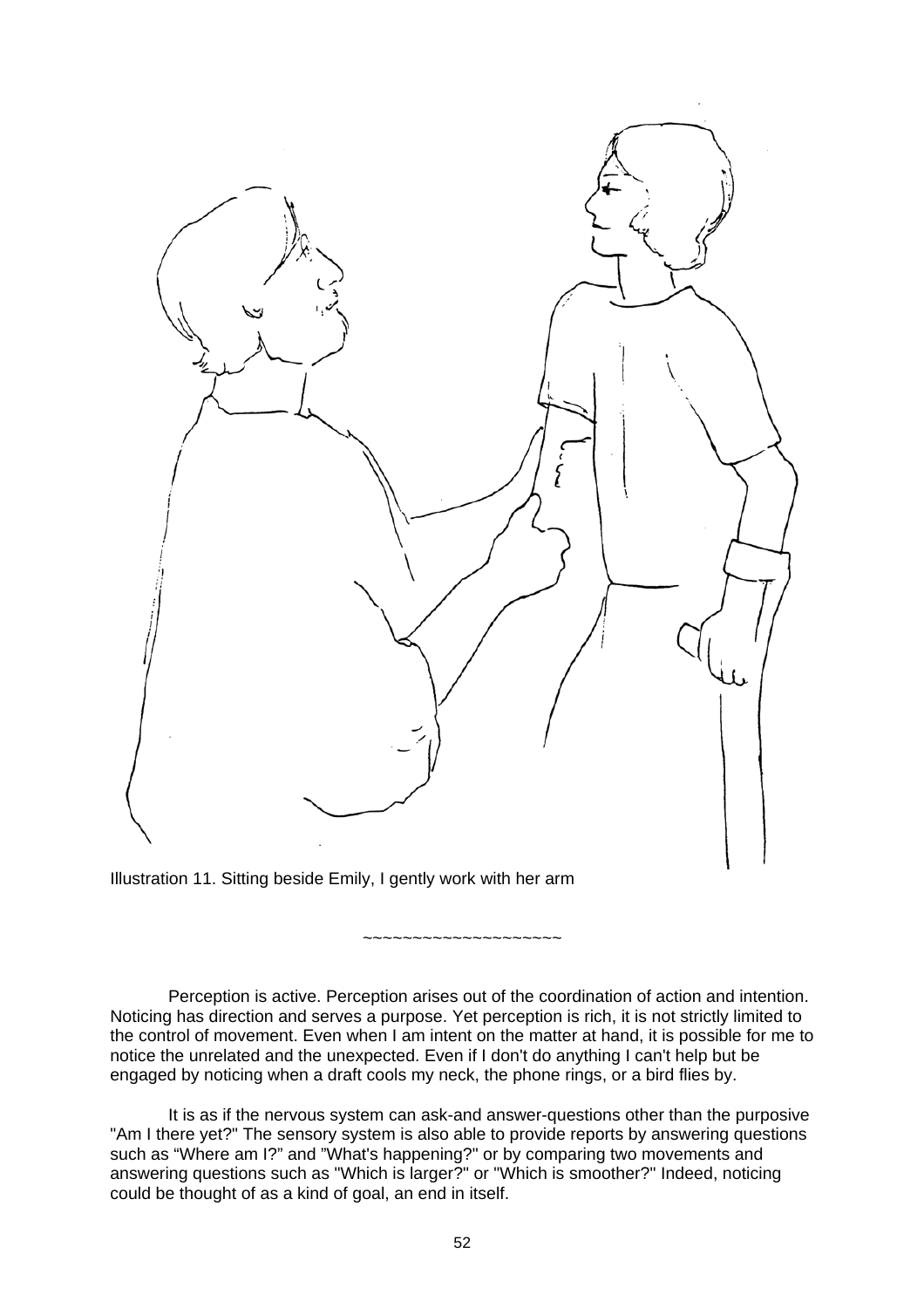Yet noticing is not only an end. Noticing is an activity, it is something that you and I do. In retrospect, I can say that I *had* a certain experience--of the movements I felt or of the sounds I heard--but, in the moment, in the present, *experience* is not something I have nor is it something that happens to me. Rather, *perceiving* is something I do--I feel myself opening the door or I listen the to notes of the guitar. I engage in noticing and am engaged by it.

To reduce noticing to that which is noticed, to turn the activity of perceiving into a thing, is to reify an ongoing process, to make a fossil out of lived experience. To nominalize perceiving into perception (to turn the verb into a noun) is to separate my act of noticing from what I notice and, most importantly, to separate what I notice from how I go about noticing it. Learning requires the ability to shift attention from where we're going to how we are getting there. Without the ability to engage in noticing, without the ability to direct our attention, learning would be impossible. Once perceiving is frozen into perception, we are at the effect of experience rather than being at the cause; we are no longer the authors of our stories.

Most of the time, language gives us the means to recognize the difference between the process of noticing and its products: we distinguish the act of listening from what we hear, the act of looking from what we see. However, this distinction is next to impossible to make when it comes to kinesthetic experience. This is because English uses the same word for the activity and its consequences: the act of feeling is linguistically indistinguishable from what it is that I feel. To report a sensation, such as "I feel the tension in my shoulder muscles," is to give a necessarily ambiguous report. It is impossible to discern whether I notice what is happening or whether what I notice is a result of how I notice it.

Thus, more often than not, you and I talk about our feelings as if they happen to us, as if we are the merciless victims of bodily sensation, rather than recognizing that what we feel emerges from how we feel. To talk of feeling as a thing is to forget the ongoingness, the circularity, of the sensory-motor loop, to forget that what you and I perceive about our movements is a result of how we move and of how we go about noticing how we are moving.

For example, Emily experienced great difficulty walking with her new crutches: the crutches felt very heavy and made it difficult for her to move her arms. Emily knew that the movement should be smoother but she did not know what to notice in order to make it so. By actively feeling the crutch at the various angles, Emily began to feel a variation in the effort required to lift the crutch. By feeling how I moved her arm and shoulder together as a unit, or separately as independent parts, she began to feel the effort in the muscles of her arm. By discerning the different degrees of tension in her arm, she began to feel her effort. By learning what to notice, Emily's ability to move changed. Once how she moved changed, what she noticed ("how she felt") changed.

To feel is to feel a difference, to make a distinction. Feelings are distinctions that make action possible; $60$  feeling is the activity of making those distinctions. By learning to make more refined distinctions, we are better able to specify a goal and better able to achieve it because we can make more refined comparisons.

 $60$ This is an application of Flores' concept of words as possibilities for action, in Fernando Flores and Michael Graves, Education (Berkeley: Logonet, 1986), p. 3.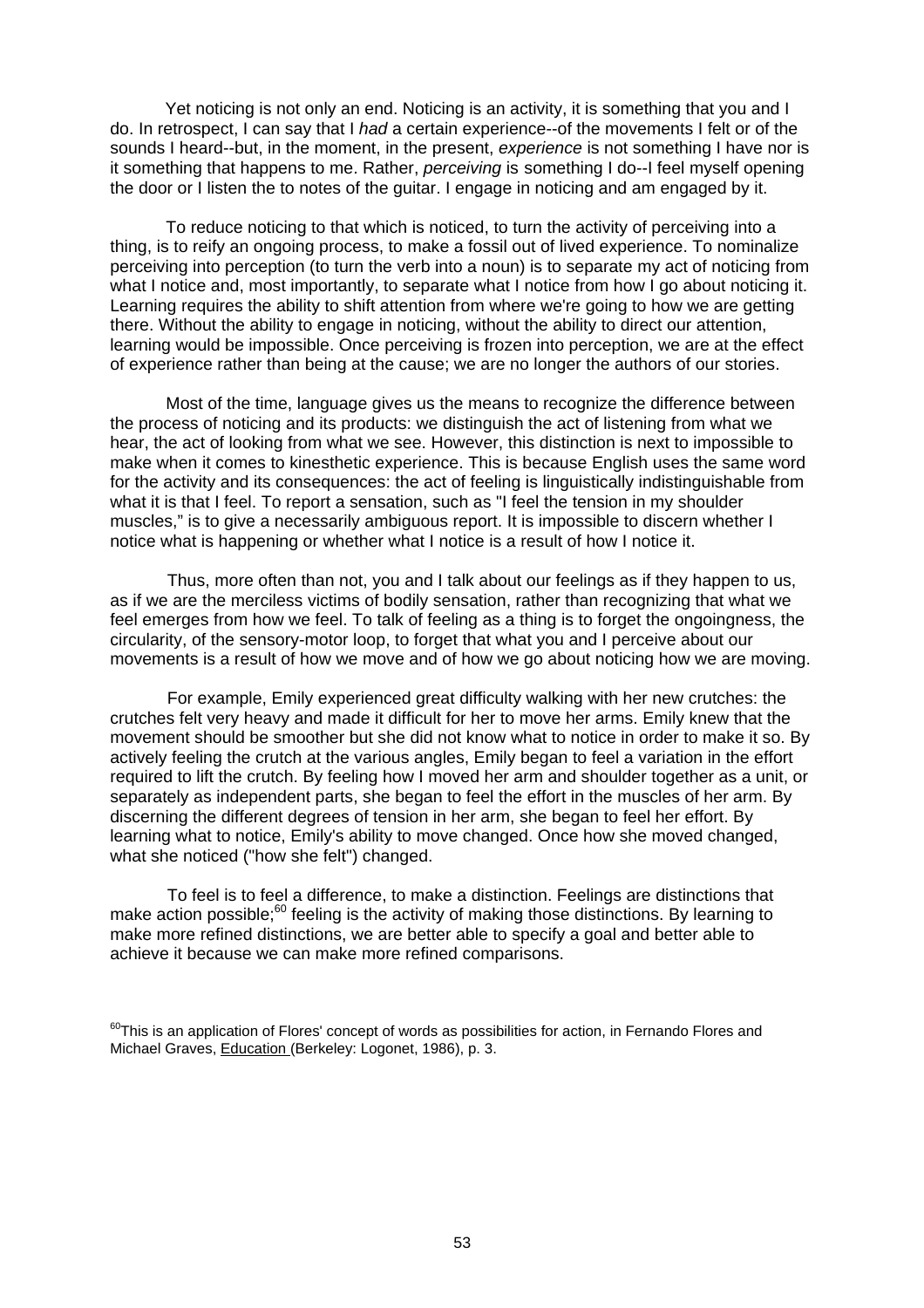*"But I'm still thumping. "* 

*"Well, now that the crutches feel lighter, you can work on putting them down even more gently. Do you want to rest for a few minutes or are you ready to continue?"*

~~~~~~~~~~~~~~~~~~~~~

*"Let's keep going."* 

*"Okay. Can you draw a square on the floor with the tip of your right crutch? From where the tip is, move it to the right and then back. Good, now move the tip to the left and then slide the tip forward. Keep going, tracing around this square. "* 

*Emily follows my instructions exactly. During the segment of the tracing from the back to the front, the tip of the crutch skids on the floor Now that she is holding the tip of the handle toward her hip, she presses along the length of the crutch into the rubber tip and the resulting friction is greatest as she slides the tip forward. "Do you notice how the forward movement is the most difficult? Can you feel how the friction of the rubber tip is making that movement of the crutch more difficult?"*

*"Yes. The end of the crutch is rubbing against the floor and it's sticking."*

*"If you lift the crutch a little it might be easier Maybe you can make the tip hop over the sticky part. It's not a big hop, just a tiny one. Let your elbow bend so that you only have to lift the tip a little. "* 

*"Good idea" she says. The movement is easier now; she can lift the tip ever so slightly off the floor and replace it smoothly. "That's much better. "* 

*The movement of the crutch has become smoother. Yet Emily still seems to be struggling a little. "I think maybe you're holding your breath when you lift the crutch for the little hop. Can you breathe as you move?"* 

*Emily repeats the movement but is still holding her breath. "I don't think I can breath when I do this movement It's too hard."*

*"Then let's try something different. Hold your breath on purpose."*

 *"That's easy."* 

*"Good. Now repeat the movement again, only breathe when you do it. Is it easier to inhale or exhale?"* 

*"It feels weird to exhale when I do this movement. It's easier to inhale when I lift the crutch a little. "* 

*Now do the same movement and hold your breath again. Can you tell the difference that breathing makes?"* 

 *"Yes."*

*She switches sides and begins to draw a square with her left crutch. At first, she has the same difficulty as with the right arm; the crutch catches in the forward movement. She begins to lift the tip slightly and the movement with her left arm improves rapidly.*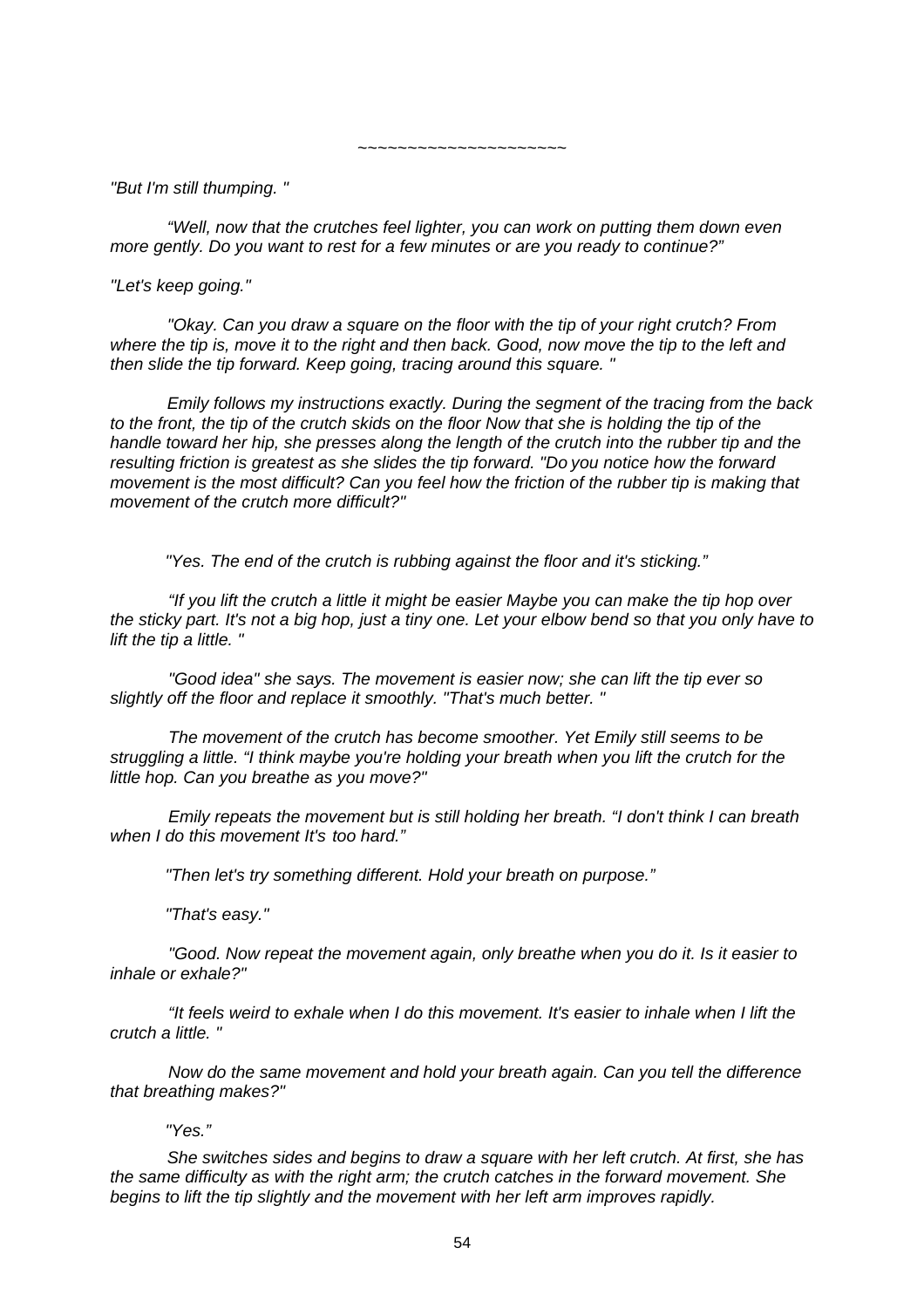*"Are you getting tired?"* 

*"Yes. "* 

*"Take a rest. " I stand and Emily sits on the stool.* 

*"When you're ready to start again, stand up."*

*After a few quiet minutes, Emily comes to her feet. and begins to walk down the hallway. The lifting of the crutches has become much smoother, her arm now stays slightly bent and she places the ends of the crutches down on the floor noiselessly.* 



Illustration 12. Emily draws a square with the tip of her crutch.

~~~~~~~~~~~~~~~~~~~~~~~~

Emily's experience during the lesson is not only that the movement becomes easier, but she also feels the crutches become lighter. If we were to naively understand perception as detecting the world *as it is*, Emily's change and Dirke's change in feeling vertical alignment would be difficult, if not impossible, to account for. After all, neither the actual weight of the crutches nor the line of gravity changed. Rather, in Emily's situation, the way she moves has changed and, with that change, her experience of the weight of the crutches has been altered. Again, we return to the sensory-motor loop to understand how this is possible.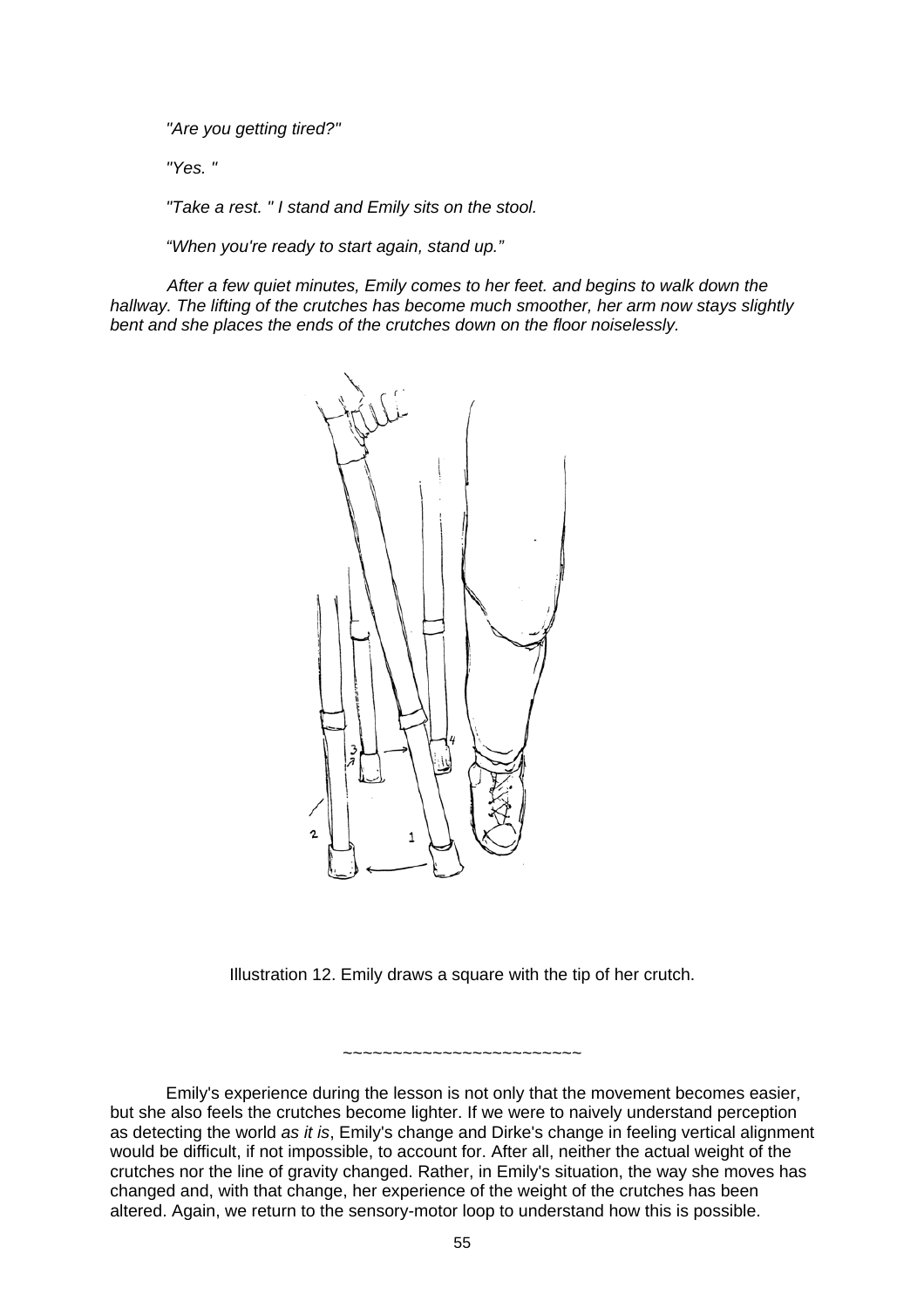All that you or I can notice are changes of sensation. Kinesthetic sensation is determined, at least in part, by our own movement. The diagram of a cybernetic system shows that sensation is connected, via the effectors, to the system's internal goal. In principle, it is impossible for us to differentiate whether the loop connecting the muscles (the effectors) with the spindles (the sensors) lies inside or outside the self.<sup>61</sup>

There is nothing inherent in a sensation that lets us know whether what we are experiencing is "reality" or "hallucination." Though we can measure the weight of the crutches with a scale, this datum will not change how heavy or light they may feel. We only perceive the effort required to lift the crutches; we never directly experience their weight. The perceived weight of the crutches, or

of any object, has more to do with how we move than with how many pounds the crutches weigh.

Biologically, in terms of neurophysiology, the connection between the sensors--those in the muscles, in the joints, and in the skin--and the effectors lies within the confines of the nervous system. Since the nervous system only has access to varying states of its own activity, sensory information arises *within* the operation of the nervous system's sensory-motor loop. The sensory-motor loop circles in on itself, defining the **closure** of the nervous system.

This notion, of the closure of the nervous system, makes it possible to reconsider the nature of the relationship between environment and perception. Much of the work in sensory psychology assumes that there is a cause and effect relationship at work, as if the world is the cause and experience is the consequence. An alternate view, following the notion of the closure of the nervous system, is that *experiencing is the cause and a world is the consequence.* <sup>62</sup> We sense changes in our sensors, changes within our nervous system, rather than directly apprehending the world or our bodies. <sup>63</sup> We do not feel the weight of an object we hold; rather, we feel the effort it takes to hold the object as our sensors respond to the perturbations made by the object.

Information is the difference that makes a difference. <sup>64</sup> This definition of information requires that we identify two differences in the operation of the sensory-motor loop. The first difference is the difference at the sensors. But how do we know which sensory differences to attend to and, once we attend to them, what meaning to give to those differences? It is at the comparator that the second difference arises: the difference that makes a difference is the discrepancy between the goal and what the sensor senses.

What the sensor senses is tied, by way of the effectors, to the system's goals. Thus experience arises from the perception of distinctions, of differences. When it comes to movement, the distinctions that make a difference are the distinctions that make action possible. That is to say, the distinctions that make it possible to compare the present state of affairs with the desired state (to compare what is happening with what could be happening) are the differences that make movement possible.

 $61$  This closure provides an elegant way of understanding the effectiveness of the visualization of movement in Feldenkrais lessons and in ideokinetic facilitation (Mabel Ellsworth Todd, The Thinking Body (New York: Paul B. Hoeber, 1937) and Lulu Swiegard Human Movement Potential (New York: Harper and Row, 1974)).

<sup>62</sup> Heinz von Foerster, "Apropos Epistemology," Family Process 24 (March, 1985): 517-520.

 $63$  This means that our nervous system actively constructs our experience out of the changes at our sensors.

<sup>&</sup>lt;sup>64</sup> Gregory Bateson, *Mind and Nature: A Necessary Unity (New York: E.P. Dutton, 1979), p. 228.*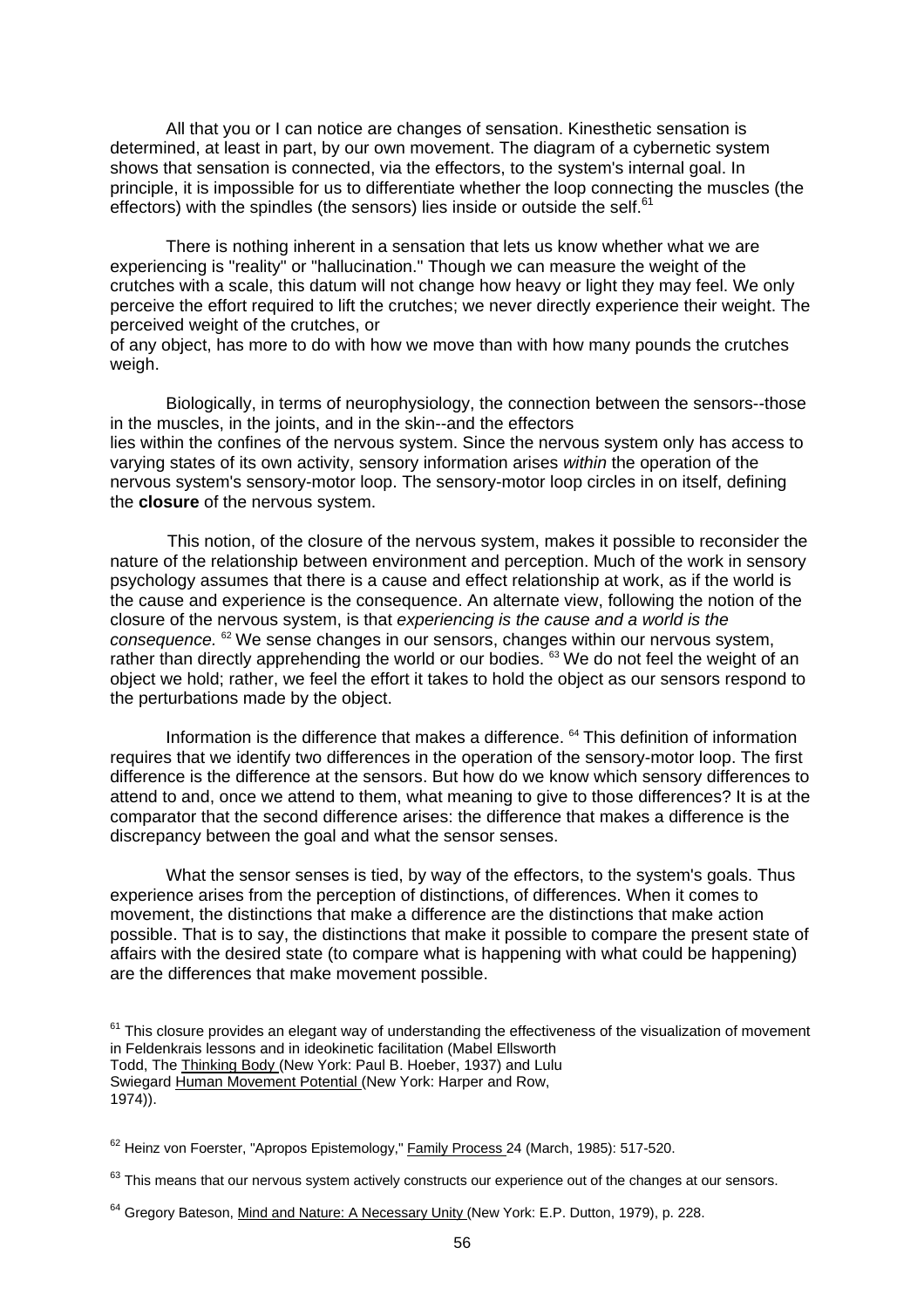

Illustration 13. Closure: from within the system, it is impossible to tell whether the loop connecting the effectors with the sensors lies inside or outside the boundaries of the system.

For example, it would be misleading to think of the muscle spindle<sup>65</sup> as an objective *detector* of information. The spindle's sensitivity depends on its length and its length is set according to the goal for the extrafusal muscle's activity. Therefore, the spindle's sensitivity is not absolute; it depends upon what is already going on in the nervous system. So Emily's sensation of the crutch's weight was dependent on how tight the muscles of her arm and shoulder were, and their tightness depended, in turn, on how she was organizing herself to move her arm. Dirke did not sense his posture in comparison to an absolute vertical line. He compared the distribution of the weight on his feet, the tightness of his muscles and the spatial configuration of the segments of his body with his learned reference, which served as Dirke's definition of what it meant to be standing straight.

Information, therefore, cannot be said to exist by and for itself. It is not a commodity that can be transmitted from one person to another, like a radio signal from a transmitter to a receiver, or apprehended passively from a world around us. For example, what we hear depends on how we listen. Even information about our bodies, our selves, is not a simple report of what is. Sensory information is constructed within the nervous system, arising out of the operation of the sensory-motor loop. The root of the word "information" reflects this Kind of meaning: it comes from the Latin root, *in-formare,* which means "to form within."

In light of cybernetics, my body as it is becomes my body *as I sense and* move. My perception of the body, of my body, is not simply given, it is not my perception of myself as I am. Perception is active. Out of the circle of noticing and doing, I construct my experience of my body, of myself.

 $65$  The spindle is one of the types sensors involved in the nervous system's control of movement, as discussed in the previous chapter.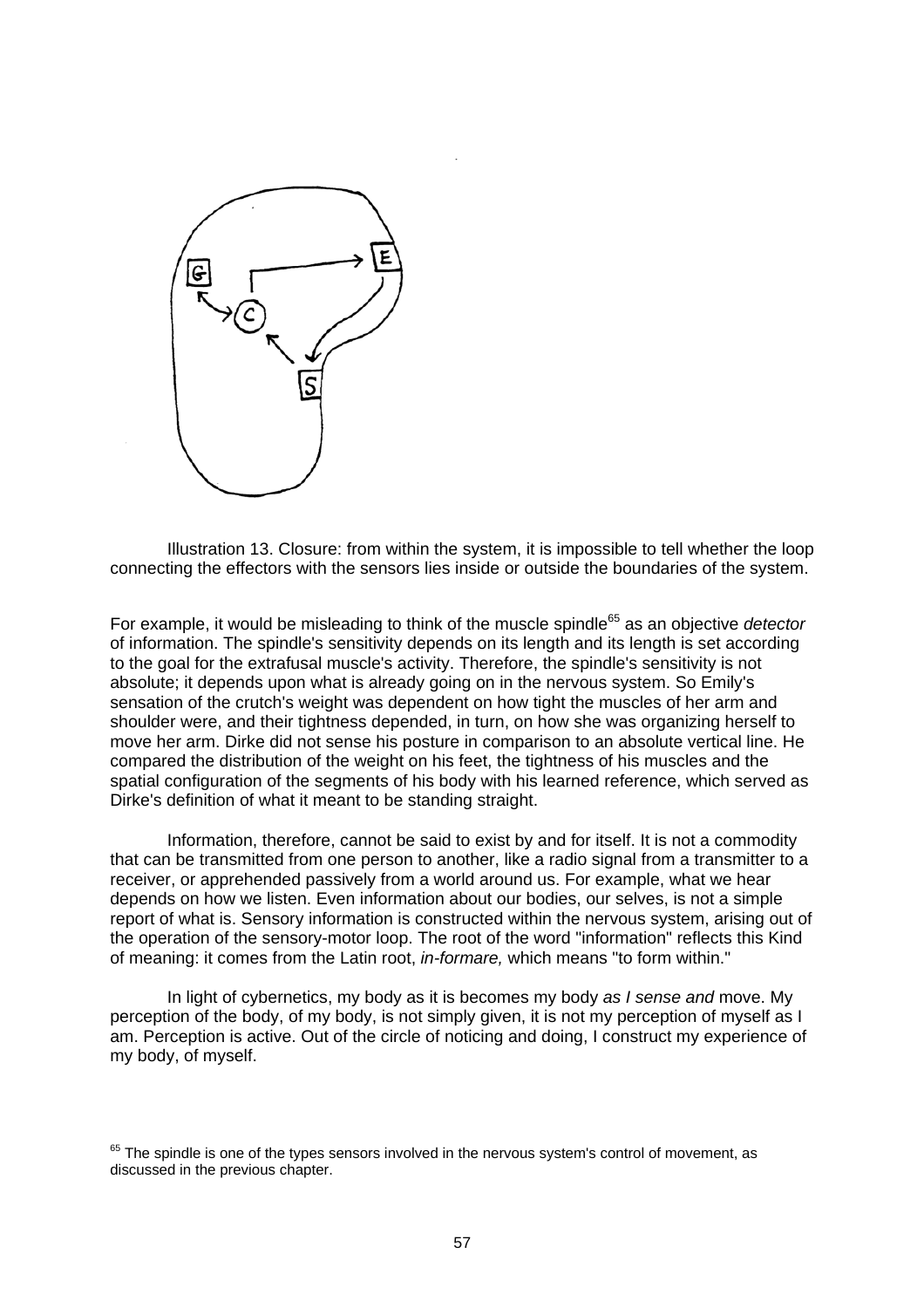## Chapter Five

*Conversation for a Change* 

Movement has a grammar and syntax.

Moshe Feldenkrais

During a movement lesson the student's experience of moving changes. That is to say, the lesson leads the student to making new sensory distinctions, both about aspects of present movements, which were previously outside awareness, and about new ways of moving and, therefore, of experiencing movement. The case histories presented thus far--Patrick, Agnes, Dirke and Emily--illustrate that what changes during a movement lesson is the student's kinesthetic perception. Thus the student's knowledge of his body, of her movement, changes.

Can we explain how this change in self-knowledge comes about? Where do these new distinctions come from? If you are willing to come along with what I've proposed thus far about information being, as the Buddhists would say, *"no-thing,"* then you will agree that we cannot talk about a lesson as the teacher somehow transmitting information to the student. Rather, the teachers role is to *somehow* assist the student in kinesthetically informing herself or himself. In other words, the teacher *somehow* interacts with the student in such a way as to guide the student in the process of making new distinctions, especially those distinctions that make it possible for the student to, literally, *feel* different and, therefore, to be able to move in new ways.

But what is the "somehow" of how the teacher interacts with the student? This question goes to the heart of the cybernetic approach to movement education, in particular, and to education, in general. Students, as well as those people who have observed lessons, often remark on the gentleness with which a movement lesson proceeds. This gentleness is evident whether the teacher guides the student through a sequence of movements manually--such as when I lifted Agnes' shoulder taking care to move smoothly and to fully support her-or whether the teacher uses words to focus attention and direct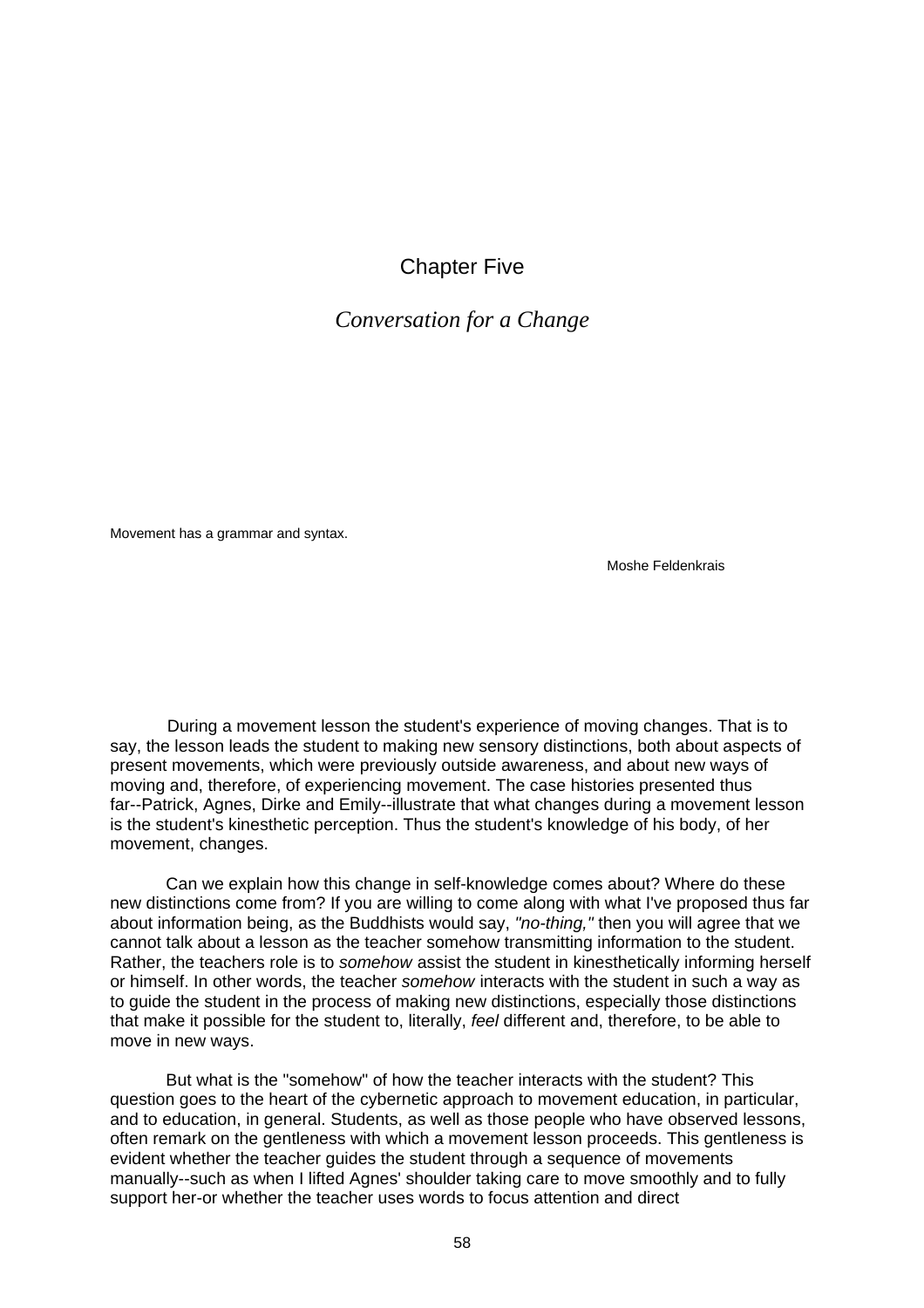movement--when I encouraged Emily to make her movements as flowing and continuous as possible. So little effort is made and yet such dramatic changes occur.

But the gentleness of a movement lesson precludes explaining the changes that occur as the result of some form of physical energy applied by the therapist or teacher. Rather these changes can be understood only in terms of the mover as a self-regulating system, in terms of the teacher interacting with the student so as to after the ongoing coordination of the student's sensory-motor loop. Since the student only has access to his or her sensory experience, a movement lesson must be the kind of interaction in which the student learns to make new perceptual distinctions and, therefore, develops the ability to move differently. An interaction in which one person guides another in making new distinctions can best be called a **tutorial conversation.**<sup>66</sup>

Distinctions arise in conversation, in the consensual coordination of coordinations of action.<sup>67</sup> Words, for instance, are distinctions that make it possible for us to coordinate our actions.68 Distinctions serve as tokens for ways we can notice and ways we can act. As such, distinctions are not limited to the language of words but also can include pictures such as a traffic sign and a. wall of hieroglyphics, gestures such as a pointing finger or a threatening fist, sounds such as a whistle or a baby's cry, and various ways of touching such as a caress or the guiding hand of the leading partner in a dance.

In order to understand the type of tutorial conversation in which movement learning occurs, it is important to ask what is the currency, the language, of such a conversation? It is only by answering this question, in terms of the model of the sensory-motor loop and the notion of closure, that we can understand how the nervous system participates in a tutorial conversation. Once again we can draw upon another fundamental notion in the cybernetic theory: self-regulating systems can be sub-divided into two kinds of systems--**taciturn systems** and **language-oriented systems**--each of which has characteristic ways of acting.69

A taciturn system cannot set its own goals; the purpose *in* a taciturn system is based on an evaluation by an observer of the taciturn system's goal. This purpose is then taken as the purpose *for* the system. This is simple and straight-forward when talking about a thermostat or the cruise control mechanism in a car: the purpose built *into* a mechanical system, the one that the system is fabricated to accomplish, is the purpose *for* which it serves. When the system in question is not a manufactured artifact but a naturally occurring system, such as the ecosystem of a pond, then the matter of goal(s) *in* the system, or purpose *for* the system, becomes a matter of the observer's assertion. <sup>70</sup> A taciturn system can neither describe its goals nor can it be given new kinds of goals.<sup>71</sup> That is why these systems are called taciturn: they are uncommunicative, they are silent about their goals.

<sup>66</sup>Gordon Pask, "Conversational Techniques in the Study and Practice of Education," British Journal of Educational Psychology, 46 (1976): 21-23.

 $67$ Maturana, "The Biology of Language", pp. 51-52.

<sup>68</sup> Flores and Graves, Education, p. 3.

69 Gordon Pask, "The meaning of cybernetics in the behavioral sciences (The cybernetics of behaviour and cognition; extending the meaning of "goal")," Progress of Cybernetics, ed. J. Rose (London: Gordon and Breach, 1969), pp. 23-29.

<sup>70</sup> For elucidation of this idea, see Brock Bernstein and Lawrence Goldfarb, "ECOSET: Understanding How Ecosystems are Defined" (Ojai: EcoAnalysis, forthcoming).

71 You can set the speed on the cruise control of the car but this is not giving it a new *kind* of goal. You are simply changing the value of the goat, one that the system was built to accomplish, within a pre-determined range of values, rather than changing the kind of goal the system accomplishes.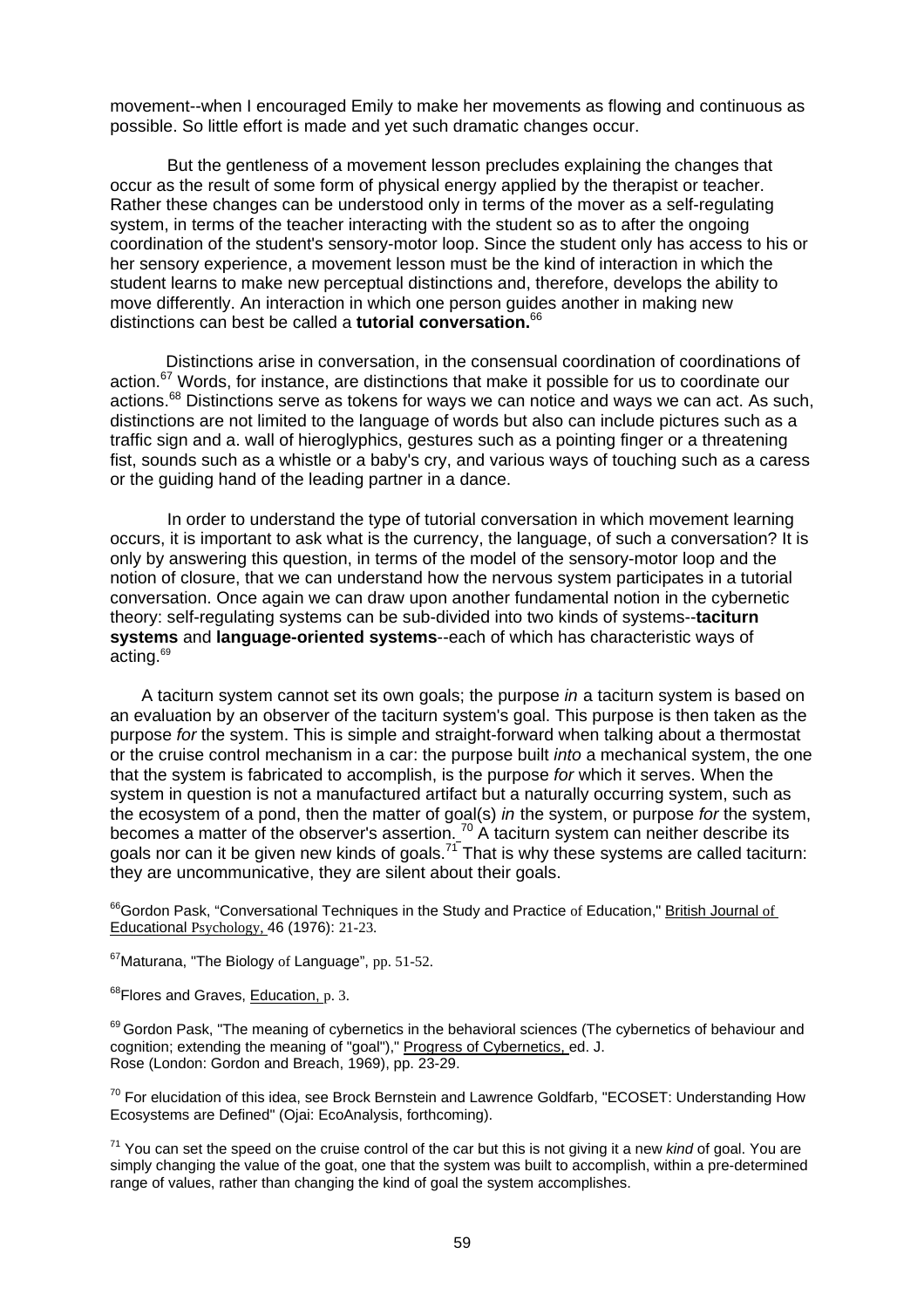Language-oriented systems, on the other hand, are communicative: these systems can respond to requests to adopt new goals and they can, at least in part, articulate their goals. This means that language-oriented systems are **adaptive control systems,** systems that can change what they control for and that can change what their goals are. Language-oriented systems communicate in what is technically called an **object language.**  An object language consists of the terms in which the system can accept new goals and describe present ones. Computers and people fall into the category of language-oriented systems. Please note, however, that the distinction drawn between language-oriented and taciturn systems is not inherent in the system; an observer will identify a system as taciturn when she or he does not know the object language and, therefore, cannot communicate with the system.

The object language of the body-as-movement-system is the set of distinctions that allow us to describe and accept goals. Unlike a computer, for which we would have to read the manual in order to understand its object--or *programming*-language, when it comes to movement we rely on our experience of moving and our conversations, with ourselves and with others, *about* our movement in order to understand the object language. While the absolute range of potential distinctions in our conversations about movement is determined by the types of sensors the nervous system includes, the language we use to experience and describe movement arises out of our conversations.

This idea of an object language can be related to the model of the self-regulating system. As you may recall, in order for the comparator to do its job of guiding the system to its goal, it must be able to compare the present state with the desired state. In order to accomplish this comparison, the system must specify the goal in terms that relate to the sensors reports. The easiest way to do this is to describe the goal in sensory terms; that is to say, the most direct way to describe a movement goal is to describe it in terms of kinesthetic experience, in terms of what the mover must *feel for* in order to perform the motion.

So a movement lesson can be said to be a conversation in the language of kinesthetic experience, one in which the student learns to make distinctions about moving in order to be able to move in new ways. A movement lesson is a conversation in which the student learns to articulate movement and to move more articulately. A lesson is not about learning a particular movement; rather a lesson is about learning the distinctions necessary to perform a movement.

It is the movement teachers responsibility to relate the student's description of a problem--usually a list of symptoms and limitations-to the pattern underlying how the student is moving. Once the problem is redefined in terms of how the student is moving, and *not moving,* the teacher can then figure out how to change the student's movement such that the pattern changes and the problem no longer occurs. The teacher must then translate the new movement from an observer's description of behavior into the subjective, kinesthetic language of the mover. This means that the lessons are about the student making a set of sensory-specific distinctions and applying those distinctions to learning a new way of moving. In other words, each lesson is a conversation in which the student learns to make the distinctions necessary to coordinate his or her activity in a new way.

The process of learning is developmental and the progress of a tutorial conversation must reflect the sequential unfolding of learning. The first thing a student learns in a lesson is that it is possible to feel different. Once the student can feel differently, can feel a difference, then the student can become aware of how she is moving and how that way of moving relates to the complaints that she has. This is one of the unique aspects of the Feldenkrais Method: it allows the student to have a new experience of moving, of being embodied, which breaks cycles of habituation and leads to the awareness from which learning can proceed. Thus the lesson moves from possibility to awareness.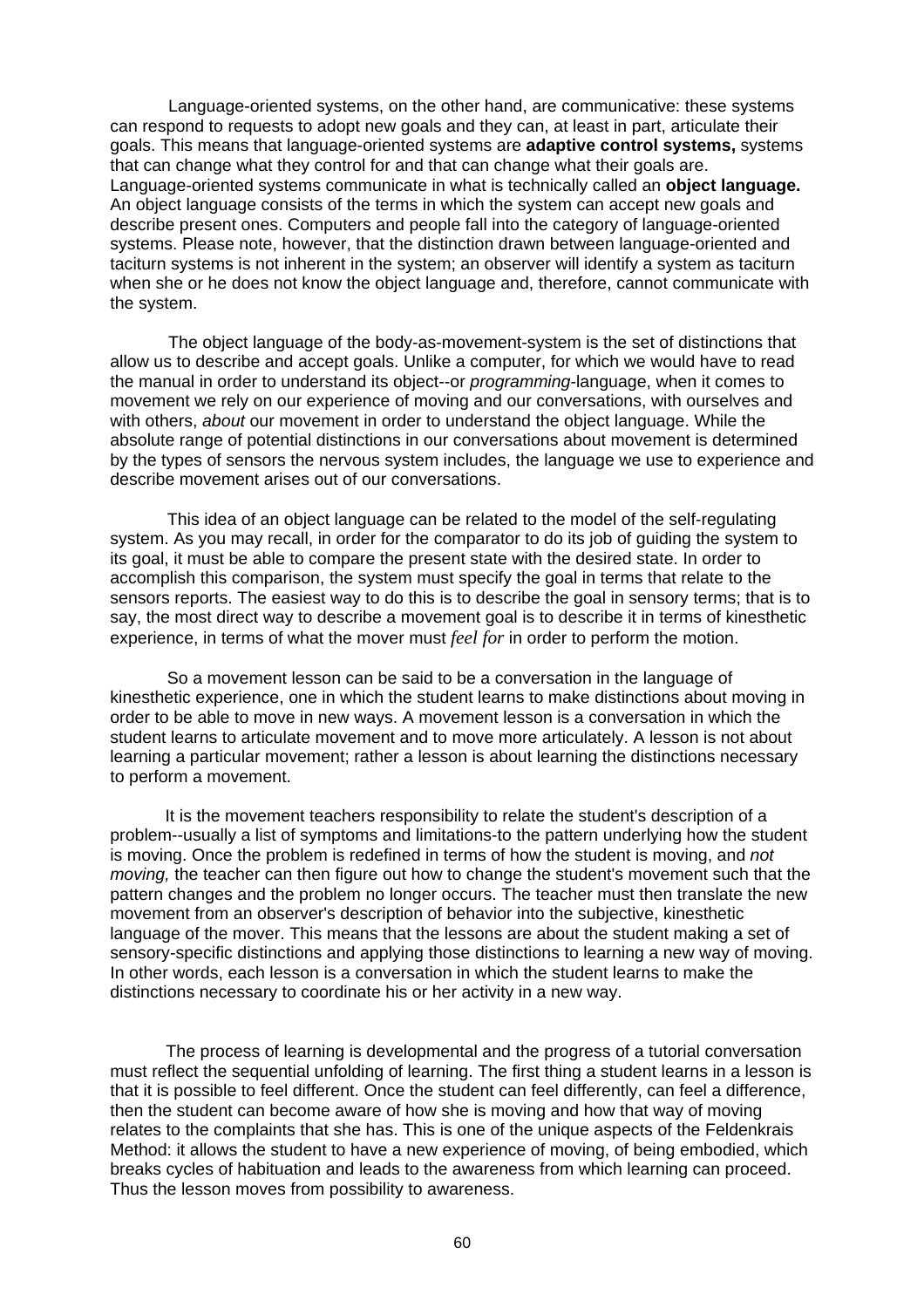With awareness, comes the experience of difference and the possibility of choice. Each student must *apply* the new distinctions to action and, thereby, practice incorporating the new distinctions into her sensory-motor vocabulary. This is the third phase in the progression of a lesson, the phase of *application*. An important type of action is called teachback, where the student applies what she has learned by teaching it back to the teacher. *<sup>72</sup>*A tutorial conversation, whether during the course of one lesson or over a series of many lessons, recursively follows this sequence--from possibility to awareness to application--for each distinction that is to be learned.

Please note that what is "practiced" during the course of a lesson or at the end of lesson is a new awareness, a new set of distinctions. Contrary to popular advice, practice of a movement, in and of itself, without awareness, does not make perfect: practice only makes automatic.

~~~~~~~~~~~~~~~~~~~~~~~~~~~~~~~~~~~~~~~

*The first day he came, Patrick was in the midst of a serious episode of spasm and pain. During that first session we had managed to relieve most of the spasm and he left feeling encouraged. Over the next three sessions we worked on his becoming aware of his habitual stiffness and his learning to move with greater flexibility and ease. With each lesson Patrick has regained some of his potential for movement. Today he enters my office for his fifth lesson, moving stiffly and looking very tired.* 

*"I'm feeling lousy," he says, -frowning. "The pain came back two nights ago. And I haven't? slept since. This is so discouraging. I thought maybe that this stuff we were doing was going to help but I'm right back in the middle of agony again."*

*"Have you been doing the movement sequences I gave you to do on your own?"* 

*"No. I was feeling so good after the last session that I kinda forgot to do them and I've been feeling so bad since the pain came back that I haven't wanted to do anything."*

*"Would you do me a favor? Just take a short stroll around the room."*

*"Okay, " he says as he slowly begins to walk stiffly around my office.* 

*"What do you notice about how you're walking, about how your torso is moving?"* 

*Patrick stops walking to report, "I am very stiff My back muscles are grabbing and my whole torso is tight I'm so stiff that I feel like a box on legs."*

*We both chuckle at his funny, yet accurate, self-description.* 

*"Damn " he says, "I'm so tight that I even hurt when I laugh. Do you mind if I sit back down for a moment?"* 

*"No, not at all. Let's evaluate the movement of your spine while sitting."*

*Patrick nods consent and we slowly go through the various movements of the spine--rounding, arching, bending to each side, and turning right and left. As he slowly performs these movements, it is quite clear that Patrick's mid- and lower back are extremely rigid.* 

<sup>72</sup>Gordon Pask, "Styles and Strategies of Learning," British Journal of Educational Psychology 46 (1976), pp. 133-34.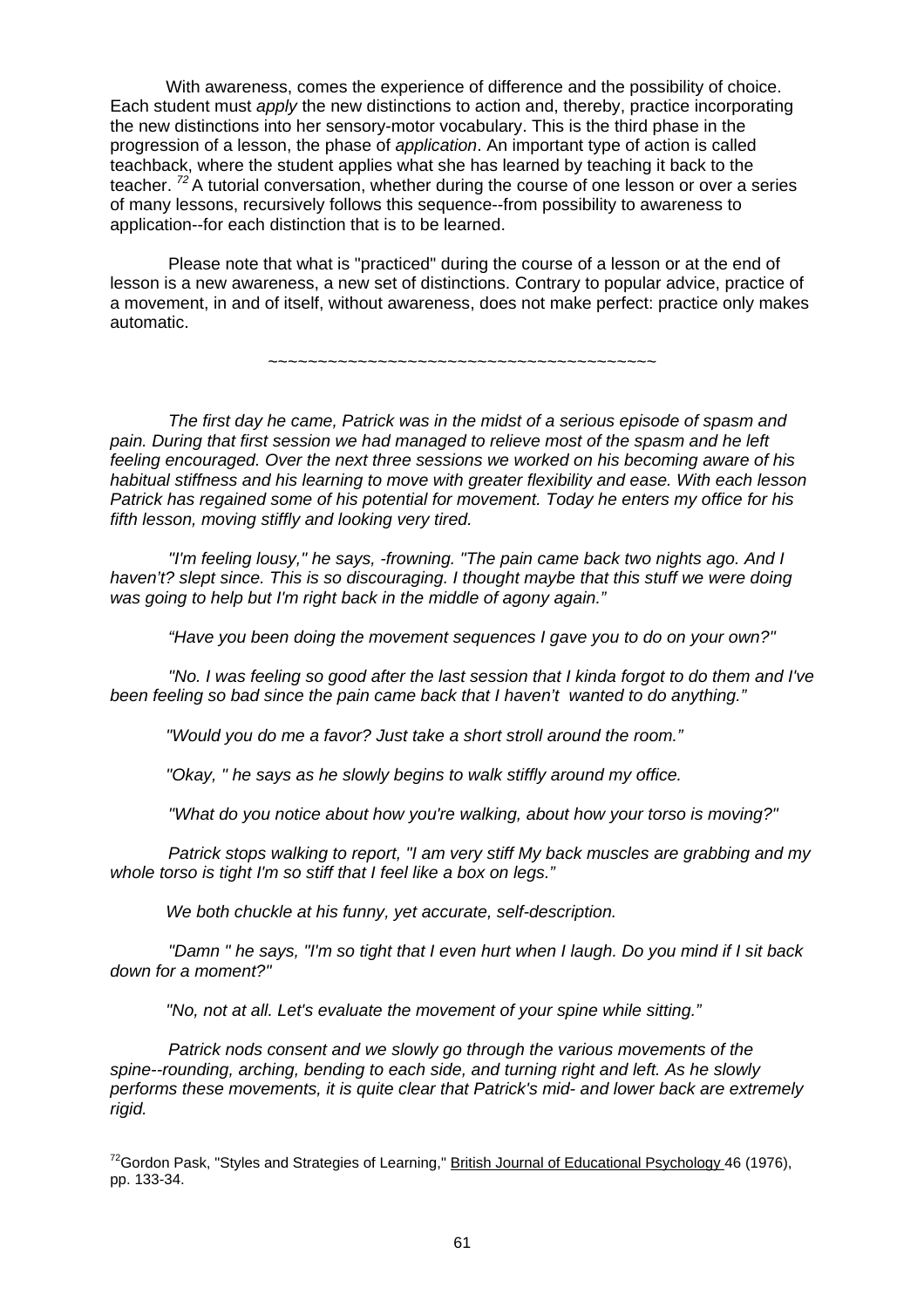*I ask him, "What do you notice as we go through these movements?"* 

*"I'm* stiff."

*"Can you be a little bit more specific than that?"* 

*"Yes, no matter what movement you ask me to make, I'm only moving my upper back. It's almost as if the bottom half of my rib cage and my pelvis had been welded together. Up till the last few days, I was feeling like that area was starting to move again."* 

*"Well, let's find out if we can help make you pain-free again and help unlock those muscle spasms. Please lie down on the table, either on your right or left side."*

*Patrick lies down on his right side. I place a bolster under his head for support, asking, "Does that feel like the right height for your head?"* 

*"Yes. That's fine but the lower back feels strain in this position."*

*"Please bend your knees up so that your knees and hips are at ninety degree angles. Is that better?"* 

*"A little. But it still hurts."*

*I reach for a small pillow. After gently lifting Patrick's left knee* off *his right, I slide the pillow between his knees.* 

*Patrick sighs, "Much better."* 

*I move so that I am standing alongside the table, behind Patrick. I put my right hand on his left hip and slowly move the hip a tiny bit forward and then a tiny bit back, asking, "What do you notice as I do this?"* 

*"Not much movement."*

*"That's exactly right. There is none of that flexibility, that natural ease of movement, that we've been working on. Can you tell what happens to your left shoulder when I move your left hip?"* 

*"I see what you're talking about. When you move my hip, my shoulder moves along with it. I guess my little joke wasn't too far off, my torso is like a box. "* 

"Do *you notice the tightness in these muscles here, along your spine, at your waist, in your belly, in your buttocks, and in your legs ?"* 

*"Yes, I do. And they are very tender."*

*"I'm sorry, was I pressing too hard?"* 

*"No, but when you touched me I became aware of how tight and uncomfortable all those muscles feel. What can you do to help me let go of this tightness today?"* 

*I answer Patrick's question by moving to sit on my stool at the head of the table. Reaching down along Patrick's back to the base of his spine, I begin to feel along the muscles of the spine, gently touching every muscle along the way.*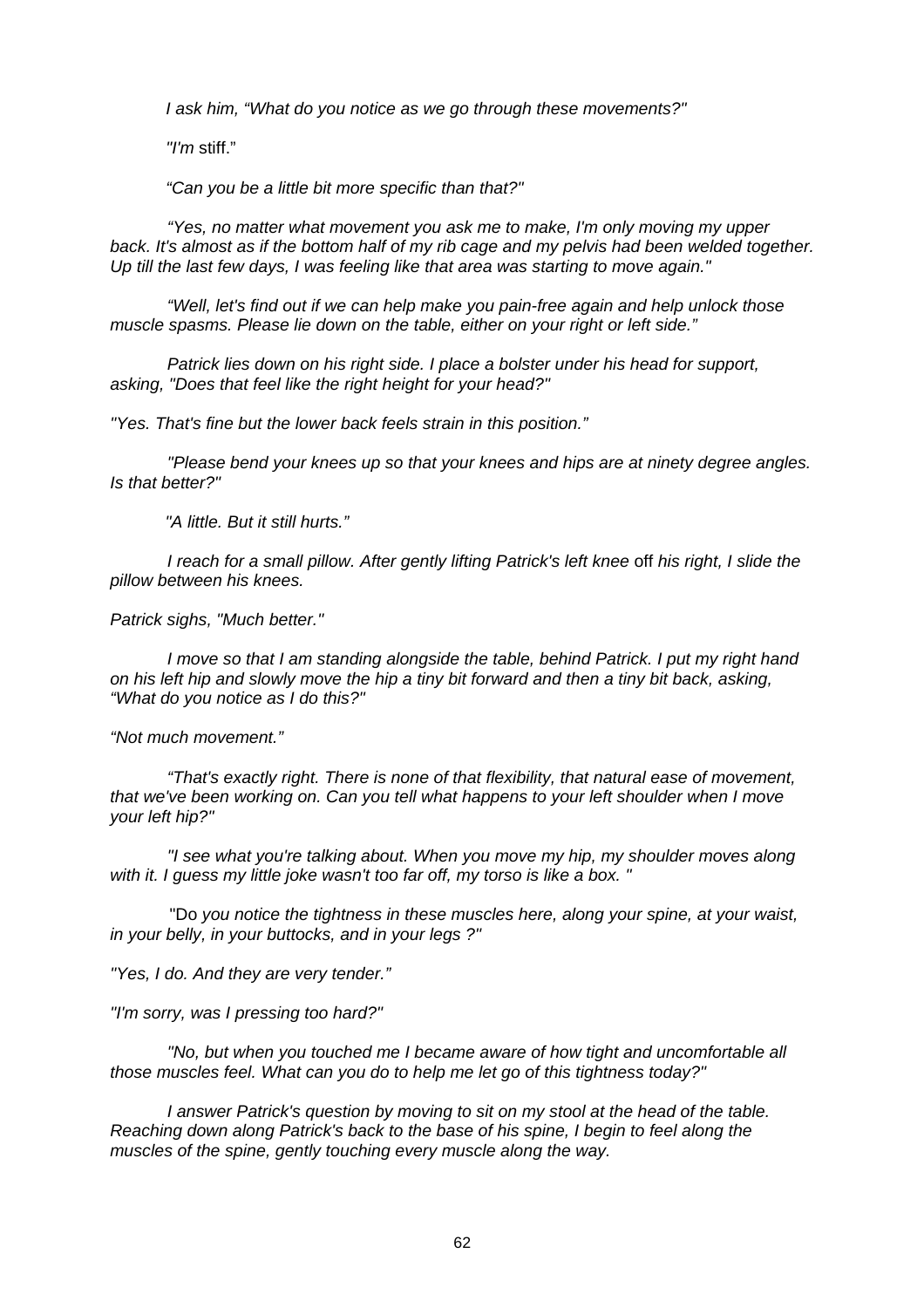

Illustration 14. "Do you notice the tightness in the muscles here, along your spine?"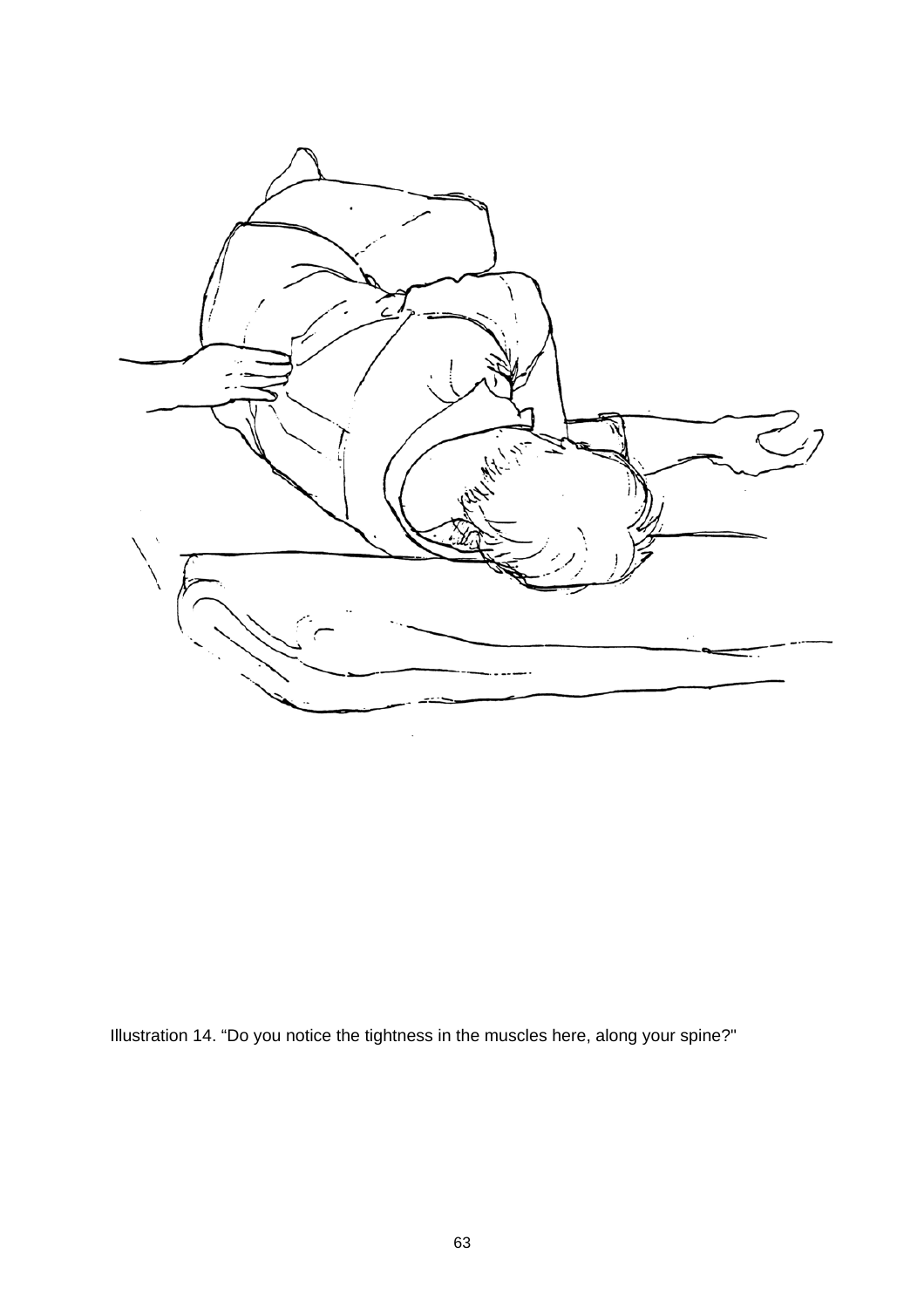*The fingers of my left hand are curving to gather the muscle and skin, taking up some of the contraction, and then slowly straightening to supply a gentle hint of decontracting. My hand then moves to his left shoulder, beginning gently to guide his shoulder through various small movements.* 

*"Damn. Even my shoulder is tight. "* 

*I notice that the easiest direction of movement for his shoulder is retraction; that is to say, his shoulder blade slides in toward his spine most easily. After moving in the direction of ease and back to the starting position several times, I begin to alter the movement slightly, guiding the shoulder a little down toward the hip or a little up toward the head. With each new alteration, I go only as far as I can without force, waiting at the place just before the movement stops and giving Patrick the opportunity to allow his shoulder to move further.* 

*"That is so strange. I can feel my muscles relaxing and my shoulder starting to move more. How do you do that?"* 

*"The best way to explain is to say that I think about the way I touch you and the way you respond as a conversation. My touch can ask different kinds of questions like, 'Do you feel how tight this is? 'or 'Can you feel the difference between this muscle and this muscle* ?'" *As I ask each question, my hand acts out the query. 'I also can ask you to move a in different direction just by varying the direction of my touch. For instance, when I am holding your shoulder blade like this I can gently suggest that you move it toward your head, like that, or toward your hips, like that. Can you feel what I'm talking about?"*

*"Yes, that's very clear."* 

*"I also can take up the work of one of your muscles by bringing the ends of the muscle closer together," I say as I slide his shoulder up toward his ear and lift his head to bring his ear toward the shoulder. \*This is like asking a tight muscle what if would feel like if it didn't have* to work. "

*Patrick sighs, his trunk muscles softening noticeably in my hands.* 

*"Once I've asked a question, I wait for your response. Sometimes, like just then, your muscles lengthen a little. Sometimes nothing happens. Just like in any conversation, the next thing I do depends on the response you just gave."*

~~~~~~~~~~~~~~~~~~~~~~~~~~~~~~~~~~

The student and teacher can enter into a tutorial conversation with words or with touch. Either way, the teacher must describe what the student is *to notice for,* what the student is to *attend* to.73 As we saw with Emily's case, the teacher asks the student to notice how she is moving, shifting attention from completion of the movement to the process of carrying it out, from the end to the means whereby it is accomplished.<sup>74</sup> In effect, the teacher is redefining the goal in dynamic terms, directing the student's attention to the ongoingness of *moving* rather than to the completion of *a movement.* This transition is necessary for it allows the student to make a transition from accomplishing a goal to noticing the process, from moving to learning to move.

 $73$ Though grammatically clumsy, these phrases best describe the sense of active perception discussed in the previous chapter.

<sup>&</sup>lt;sup>74</sup>F. Alexander, The Use of the Self pp. 50-60.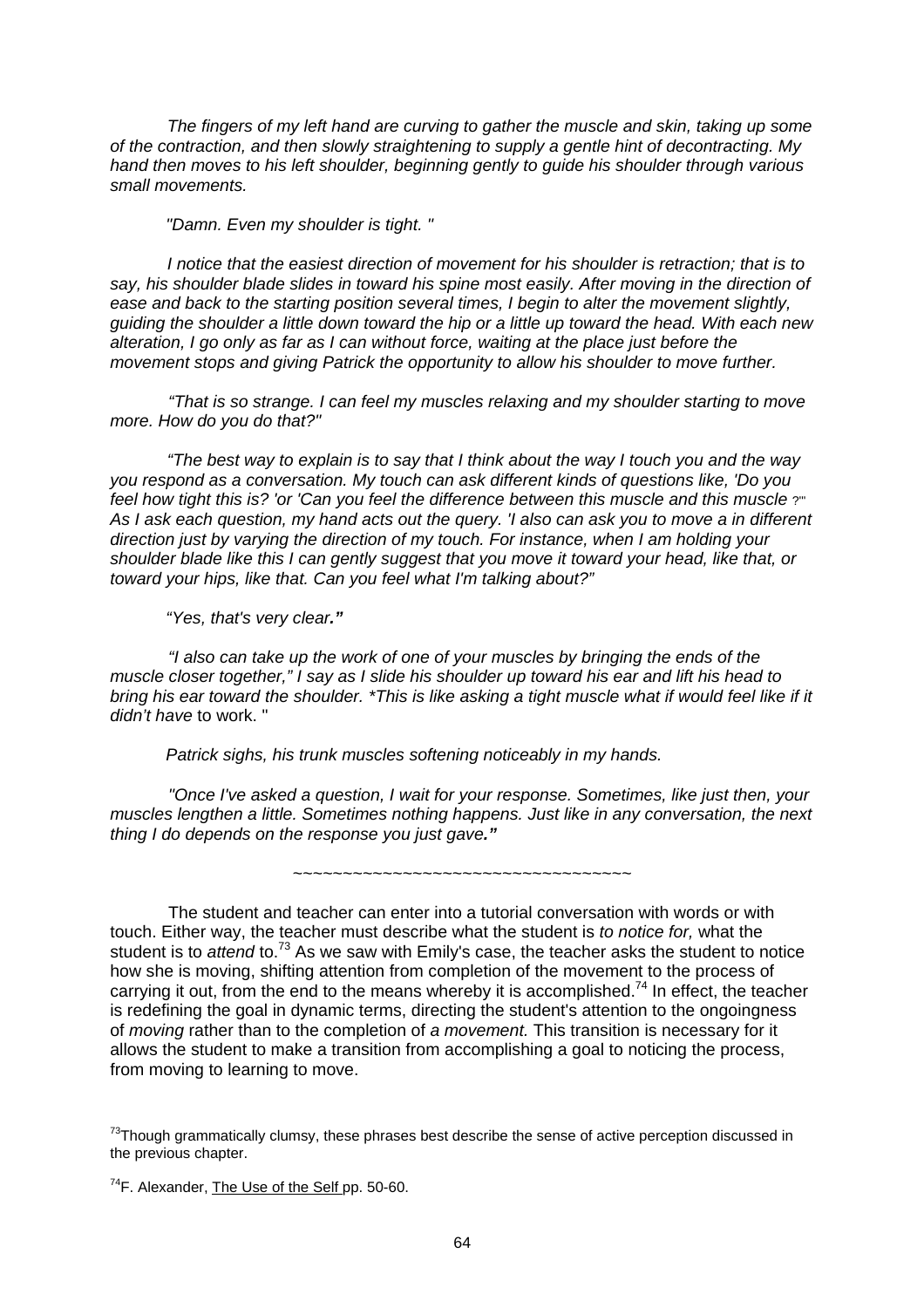This process of shifting attention is one of recalibrating, of fine-tuning. When the student is moving on her own, she slows the movement down to be able to notice how she is moving. This is necessary because, as is true of all real-time cybernetic systems, it takes time for reports from the sensory outposts to reach the comparator. A slow movement, known in neurophysiology as a **ramp** movement, happens slowly enough for the central nervous system--the spine and brain--to receive signals from kinesthetic sensors and slowly enough for the mover to be able to adjust the course of the movement. A fast, or **ballistic,**  movement is based on sensory information that was gathered before the movement was begun and the movement happens too quickly to receive feedback and after the movement's  $c$ ourse. $75$ 

The greater the effort used, the less sensitive the student is; the less sensitive the student is, the less likely he will be to make new distinctions. This insight is grounded in one of the central principles of psychophysiology called the **Weber-Fechner law.** <sup>76</sup> The Weber-Fechner law refers to the minimal change in intensity of a sensory experience that a person can notice, demonstrating how sensitivity depends on activity. This minimal change is called a just noticeable difference (JND). The JND is expressed as a ratio of the already occurring intensity.  $77$  For instance, in terms of vision, we can notice a difference in brightness of one two-hundred-and-seventieth of the already present illumination. In the realm of kinesthesia, we can sense a difference in a change of one fortieth the effort we are making. In other words, you would not be able to feel the difference between a box weighing forty pounds and one weighing forty-and-a-quarter pounds but you would be able to feel the difference between a box weighing forty pounds and another weighing fortyone pounds. Thus, in order to be more sensitive to how she is moving, the student must calibrate her effort, using the minimal amount of effort to perform each movement.

During a hands-on lesson, such as the one in this chapter with Patrick, my touch helps the student calibrate directly to muscle tightness and to limitations in mobility. When I, as teacher, move a student, I support wherever I'm holding fully and guide him slowly, without forcing, so that he can feel safe and can attend to his experience without protecting himself. Any guarding would interfere with the movement and, therefore, with his ability to notice. By fully supporting whichever part of the student I may be holding, I take over some of the work of the muscles. In this way, the student can begin to sense, and then to decrease, any extraneous effort his muscles may be making, thereby increasing his sensitivity. Once the student allows me to initiate movement without resisting, I can begin to help him notice the range of motion of various joints, assisting him in calibrating to his movement potential. Beginning to sense movement at joints that were held still up until that moment leads to profound changes in the student's experience of where he can move and of how he is articulated. This kind of interaction is **consensual;** it is as if we are dancing together and I am leading. At first, I am the student, "listening" and learning which movements the student allows. Once I have begun to sense how the student moves, and doesn't, I can begin to help him notice how he is moving. The student's role in this kind of moving together is not passive; rather, it is **collaborative.**

 $75$ T.L. Teuber, "Movements and Motor Programs," Brain Research, 71 (1971).

 $76$ Frank A. Geldard, The Human Senses, 2d ed. (New York: John Wiley & Sons, 1972), pp. 6-8.

 $77$  While the ratios of the Weber-Fechner law have since been replaced by a more accurate logarithmic scales known as Steven's Power Law, the basic insight still holds. Ibid. p. 8.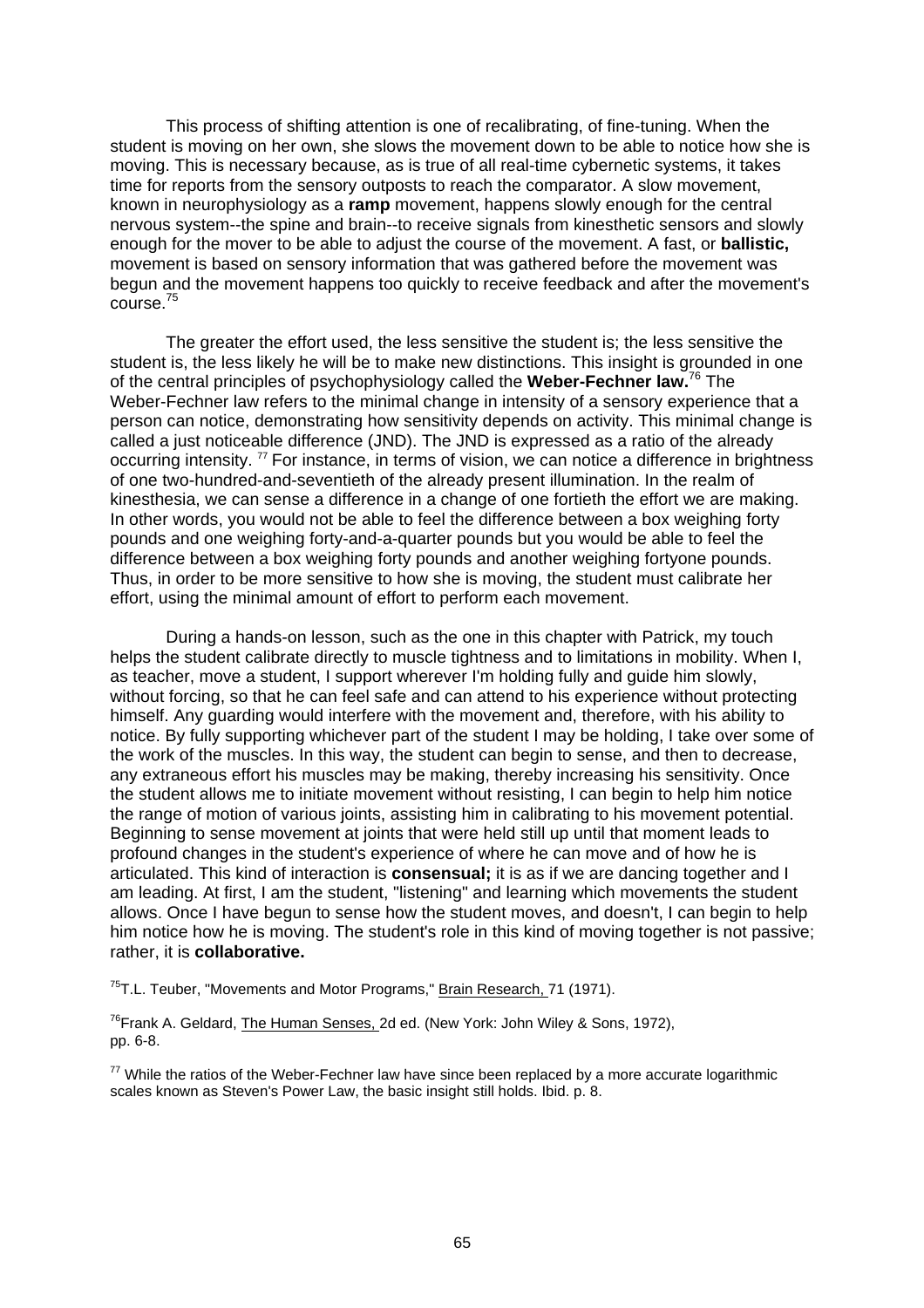Whether I am initiating the movement or whether the student is moving entirely on her own, there is no need to force movement beyond the range of ease, beyond what I have come to call the "comfort zone." After all, a lesson is not about pushing limits, a lesson is about making new distinctions, about building contrasts. If the movement goes beyond the comfort zone, then the student is likely to tighten up and protect himself, thereby making it more difficult to notice the fine differences that the lesson is pointing him towards. The teacher's respecting the student's comfort makes it possible for the student to learn to listen to himself, to feel attentively, and to begin to trust what he feels

As the lesson unfolds the teacher begins to trace a line of motion through the skeleton.  $78$  The pattern of restriction and holding that was interfering with the student's movement begins to loosen and unwind as the student develops a new way of moving. It is not enough to simply loosen tight muscles, to beguile chronic contraction and compulsive holding into giving way; the teacher must replace an inefficient or damaging way of moving with an easier, healthier movement. The goal here is not to impose a correct movement on the student nor to enforce some ideal pattern, but rather to follow the path of motion through the student's body and to develop, in the course of this tutorial conversation, a new way of moving that is optimal for the student's particular situation.

~~~~~~~~~~~~~~~~~~~~~~~~~~~~~~~~~~~~~~~~~~~

*My hand returns to Patrick's left hip. Once again, I move his hip forward and back very slowly. There is a little bit of independent movement in Patrick's upper back and neck. I then move his shoulder forward and back. Now when his shoulder moves, his upper back can move a little. His shoulder and upper back move backward much more easily than they move forward.* 

*"My back feels a little looser but my lower back is still pretty stiff and painful. "* 

*I continue to move Patrick's left shoulder, moving backwards and then returning it to its original position several times, allowing the movement of his shoulder to engage his upper back each time. I go only as far as I can without encountering resistance. I then hold his shoulder drawn back about half as far as it will go easily and begin to touch Patrick's breastbone. I am gently hinting with my fingertips, suggesting that his breastbone and ribs might follow the shoulder and allow the upper back to turn further. When I return his shoulder to its initial position and repeat the backward motion, Patrick's upper back and chest turn twice as far as before and now his head also turns.* 

*Moving my stool to sit behind him again, I use my right hand to guide Patrick's shoulder forward, sliding his shoulder blade away from his spine as his shoulder rolls forward. After doing that movement a few times, I begin to use my left hand to ask Patrick to feel how each of his ribs can resist this movement or can follow along with it.* 

*When I was moving his shoulder forward, I had noticed that Patrick's head did not move. My left hand moves to Patrick's shoulder and my right hand moves to his head so that I can gently hold his head still as I continue to move his shoulder forward. A few moments later, I am using the finger of my right hand to encourage Patrick to let his neck turn as my left hand rolls his shoulder slowly forward and back. As I perform these movements, I pause occasionally to let Patrick feel where the movement stops.* 

 $78$  While this is not the only basis for a lesson, it is the most rudimentary and therefore the one I have chosen to focus on here. For an example of another approach, see Feldenkrais' description of teaching a student how to recover her ability to read after a stroke, in Moshe Feldenkrais, The Case of Nora (New York: Harper and Row, 1977), pp. 55-72.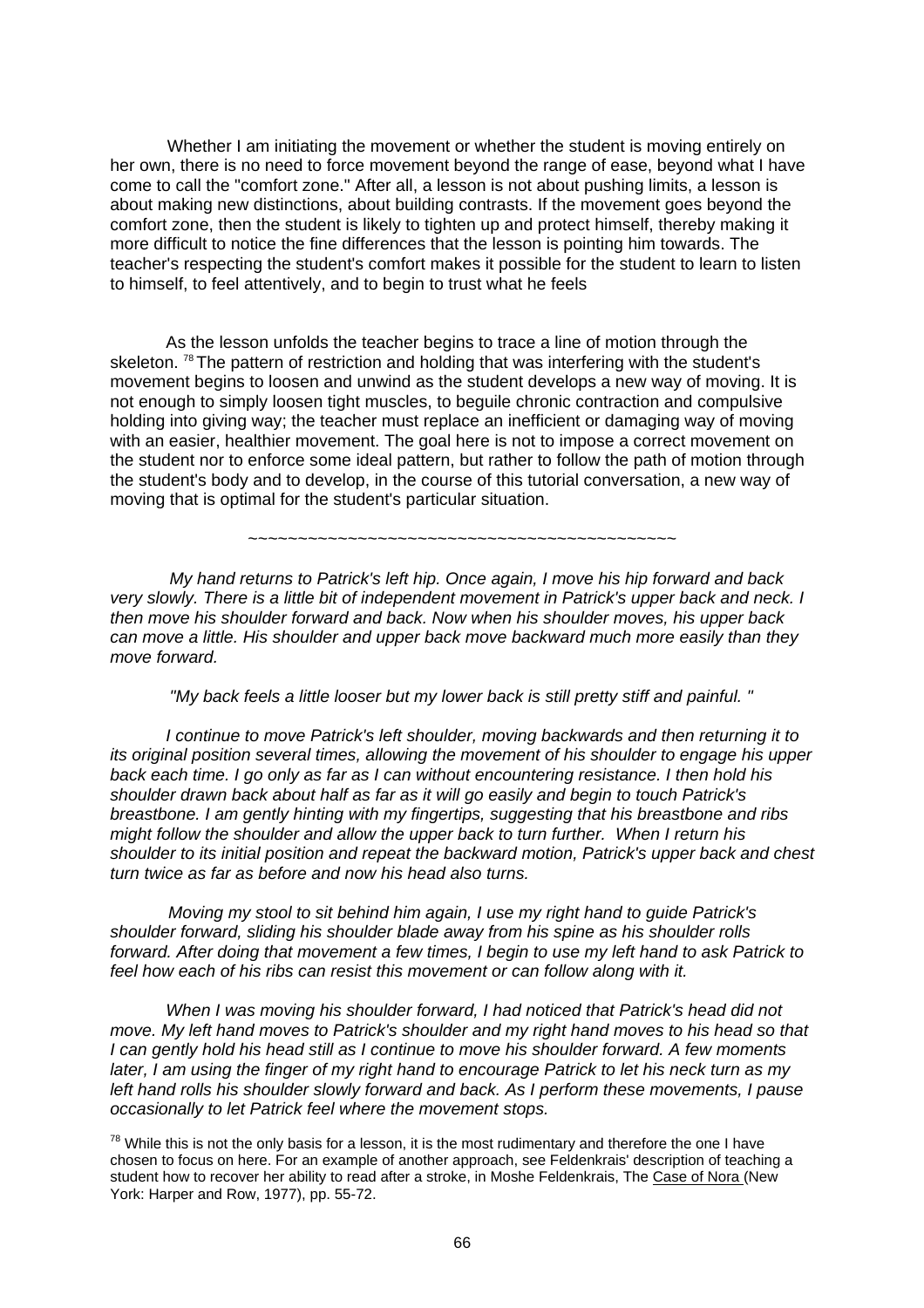*I move slowly enough for him to answer the implicit question about which configuration--his head moving with his shoulder and upper back or his head staying still--is easier.* 

*Moving to the head of the table, I reach down for Patrick's left arm and bring his upper arm to rest against his left ear. Cradling his arm and head together, I lift them as one unit, thus preventing him from moving his neck. By doing this I add a temporary <i>constraint to his movement, as if asking him," If this isn't allowed to move, where else can you find movement?" Slowly, I move his head and arm together in a small circle, first counter-clockwise and then clockwise, always following the path of least resistance. After this movement becomes smoother and easier, I begin to move Patrick's arm and head forward nd back, and then up and down; with each new movement I wait until the muscles of his mid-back and chest decontract and follow along.* 

*When I replace Patrick's head on the bolster and put his hand back on the table in front of his chest, his breathing has noticeably improved. Where before his breathing was so shallow that it was difficult to see, now his ribcage and breastbone expand easily with each inhalation.* 

*I move to the left side of Patrick's pelvis again, holding onto his left hip with my left hand and gently moving it forward and back, up and down. His pelvis barely moves at all except in the upward direction, toward-his left shoulder. So I move his hip up toward his shoulder a little and then begin to move it backward and forward. Here the movement of the pelvis is freer, a little easier. I move my right hand into the small of Patrick's back, sliding it up until I come to the floating ribs. These lower ribs are called "floating ribs\* because, unlike the other ribs, they do not attach to the breastbone in front. With my right hand at the bottom of his ribcage I can assist Patrick's spine and chest in moving with his pelvis or in countering the movement. Out of the contrasts between these two possibilities, he can begin to differentiate his pelvis from his ribcage and, in so doing, he can begin to let go of the effort of the muscles that were holding it welded together.* 

*After several more minutes of moving the pelvis in various ways, both with assistance and with interference from other parts of his body, I begin to move his shoulder forward and his pelvis back. This allows him to feel the increased range of movement in his back and chest.*



Illustration 15. I begin to move Patrick's shoulder forward and his pelvis back.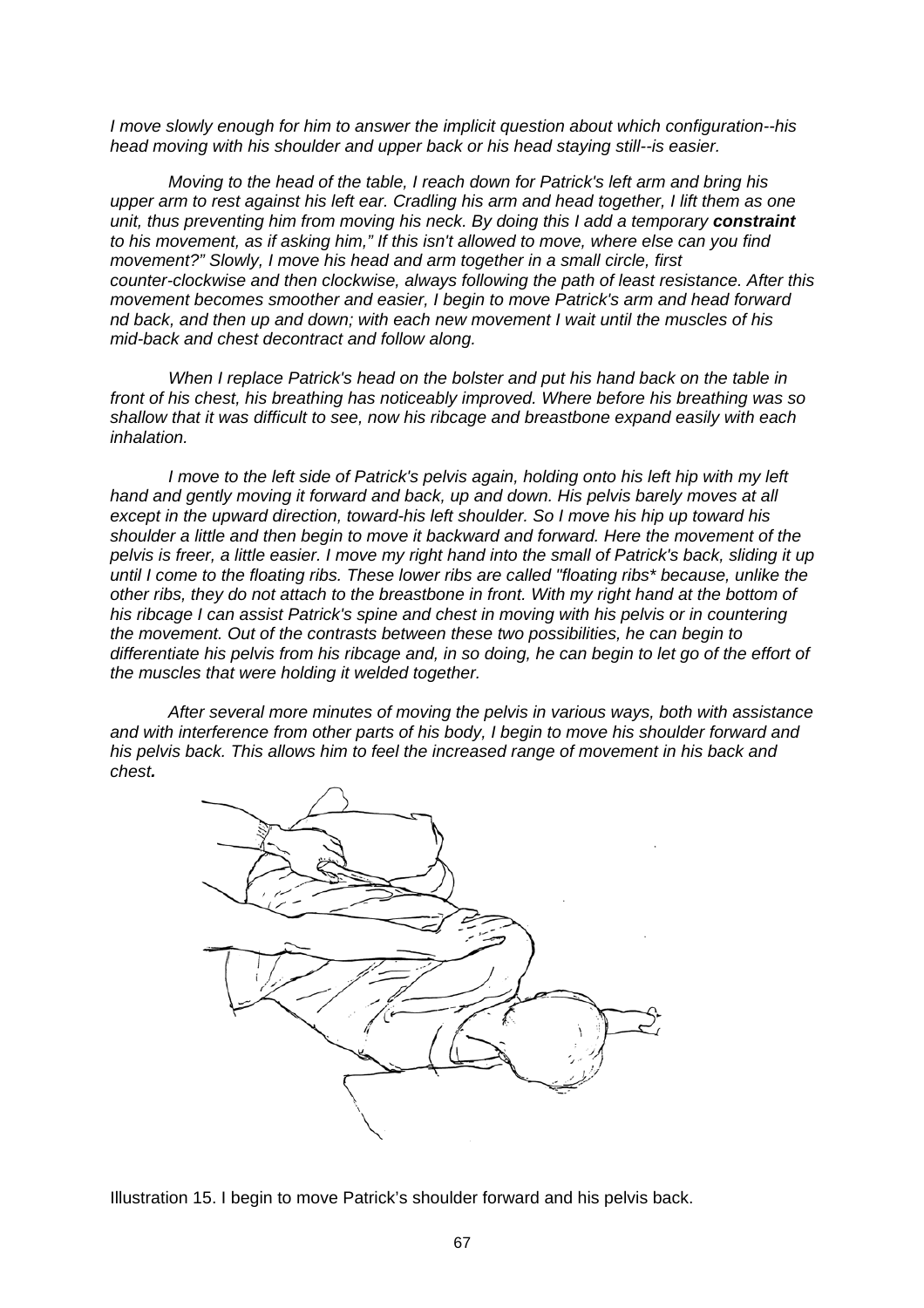*Patrick's mobility has increased so that I can now, slowly, begin to move his pelvis and his upper back in opposite directions. Taking my hands off him for a few moments, I give Patrick the chance to feel how he is now resting. Then I replace my left hand on his left hip and slowly move him forward and back. The movement of the pelvis begins a wave that gently rolls up his spine to his head. His head and shoulder move in response to the movement of his pelvis but not simultaneously with it; now it takes some time for the movement of the pelvis to wind its way along the chain of the spine up to the head.* 

*'I'm not a box anymore!"* 

This case study, like the ones in earlier chapters, illustrates how an understanding of the circular relationship between perception and action can lead to a new way of working with physical limitations; a way of working based on engaging the student in a process of making new distinctions. To summarize, this process of making distinctions is one in which the student and teacher **converse,** interacting verbally and/or non-verbally in such a way as to make it possible for the student to notice how the problems experienced are a consequence of how the student habitually moves.

~~~~~~~~~~~~~~~~~~~~~~~~~~~~~~~~~~~~~~~

The teacher must be able to convert his or her third-person perceptions of how the student is moving into kinesthetic distinctions, especially those distinctions that will facilitate the student's becoming aware of habits and possibilities. This is accomplished by the teacher getting the student to **calibrate** (or, to be more accurate, to re-calibrate) to the various aspects of the experience of moving: effort, speed, direction, place of initiation, and so on. During Patrick's lesson, my questions about how he moves as he walks, about how his torso responds to the small movements I initiate at his pelvis, and so on are asking him to calibrate, or fine-tune, his kinesthetic experience**.** 

At the heart of this educational conversation is the process of the student learning to **contrast** ways of moving and, thereby, beginning to make distinctions. The student moves from undifferentiated movement, and an undifferentiated experience of moving, to more refined, more articulate, perception and action. To facilitate this process of making distinctions, the teacher's approach is to **conjoin**, to go with the habitual pattern of motion the student demonstrates in order to break the habituation without eliciting self-correcting resistance. Sometimes the teacher can **constrain** the student's movement in some way, making a distinction by taking away a choice. (For instance, I held Patrick's pelvis still and moved his upper back in relationship to it so that he could sense how it was possible for him to move in the middle of his back.) As the lesson progresses, the teacher can **correlate** the new distinctions to one another, demonstrating how movement in one place leads to movement in another.<sup>79</sup>

 $79$ This description provides a rudimentary introduction to the "Seven C's of Change" (Converse, Convert, Calibrate, Contrast, Conjoin, Constrain and Correlate), an explanatory device that I developed for describing the ways Feldenkrais teachers interact with their students.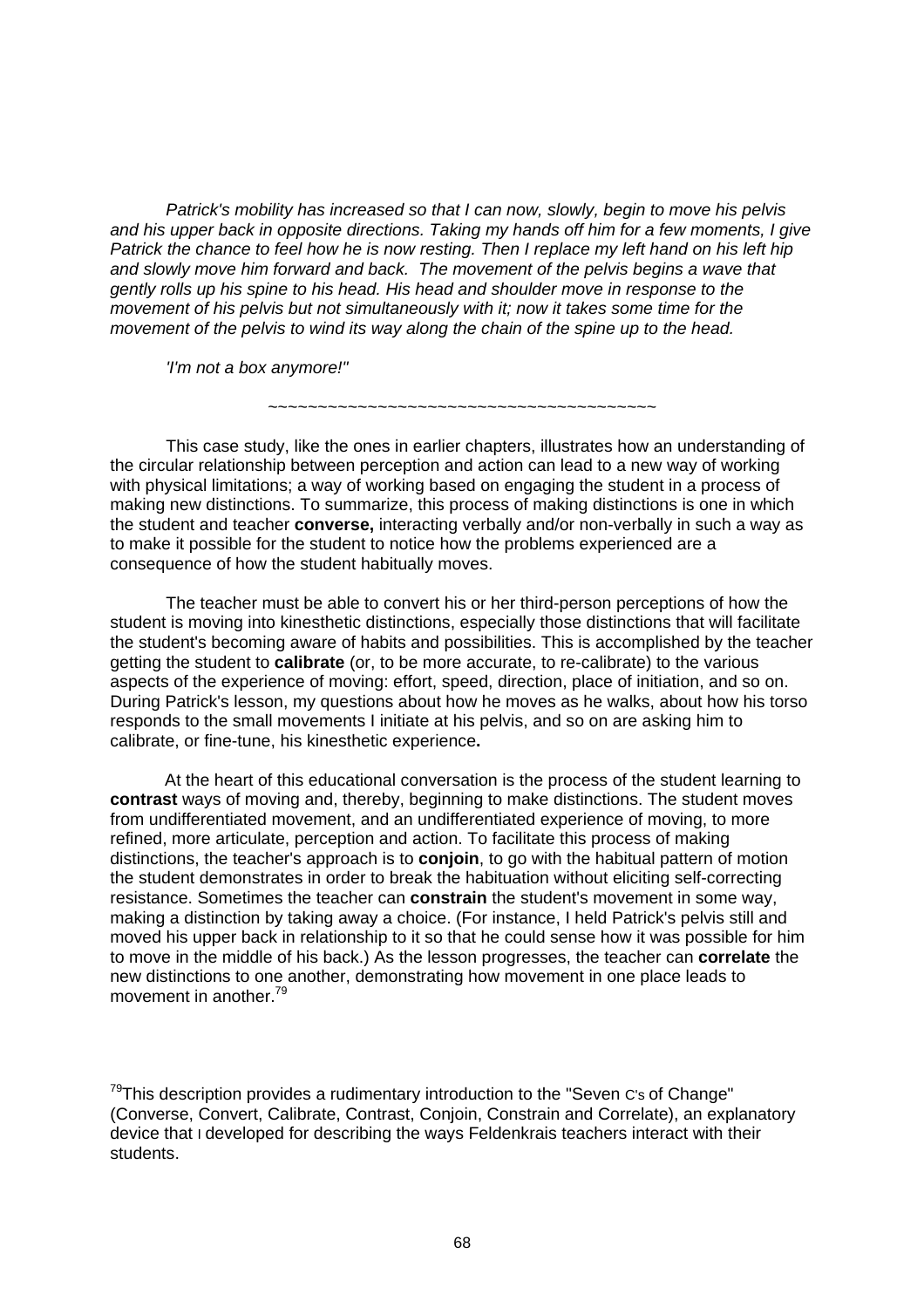This way of working is profoundly different from orthodox approaches to bodywork and physical therapy, which are based on a reductionistic theory and which rely on interventions designed to directly impact the body's physical structure. The sensory-based method presented here, a systemic and dynamic approach, provides another path to regaining function and increasing human abilities, a path based on the central role the nervous system plays in regulating movement and on the central role that perception, especially kinesthetic perception, plays in regulating the nervous system. Relating perception and action, giving voice to kinesthetic experience, and affecting the feedback loop are central notions in this educational approach. This path to improving human movement and perception is an important addition to existing approaches to physical education and physical rehabilitation; that is to say, this approach is not an alternative to other approaches, it is an adjunct. By adding this way of learning to our lives, we can add a marvellously gentle and effective way for each of us to develop our inherent potential for grace and comfort in motion.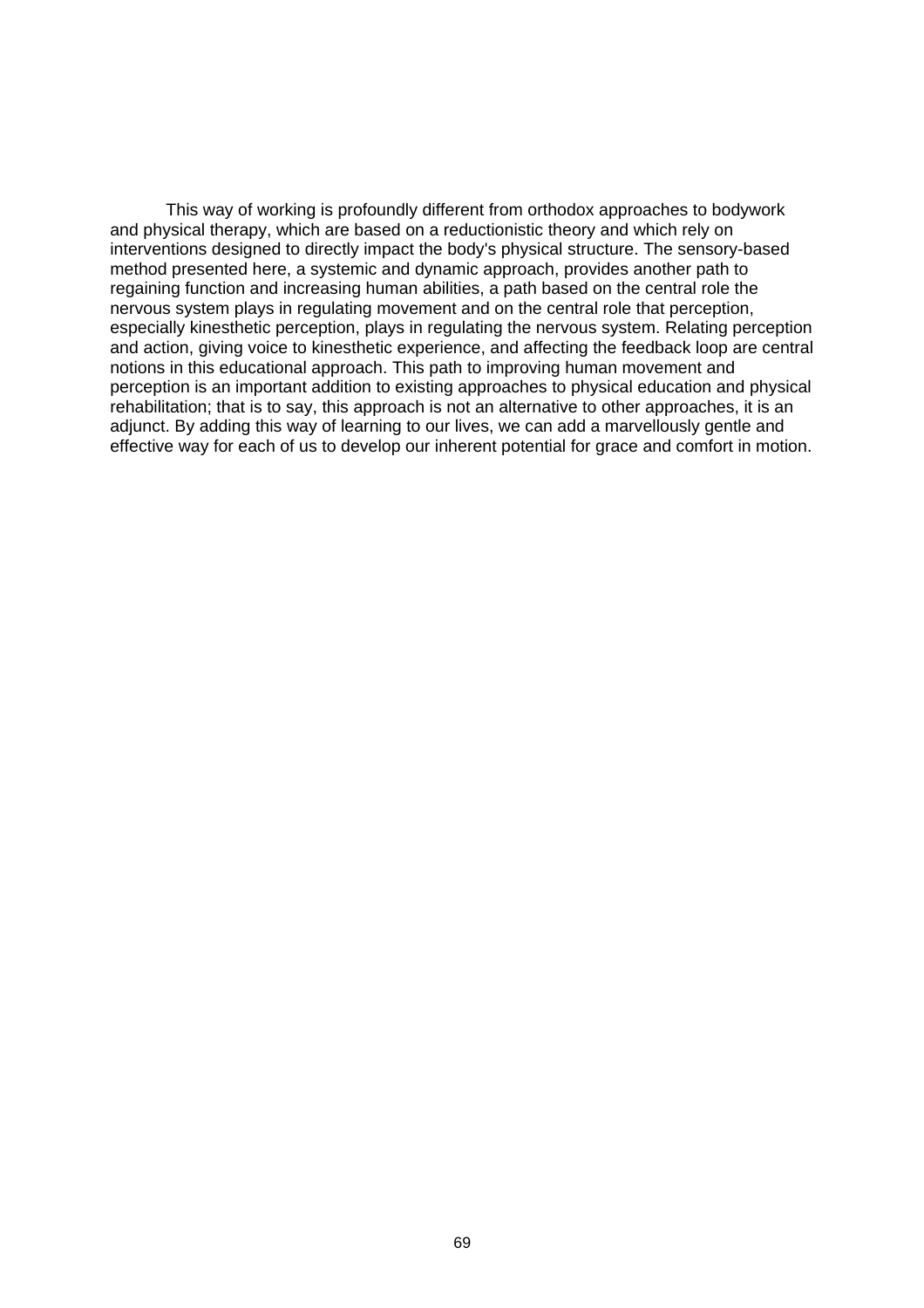## BIBLIOGRAPHY

Alexander, F. Matthias. The Use of the Self . Preface by Marjorie Barstow. Downey: Centerline Press, 1984.

Bandler, Richard, and Grinder, John. Frogs Into Princes. Moab: Real People Press, 1979. Bateson, Gregory. Mind and Nature: A Necessary Unity. New York: E.P. Dutton, 1979. Bateson, Gregory. Steps to an Ecology of Mind. New York: Ballantine Books, 1972. Bernstein, Brock, and Goldfarb, Lawrence. "ECOSET: Understanding How Ecosystems are Defined." Ojai: EcoAnalysis, forthcoming.

Crouch, James E.. Functional Human Anatomy. 3d ed. Philadelphia: Lea & Febiger, 1978. Feldenkrais, Moshe. Amherst Training Videotapes. New York: Feldenkrais Foundation, 1981. Feldenkrais, Moshe. Body and Mature Behavior New York: International Universities Press, 1949.

Feldenkrais, Moshe. Higher Judo. London: Frederick Warne & Co., 1951.

Feldenkrais, Moshe. The Case of Nora. New York: Harper and Row, 1977.

Feldenkrais, Moshe. The Elusive Obvious. Cupertino: Meta Publications, 1981.

Flores, Fernando, and Graves, Michael. Education. Berkeley: Logonet, 1986.

Foucault, Michel. The Birth of the Clinic. New York: Vintage Book Editions, 1975.

Geldard, Frank A. The Human Senses. 2d ed. New York: John Wiley & Sons, 1972.

Hanna, Thomas. Somatics. New York: Addison-Wesley, 1989.

Hanna, Thomas. "Somatics Interview with Judith Aston." Somatics 3:1 (Autumn, 1980). Janda, Vladimir. "Muscles as a Pathogenic Factor in Back Pain!" The Treatment of Patients: Proceedings of the fourth Conference of the International Federation of Orthopedic

Therapists. Christchurch, New Zealand: n.p., 1980.

Kandel, Eric, and Schwartz, James. Principles of Neural Science. New York: Elsevier/North Holland, 1981.

Keller, Jon. "His Methods May Seem Bizarre but Thousands Swear by this Mind-Body Guru, Moshe Feldenkrais." People Magazine (September 7, 1981).

Kots, Yakov Mikhailovich. The Organization of Voluntary Movement. New York, Plenum Press, 1977.

Maruyama, Magoroh. The Second Cybernetics: Deviation Amplifying Mutual Casual Processes." American Scientist 51 (1963).

Maturana, Humberto. "The Biology of Language: The Epistemology of Reality." Psychology and Biology of Language and Thought. New York: Academic Press, 1978.

Pask, Gordon. "Conversational Techniques in the Study and Practice of Education.". British Journal of Educational Psychology 46 (1976).

Pask, Gordon. "Styles and Strategies of Learning." British Journal o Educational Psychology 46 (1976).

Pask, Gordon. "The meaning of cybenetics in the behavioral sciences (The cybernetics of behaviour and cognition; extending the meaning of "goal")." Progress of Cybernetics. Edited by J. Rose. London: Gordon and Breach, 1969.

Powers, William T. Behavior: The Control of Perception. Chicago: Aldine, 1973.

Rolf, Ida. Rolfing: The Integration of Human Structures. Santa Monica: Dennis-Landman, 1977.

Reuleux, F. The Kinematics of Machines. London: MacMillan and Co., 1876. Sherington, Charles. The Integrative Action of the Nervous System. 2d ed. New Haven: Yale University Press, 1947.